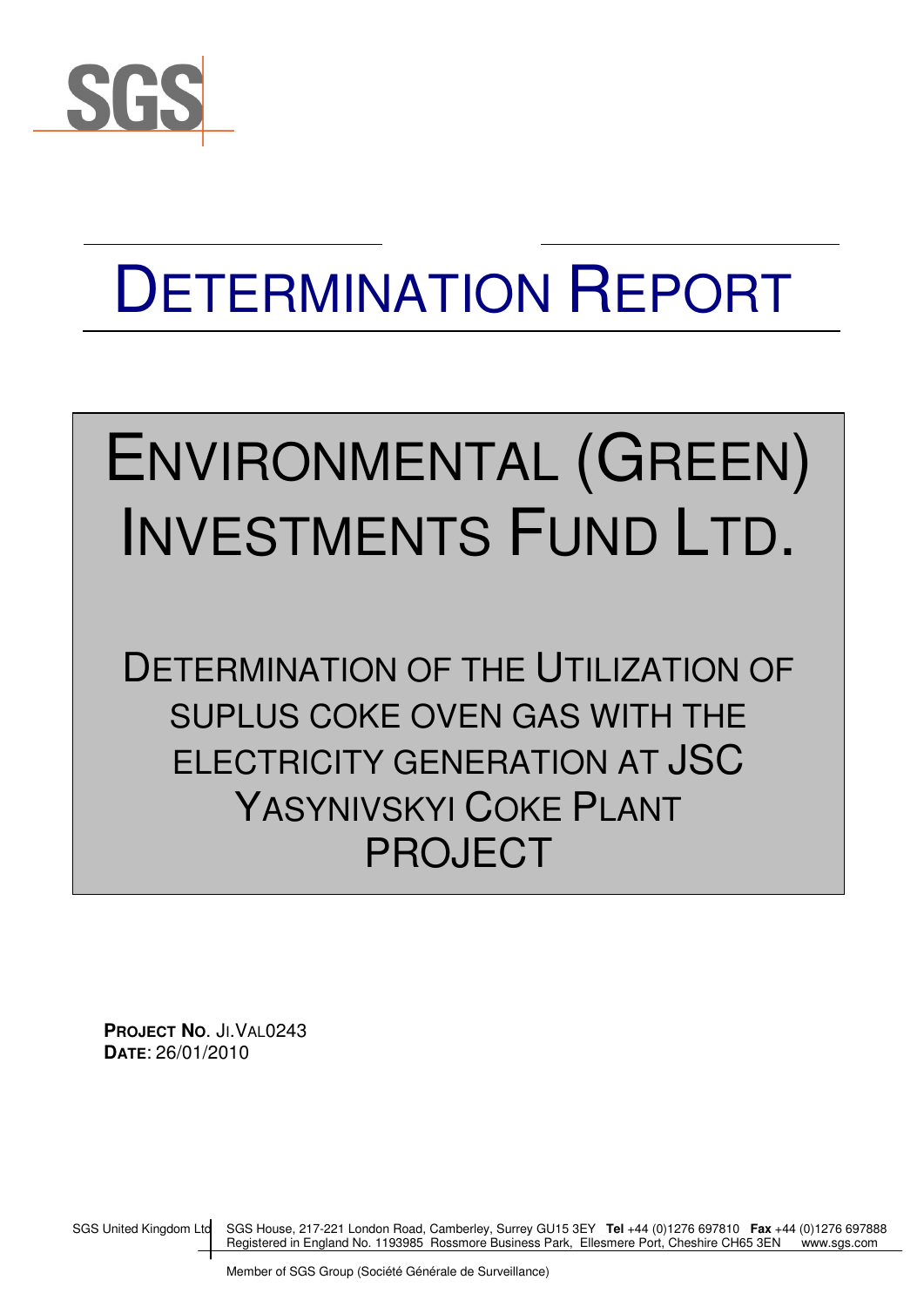

| Date of first issue:              | Project No.:                               |
|-----------------------------------|--------------------------------------------|
| 26/11/2009                        | UI.Val0243                                 |
| Approved by:                      | Organisational unit:<br><b>SGS UK Ltd.</b> |
| Siddharth Yadav                   |                                            |
| Client:                           | Client ref.:                               |
| Environmental (Green) Investments | 03680, Osvity str. 4, Solomyans'ky         |
| Fund Itd.                         | district, Kyiv; Ukraine                    |

Summary:

SGS United Kingdom Limited has made a determination of the JI project activity 'Utilization of surplus coke oven gas with the electricity generation at JSC 'Yasynivskyi Coke Plant'. The proposed JI project activity is envisaged by the project proponents and rendered with possible assistance from National Environmental Investment Agency of Ukraine (DFP) to follow Track-1 procedure.

The scope of determination is the independent and objective review of the project design document, baseline study and monitoring plan and other relevant documents of the project. The information in this document is reviewed against the requirements of Decisions 16 and 17 CP7 of the Marrakech Accords and Article 6 of the Kyoto protocol and subsequent guidance from JI supervisory committee.

The overall validation process, from Contract Review to Determination Report & Opinion, was conducted using internal procedures.

The first output of the determination process is a list of Corrective Actions Requests and Clarification Requests (CAR and CL), presented in Annex 3 to this document. Taking into account this output, the project proponent revised its project design document. The report is based on the findings of document reviews, the stakeholder consultation process and responses from the project participants to the findings raised in this report. This report should not be read without reference to the annexed Determination protocol, Findings overview and Local assessment checklist.

Two CARs remain outstanding. CAR 1 and CAR 8 are based on the finding that no documented approval is available from the Parties involved.

Three observations were stated in view of EIA, its approval by authorities and other relevant permits for Stage II which is not developed yet and recommendation for training procedures discussion in the PDD. Also it should be checked during the first verification the means of NCV determination and corresponding certificate of the laboratory that will be used for emission reduction estimation.

On the basis of these findings (as they stand at the time of issuance of this report), this report provides the justification for SGS Determination Opinion.

In summary, it is SGS's opinion that the proposed JI project activity correctly applies the CDM methodology AM0012 v.03.1 dd. 28.11.2008 for the selection of a baseline scenario and for calculating and monitoring emission reductions. The proposed project activity meets the relevant UNFCCC requirements for the JI with the exception of country approvals (CAR 1 and CAR 8). The discussion on additionality is based on the National Environmental Investment Agency's declaration on the project that it is considered as first of its kind and additional given that was a negative investment environment in the country at the start of the project. The letter (reference ID 77) from the Ukranian National Environmental Investment Agency states, "during the last 20 years a very negative investment climate for the implementation of complex energy efficiency projects has been dominating the Ukraine. It is mostly caused by gaps in legislation, high inflation rate, unstable market trends, incompleteness of industry privatization, absence of positive experience in implementation of innovative decisions, low energy supply price (especially before year 2003 when the decision of project implementation was taken) and others.

The phase one of the potential JI project "Utilization of surplus coke oven gas with the electricity generation at JSC "Yasinivskyi Coke Plant" was considered first of its kind project activity in Ukraine under the given economic conditions."

Report No.: Subject Group: rev 3 **Indexing terms** Report title: Determination of the Utilization of surplus coke oven gas with the electricity generation at JSC 'Yasynivskyi Coke Plant' project Work carried out by:

| Indexing terms |  |  |
|----------------|--|--|
|                |  |  |
|                |  |  |
|                |  |  |
|                |  |  |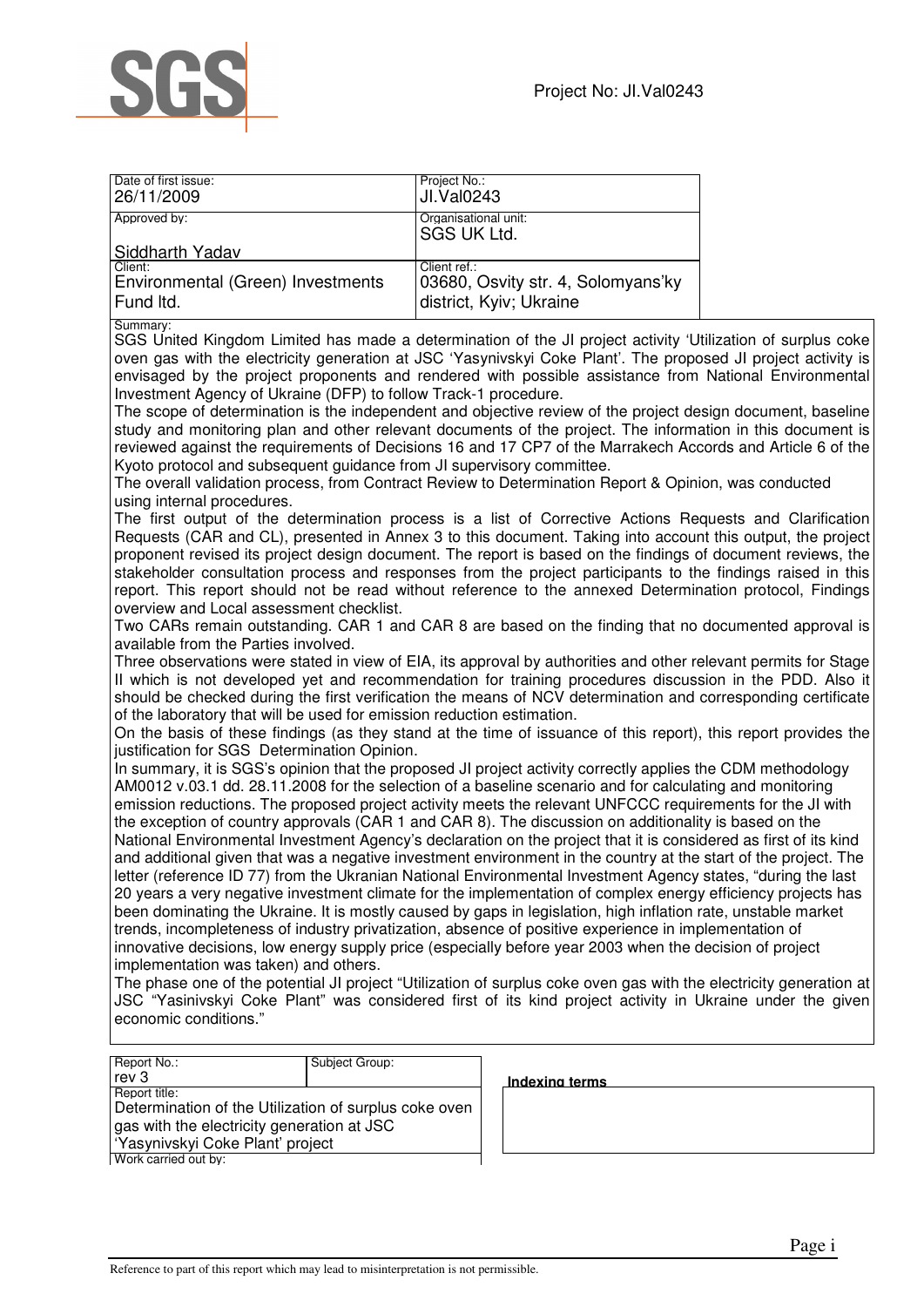

| Dr. Arthur Pelchen, Lead Assessor<br>Yulia Marskova, Local Assessor<br>David Diaz, Financial Expert |                |                        |
|-----------------------------------------------------------------------------------------------------|----------------|------------------------|
| Edgar Salinas, Methodological Expert<br>Work verified by:<br>Kaviraj Singh                          |                |                        |
| Date of this revision:<br>26/01/2010                                                                | Rev. No.:<br>3 | Number of pages:<br>80 |

| $\boxtimes$ No distribution without permission from the |
|---------------------------------------------------------|
| Client or responsible organisational unit               |

 $\Box$  Limited distribution

Unrestricted distribution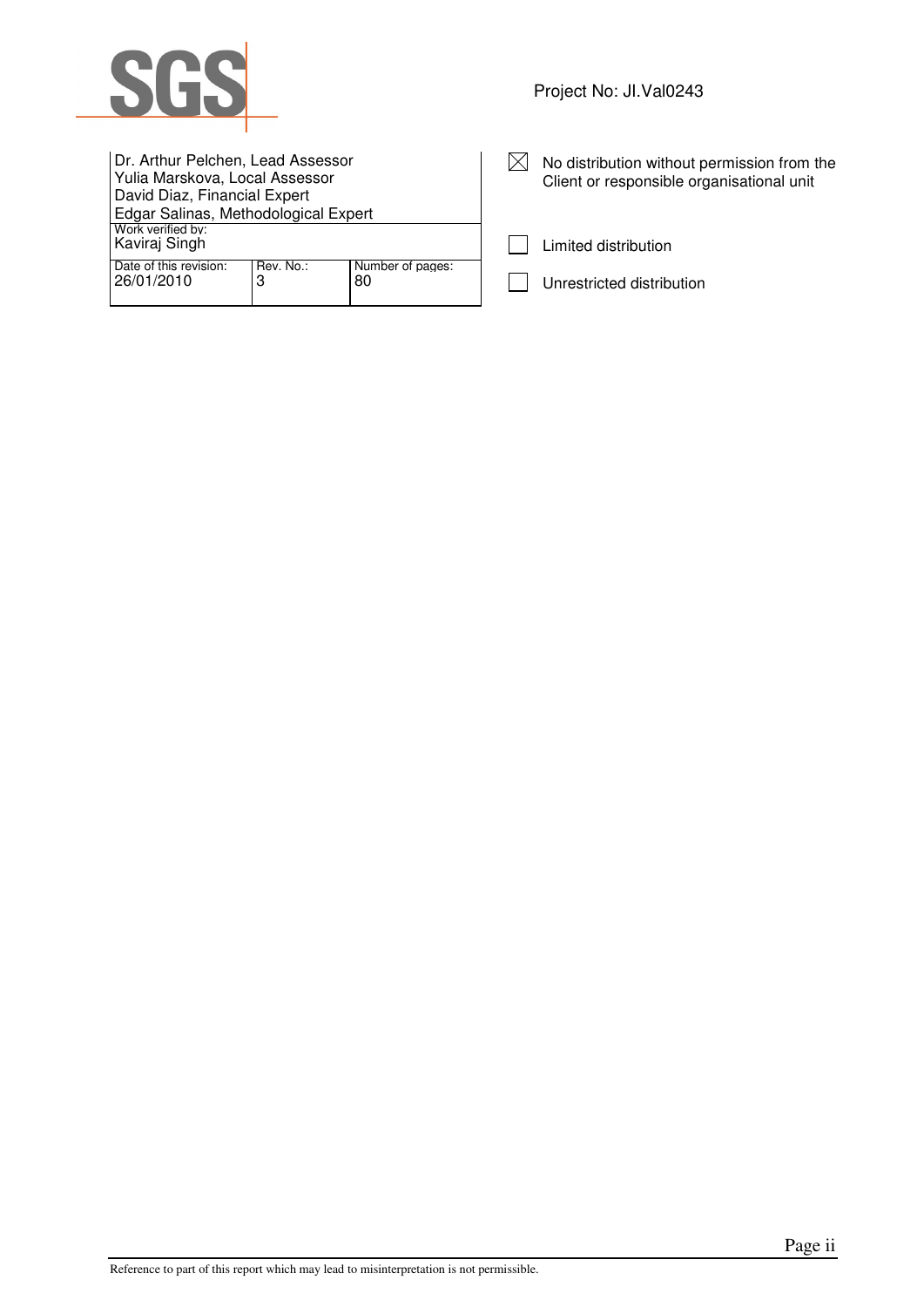## **Abbreviations**

| AAU<br><b>AIE</b> | Assigned Amount Unit<br><b>Accredited Independent Entities</b> |
|-------------------|----------------------------------------------------------------|
| CAR               | <b>Corrective Action Request</b>                               |
| <b>CHP</b>        | Combined heat power                                            |
| EF.               | <b>Emission Factor</b>                                         |
| <b>EIA</b>        | <b>Environmental Impact Assessment</b>                         |
| ERU               | <b>Emission Reduction Unit</b>                                 |
| <b>FAR</b>        | <b>Forward Action Request</b>                                  |
| <b>GHG</b>        | Greenhouse Gas                                                 |
| JI                | Joint Implementation                                           |
| <b>JISC</b>       | Joint Implementation Supervisory Committee                     |
| <b>JSC</b>        | Joint Stock Company                                            |
| KP                | Kyoto Protocol                                                 |
| LoA               | Letter of Approval                                             |
| MP                | Monitoring Plan                                                |
| <b>NEIA</b>       | National Environmental Investment Agency                       |
| <b>NGO</b>        | Non-governmental organization                                  |
| CL<br><b>PDD</b>  | <b>Clarification Request</b><br><b>Project Design Document</b> |
| PP.               | <b>Project Proponent</b>                                       |
| <b>UAH</b>        | <b>Ukrainian Currency</b>                                      |
| <b>UNFCCC</b>     | United Nations Framework Convention on Climate Change          |
| <b>YCP</b>        | Yasynivskyi Coke Plant                                         |
|                   |                                                                |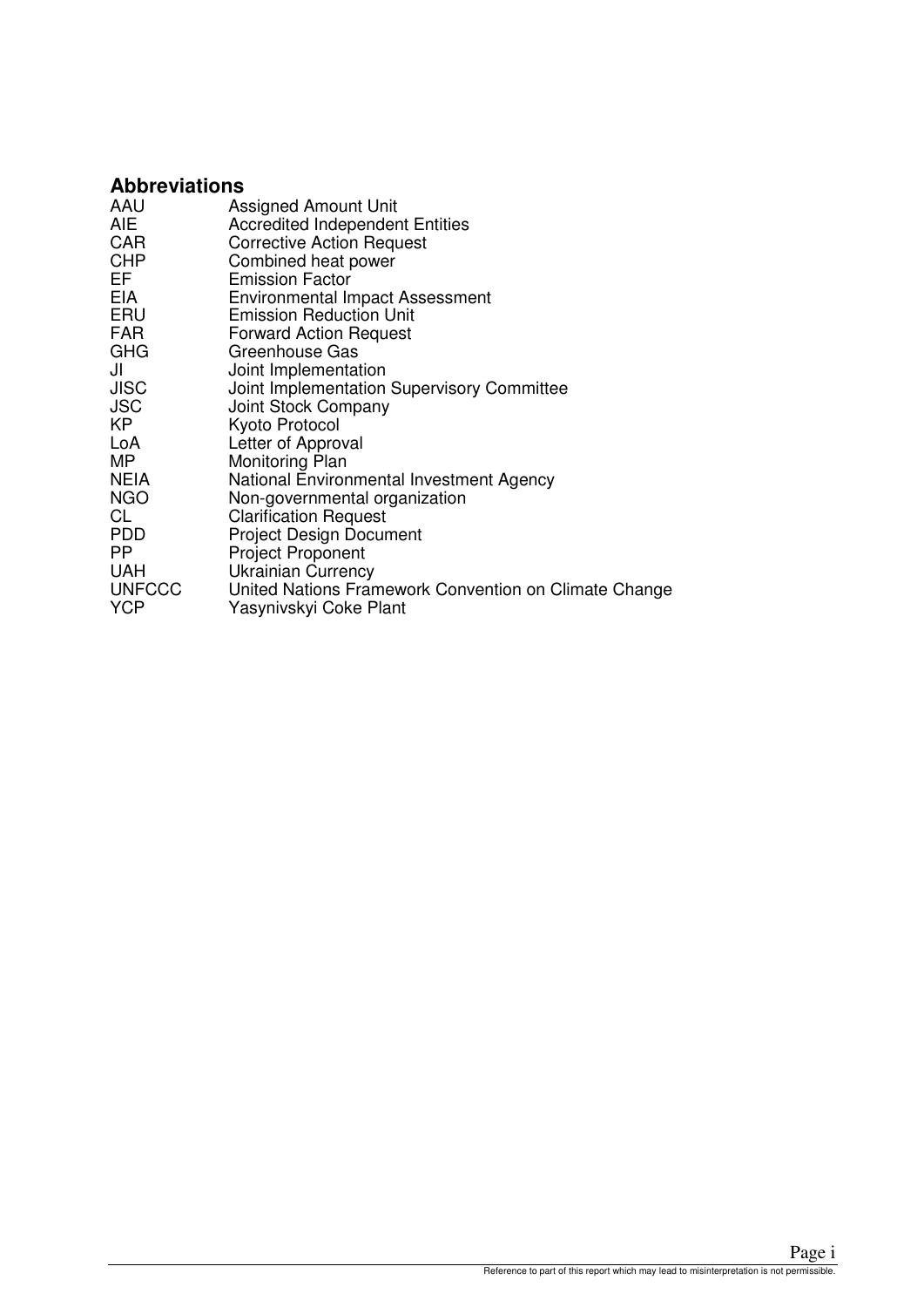## **Table of Contents Page 2018**

| 1              |                                                            |              |
|----------------|------------------------------------------------------------|--------------|
| 1.1            | Objective                                                  |              |
| 1.2            | Scope                                                      |              |
| 1.3            | <b>GHG Project Description</b>                             |              |
| $\overline{2}$ |                                                            | Ш            |
| 2.1            | <b>Review of Documents</b>                                 | $\mathsf{V}$ |
| 2.2            | Follow-up Interviews                                       | $\mathsf{v}$ |
| 2.3            | Resolution of Clarification and Corrective Action Requests | $\mathsf{V}$ |
| 3              |                                                            | VI           |
| 3.1            | Project design                                             | vi           |
| 3.2            | <b>Baseline</b>                                            | viii         |
| 3.3            | Monitoring Plan                                            | xii          |
| 3.4            | <b>Calculation of GHG Emissions</b>                        | xiv          |
| 3.5            | Environmental Impacts                                      | xiv          |
| 4              |                                                            |              |
| 5              |                                                            |              |
| 6              |                                                            |              |
|                | Annex 1: Local Assessment Checklist                        |              |

Annex 2: Determination Protocol

Annex 3: Findings Overview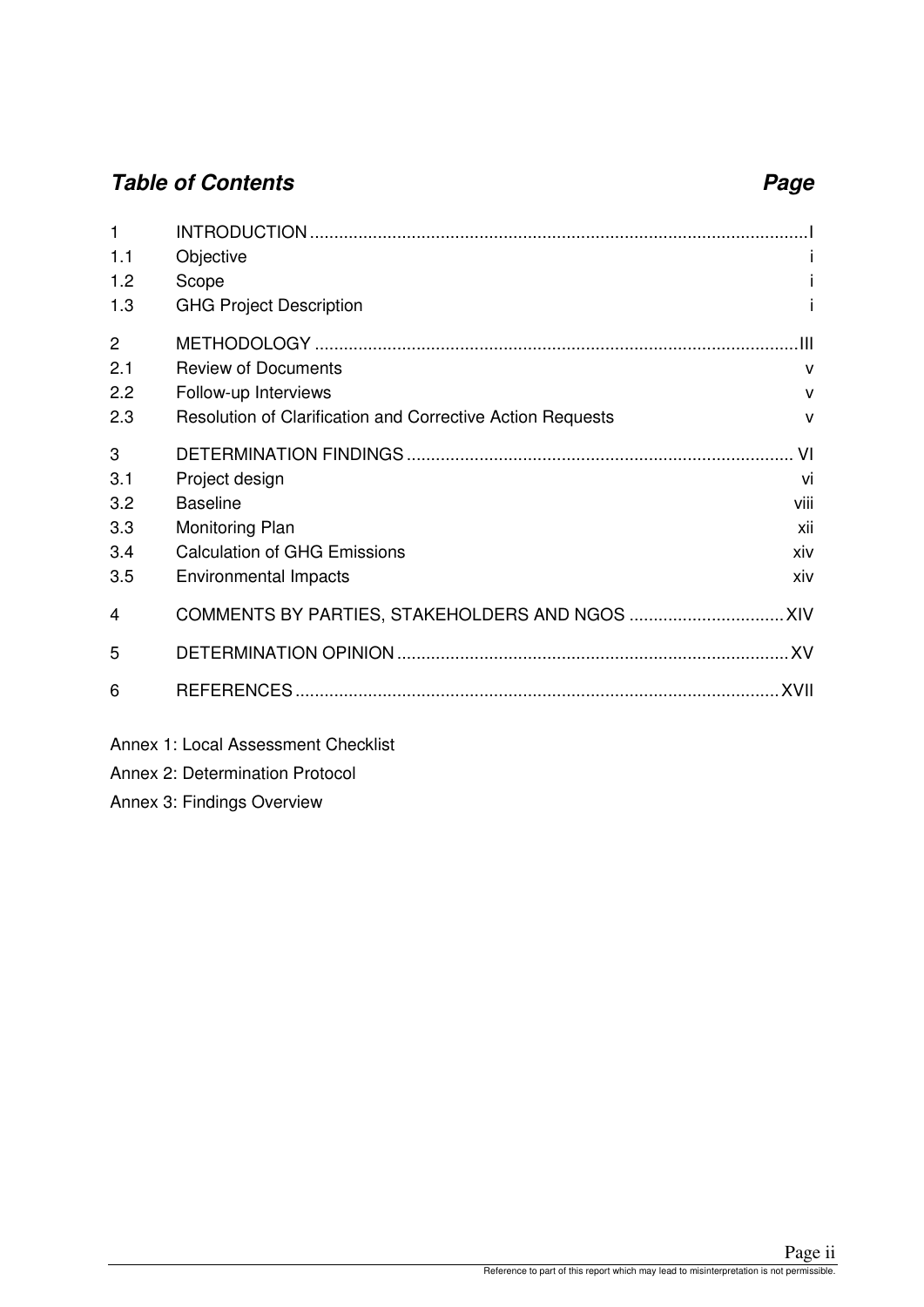## **1 INTRODUCTION**

## **1.1 Objective**

Environmental (Green) Investments Fund Ltd. has commissioned SGS to make a determination of the project: 'Utilization of surplus coke oven gas oven gas with the electricity generation at JSC 'Yasynivskyi Coke Plant' with regards to the relevant requirements for JI project activities. The purpose of a determination is to have an independent third party assess the project design. In particular, the project's baseline, the monitoring plan (MP), and the project's compliance with relevant UNFCCC and host country criteria (available at http://ji.unfccc.int/JI\_Parties/PartiesList.html#Ukraine ) are validated in order to confirm that the project design as documented is sound and reasonable and meets the stated requirements and identified criteria. Determination is seen as necessary to provide assurance to stakeholders of the quality of the project and its intended generation of emission reduction units (ERUs). UNFCCC criteria refer to the Kyoto Protocol Article 6 criteria and the Guidelines for the implementation of Article 6 of the Kyoto Protocol as agreed in the Marrakech Accords.

## **1.2 Scope**

The determination scope is defined as an independent and objective review of the project design document, the project's baseline study and monitoring plan and other relevant documents. The information in these documents is reviewed against the Kyoto Protocol requirements, UNFCCC and Host Party rules and associated interpretations. SGS has employed a risk-based approach in the determination, focusing on the identification of significant risks for project implementation and the generation of ERUs.

The determination is not meant to provide any consulting towards the Client. However, stated requests for clarifications and/or corrective actions may provide input for improvement of the project design.

#### **Documents reviewed as Part of Scope**

- Terms of Reference
- Project Design Documents
- Baseline study
- Monitoring Plan and
- Monitoring protocol adopted by the project proponent
- Summary of comments from Local stakeholders

## **1.3 GHG Project Description**

The project reduces GHG emissions by the utilization of surplus coke oven gas for electricity generation that would be flared without the project. Hence the project will result in more full utilization of energy resources of the enterprise and obtaining self-produced electricity.

JSC YСР enterprise has full coke-chemical production cycle with three acting coke oven batteries (nos. 1, 5 and 6), reconstructed chemical workshops and wide material base.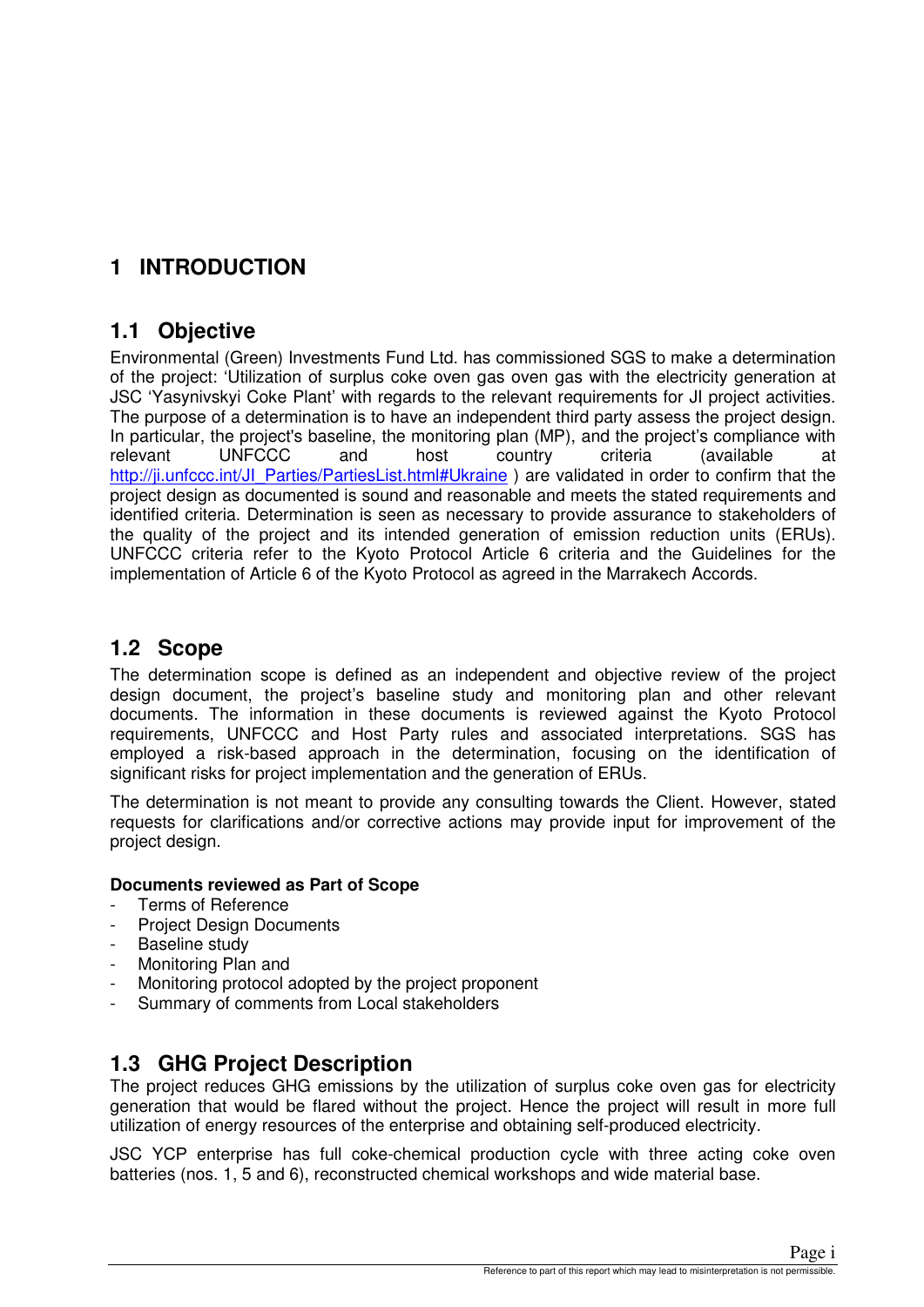While enhancement of coke oven batteries no.1 and no.4 the plants produces surplus coke oven gas, which under conditions of project's absence (utilization and waste electricity), will be flared. Under the project conditions, the surplus coke oven gas will be burnt in the boilers and obtained steam will generate electricity.

The project includes two implementation stages. Within the first stage, which was already implemented in 2006 after reconstruction of coke oven battery no.1, the PT-12 condensing turbine of 12 MW capacity was installed at the combined heat power (CHP) plant for additional energy generation from surplus coke oven gas.

The plant has chosen to install condensing type turbine as there are substantial fluctuations of heat energy consumption in warm and cold seasons. Heating pressure decline is possible in warm seasons while the project turbine would work in condensation mode, generating waste energy. Thus, it allows appropriate and flexible use of different modes of the installed equipment.

The second stage envisages reconstruction of coke oven battery no. 4. This will produce additional coke oven gas, which is planned to be combusted in boilers to generate the steam with further generation of electricity. Energy will be exported to other consumers aside of the enterprise.

Additional volumes of coke oven gas that were collected after reconstruction of the second coke oven battery no.1 exceeded expectations and in the year 2006 JSC YСР started selling waste energy to other enterprises. Finances, which were saved on purchasing energy at the cost of its own production, and obtained from energy sales, were decided to invest into project development, i.e. into installation of the second turbogenerator of 12 MW.

With reference of uncertainty in JSC YСР production development the decision to construct the second turbogenerator of 12 MW was postponed. At present, the decision on coke oven battery no. 4 reconstruction is taken (exploitation is to be started in the year 2012) and topmanagement of the plant considers the possibility to order an execution plan for turbogenerator. The exploitation of the second turbogenerator is to be started in coincidence with the start of coke oven battery no. 4, after its reconstruction.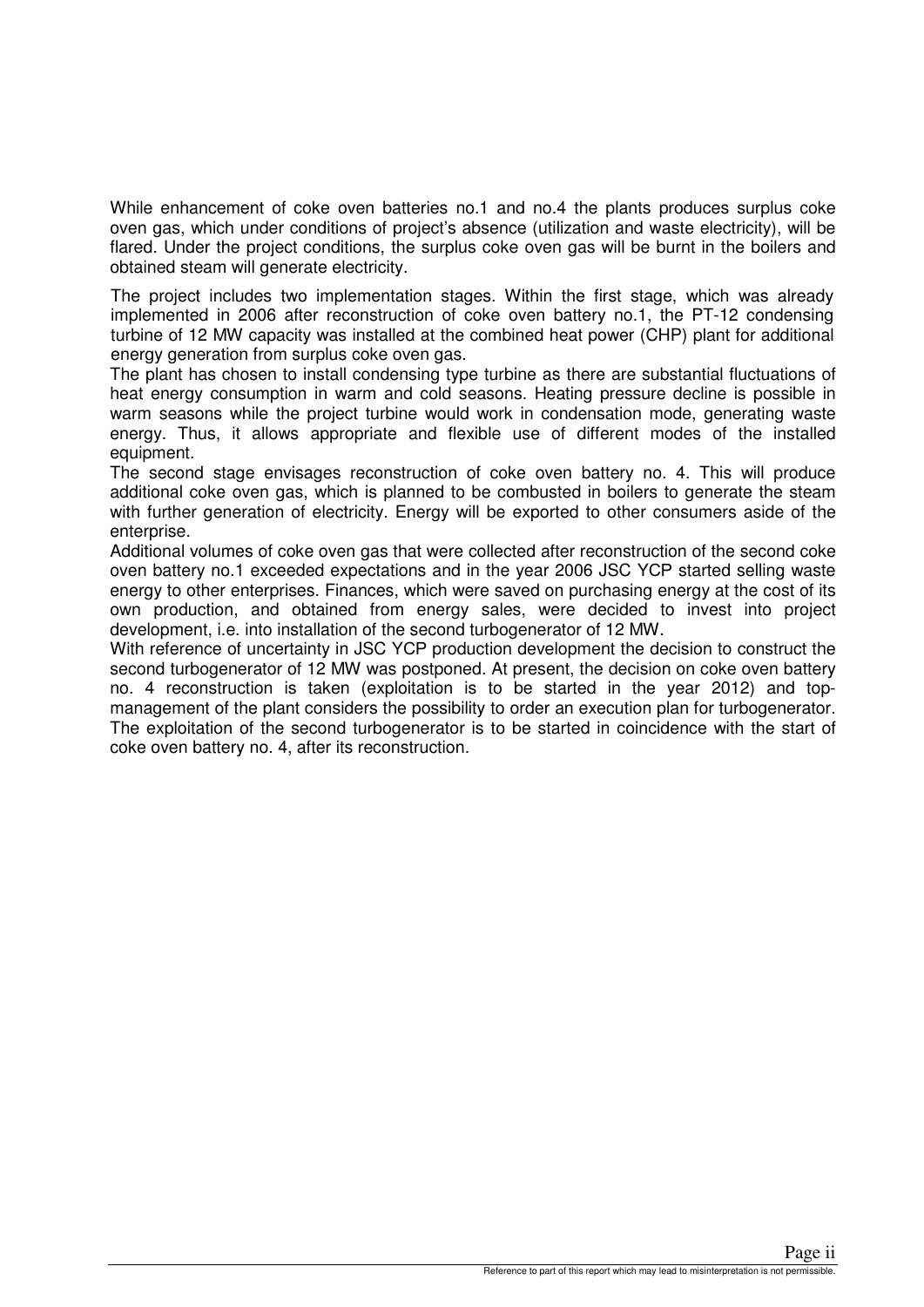## **2 METHODOLOGY**

The determination consists of the following three phases:

- I a desk review of the project design documentation
- II follow-up interviews with project stakeholders and site visit
- III the resolution of outstanding issues and the issuance of the final determination report and opinion.

Document review and Interviews are the most important means of verification used in the process by SGS.

In general, a site visit might be required to verify assumptions in the baseline. Sometimes additional information is required to complete the determination, which may be obtained through telephone and face-to-face interviews with key stakeholders (including the project developers and Government and NGO representatives in the host country).

The determination protocol is used as checklist during the assessment. There are cross references between the complete determination protocol in Annex 2 and other documents used by SGS like Annex 1 local checklist and Annex 3 findings overview.

Findings established during the determination can either be seen as a non-fulfilment of determination protocol criteria or where a risk to the fulfilment of project objectives is identified. Corrective Action Requests (CAR) are issued, where:

- i) mistakes have been made with a direct influence on project results;
- ii) determination protocol requirements have not been met; or
- iii) there is a risk that the project would not be accepted as a JI project or that emission reductions will not be verified.

The term Clarification may be used where:

iv) additional information is needed to fully clarify an issue.

In order to ensure transparency, a determination protocol was customised for the project, according to the Validation and Verification Manual. The protocol shows, in a transparent manner, criteria (requirements), means of verification and the results from validating the identified criteria. The determination protocol serves the following purposes:

- It organises, details and clarifies the requirements a JI project is expected to meet;
- It ensures a transparent determination process where the independent entity will document how a particular requirement has been validated and the result of the determination.

The determination protocol consists of three tables. The different columns in these tables are described in Figure 1.

The completed determination protocol is enclosed in Annex 2 to this report.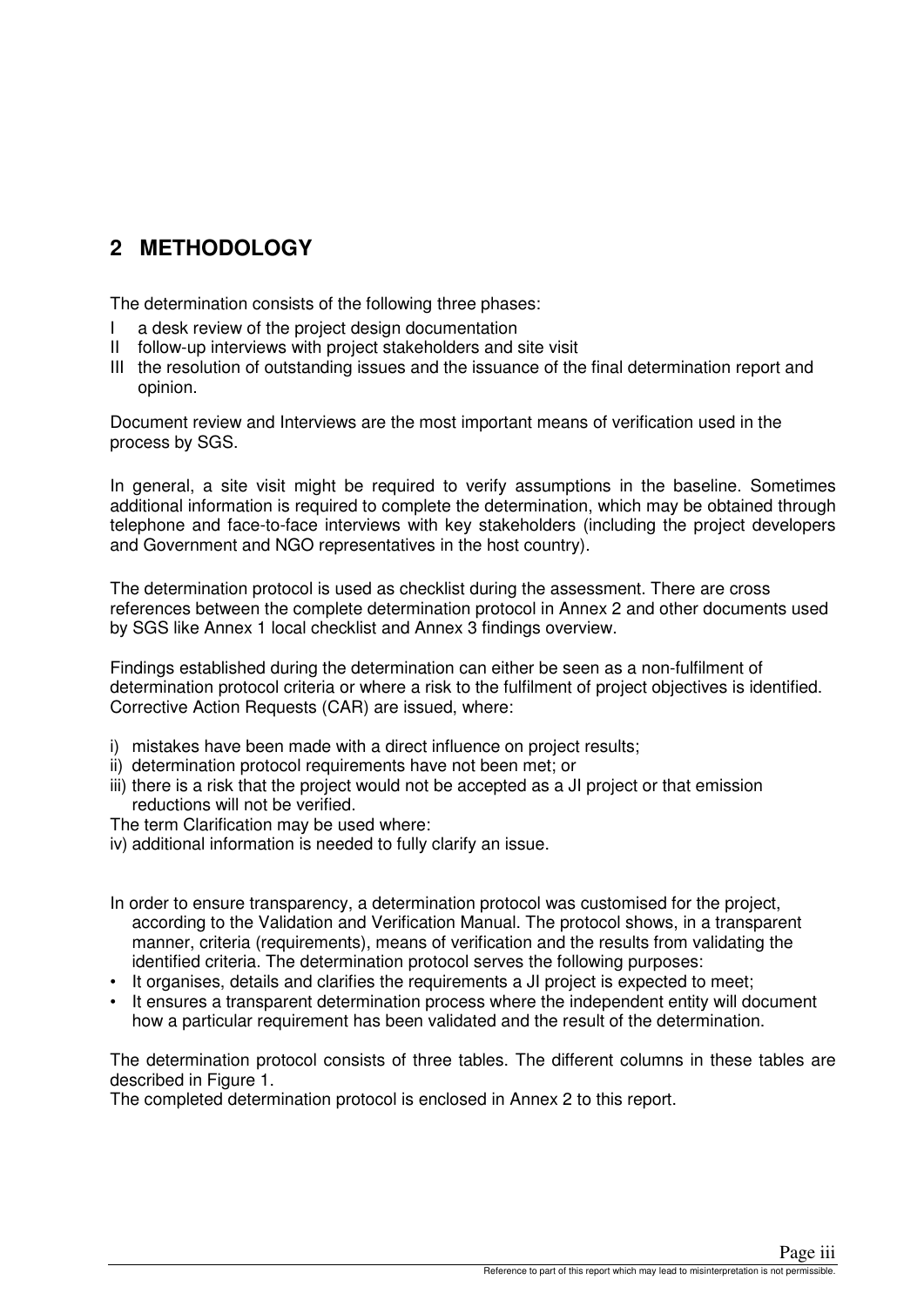| <b>Determination Protocol Table 1: Mandatory Requirements</b> |                                                                                             |                                                                                                                                                                                                                                                                                                         |                                                                                                                                                                                             |
|---------------------------------------------------------------|---------------------------------------------------------------------------------------------|---------------------------------------------------------------------------------------------------------------------------------------------------------------------------------------------------------------------------------------------------------------------------------------------------------|---------------------------------------------------------------------------------------------------------------------------------------------------------------------------------------------|
| <b>Requirement</b>                                            | <b>Reference</b>                                                                            | <b>Conclusion</b>                                                                                                                                                                                                                                                                                       | <b>Cross reference</b>                                                                                                                                                                      |
| The requirements the<br>project must meet.                    | Gives reference to<br>the legislation or<br>agreement where<br>the requirement is<br>found. | This is either acceptable<br>based on evidence<br>provided $(OK)$ , or a<br><b>Corrective Action</b><br><b>Request (CAR)</b> of risk or<br>non-compliance with stated<br>requirements. The<br>corrective action requests<br>are numbered and<br>presented to the client in<br>the determination report. | Used to refer to the<br>relevant checklist<br>questions in Table 2 to<br>show how the specific<br>requirement is validated.<br>This is to ensure a<br>transparent determination<br>process. |

| <b>Determination Protocol Table 2: Requirement checklist</b>                                                                                                                                                                                                                          |                                                                                                                                |                                                                                                                                                                                                                         |                                                                                                                                                                                                        |                                                                                                                                                                                                                                                                                                                            |
|---------------------------------------------------------------------------------------------------------------------------------------------------------------------------------------------------------------------------------------------------------------------------------------|--------------------------------------------------------------------------------------------------------------------------------|-------------------------------------------------------------------------------------------------------------------------------------------------------------------------------------------------------------------------|--------------------------------------------------------------------------------------------------------------------------------------------------------------------------------------------------------|----------------------------------------------------------------------------------------------------------------------------------------------------------------------------------------------------------------------------------------------------------------------------------------------------------------------------|
| <b>Checklist Question</b>                                                                                                                                                                                                                                                             | <b>Reference</b>                                                                                                               | <b>Means of</b><br>verification<br>(MoV)                                                                                                                                                                                | <b>Comment</b>                                                                                                                                                                                         | <b>Draft and/or Final</b><br><b>Conclusion</b>                                                                                                                                                                                                                                                                             |
| The various<br>requirements in Table<br>1 are linked to<br>checklist questions the<br>project should meet.<br>The checklist is<br>organised in six<br>different sections.<br>Each section is then<br>further sub-divided.<br>The lowest level<br>constitutes a checklist<br>question. | Gives<br>reference<br>tο<br>documents<br>where the<br>answer to<br>the<br>checklist<br>question or<br><i>item is</i><br>found. | <b>Explains how</b><br>conformance with<br>the checklist<br>question is<br>investigated.<br>Examples of<br>means of<br>verification are<br>document review<br>(DR) or interview<br>$(1)$ . N/A means not<br>applicable. | The section is<br>used to<br>elaborate and<br>discuss the<br>checklist<br>question and/or<br>the<br>conformance to<br>the question. It<br>is further used<br>to explain the<br>conclusions<br>reached. | This is either acceptable<br>based on evidence<br>provided (OK), or a<br><b>Corrective Action</b><br><b>Request (CAR)</b> due to<br>non-compliance with<br>the checklist question<br>(See below).<br><b>Clarification</b> is used<br>when the independent<br>entity has identified a<br>need for further<br>clarification. |

| Determination Protocol Table 3: Resolution of Corrective Action and Clarification Requests                                                                                          |                                                                                                                                                                  |                                                                                                                                                                                  |                                                                                                                                                                                         |
|-------------------------------------------------------------------------------------------------------------------------------------------------------------------------------------|------------------------------------------------------------------------------------------------------------------------------------------------------------------|----------------------------------------------------------------------------------------------------------------------------------------------------------------------------------|-----------------------------------------------------------------------------------------------------------------------------------------------------------------------------------------|
| <b>Draft report</b><br>clarifications and<br>corrective action<br>requests                                                                                                          | <b>Ref. to checklist</b><br>question in table 2                                                                                                                  | <b>Summary of project</b><br>owner response                                                                                                                                      | <b>Determination conclusion</b>                                                                                                                                                         |
| If the conclusions from<br>the draft determination<br>are either a Corrective<br>Action Request or a<br><b>Clarification Request,</b><br>these should be listed in<br>this section. | Reference to the<br>checklist question<br>number in Table 2<br>where the Corrective<br><b>Action Request or</b><br><b>Clarification Request</b><br>is explained. | The responses given<br>by the Client or other<br>project participants<br>during the<br>communications with<br>the independent entity<br>should be summarised<br>in this section. | This section should<br>summarise the independent<br>entity's responses and final<br>conclusions. The<br>conclusions should also be<br>included in Table 2, under<br>"Final Conclusion". |

## **Figure 1 Determination protocol tables**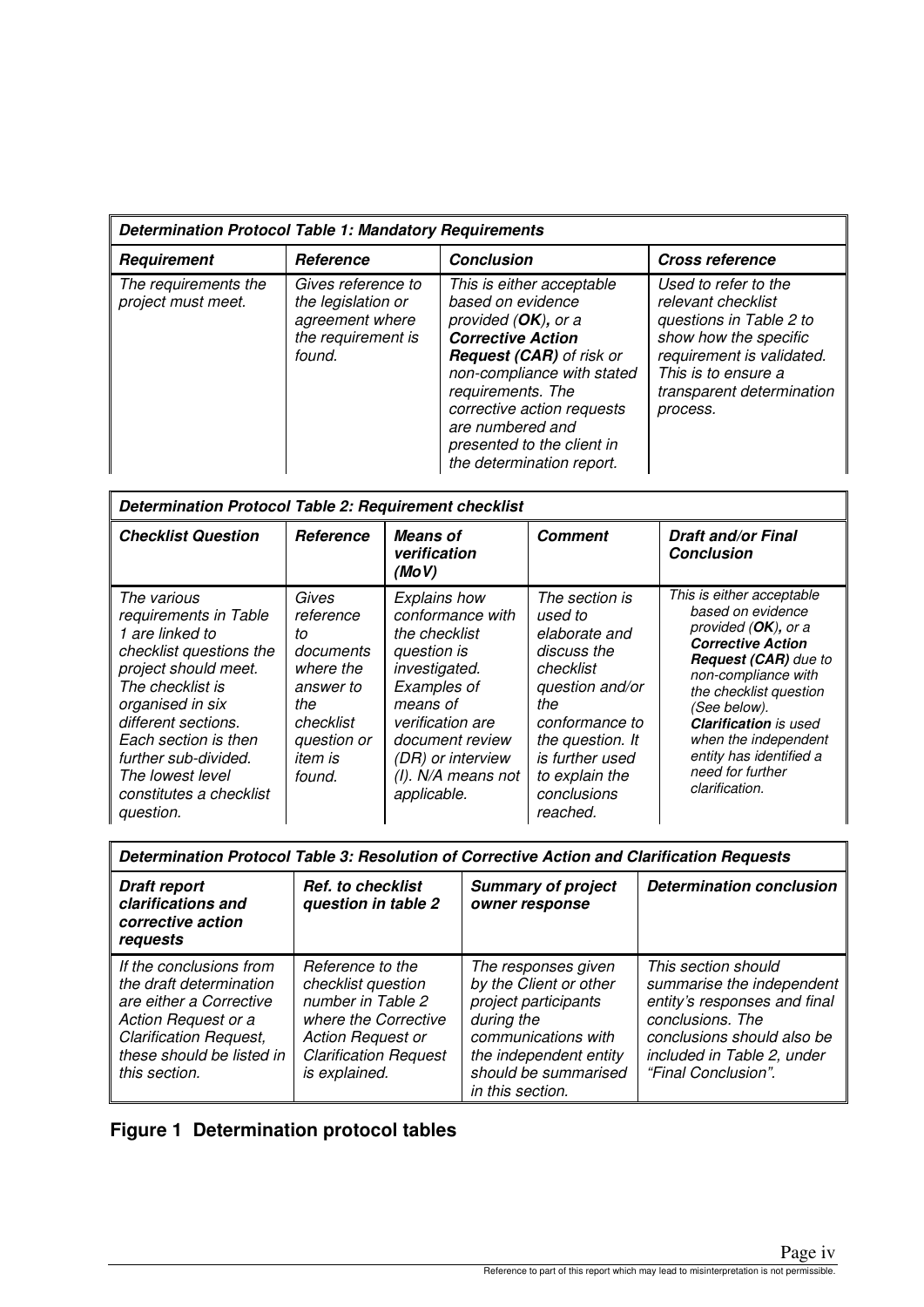## **2.1 Review of Documents**

The determination is performed primarily as a document review of project documents which are either publicly available or submitted by the client and additional background documents related to the project design and baseline. The assessment is performed by the lead assessor, the experts and the local assessor using the determination protocol and the local checklist.

## **2.2 Follow-up Interviews**

In case of this project, a site visit and interviews have been conducted from 17/09/09 to 18/09/09 and the results are summarized in Annex 1 to this report.

SGS performed interviews locally with project stakeholders to confirm selected information and to resolve issues identified in the document review. Representatives of JSC Yasinivskyi Coke Plant and Environmental (Green) Investments Fund were interviewed. The main topics of the interviews are summarised in table 1.

### **Table 1 Interview Topics**

| Interviewed organisation                                          | <b>Interview topics</b>                                                                                         |
|-------------------------------------------------------------------|-----------------------------------------------------------------------------------------------------------------|
| JSC Yasynivskyi Coke Plant                                        | Metering equipment, existing units of CHPP                                                                      |
| Nikolay Kabyka, Chief Engineer of CHPP                            |                                                                                                                 |
| JSC Yasynivskyi Coke Plant                                        | Alternative scenarios, assumptions and statements for<br>estimation of emission reductions, early credits, grid |
| Alexander Sevostyanov, Deputy of Chief Power<br>Engineer, JSC YCP | emissions factor, monitoring plan, additionality, timeline of<br>the project                                    |
| Environmental (Green) Investments Fund                            | Application of methodology, discussion of options and<br>choices, financial analysis                            |
| S. Skybyk, G, Panchenko, Project Developers                       |                                                                                                                 |

## **2.3 Resolution of Clarification and Corrective Action Requests**

The objective of this phase of the determination was to resolve the requests for corrective actions and clarification and any other outstanding issues which needed to be clarified for the positive conclusion on the project design. Most of the Corrective Action Requests and Clarification Requests raised by SGS were resolved during communications between the Client and SGS. To guarantee the transparency of the determination process, the concerns raised and responses given are summarised in chapter 3 below and documented in more detail in the determination protocol in Appendix 2.

Since modifications to the Project design were necessary to respond to SGS's concerns, the Client decided to revise the documentation and resubmitted the project design documentation on 11/12/2009 (PDD version fourth). After reviewing the revised and resubmitted project documentation, SGS issued this determination report and opinion.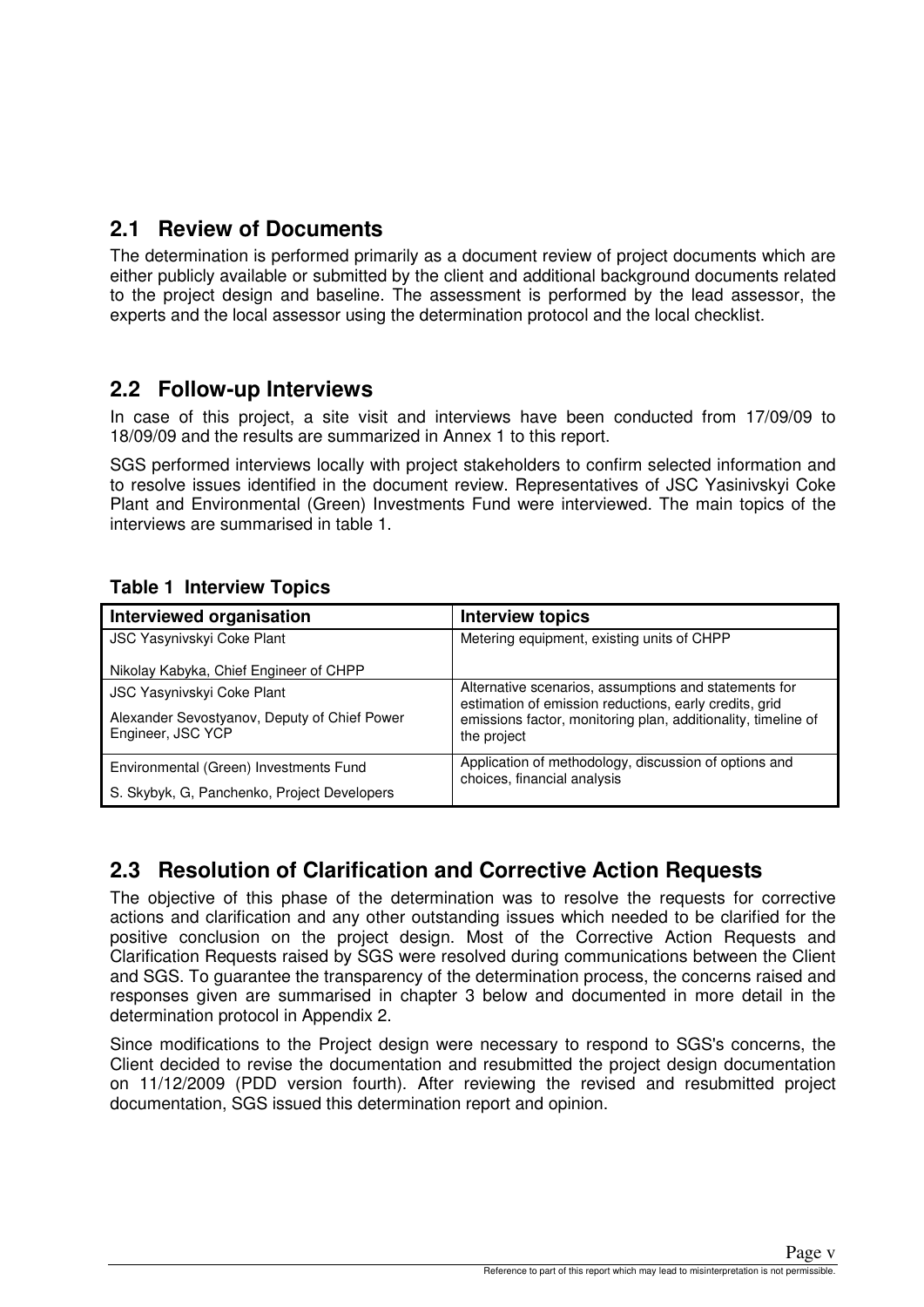## **3 DETERMINATION FINDINGS**

In the following sections the findings of the determination are stated. The determination findings for each determination subject are presented as follows:

1) The findings from the desk review of the original project design documents and the findings from interviews during the follow up visit are summarised. A more detailed record of these findings can be found in the determination protocol in Annex 2.

2) Where SGS had identified issues that needed clarification or that represented a risk to the fulfilment of the project objectives, a New Information, Clarification or Corrective Action Request, respectively, has been issued. The Clarification and Corrective Action Requests are stated, where applicable, in the following sections and are further documented in Annex 3. The determination of the project resulted in ten Corrective Action Requests, and 13 Clarification Requests.

3) Where Clarification or Corrective Action Requests have been issued, the exchanges between the Client and SGS to resolve these Requests are summarised.

4) The conclusions of the determination are presented.

Two CLs were closed out during site visit and local assessment.

The final determination findings relate to the project design as documented and described in the revised and resubmitted project design documentation version fourth dated 11/12/2009.

## **3.1 Project design**

The purpose of the proposed JI project is to use of surplus coke oven gas for waste energy generation at the existing CHP plant of JSC YCP. Without the project activity surplus coke oven gas would be flared without energy generation.

During production process for the basic product (coke) at JSC YСР there is a by-product – coke oven gas. This product contains steams of water and carbon chemical products (tar, ammonia, benzol carbohydrates, hydrogen sulphide) with the temperature of 650-700 °С. The coke oven gas having been purified is supplied to heating coke oven batteries, boilers of the CHP plant, pipe furnaces of the chemical workshops, coal defrost garage.

As of 2003, nearly 59% of the obtained coke oven gas was used for coke oven batteries heating, approximately 31% was used at CHP plant boiler shop, around 1% was flared, and around 5% was used by other enterprises. Other consumers of JSC «YСР» used the rest (4%) of the produces coke oven gas.

The source of JSC YСР heat supply is the CHP plant, located inside the industrial area of the facility.

The turbine section is equipped with two 6 MW backpressure turbine AP-6 units; three 100 t/h atmospheric deaerators; two 80 t/h reducing coolers at 3,9/0,5 MPa, Basic and auxiliary equipment warehouse of the current CHP plant

The proposed JI project is divided into two stages that are referred to coke batteries reconstruction nos.1 and 4. First stage has been already implemented and included installation of PT-12 of 12 MW combined turbine for surplus coke oven gas utilization for waste energy generation at own JSC YCP CHP plant.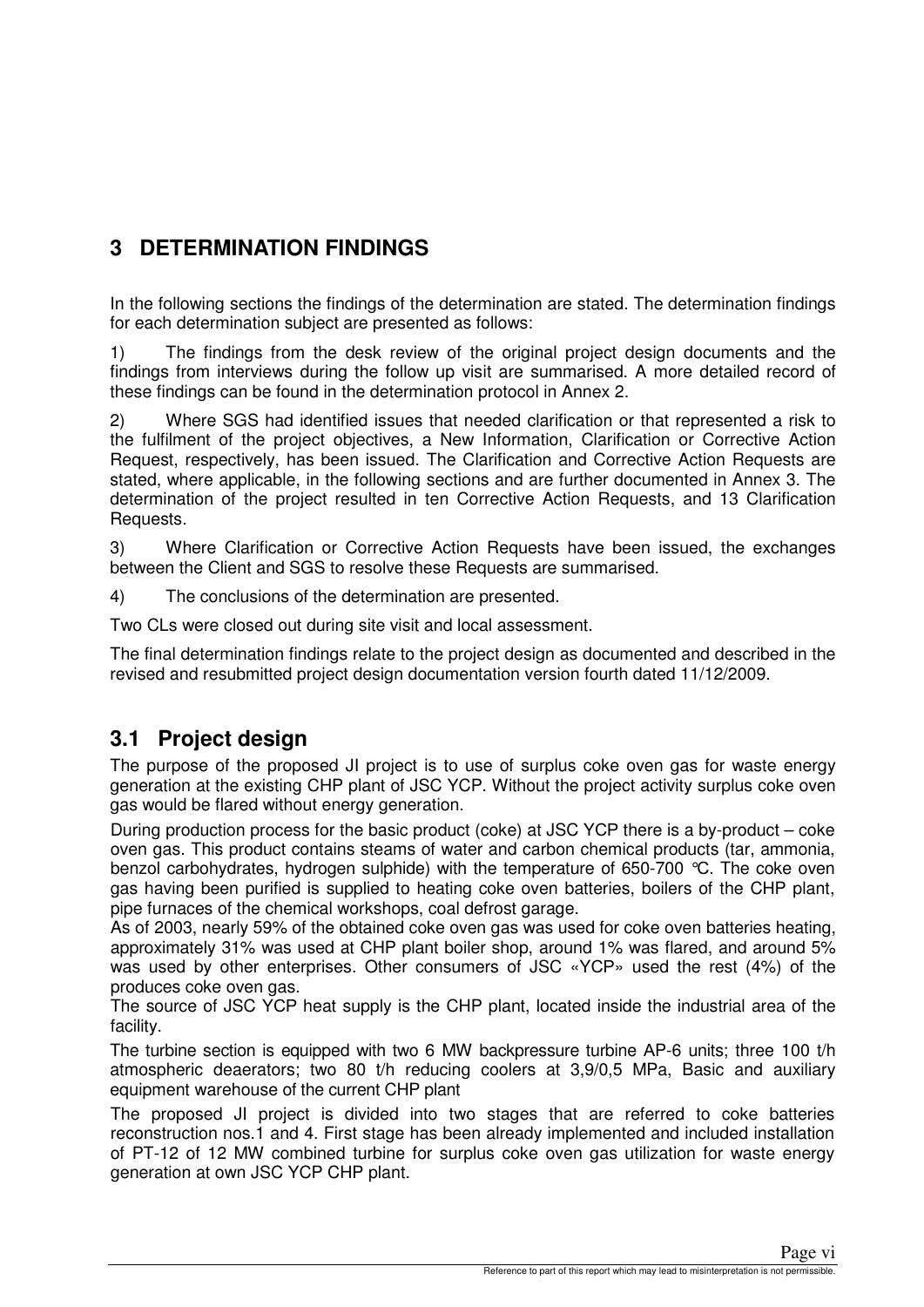The second project stage requires surplus coke oven gas utilization and stipulates additional steam boiler installation, with steam production of 50 t/h and another PT-12 turbo generator that are planned to start working is completed in the years 2011-2012 and other auxiliary equipment. The electricity, produced by new generator, will be sold to other consumers.

The project boundary (physical components) is defined correctly according to ACM0012 v. 03.1. The project boundaries include the coke ovens, where the surplus coke oven gas is generated, the turbines, where it is used and converted to electricity and the national grid, where the generated electricity displaces grid electricity.

The crediting period of the JI project starts on 01/01/2008 and ends on 31/12/2012.

Under the Ukrainian legislation early credits (before 2008) are also approved according to Order no.32 of the National Environmental Investment of Ukraine dd. 25.06.2008. The project activity applies for the early credits lasting from 2006 till 2007. For this purpose the Project Developer has obtained the letter of endorsement from the National Environmental Investment Agency of Ukraine (Ref.17).

Late crediting has been mentioned in the PDD starting in 2013 and ending in 2036. Crediting of the project with ERUs after 2012 is dependent on approval by the host party, Ukraine.

The PDD v. 2 dd. 03.08.09 mentions that Switzerland is a Project Participant. It was unclear whether this was intended. Therefore **CL 2** was raised. Data on project participants in Table A.3 and Annex 1 of PDD v.3 dd 27.10.2009 were revised accordingly and it is pointed that Switzerland would not like to be a member of the project. Hence, CL 2 was closed.

**CL 6** was raised to clarify the technology of PT-12 turbine to be employed during the project activity and whether it represents state-of-the-art. It was commented by the Project developer that the type of installed turbine PT-12 allows to operate with steam output or to operate in condensing mode. Quality of PT-12 turbines is substantiated with certification of the manufacture. Therefore CL 2 was closed out.

**CAR 1** was raised to ensure approvals from the Parties involved. As per decision of the JISC "at least one written project approval by a Party involved other than the host Party(ies) has to be provided to the accredited independent entity (AIE), additionally to that (those) of the host Party(ies), and made available to the secretariat by the AIE when submitting the determination report regarding the PDD for publication". A letter of endorsement of the Ukrainian DFP has been already obtained, which provisionally approves the project.

Ukraine is the host country for the present JI project activity. The other Party-participant is Switzerland. The PP states that the positive expert statement from SGS is required to submit project documentation to NEIA to apply for LoA from the Ukrainian authorities. The letter of approval from Switzerland can be obtained after AIE determination report issuing as well. **CAR 1 remains open.** 

There is also still an **open CAR 8** connected with obtaining LoA and closure of CAR 1. CAR 8 was raised on late crediting (2013-2036, after 2012) that is discussed in PDD. This issue is dependent on approval by the host party, Ukraine. Deposit of AAUs for late credits should be envisaged in the LoA which has not been obtained yet (CAR 1 on LoA is open as well).

Host Party Ukraine has ratified the KP on 12.04.2004. National focal point is the National Environmental Investment Agency of Ukraine, Mr. Igor Lupaltsov, Head. There is registration in the ITL in place for JI Projects in Ukraine (http://ji.unfccc.int/JI\_Projects/ProjectInfo.html).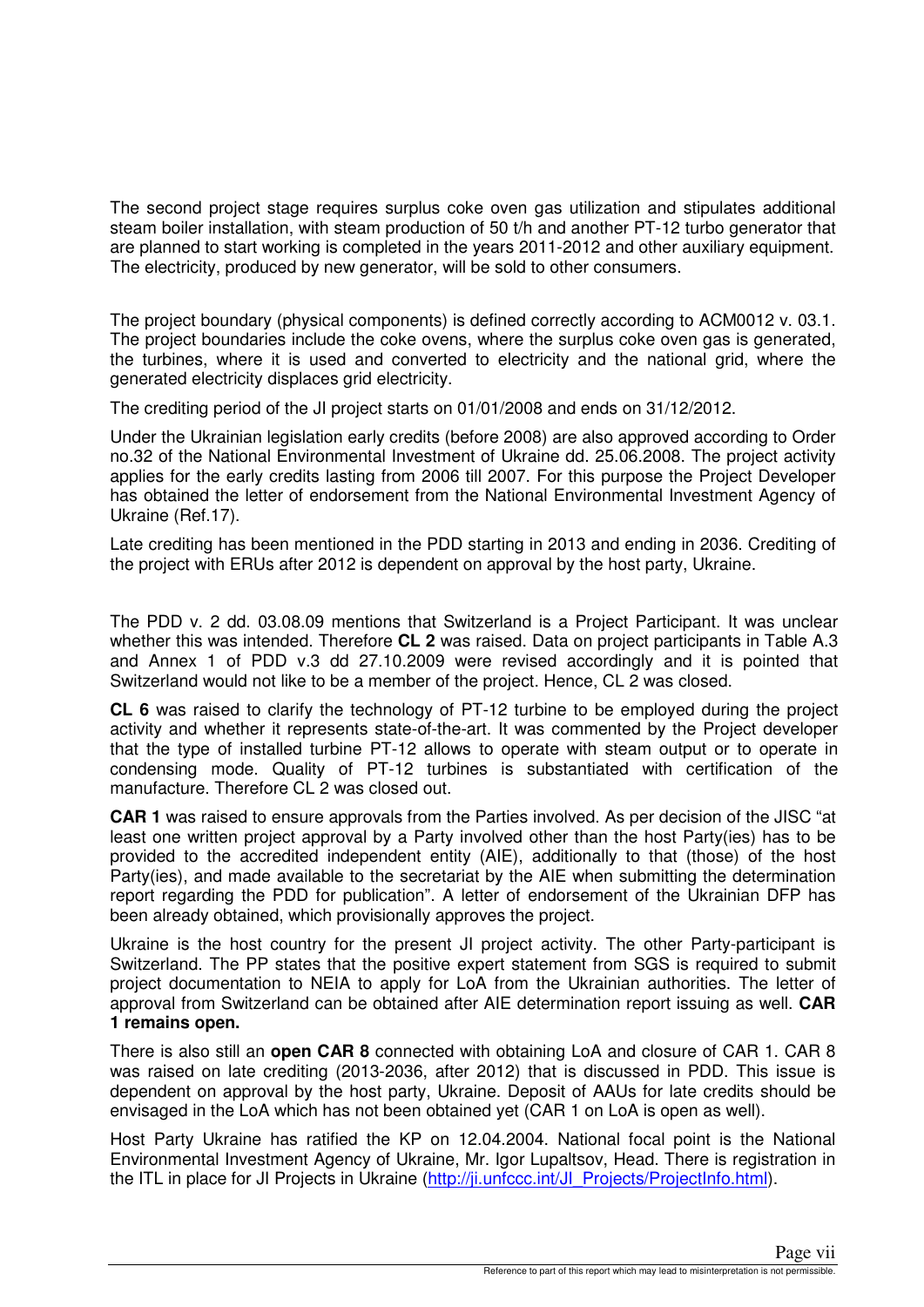**CAR 5** was raised to correct minor errors and typos in the PDD. Having amended the PDD according to the 5 bullet points of the CAR, it has been closed out.

Starting date and operational lifetime of the project needs to be clarified as starting date should be distinguished between Stage I and Stage II (PDD v. 2). Thus **CL 7** was discussed:

Beginning of the project investment stage – year 2004 is confirmed with the Note on actual costs for PT-12 turbine (Stage I) /Ref.53/,

Exploitation stage 1 – year 2006 is confirmed with Operation permit for PT-12 turbine issued by Donetsk Regional Supervision Agency for Power Generation from Makiyivka, dated 15.05.2006 /Ref.16/ and

Exploitation stage 2 – year 2012 is confirmed with the Board decisions concerning the JI project, dated 18.04.2003 and 20.03.2009 /Ref.25/.

The project developer provided explanation on the operation commencement of Stage I and II, operational lifetime duration and relevant amendments were performed in the PDD v.3. Lifetime duration of 25 years for each turbine can be considered conservative. Hence, CL 7 was closed out.

## **3.2 Baseline**

According to the JISC document; 'Guidance on Criteria for Baseline Setting and Monitoring' version 01, paragraph 20 (b), the project participants may establish a baseline that is in accordance with appendix B of the JI guidelines. In doing so, the approved CDM baseline and monitoring methodology ACM0012 "Consolidated baseline methodology for GHG emission reductions from waste energy recovery projects" was applied.

The PDD did not discuss all options as per methodology and it was not transparent if the selected ACM0012 methodology was followed correctly. This was a subject of **CAR 9, CL 21, CAR 22 and CAR 23** discussion. The key issues of **CAR 9** were as follows:

- Description of project either as a Type 1 or Type 2
- Applicability criteria
- Quantifying of the waste gas captured and utilized prior to project implementation
- Discussion of options mentioned in the methodology for setting the baseline
- Additionality discussion in Section B.2 of the PDD

The PDD v.4 dd. 11.12.2009 was amended with the relevant discussions and clarification with the exception of additionality discussion in Section B.2. The project was described as a Type 1 as per the methodology. Discussion of applicability criteria was revised in Section B.2 of the PDD v. 3. The surplus coke oven gas comes as a result of coke batteries no.1 and no. 4 commissioning after reconstruction works. Before the batteries commissioning there was no gas of this kind. The enterprise has already had waste energy recovery gas flows. For demonstration of waste energy use in the absence of JI project activity direct measurements of the energy content and amount of the coke oven gas produced for three years prior to the start of the project activity is applied. There is no decrease of waste energy generation prior to the implementation of the JI project activity. PDD ver. 4 dd. 11.12.09 was amended with proper discussion of chosen baseline options according to ACM0012 and section B.2 was amended with reference to Annex 5 where additionality is discussed. **CAR 9** was closed out.

**CL 21** was open to discuss applicability condition that states that no auxiliary fossil fuel is used in the waste gas boiler for the generation of captive electricity in the absence of the project. This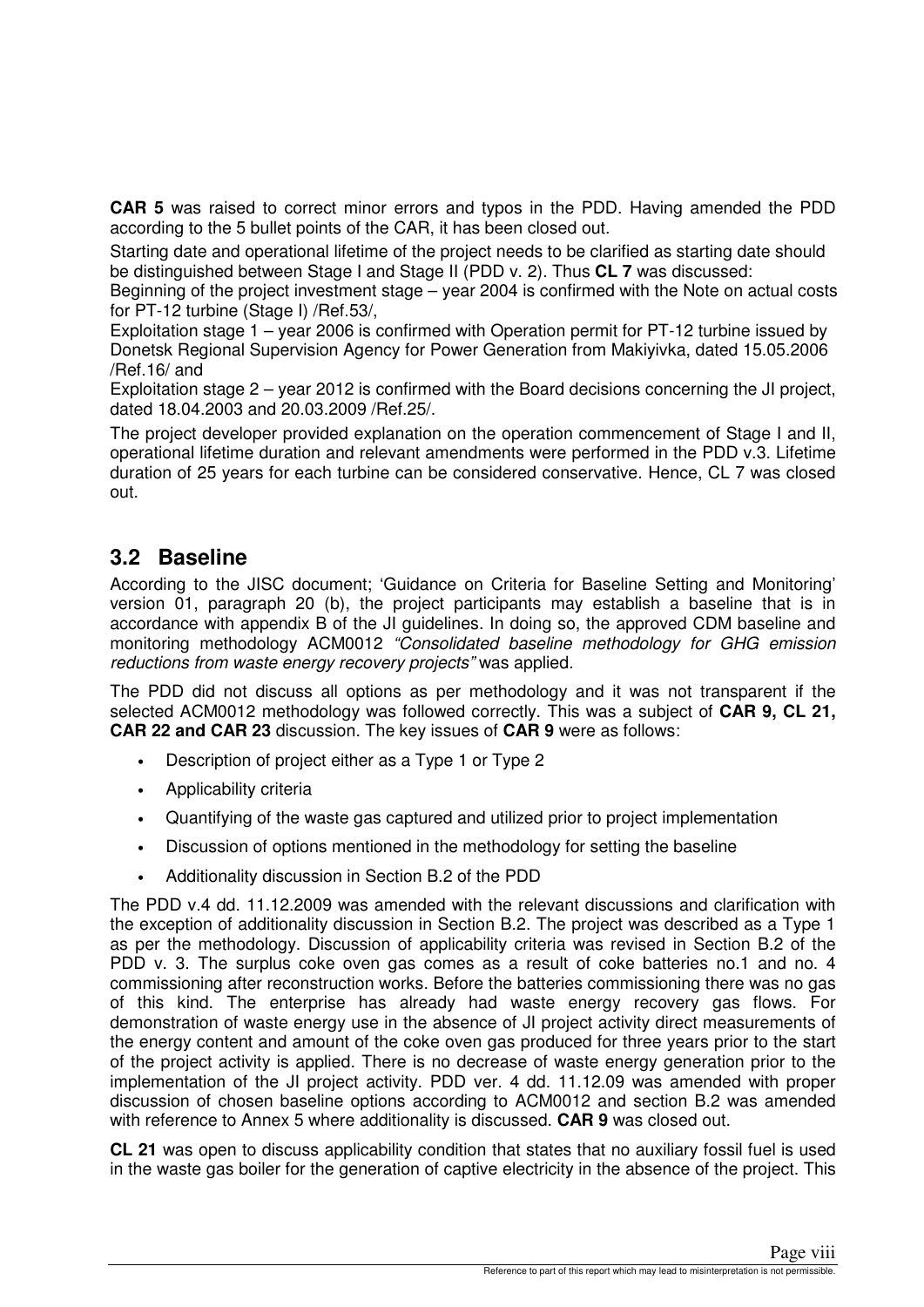CL was closed in view that the project was described as a type 1 and thus this condition is not applicable to the project.

The project participant was asked to use of the appropriate equation for the case as per ACM0012 with regard to the  $f_{\text{wcm}}$  fraction, the methodology states: "If the steam used for generation of the electricity is produced in dedicated boilers but supplied through common header, this factor is estimated using equation (1d/1e). For this issue **CAR 22** was raised and discussed. This request was taken into account in Section B.2 of the PDD and correct formula was applied:

$$
f_{\text{WCM}} = \frac{\sum_{h=1}^{8760} Q_{\text{WCM},h} \cdot (C p_{\text{wcm}} \cdot (t_{\text{wcm},h} - t_{\text{ref}}) + N C V_{\text{WCM},y})}{H_r}
$$

Where:

 $Q_{WCM,h}$  - Quantity of coke oven gas recovered in hour h,  $(m^3/h)$ ;

NCV<sub>WCM,y</sub> - Net Calorific Value of coke oven gas in year y,  $(TJ/m^3)$ ;

 $EG_{tot, v}$  - Total annual electric energy produced at the CHP, (TJ/year).

 $Cp_{\text{wcm}}$  - Specific Heat of coke oven gas (TJ/  $m^3$ -deg C);

 $t_{\text{wcm h}}$  = The temperature of WECM in hour h (deg C);

 $t_{ref}$  = Reference temperature (0 deg C or any other suitable reference temperature with proper justification).

 $H<sub>r</sub>$  = Average heat rate of the power plant where electricity is produced (1/efficiency) as calculated in equation below;

The average heat rate of the power plant is given as:

$$
H_r = \frac{\sum_{h=1}^{8760} \sum_{i=1}^{I} Q_{i,h} \cdot (C p_i \cdot (t_{i,h} - t_{ref}) + N C V_{i,y})}{EG_{tot,y}},
$$

Where:

 $Q<sub>ih</sub>$  - Amount of individual fuel (coke oven gas and coal) i consumed at the energy generation unit during hour h, (kg or  $m^3$ );

 $\overline{C}p_i$  - Specific Heat of individual fuel i (TJ/kg -deg C or TJ/  $m^3$ -deg C);

NCV<sub>i</sub> - Net Calorific Value annual average for each individual consumed fuel and the WECM (TJ/kg);

 $t_{\text{th}}$  - The temperature of individual fuel (coke oven gas and coal) i consumed at the CHP boilers during hour h (deg C).

The project proponents made available transparent calculations of factor  $f_{\text{wcm}}$  which were crosschecked and found appropriate. CAR 22 was therefore closed out.

There was another issue regarding  $f_{cap}$  calculation. The methodology states: "The ratio is 1 if the waste energy generated in project year y is same or less than that generated in base year". Based on what can be observed in the project boundary, the waste energy that is going to be available in the project year y is going to be greater than the energy generated in base year since the boiler house is going to be receiving gas from coke oven batteries 5&6 and new ovens 1&4. To this extent, **CAR 23** has been raised in order to ask project participants to calculate  $f_{cap}$ using equation 1f-2 or Method 3, Case 1. The PDD v.4 dd. 11.12.2009 was amended with proper discussion on implementation of case chosen for calculation of the fraction according to ACM0012 methodology: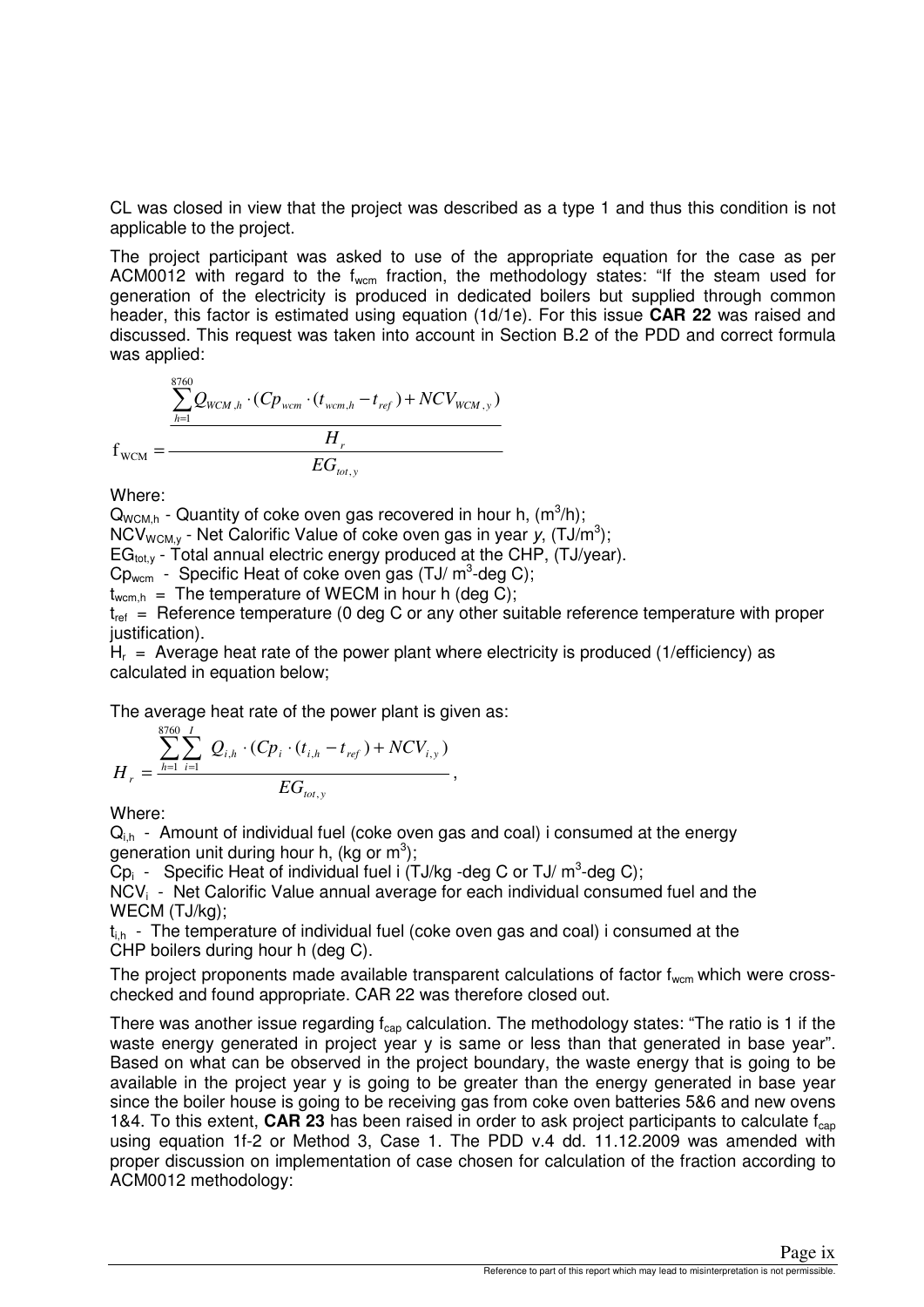$$
f_{cap} = \frac{Q_{OE, BL}}{Q_{OE, y}}\,,
$$

where

 $Q_{OF,RI}$  - output/intermediate energy that can be theoretically produced (in appropriate unit).

 $Q_{_{OE, y}}$  aquantity of actual output/intermediate energy during year y (in appropriate unit).

It was clarified that if the  $f_{cap}$  will equal more than 1 it will be set to 1 as per the definition of  $f_{cap}$  in ACM0012 (the ratio is 1 if the waste energy generated in project year  $\gamma$  is same or less than that generated in base year). Hence, CAR 23 was closed out.

The PDD mentions late crediting after 2012 that for the purpose of emission reduction calculations uses grid emission factor for Ukraine which needs to be re-evaluated after 2012. This was discussed under CAR 8. The PDD v. 4 was clarified with the following explanation that the assumption of grid emission factor remains unchanged after 2012. This should be taken into account for further validation/verification process if appropriate in case late credits will be approved by the Host Party. **CAR 8 remains open** in view of necessary approval from the National Environmental Investment Agency of Ukraine.

**CAR 19** was raised because the PDD version 2 did not discuss the most recent version of 'Tool for the demonstration and assessment of additionality', Version 05.2, dated 26.08.2008. The project developer was requested to amend the discussion on additionality in the PDD and strictly follow the requirements of the new version of the tool. Having implemented the necessary changes in the PDD v.3 by the project developer the formal changes were checked and considered appropriate. Hence CAR 19 was closed out.

#### **Additionality**

The project additionality discussion was performed in line with steps of "Tool for the demonstration and assessment of additionality' and included in Annex 5 of the PDD v.4.

CAR 19 was raised in order to ensure that the latest version of the Tool v. 05.2 dd. 26.08.2008 was used. The relevant changes were implemented in the PDD v. 3 dd. 27.10.2009 and relevant headlines were corrected appropriately. Hence CAR 19 was closed out.

The project proponents has chosen to use both barrier and investment analysis for justification of additionality.

The investment and sensitivity analysis for the JI project presented in Annex 5 of the PDD version 4 was verified along with Excel calculation spreadsheets, with evidence for assumptions and evidence for relevant factors.

The first step of tool envisages identification of alternatives. Within the framework of the project activity five scenarios were defined. It was properly discussed in the feasibility of scenarios and shown that scenario 1, which envisages surplus coke oven gas flaring and purchase of electricity from the grid without the plant export, is only realistic basic one. Taking into account of legal aspects it was confirmed that the scenario 1 and the proposed JI project are in compliance with regional and national regulations in the host country.

As Stage II of the project is going to be implemented during site visit it was possible to verify the legal compliance of Stage I only with relevant approval of EIA by Ministry of Environment and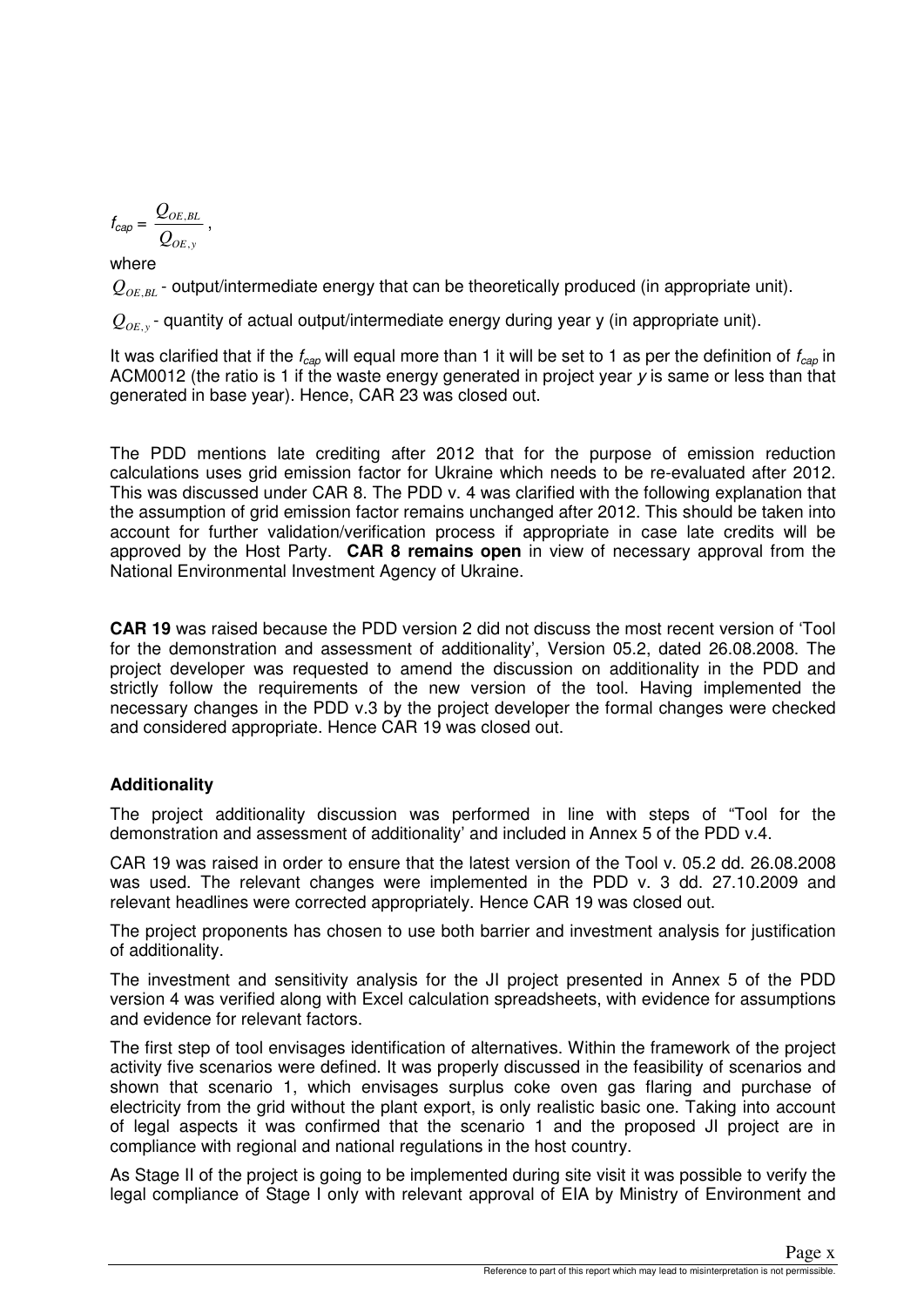Natural Resources /Ref.12/ and permits for construction and operation /Ref. 14 and 16/. For Stage II the observation was raised.

The economical figures of the project were assessed under Step 2 of the Tool for demonstration and assessment of additionality using benchmark analysis. The basic assumptions were made for the time of decision making on both of the project stages (two TP-12 turbines) on 18.04.2003.

The IRR was determined based on the methodology of Odessa State Polytechnic University /Ref. 30/. Application of this methodology was discussed under CAR 20 and briefly listed below.

**CAR 20** was raised to ask the project proponents to differentiate Stage I and Stage II of the project as it seemed that Stage I was economically viable without ERUs revenue and thus not additional. Also it was not clear why Stage I and II were summarized in one project. There were a number of other financial related issues:

- Including of depreciation and its effects on taxes
- Residual value of the equipment
- Taking into account of inflation while IRR and other prices and cost calculations
- Evidence for the assumptions made for financial analysis (electricity price, stage I cost, maintenance cost, tax-rates, ERU price, exchange rate).

The project proponents provided relevant explanation on IRR established as 12.4%, inflation rate was excluded from IRR determination. All assumptions used for the investment analysis were amended effective for the date of decision making that was cross-checked with evidence /Ref. 51-59, 62, 63/. Project IRR sensitivity analysis taking into account the JI mechanism and ERU prices shows that the crossing point for IRR achieved at the price of ERUs 4,60 euro per tonne CO2-equivalent. Depreciations were included in the investment analysis dd. 10.12.2009 /Ref.68, 69/. Residue value for the core equipment of the project – turbines TP-12 – was reconsidered as 25% of the initial cost. That is not transparent as the AR-6 turbine has been in operation for about 50 years and TP-12 has 25 lifetime period. The project proponents were requested to provide clear explanation of the residue value with proper reference to Methodological tool "Tool for determining the remaining lifetime of equipment" if necessary.

The second part of **CAR 20** and **CAR 18** refer to the additionality issues and barrier analysis.

The project proponents have separated demonstration of additionality for Stage I and Stage II.

Barrier analysis was used for Stage I and financial for Stage II.

Provided investment barrier analysis for Stage I contains sufficient substantiations /Ref. 50, 71- 73/ for the external financing. Meanwhile the project has been implemented attracting their own enterprise funds and thus the external investment barriers cannot be considered in this case.

Taking into account the following:

- 1. Stage II is not viable even with ERU selling (IRR is less than benchmark about **3 times**) /Ref.69/.
- 2. Identical reasons for construction of both of TP-12 turbines are the coke production increase and surplus coke oven gas utilization and decision for both of the stages was taken on 18.04.2003.
- 3. Preliminary financial assessments by JSC YCP were performed in 2003 for both turbines/stages.

It can be concluded that Stage II would not be implemented without Stage I consideration and JI incentives for Stage I as well. Internal assessment in Excel spreadsheet /Ref.68/ shows that the IRR of the Project activity does not cross IRR in case ERU selling from Stage II and only net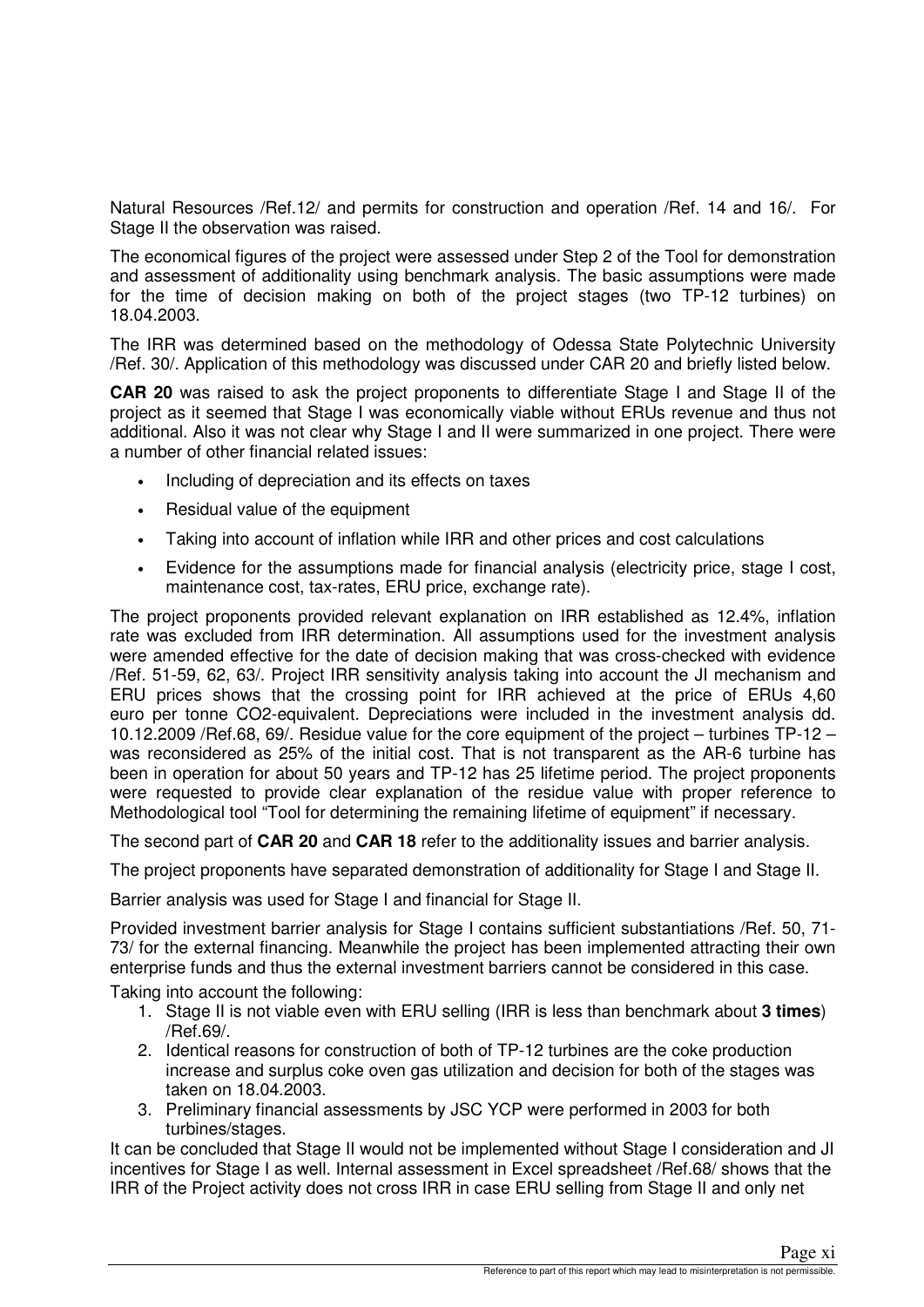profit from Stage I (without ERU selling). Thus it can be pointed out that if there is no ERU revenue Stage II cannot be implemented which is 'investment barrier'. Only in case of joint consideration of two stages the project reaches the benchmark and becomes viable.

In view of above it is necessary to justify if the YCP provided upfront financing as a pre-payment for expected ERU sells as there were a number of investment barriers for obtaining of external financing.

The project developer was requested to right wording regarding 'first-of-its-kind' explanation for the project in the PDD (Annex 5, technological barriers) as the envisaged technology has been already used at YCP (there are AR-6 2 turbines/generators to use the coke oven gas to produce steam and electricity). The Article /Ref.76/ provides the current situation regarding coke gas utilization and states '… lack of the required number of condensing turbines…

**CAR 18 and CAR 20** remained unanswered as per the information provided in the project design document, however the Ukrainian DFP have written to SGS with the following;

Reference ID 77: During the last 20 years a very negative investment climate for the implementation of complex energy efficiency projects has been dominating the Ukraine. It is mostly caused by gaps in legislation, high inflation rate, unstable market trends, incompleteness of industry privatization, absence of positive experience in implementation of innovative decisions, low energy supply price (especially before year 2003 when the decision of project implementation was taken) and others.

Mentioned above was the reason why phase one of the potential JI project "Utilization of surplus coke oven gas with the electricity generation at JSC "Yasinivskyi Coke Plant" was considered first of its kind project activity in Ukraine under the given economic conditions. The analysis of the second phase of the Project shows economic unattractiveness of its implementation.

Thus we believe that project "Utilization of surplus coke oven gas with the electricity generation at JSC "Yasinivskyi Coke Plant" shall be considered as "additional".

**CAR 17** was raised to discuss sensitivity analysis for the project as there was no reduction in cost and prices. The project proponents were requested to amend the sensitivity analysis appropriately. Having corrected some errors in the investment analysis the update of the analysis was performed and showed that the IRR does not cross the benchmark in the range of +/-10% variable parameters. Therefore, CAR 17 was closed out.

## **3.3 Monitoring Plan**

In section D and Annex 3 of the PDD the monitoring plan is presented.

The applicability criteria were checked in detail. For further information refer to the determination protocol in Annex 2.

There was no information on project management in Section D.3 of the PDD that should be clearly described. Thus **CL 10** was raised. The project proponent provided description on project management in Section D.3 and organisational flow chart. JSC YCP is an owner of the project and responsible for the project implementation and operations. EGIF is responsible for emission reduction monitoring report development. Management on operations was also discussed regarding:

- Accounting of energy production
- Accounting of coal consumption
- Accounting of the coke oven gas consumption in the CHP boilers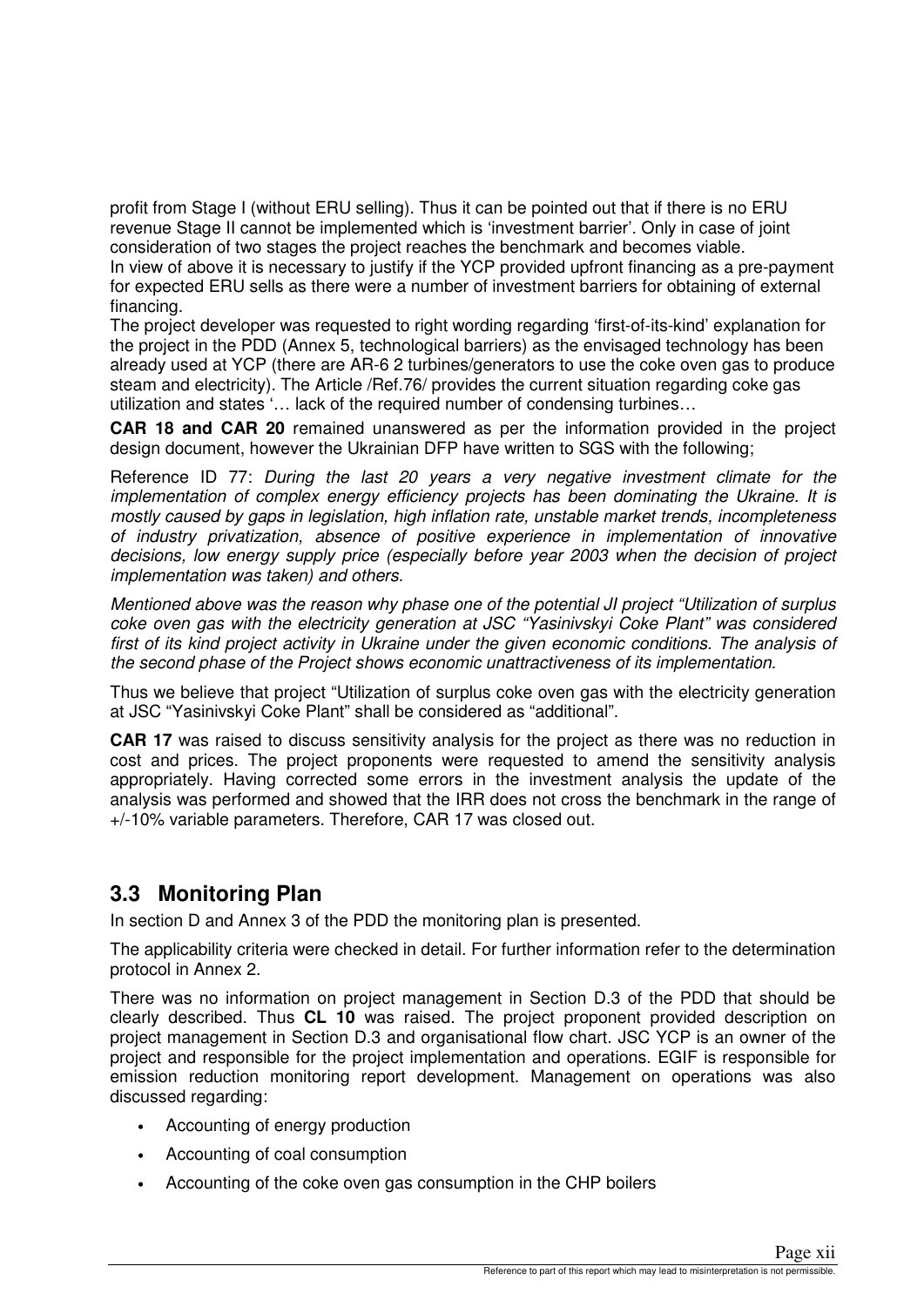• Employees responsible for the carrying out of the monitoring plan

This description of the project management can be considered as sufficient. Thus **CL 10** was closed out.

Authority and responsibility for registration, monitoring, measurement and reporting was described sufficiently in the PDD v.2. Nevertheless an organisational chart was missing so **CL 11** was raised for better understanding. The Project developer included the requested organisational chart in Section D.3 of the PDD v.3 which was found to be sufficient. Hence the CL was closed out.

There was no information/data on training of monitoring personnel and the plant operators and **CL 12 and 16** were raised correspondently to validate such procedures. Evidence for training of appropriate staff including public sources (web-site of the JSC YCP) was made available for assessment and considered reliable. These CLs (12&16) were therefore closed out. It should be pointed out as an observation that the Project developer could include brief description of training procedures and contents in the PDD or refer to other separate documents developed under QMS.

It was stated in the PDD v.2 that electricity meters were calibrated according to national standards and there was no description of the procedure for calibration in detail. Thus **CL 13** was raised. Appropriate calibration protocols for the existing meters (Ref. 10, 11, 46, 47, 48) were provided for SGS validation. The project developer amended the PDD v.3 with requested description of the procedure for maintenance and calibration of the meters that was considered sufficient. Hence CL 13 was closed out.

Although the general description of the monitoring methodology in section D of the PDD is transparent, the Monitoring Plan missed out the following procedures:

- 1. review of reported result/data
- 2. internal audits
- 3. project performance reviews before data is submitted for verification
- 4. corrective actions in order to provide for more accurate future monitoring and reporting

The enterprise has already implemented quality management system according to ISO 9001:2001 confirmed with the certificate issued TÜV CERT GmbH. However this does not necessarily envisage specific procedures to deal with data gaps and uncertainty and **CL 14** was discussed to ask the project proponent to provide procedures for dealing with data gaps.

Requested information was included in Section D.3 of the PDD v.4 dd. 11.12.2009 which inter alia discusses data inconsistency and inappropriateness management. This description also states: 'If any inappropriateness of monitored data is revealed, corrective measures will be conducted either on the monitoring system for the item specified above. In such case, monitored data will be corrected in a conservative manner.'. The brief description of the procedure is acceptable and therefore CL 14 was closed out.

To ensure that the Project developer introduces relevant procedures **CL 15** was raised. It was confirmed with the relevant certificate (Ref.24) that JSC YCP implemented quality management system according to ISO 9001. Brief description of quality assurance of collected data was included in the PDD v.3 (Section D.3) by the Project developer. Besides, the QMS envisages data review, internal audits, performance review and corrective actions and CHP included into scope of QMS that can be considered sufficient. Therefore, CL 15 was closed out.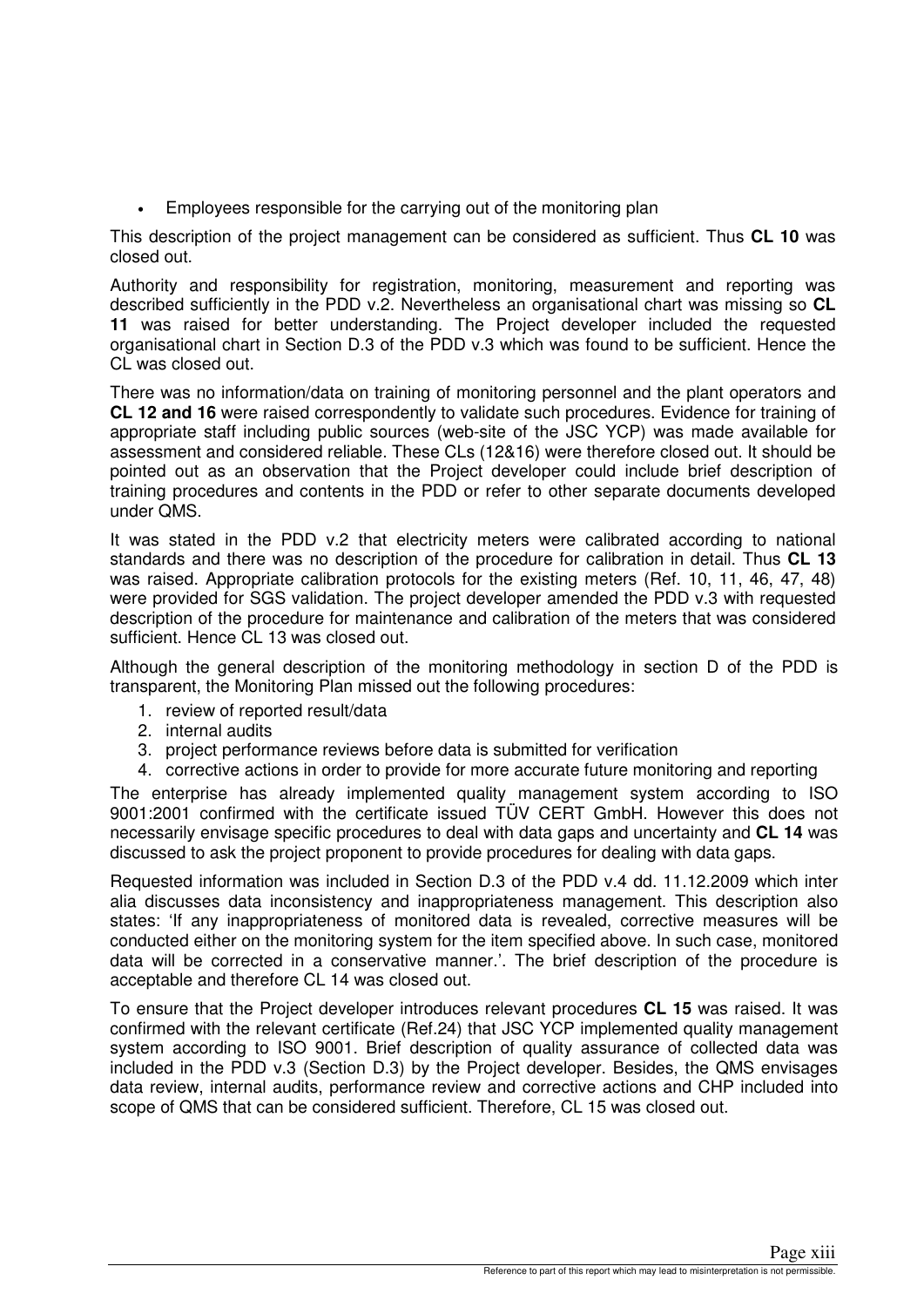## **3.4 Calculation of GHG Emissions**

The calculation of GHG emissions follows the approved methodology ACM0012 v.3.1. The emission reduction is as a result of use of surplus coke oven gas for waste energy generation at the existing CHP plant of JSC YCP (project activity) while it would be flared without energy generation as a baseline approach.

#### **Baseline emissions**

The project proponents have implemented the formula from approved methodology ACM0012 for baseline emissions. However there were two findings regarding coefficients application for the formula – CAR 22 and CAR 23.

**CAR 22** and **CAR 23** were raised to make sure that the appropriate equation for f<sub>wcm</sub> (CAR 22) and  $f_{cap}$  (CAR 23) is used for baseline emission calculation. The project proponents described project as a type 1 project and properely applied the formula and  $f_{wcm}$  and  $f_{cap}$  determination. These CARs were closed out. Please also see section 3.2 of the present report for these two findings discussion. The project proponents provided transparent calculation for  $f_{\text{wcm}}$  fraction in Excel format with justification of input data that is considered as appropriate.

The baseline emissions were estimated for early crediting, 2008-2012 and late crediting periods using the grid emission factor for the Ukrainian United Energy System from the Global Carbon B.V. research. Grid emission factor for Ukraine needs to be re-evaluated after 2012. This was discussed under CAR 8. The PDD v. 4 was clarified with the following explanation that the assumption of grid emission factor remains unchanged after 2012. This should be taken into account for further validation/verification process if appropriate in case late credits will be approved by the Host Party. **CAR 8 remains open** in view of necessary approval from the National Environmental Investment Agency of Ukraine and further emission factor determination.

#### **Project emissions**

The project emissions calculations were performed according to ACM0012. The assumptions were checked during site visit and relevant evidence was collected /Ref. 13/. It was confirmed that no additional purification for the coke oven gas is required as the gas that is flared is purified as well. Thus there is no extra electricity consumption from purification to be considered. Capacity of purification plant is also enough as it has been developed for 6 coke ovens (full capacity).

#### **Leakage**

No leakage was estimated what is in line with the methodology.

### **3.5 Environmental Impacts**

In accordance with paragraph 33 (d) of the Guidelines for the implementation of Article 6 of the Kyoto Protocol, an EIA should be performed in accordance with the requirements of the host country.

To obtain more details on the EIA regarding its approval and other relevant permits in the project documentation **CL 4** was raised. During site visit the necessary approval of the EIA by the relevant government authority, the construction permit by the City Council and the operation permit by the Donetsk Regional Supervision Agency were submitted (Ref. 12a/b,14, 16). Thus, CL 4 was closed out.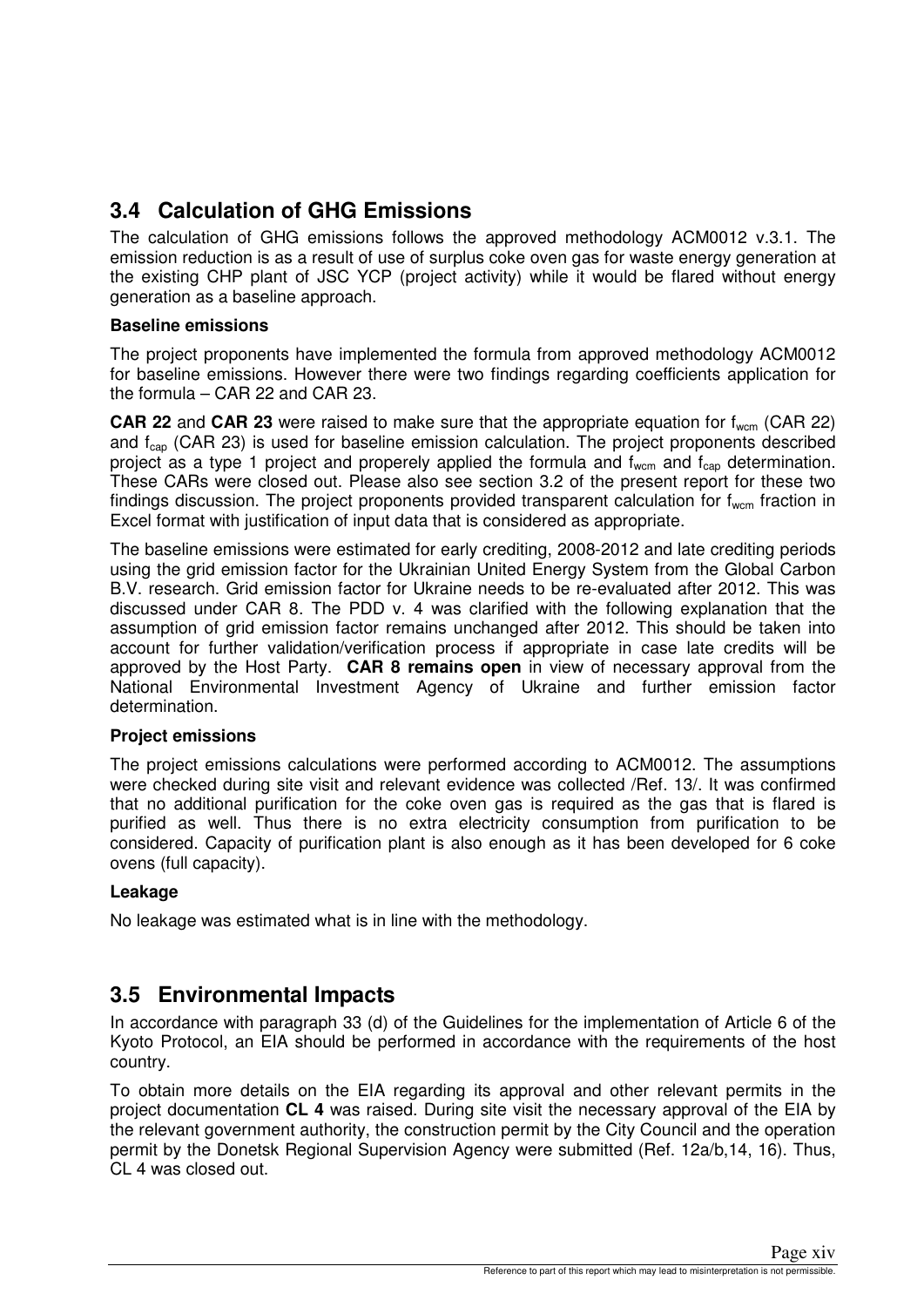Brief discussion of environmental and social impacts and correspondent mitigation measures are provided in the PDD. Assessment of the environmental impacts has been conducted for air, soils. Impacts of waste and run-off waters, waste management and physical factors were assessed.

It should be noted that the proposed project is to be placed at the existing industrial area of the coke plant within the existing CHP. Therefore it can not lead to significant additional adverse environmental impact.

The general conclusion of EIA is that all possible impacts assumed to be negligible.

The project complies with environmental legislation and standards in Ukraine and was confirmed by relevant approvals and permits.

The observation should be pointed out regarding Stage II of the project and its EIA. As Stage II is not in operation yet, the EIA, the approval of the EIA, the construction permit, the operation permit and the calibration protocols are not existing yet. Verification of compliance with these necessary procedures for Stage II in Ukraine should be conducted during the initial verification.

## **4 COMMENTS BY PARTIES, STAKEHOLDERS AND NGOS**

It was unclear from the initial version of the PDD, whether the PDD had been made publicly available according to UNFCCC rules. Information on stakeholder consultation was not sufficient and intransparent. Evidence for the described activities are missing. National requirements are unclear. Only phase I seems to be covered. Therefore **CL 3** was raised.

During the site visit the approval of the EIA by the relevant government authority (Ref. 12a/b), the construction permit by the City Council (Ref. 14) and the operation permit by the Donetsk Regional Supervision Agency (Ref. 16) was provided by the PP. These permits/approvals are taken as an evidence, that local/national regulation on stakeholder consultation have been followed.

The PDD was published from 21.08.2009 to 19.09.2009 under http://ji.unfccc.int/JI\_Projects/DB/ZX22548P1E3XCOWDYNJ0LWP9LUBWOY/PublicPDD/RDB7 93WUBLW5YNMSOOX6ISFFSU9LFE/view.html . According to Ref. 27 no comments were received.

Comments were invited through same web link, Lyn Willis; Email: ukclimatechange@sgs.com a contact person of AIE for JI projects.

CL 3 was therefore closed out.

## **5 DETERMINATION OPINION**

SGS United Kingdom Ltd. has performed a determination of the JI project activity "'Utilization of surplus coke oven gas oven gas with the electricity generation at JSC 'Yasynivskyi Coke Plant". The determination was performed on the basis of UNFCCC criteria and host country criteria, as well as criteria given to provide for consistent project operations, monitoring and reporting.

The review of the project design documentation and the subsequent follow-up interviews have provided SGS with sufficient evidence to determine the fulfilment of stated criteria. In our opinion, the project meets most of the relevant UNFCCC requirements for JI and all relevant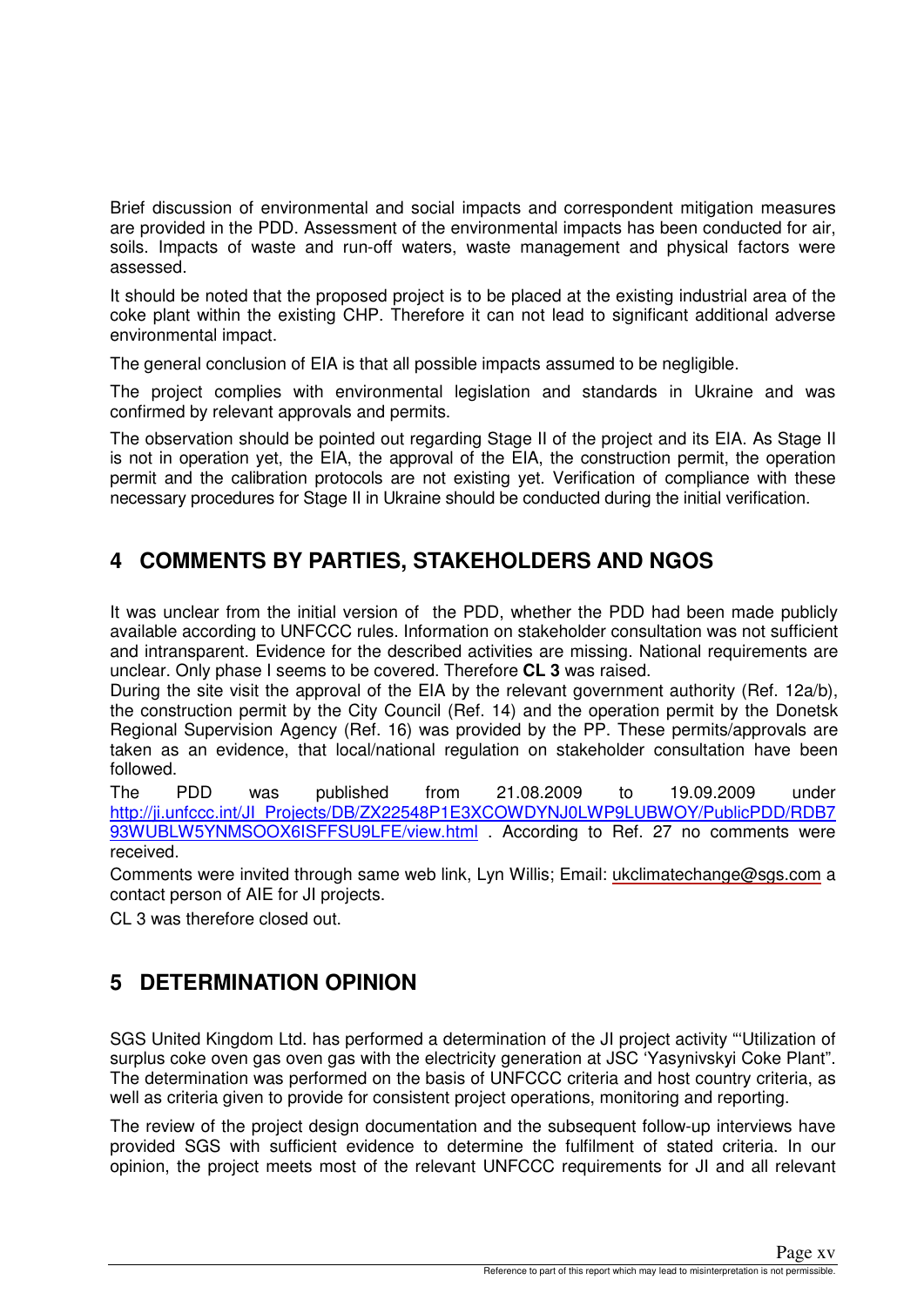host country criteria with the exception of approval from host Party Ukraine. (CAR 1 and CAR 8 remains open until LoA from host Party is available including late crediting approval).

By the utilization of surplus of coke oven gas with electricity generation the project results in reductions of  $CO<sub>2</sub>$  emissions that are real, measurable and give long-term benefits to the mitigation of climate change. The **NEIA of Ukraine** (the Ukrainian DFP) provided SGS with their opinion on the project that it is considered as **first of its kind** and **additional** and confirmed that there was a negative investment environment /Ref. 77/ . Being a JI Track I project, the Parties assessment of additionality may over rules CARs 18&20, as discussed in this report on additionality.

The proposed JI project activity is envisaged by the project proponents and rendered with possible assistance from NEIA to follow Track-1 procedure /Ref.50/.

Should the CARs being still open are satisfactory replied by the project proponents and having implemented the project as described in the PDD the following amount of the emission reduction will be determined:

- Early credits (2 years) 99098 tons of  $CO<sub>2</sub>e$  total,
- Kyoto protocol (2008-2012) 354014 tons of  $CO<sub>2</sub>e$  total,
- Late credits (2013-2036) 2372370 tons of  $CO<sub>2</sub>e$  total (if grid EF is not re-estimated).

Three observations were stated in view of EIA, its approval by authorities and other relevant permits for Stage II which is not developed yet and recommendation for training procedures discussion in the PDD. Also it should be checked during the first verification the means of NCV determination and correspondent certificate of the laboratory that will be used for emission reduction estimation.

On the basis of these requests, this report provides the justification that the project is likely to result in emission reductions. In our opinion, the project correctly applies and meets the relevant UNFCCC requirements for the JI and the relevant host country criteria.

The determination is based on the information made available to SGS and the engagement conditions detailed in the report. The determination has been performed using a risk based approach as described above.

SGS UK Ltd. can not guarantee the accuracy or correctness of this information. Hence, SGS UK Ltd. can not be held liable by any party for decisions made or not made based on the determination opinion.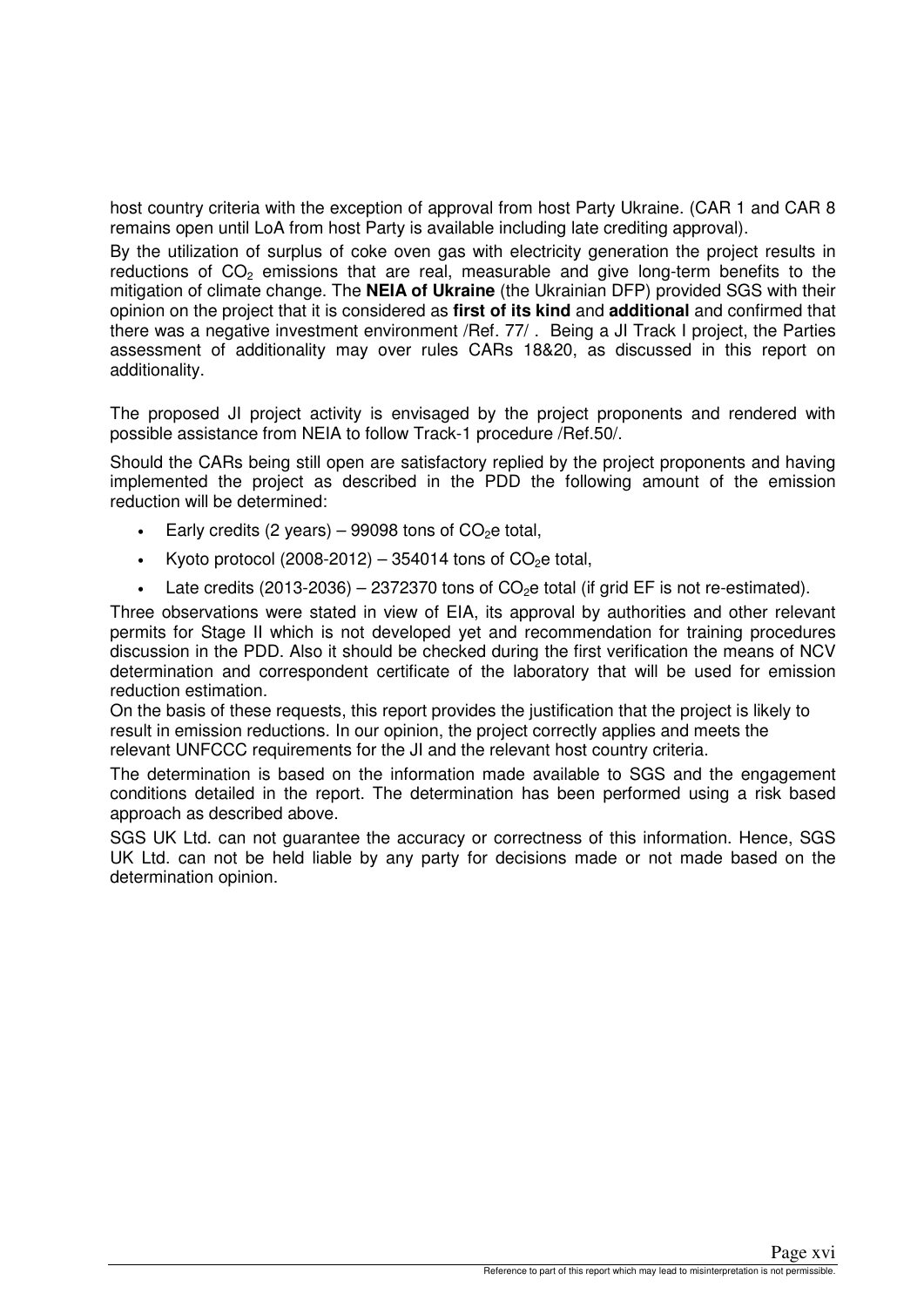## **6 REFERENCES**

-\*

#### **Category 1&2 Documents:**

| Reference<br>ID | <b>Title / Description</b>                                                                                                           | <b>Comments</b>                                         |
|-----------------|--------------------------------------------------------------------------------------------------------------------------------------|---------------------------------------------------------|
| $\mathbf{1}$    | PDD V2, dated 03.08.2009                                                                                                             | File "Ref. 1_JI_PDD_Yasyn_eng 10082009.pdf"             |
| $\overline{2}$  | ACM0012, V 03.1, dated<br>28.121.2008                                                                                                | File "Ref. 2 ACM0012 V03.1.pdf"                         |
| 3               | Tool "Tool for the demonstration and<br>assessment of additionality", Version<br>05.2, dated 26.08.2008                              | File "Ref. 3 am-tool-01-v5.2.pdf"                       |
| 4               | Tool "Tool to calculate the emission<br>factor for an electricity system",<br>Version 01.1, dated 29.07.2008                         | File "Ref. 4 am-tool-07-v1.1.pdf"                       |
| 5               | PDD of "Utilization of Coal Mine<br>Methane at the Coal Mine named<br>after A.F. Zasyadko", Version 4.4,<br>dated 24.03.2008, pp. 64 | File "Ref. 5 PDD UNFCCC project 0035.pdf"               |
| 6               | Financial and emission reduction<br>calculation in Excel, with checking<br>remarks by APE, undated                                   | File "Ref. 6 ERC IRR YCP fin eng APE-<br>checked.xls"   |
| 7               | Request of an additional gas<br>consumer (Ukzpzomobespechenie),<br>dated 24,02,2009                                                  | File "Ref. 7_Gas request by<br>Ukzpzomobespechenie.pdf" |
| 8               | Coke of gas balance for the years<br>$2003 - 2009$ , undated                                                                         | File "Ref. 8_Coke oven gas balance 2003-<br>2009.pdf"   |
| 9               | Pictures and explanations from the<br>plant, dated 17.09.2009                                                                        | File "Ref. 9_Pictures and explanation.zip"              |
| 10              | Calibration protocol for PT-12 meter,<br>dated IV/2005                                                                               | File "Ref. 10_Calibration protocol PT-12.pdf"           |
| 11              | Calibration evidence for AR-6<br>meters, dated 15.01.2009                                                                            | File "Ref. 11 Calibration protocol AR-6.pdf"            |
| 12a/b           | Approval of EIA by Ministry of<br><b>Environment and Natural Resources,</b><br>dated 15.11.2005 and 20.03.2006                       | Files "Ref. 12a/b_approval of EIA.pdf"                  |
| 13              | Electricity planning document 2003-<br>2036, dated 14.09.2009                                                                        | File "Ref. 13 Electricity planning.pdf"                 |
| 14              | Construction permit for PT-12 by<br>City Council from Makiyivka, dated<br>06.04.2005                                                 | File "Ref. 14_Construction permit.pdf"                  |

Numbers in brackets refer to reference number of PP according to Ref. 41. In the file names the first number is the reference number according to this reference list, the second number is that from Ref. 41 from the PP.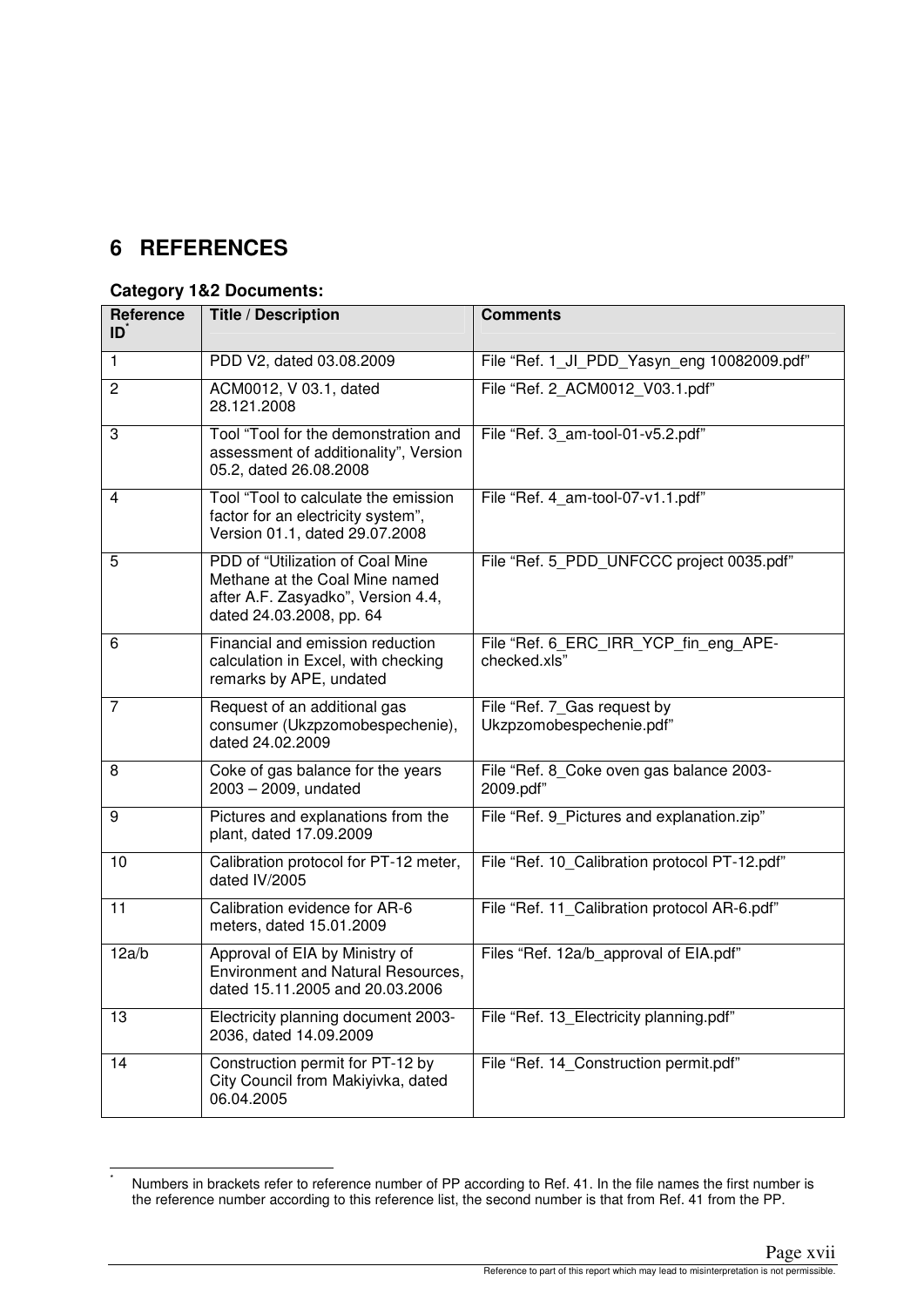| Reference<br>ID | <b>Title / Description</b>                                                                                                       | <b>Comments</b>                                                           |
|-----------------|----------------------------------------------------------------------------------------------------------------------------------|---------------------------------------------------------------------------|
| 15              | Steam production in CHP and steam<br>use in PT-12, undated                                                                       | File "Ref. 15_Steam production and use.pdf"                               |
| 16              | Operation permit for PT-12 by<br>Donetsk Regional Supervision<br>Agency for Power Generation from<br>Makiyivka, dated 15.05.2006 | File "Ref. 16_Operation Permit.pdf"                                       |
| 17              | Letter of Endorsement from National<br><b>Environmental Investment Agency</b><br>for Ukraine (Focal Point), dated<br>11.09.2009  | File "Ref. 17_Letter of Endorsement.zip"                                  |
| 18              | Contracts for sale of electricity to the<br>grid, dated 01.10.2006, 30.11.2007<br>and 01.09.2008                                 | File "Ref. 18_Electricity sales.pdf"                                      |
| 19              | Calculation of specific electricity<br>consumption by PT-12, undated                                                             | File "Ref. 19_Specific consumption.xls"                                   |
| 20              | Evidence for stage I costs                                                                                                       | File "Ref. 20_Evidence for stage I costs.pdf"                             |
| 21              | Evidence for stage II costs from<br>feasibility study, dated 29.07.2009                                                          | File "Ref. 21_Pre-feasibility.pdf"                                        |
| 22              | Electricity Balance for YCP for 2002<br>- 2008, undated                                                                          | File "Ref. 22_Electricity Balance.xls"                                    |
| 23              | Average electricity purchase prices<br>based on monthly invoices, undated                                                        | File "Ref. 23_Average Electricity Purchase<br>Prices.pdf""                |
| 24              | ISO 9000 Certificate, dated<br>24.07.2009                                                                                        | File "Ref. 24_ISO 9000 Certificate"                                       |
| 25              | Board decision concerning the JI<br>project, dated 18.04.2003 and<br>20.03.2009                                                  | File "Ref. 25_Board Decision.pdf"                                         |
| 26a/b           | Translation of Ref. 25ab by Sergiy<br><b>Skybik</b>                                                                              | Files "Ref. 26a/b_Translation Board Decision.doc.                         |
| 27              | Notification by UNFCCC on end of<br>publication period, dated 21.09.2009                                                         | File "Ref. 27_End of the comment period PDD for<br>0191 (JI.VAL0243).msg" |
| 28              | Input by the financial expert, David<br>Diaz, on financial analysis, dated<br>22.09.2009                                         | File "Ref. 28_AW Financial analysis<br>JI.VAL0243.msg"                    |
| 29              | Evidence for electricity prices in<br>2009, Mail from Yulia Marskowa,<br>dated 24.09.2009                                        | File "Ref. 29_AW Electricity prices 2009.msg"                             |
| 30              | Explanation on IRR benchmark from<br>PP, undated                                                                                 | File "Ref. 30_Methodology for choosing discount<br>rate.doc"              |
| 31              | Check of evidence presented in Ref.<br>30, Mail from Yulia Marskowa, dated<br>29.09.2009                                         | File "Ref. 31_RE JI.VAL0243 Discount rate.msg"                            |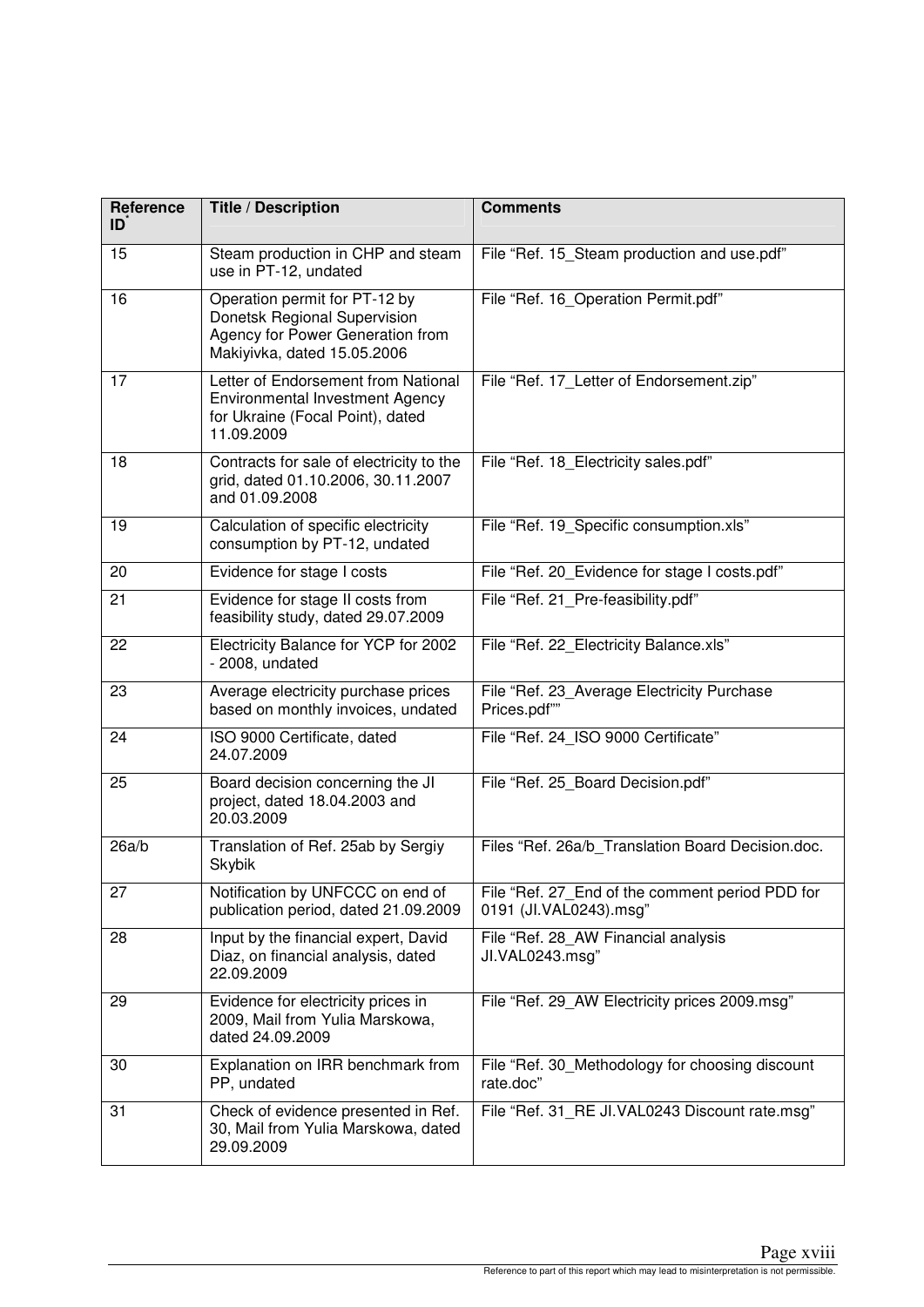| Reference<br>ID | <b>Title / Description</b>                                                                       | <b>Comments</b>                                                      |
|-----------------|--------------------------------------------------------------------------------------------------|----------------------------------------------------------------------|
| 32              | Input by the financial expert, David<br>Diaz, on IRR Benchmark, dated<br>29.09.2009              | File "Ref. 32 JI.VAL0243 Discount rate.msg"                          |
| 33              | Input of Scope Expert, Edgar<br>Salinas, dated 14.10.2009                                        | File "Ref. 33_RE Question concerning<br>JI.VAL0243.msg"              |
| 34              | Finding by Scope Expert, Edgar<br>Salinas, dated 14.10.2009                                      | File "Ref. 34 UK FO.JI.Val.0243.doc"                                 |
| 35              | Revised PDD, V3, dated 27.10.09                                                                  | File "Ref.<br>35_JI_PDD_Yasyn_eng_09_11_2009.pdf"                    |
| 36(13)          | Revised financial analysis, undated                                                              | File "Ref. 36 ref 13 Financial analisys rec.xls"                     |
| 37(13)          | Revised financial analysis with<br>comments by APE, undated                                      | File "Ref. 37_ref_13_Financial analisys<br>rec APE.xls"              |
| 38              | E-Mail exchange on fcap, dated<br>30.10.2009                                                     | File "Ref. 38_E-Mails on fcap.msg"                                   |
| 39              | F-CDM-AM-Clar_Resp_ver 01.1 -<br>AM_CLA_0167, Clarification on the<br>use fcap, dated 23.10.2009 | File "Ref. 39 ACM0012 CLAR fcap.pdf"                                 |
| 40              | Letter by PP on CAR 9 und CL 21,<br>dated 02.11.2009                                             | File "Ref. 40 Letter2Eng JSC YCP.doc"                                |
| 41              | List of References by PP, undated                                                                | File "Ref. 41 Additional references list.doc"                        |
| 42 (17)         | Accreditation of JCP electric and<br>technical laboratory, dated<br>02.11.2006                   | File "Ref. 42 ref 17 Et lab certificate.JPG"                         |
| 43 (15)         | Technical specification for coal,<br>undated                                                     | File "Ref. 43_ref_15_coal technical<br>specifications.JPG"           |
| 44(16)          | Accreditation of central plant<br>laboratory, dated 07.10.2009                                   | File "Ref. 44_ref_16_Central plant lab<br>certificate.jp2"           |
| 45(5)           | Protocol of examination on safety<br>issues, dated 22.04.2009                                    | File "Ref. 45_ref_5_Protocol of examination on<br>safety issues.zip" |
| 46(1)           | Calibration list for electricity meters,<br>undated                                              | File "Ref. 46 ref 1 calibration electricity<br>meters.jpg"           |
| 47(2)           | Calibration certificate railway scales,<br>dated 22.09.2009                                      | File "Ref. 47_ref_2_calibration railway scales.rar"                  |
| 48 (3)          | Calibration of gas meter, dated<br>11.06.2009                                                    | File "Ref. 48_ref_3_calibration gas meter.rar"                       |
| 49(4)           | Reports from internal audits,<br>undated                                                         | File "Ref. 49 ref 4 reports from internal audits.rar"                |
| 50(11)          | NEIA (Ukrainian DNA) Letter, dated<br>30.10.2009                                                 | File "Ref. 50_ref_11_NEIA letter.zip"                                |
| 51(6)           | Internal Note on cost of stage 1,<br>dated 20.01.2003                                            | File "Ref. 51_ref_6_Int note on PT-12-1 project<br>cost.jp2"         |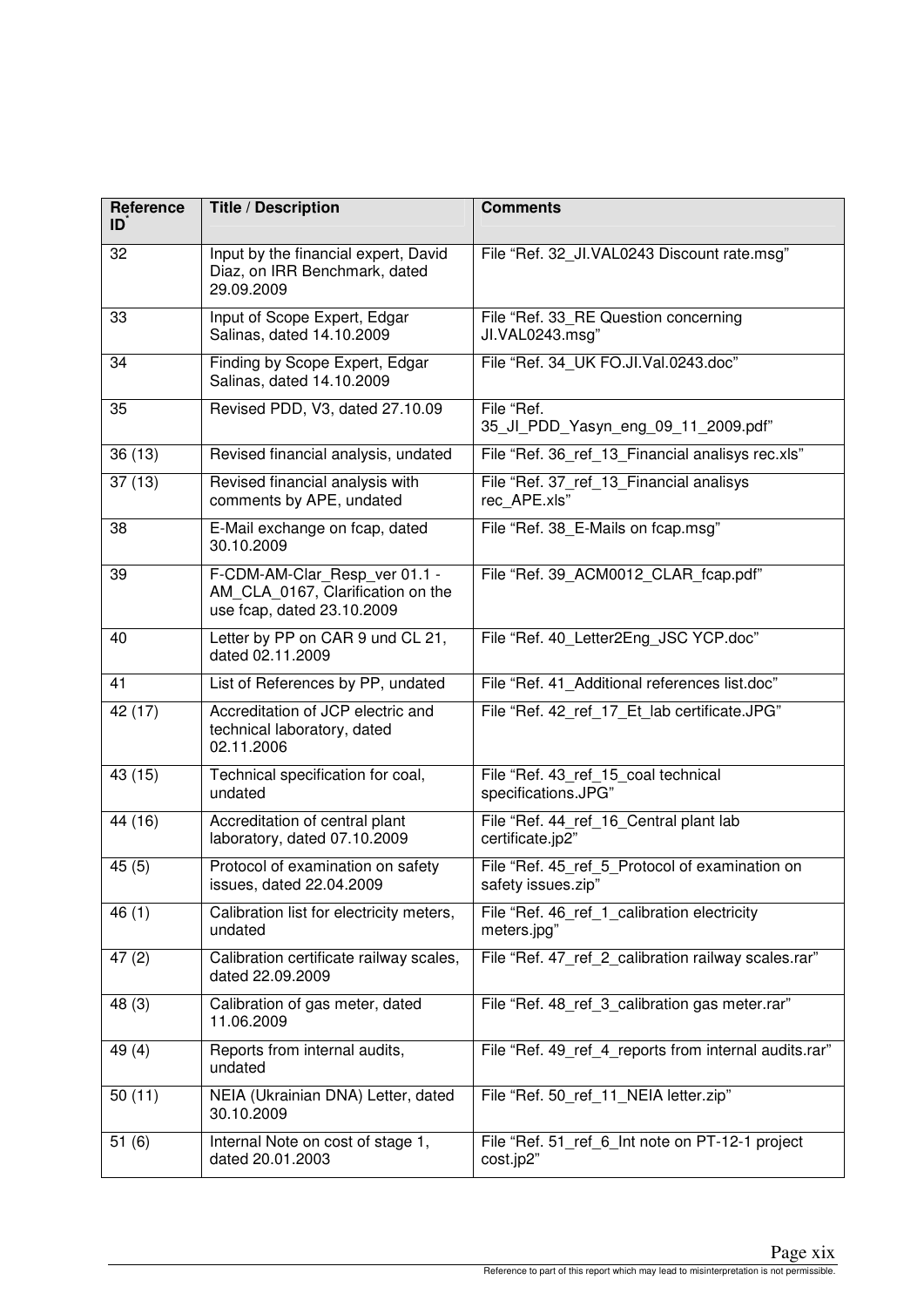| Reference<br>ID | <b>Title / Description</b>                                                                              | <b>Comments</b>                                           |
|-----------------|---------------------------------------------------------------------------------------------------------|-----------------------------------------------------------|
| 52(9)           | Commercial proposal for stage 1,<br>dated 04.07.2003                                                    | File "Ref. 52_ref_9_Tender for stage 1.zip"               |
| 53 (10)         | Actual costs for stage 1 ex post,<br>undated                                                            | File "Ref. 53_ref_10_PT-12-1 actual cost.jp2"             |
| 54 (18)         | PT-12-2 project cost 2003, dated<br>11.02.2003                                                          | File "Ref. 54_ref_18_PT-12-2 project cost<br>2003.jp2"    |
| 55 (19)         | Estimation of electricity generation<br>for PT12-1, undated                                             | File "Ref. 55_ref_19_PT-12-1 cost calculation.jp2"        |
| 56 (20)         | Estimation of electricity generation<br>for PT12-2, undated                                             | File "Ref. 56_ref_20_PT-12-2 cost calculation.jp2"        |
| 57(21)          | Office memorandum on electricity<br>price for sale, dated 20.03.2003,<br>checked by YMA (Ref. 64.)      | File "Ref. 57_ref_21_Electricity price for sale.jp2"      |
| 58 (22)         | Electricity generation and<br>consumption 2000-2002, dated<br>30.10.2009                                | File "Ref. 58 ref 22 elec gen and cons 2000-<br>2003.jp2" |
| 59 (23)         | Electricity tariff 1999-2003, dated<br>30.10.2009                                                       | File "Ref. 59 ref 23 Elect tariff 1999-2003.jp2"          |
| 60 (12)         | Taxation Law#335/94, dated<br>28.12.1994                                                                | File "Ref. 60 ref 12 taxation law 335-94.doc"             |
| 61 $(7)$        | Cabinet of Ministers of Ukraine<br>Resolution N 925, dated 14.10.2008                                   | File "Ref. 61_ref_7_C M U_Resolution_925.doc"             |
| 62(8)           | Interest rates as of 18.04.2003,<br>checked by YMA (Ref. 64.)                                           | File "Ref. 62_ref_8_interest rate.doc"                    |
| 63 (14)         | Excange rates as of Ref.<br>63 ref 14 exchange rate.doc                                                 | File "Ref. 63_ref_14_exchange rate.doc"                   |
| 64              | E-Mail by YMA with check of Ref. 57<br>(21) and Ref. 62 (8), dated<br>18.11.2009                        | File "Ref. 64_RE JI.VAL0243_ref. 8+21.msg"                |
| 65              | The calculation of $f_{\text{wcm}}$ factor                                                              | File "Fwcm calculation.xls"                               |
| 66              | Basic data on coke and electricity<br>generation on JSC "YCP" received<br>from the plant                | File "Ref_66.rar"                                         |
| 67              | Cabinet of Ministers of Ukraine<br>Resolution N 206, dated 22.02.2006<br>with changes, dated 20/08/2008 | File "CMU Resolution 206.doc"                             |
| 68              | Revised financial analysis from<br>10/12/2009                                                           | File "Finance analysis 20091210.xls"                      |
| 69              | Separate financial analysis for stage<br>2                                                              | File "Finance analysis for stage 2.xls"                   |
| 70              | Technical background of the project                                                                     | File "Ref 70.rar"                                         |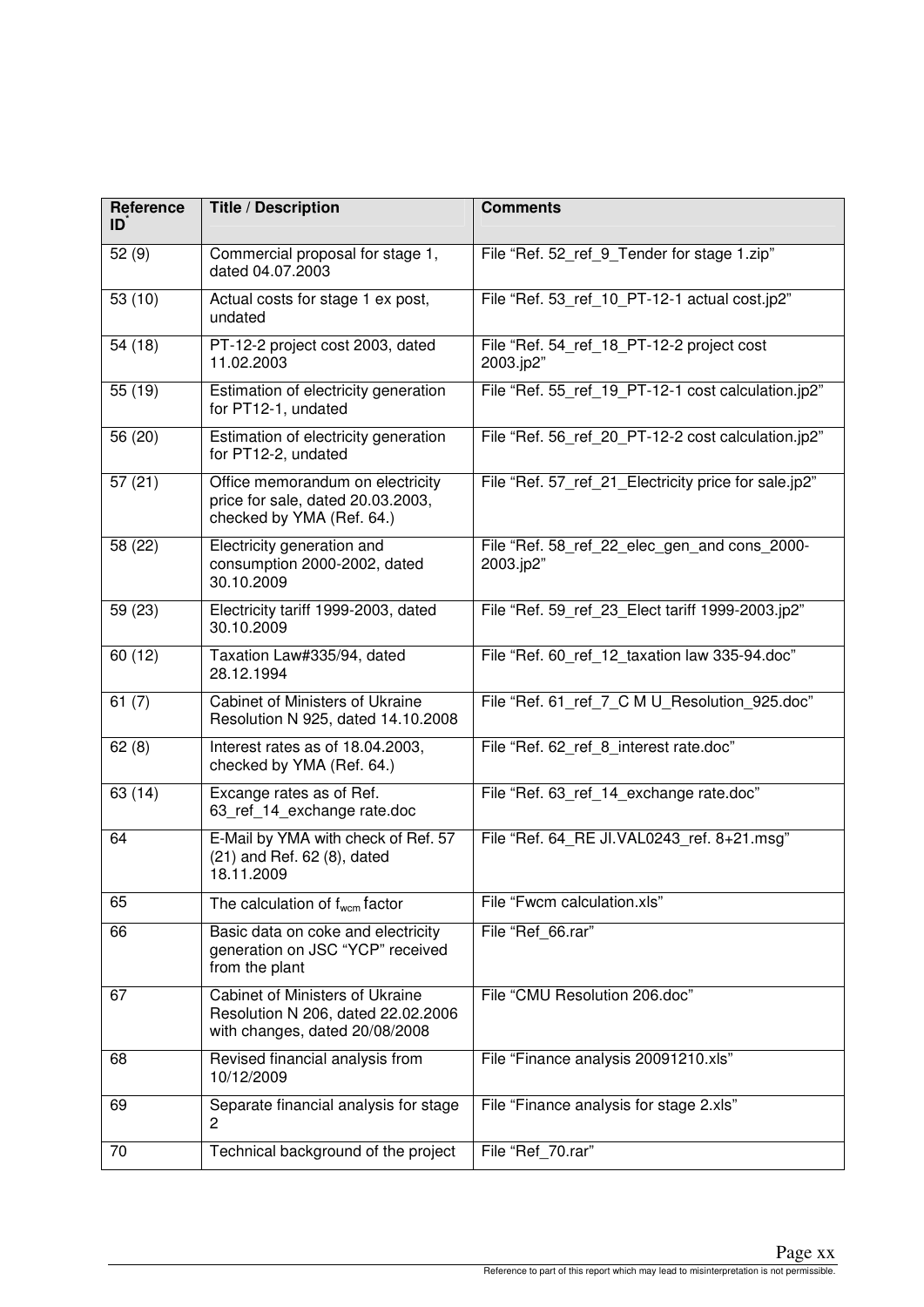| Reference<br>ID | <b>Title / Description</b>                                                                                                                                                                                                                                                                                | <b>Comments</b>                                                       |
|-----------------|-----------------------------------------------------------------------------------------------------------------------------------------------------------------------------------------------------------------------------------------------------------------------------------------------------------|-----------------------------------------------------------------------|
| 71              | FDI and the Investment Climate in<br>the CIS Countries, Clinton R. Shiells                                                                                                                                                                                                                                | File "FDI and the Investment Climate in the CIS<br>Countries.pdf"     |
| 72              | Institute for International Economic<br>and Political Research: Threats to<br>Russia's interests in Ukraine Head of<br>the Center integration issues IIEPS<br><b>RAS: Doctor of Economics AE</b><br>Lebedev.<br>Center staff integration problems<br>IIEPS Sciences: PhD MY Golovnin,<br>Ph.D. AM Liebman | File "Threats to Russian Interests in Ukraine.pdf"                    |
| 73              | Investment Climate in Ukraine in the<br>First Half of 2005: Reasons for<br>Concern. Irina Akimova (from<br>Worldbank site)                                                                                                                                                                                | File "Investment Climate in Ukraine in the First Half<br>of 2005.doc" |
| 74              | Doing Business with Ukraine, third<br>edition, Consultant editor: Dr Marat<br>Terterov. GMB Publishing and<br>Contributors, 2005                                                                                                                                                                          | File "Doing business with Ukraine.pdf"                                |
| 75              | Letter of intention from Rutek,<br>translation.                                                                                                                                                                                                                                                           | File "Letter of intention from Rutek, translation.doc"                |
| 76              | Article from Esco journal                                                                                                                                                                                                                                                                                 | File "Article from Esco journal.doc"                                  |
| 77              | Letter from NEIA to SGS dated<br>24/11/2009.                                                                                                                                                                                                                                                              | File "NAEI letter to SGS-24_11_2009.pdf"                              |

#### **Persons interviewed:**

List persons interviewed during the determination, or persons contributed with other information that are not included in the documents listed above.

- /int. 1/ Nikolay Kabyka, Chief Engineer of CHPP, JSC YCP
- /int. 2/ Anatoliy Birchenko, Technical Director, JSC YCP
- /int. 3/ Alexander Sevostyanov, Deputy of Chief Power Engineer, JSC YCP
- /int. 4/ Sergiy Skybyk, Expert on energy efficiency and climate change, Environmental (Green) Investment Fund
- /int. 5/ Dr. Georgiy Panchenko, Expert on energy efficiency and climate change, Environmental (Green) Investment Fund

- o0o -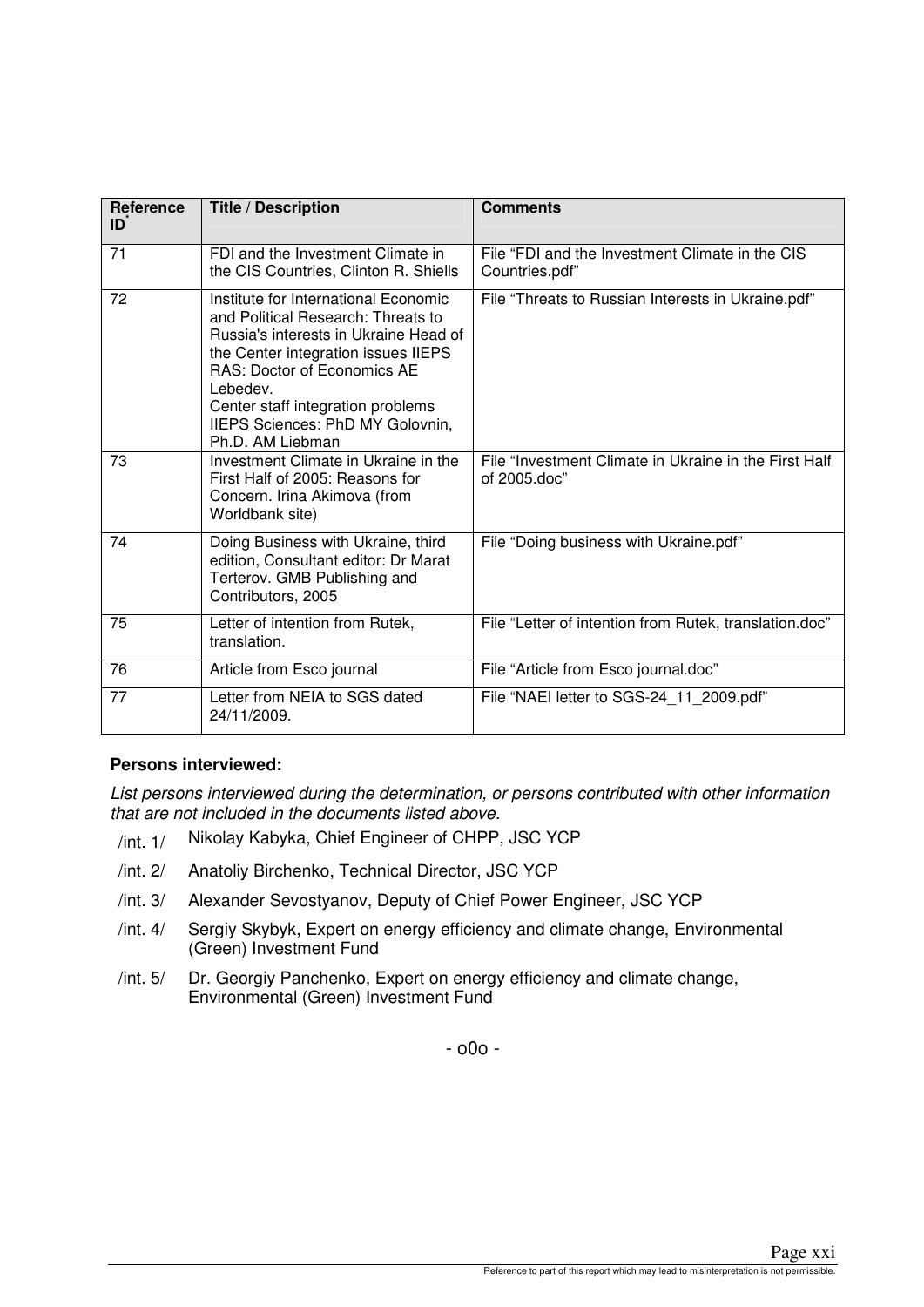#### **Annex 1 - Local Assessment Checklist**

This checklist is designed to provide confirmation of in-country data and information provided in the Project Design Document for<br>UTILIZATION OF SURPLUS COKE OVEN GAS WITH THE ELECTRICITY GENERATION AT JSC «YASYNIVSKYI COK **PLANT»**

It serves as a "**reality check**" on the project that is completed by Arthur Pelchen, SGS Germany, and Yulia Marskova, SGS Russia.

|    | <b>Issue</b>                                                         | <b>Findings</b>                                                                                                                                                                              | <b>Source/Means of</b><br><b>Verification</b> | <b>Further Action /</b><br><b>Clarification /</b><br><b>Information Required?</b> |
|----|----------------------------------------------------------------------|----------------------------------------------------------------------------------------------------------------------------------------------------------------------------------------------|-----------------------------------------------|-----------------------------------------------------------------------------------|
|    | Find out the status of<br>implementation of                          | In the moment coke ovens 1, 5, 6 are in operation. Oven<br>4 is under reconstruction.                                                                                                        | <b>SV</b><br>Ref. 9                           | OK                                                                                |
|    | stage I and II.                                                      | First PT-12 is in operation. Two older AR-6 are still in<br>operation (one being rebuilt at the moment).                                                                                     |                                               |                                                                                   |
|    |                                                                      | This was confirmed during the site visit.                                                                                                                                                    |                                               |                                                                                   |
| 2. | Discuss requirements<br>for EIA and necessary<br>permits with PP and | Only for the first stage an EIA was prepared within the                                                                                                                                      | DR, SV, I                                     | OK                                                                                |
|    |                                                                      | feasibility study. For stage II nothing has been prepared<br>yet, because it is only planned for 2012.                                                                                       | Ref. 12                                       | FAR/Observation to be                                                             |
|    | collect relevant                                                     | Additionally the construction and operation permits for the                                                                                                                                  | Ref. 14                                       | raised for stage II.                                                              |
|    | evidence.                                                            | first stage are provided in Ref. 14 and 16.                                                                                                                                                  | Ref. 16                                       |                                                                                   |
|    |                                                                      | The approval of EIA for stage I is included in Ref. 12. The<br>approval was obtained according to the Ukrainian<br>legislation /Law on Environmental Review no. 45/95-BP<br>dd. 19.03.2009/. |                                               |                                                                                   |
|    |                                                                      | For stage II a FAR/Observation should be raised<br>regarding EIA development, its approval and the required<br>permits.                                                                      |                                               |                                                                                   |

All references in Russian or Ukrainian Language have been checked by the Local Assessor, Yulia Marskova, SGS Russia.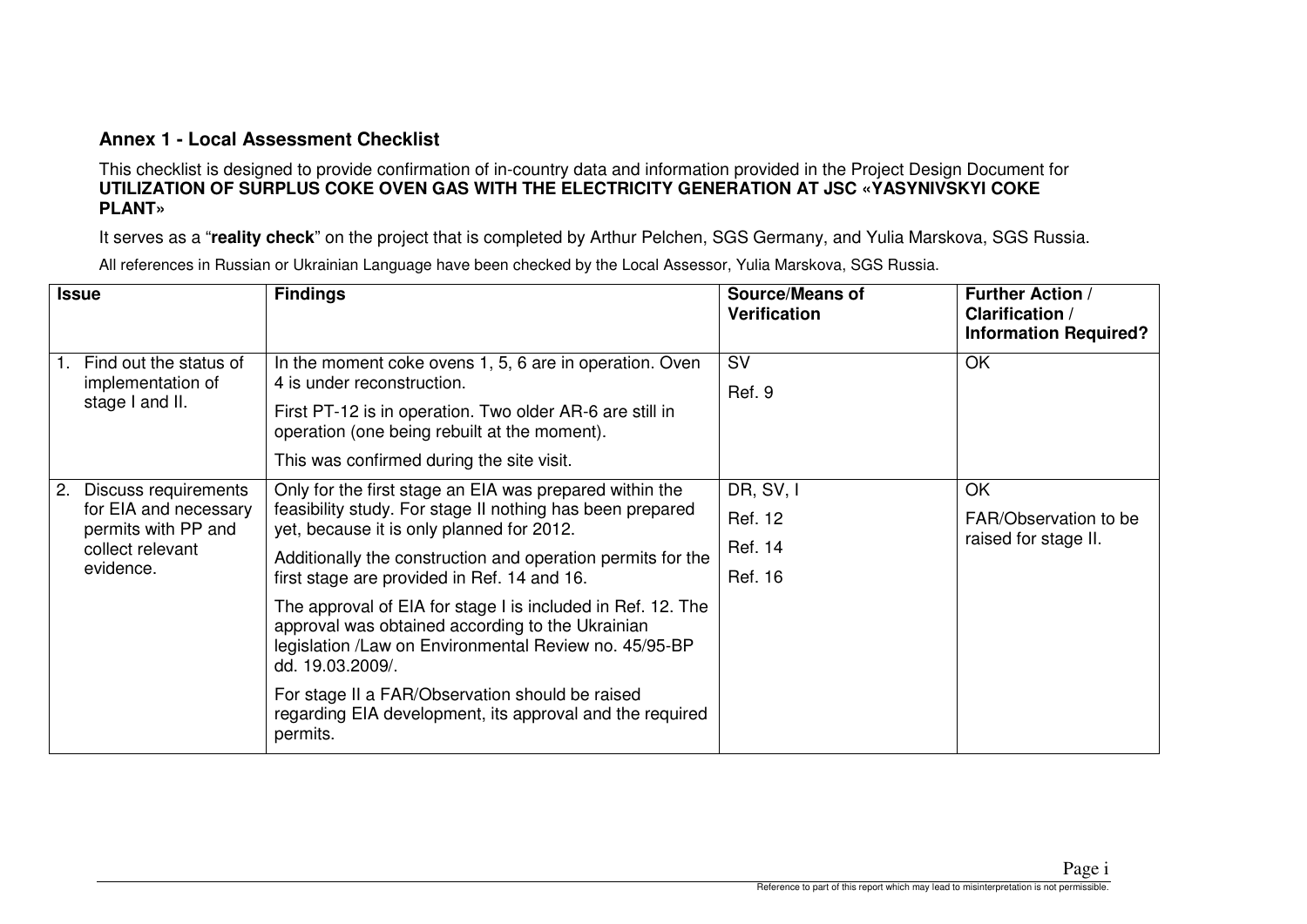| <b>Issue</b>                                                                              | <b>Findings</b>                                                                                                                                                                                                                                                                                                                                                  | <b>Source/Means of</b><br>Verification | <b>Further Action /</b><br><b>Clarification /</b><br><b>Information Required?</b> |
|-------------------------------------------------------------------------------------------|------------------------------------------------------------------------------------------------------------------------------------------------------------------------------------------------------------------------------------------------------------------------------------------------------------------------------------------------------------------|----------------------------------------|-----------------------------------------------------------------------------------|
| 3.<br>Discuss requirements                                                                | Permit on construction of PT-12 from the City Council can                                                                                                                                                                                                                                                                                                        | DR, SV, I                              | OK                                                                                |
| for stakeholder<br>consultation with PP                                                   | be taken as evidence for the stakeholder consultation. As<br>the positive approval was obtained from the Ukrainian                                                                                                                                                                                                                                               | Ref. 14                                |                                                                                   |
| and collect relevant<br>evidence.                                                         | Ministry of Environment and Natural Resources<br>according to the legislation that envisages public<br>announcement of the project it can be concluded that the<br>procedure for stakeholder consultation was followed.                                                                                                                                          | Ref. 16                                |                                                                                   |
|                                                                                           | It should be noted that the construction of the two PT-12<br>is located within a greater coke oven compound and in<br>the same building as two other turbines. It does therefore<br>not lead to significant additional environmental or other<br>impacts. Hence the only relevant stakeholders close to<br>the plant would be the personnel of the plant itself. |                                        |                                                                                   |
|                                                                                           | This was confirmed during the site visit.                                                                                                                                                                                                                                                                                                                        |                                        |                                                                                   |
| Discuss regulation on<br>4.                                                               | Early crediting is proven by the Letter of Endorsement                                                                                                                                                                                                                                                                                                           | DR, SV, I                              | OK                                                                                |
| early and late credits<br>with PP and collect                                             | from National Environmental Investment Agency for<br>Ukraine (Focal Point).                                                                                                                                                                                                                                                                                      | Ref. 17                                |                                                                                   |
| relevant evidence.                                                                        | Late crediting is not regulated specifically in Ukraine.                                                                                                                                                                                                                                                                                                         |                                        |                                                                                   |
| Discuss regulation on<br>5.<br>additionality with PP<br>and collect relevant<br>evidence. | According to PP there is no specific regulation on<br>additionality in Ukraine.                                                                                                                                                                                                                                                                                  | SV, I                                  | OK                                                                                |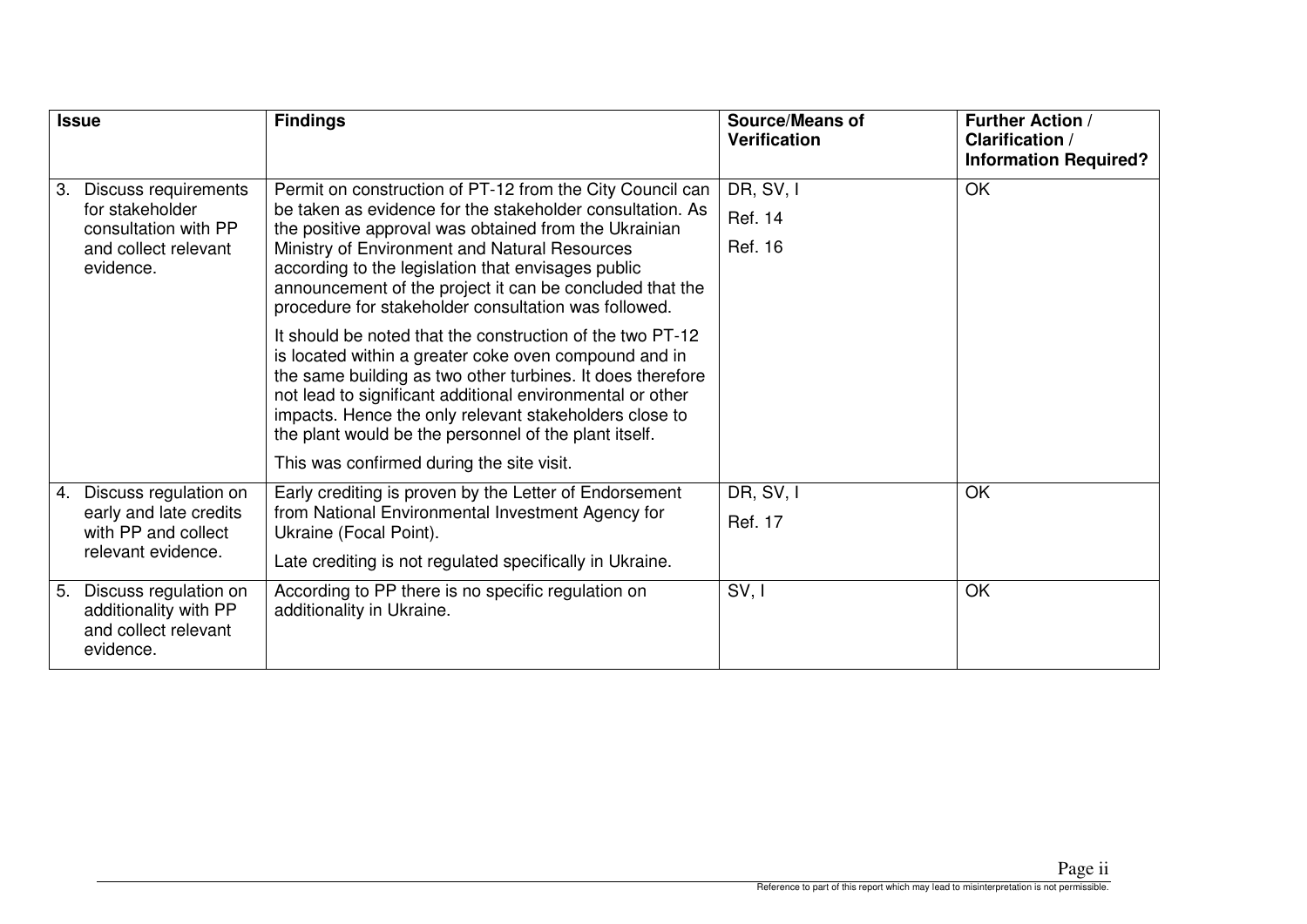| <b>Issue</b> |                                                                                                                                                                                                                                         | <b>Findings</b>                                                                                                                                                                                                                                                                                                                                                                                                                                                                             | <b>Source/Means of</b><br><b>Verification</b> | <b>Further Action /</b><br><b>Clarification /</b> |
|--------------|-----------------------------------------------------------------------------------------------------------------------------------------------------------------------------------------------------------------------------------------|---------------------------------------------------------------------------------------------------------------------------------------------------------------------------------------------------------------------------------------------------------------------------------------------------------------------------------------------------------------------------------------------------------------------------------------------------------------------------------------------|-----------------------------------------------|---------------------------------------------------|
|              |                                                                                                                                                                                                                                         |                                                                                                                                                                                                                                                                                                                                                                                                                                                                                             |                                               | <b>Information Required?</b>                      |
| 6.           | Discuss national<br>metering requirements<br>with PP and check the<br>installed meters for<br>stage I turbine and<br>existing turbines. How<br>about redundant<br>meters? Make sure<br>that only net<br>generation is<br>accounted for. | Since only internal meters are used for monitoring,<br>national requirements are not relevant.<br>For the old AR-6 there are main and spare meters. They<br>are sealed. For PT-12 there is only one meter.<br>All meters measure gross generation.<br>Calibration evidence for PT-12 meter is included in Ref.<br>10. It was last calibrated in 2005 during manufacturing<br>and has to be recalibrated after 6 years in 2011.<br>Calibration evidence for AR meter is included in Ref. 11. | DR, SV, I<br>Ref. 9<br>Ref. 10<br>Ref. 11     | OK                                                |
|              |                                                                                                                                                                                                                                         | In addition the contract with the calibration institution was<br>checked during the site visit. There is a contract with an<br>independent organisation for meters calibration that has<br>the appropriate certificate.                                                                                                                                                                                                                                                                     |                                               |                                                   |
| 7.           | Discuss the supply of<br>surplus coke oven gas<br>with the view that only                                                                                                                                                               | Once in operation oven battery no. 4 will supply<br>additional coke oven gas that cannot be used on site and<br>would be flared otherwise.                                                                                                                                                                                                                                                                                                                                                  | DR, SV, I<br>Ref. 7                           | OK                                                |
|              | 1 % were flared in the<br>past. Where does the<br>gas for the extra boiler<br>and turbine come<br>from? Why are other<br>consumers not taking<br>up more? Collect                                                                       | There will be another consumer of coke oven gas in the<br>future, but this organisation will only use a very small<br>share of the coke oven gas (Ref. 7).                                                                                                                                                                                                                                                                                                                                  | Ref. 8                                        |                                                   |
|              |                                                                                                                                                                                                                                         | A metallurgical factory in the neighbourhood was using<br>coke oven gas up to 2006, but is not in operation<br>anymore.                                                                                                                                                                                                                                                                                                                                                                     |                                               |                                                   |
|              | relevant evidence?                                                                                                                                                                                                                      | A gas balance was checked during the site visit (Ref. 8).<br>This confirms the orders of magnitude mentioned in the<br>PDD and that only less than 1% of the gas is flared at the<br>moment.                                                                                                                                                                                                                                                                                                |                                               |                                                   |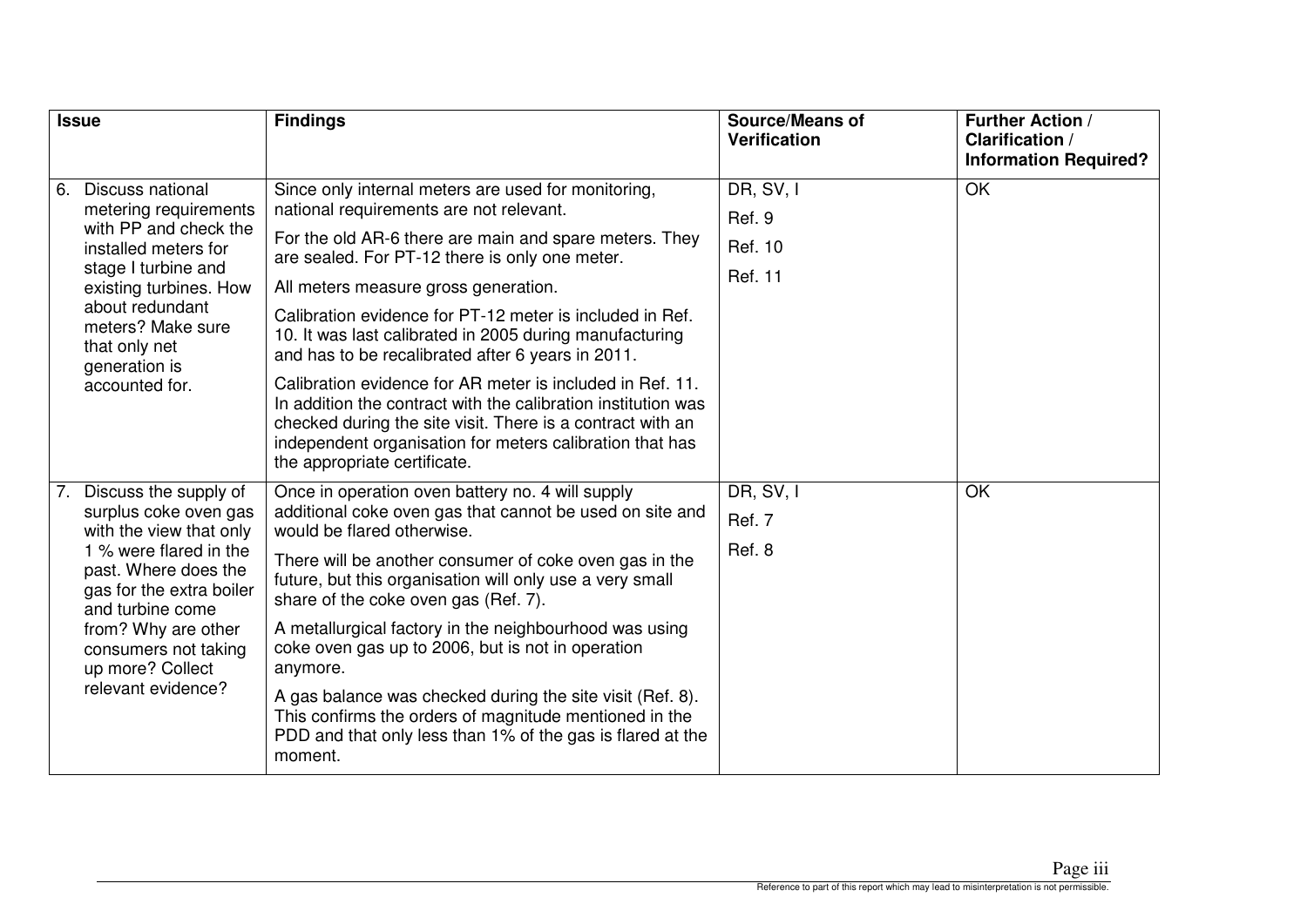| <b>Issue</b>                                                                                                                                                                                  | <b>Findings</b>                                                                                                                                                                                                                                                                                                                                                                                                                                                         | <b>Source/Means of</b><br><b>Verification</b> | <b>Further Action</b> /<br><b>Clarification /</b><br><b>Information Required?</b> |
|-----------------------------------------------------------------------------------------------------------------------------------------------------------------------------------------------|-------------------------------------------------------------------------------------------------------------------------------------------------------------------------------------------------------------------------------------------------------------------------------------------------------------------------------------------------------------------------------------------------------------------------------------------------------------------------|-----------------------------------------------|-----------------------------------------------------------------------------------|
| Discuss the electricity<br>8.<br>consumption before<br>the project and in<br>stage I and II of the<br>project and collect<br>relevant evidence.                                               | There is an internal report on electricity generation and<br>consumption for the years 2003 to 2036 (Ref. 13) as well<br>as electricity prices signed (and stamped) by the head of<br>the board of directors. This contains most of the data that<br>are also contained in the financial and emission<br>reductions calculation (Ref. 6).                                                                                                                               | DR, SV, I<br>Ref. 13                          | OK                                                                                |
| Check whether no<br>9.<br>additional purification<br>for the coke oven gas<br>is required. Is already<br>installed equipment<br>capable of cleaning all<br>gas? Collect relevant<br>evidence. | Since there have been six coke ovens in operation in the<br>past, purification plant has enough capacity to cope with<br>the extra coke oven gas from oven no. 4 in the future.<br>The purification equipment is being replaced in the<br>moment, but rebuilt for a capacity of six coke ovens<br>(int.3).<br>The gas that is/would be flared is/will be purified as well.<br>Hence there is no extra electricity consumption from<br>purification to be accounted for. | DR, SV, I                                     | OK                                                                                |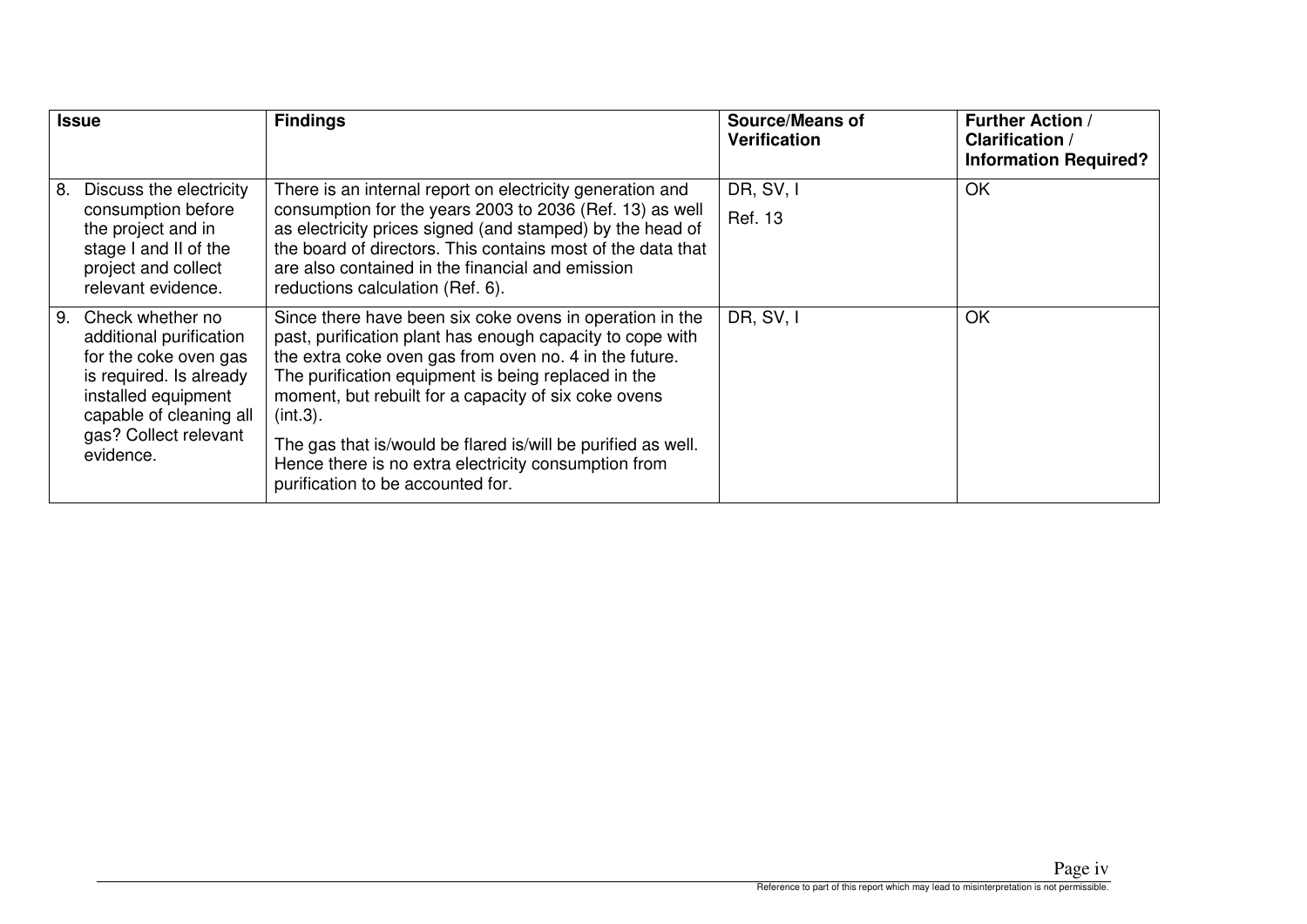| <b>Issue</b>                                                                                                                                 | <b>Findings</b>                                                                                                                                                                                                                                                                                                                                                                                                                                                                                                                                                                                                                                                                                                                                                                                                                        | <b>Source/Means of</b><br><b>Verification</b> | <b>Further Action /</b><br><b>Clarification /</b><br><b>Information Required?</b>                     |
|----------------------------------------------------------------------------------------------------------------------------------------------|----------------------------------------------------------------------------------------------------------------------------------------------------------------------------------------------------------------------------------------------------------------------------------------------------------------------------------------------------------------------------------------------------------------------------------------------------------------------------------------------------------------------------------------------------------------------------------------------------------------------------------------------------------------------------------------------------------------------------------------------------------------------------------------------------------------------------------------|-----------------------------------------------|-------------------------------------------------------------------------------------------------------|
| 10. Discuss with PP<br>whether the<br>assumption of $f_{\text{wcm}}=1$<br>is correct in the light of<br>coal beeing used as<br>reserve fuel. | Coal represents (roughly) 0.54 % of total primary energy<br>input for the CHP (Ref. 13). 0.024 % of all the primary<br>energy input in the CHP are used in PT-12 (Ref. 15).<br>That means that based on past years the total input of<br>coal for electricity generation is 0,013 %. This is indeed<br>negligible. Nevertheless this seems to be in contradiction<br>to the applicability criteria for type 2 projects, that no<br>auxiliary energy should be used. This is to be included in<br>a finding related to the methodology.<br>Ref. 13 also shows, that use of coal was reduced by<br>project implementation. According to PP this decrease is<br>expected to continue once the JI project is implemented.<br>According to the PP there are additional pollution limits<br>which exclude the use of a higher share of coal. | DR, SV, I<br>Ref. 13<br>Ref. 15               | <b>OK</b><br>Discussion on type 1 or<br>2 and use of $f_{\text{wcm}}$ to be<br>included in a finding. |
|                                                                                                                                              | Nevertheless coal consumption needs to be monitored<br>and checked in the future, to ensure it does not increase.<br>This is foreseen in the PDD.                                                                                                                                                                                                                                                                                                                                                                                                                                                                                                                                                                                                                                                                                      |                                               |                                                                                                       |
| 11. Collect evidence for<br>the electricity                                                                                                  | Evidence for the electricity generation data of the years<br>2006 to 2008 is provided in Ref. 13.                                                                                                                                                                                                                                                                                                                                                                                                                                                                                                                                                                                                                                                                                                                                      | DR, SV, I                                     |                                                                                                       |
| generation data of the<br>years 2006 to 2008.                                                                                                |                                                                                                                                                                                                                                                                                                                                                                                                                                                                                                                                                                                                                                                                                                                                                                                                                                        | Ref. 13                                       |                                                                                                       |
| 12. Collect evidence for<br>the electricity                                                                                                  | Evidence for the electricity generation from AR-6 turbines<br>before implementation of the project from the years 2003                                                                                                                                                                                                                                                                                                                                                                                                                                                                                                                                                                                                                                                                                                                 | DR, SV, I<br>Ref. 13                          |                                                                                                       |
| generation from AR-6<br>turbines before<br>implementation of the<br>project from the years<br>2003 to 2005.                                  | to 2005 is provided in Ref. 13.                                                                                                                                                                                                                                                                                                                                                                                                                                                                                                                                                                                                                                                                                                                                                                                                        |                                               |                                                                                                       |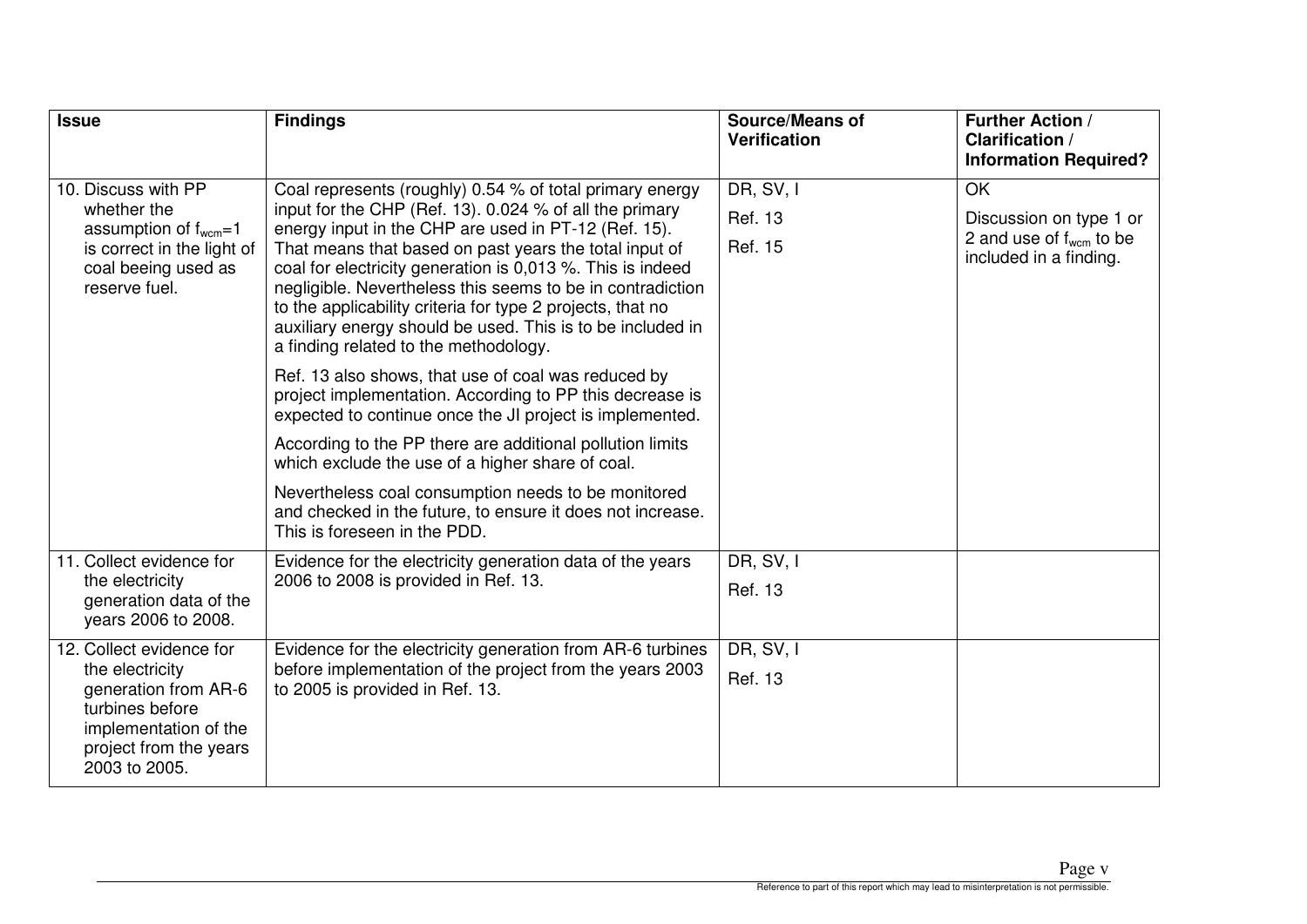| <b>Issue</b>                                                                                              | <b>Findings</b>                                                                                                                                                                                                                                              | <b>Source/Means of</b><br><b>Verification</b> | <b>Further Action /</b><br><b>Clarification /</b><br><b>Information Required?</b> |  |  |
|-----------------------------------------------------------------------------------------------------------|--------------------------------------------------------------------------------------------------------------------------------------------------------------------------------------------------------------------------------------------------------------|-----------------------------------------------|-----------------------------------------------------------------------------------|--|--|
| 13. Collect evidence for                                                                                  | Assumptions on electricity generation and costs are                                                                                                                                                                                                          | DR, SV, I                                     | OK                                                                                |  |  |
| the assumption in the<br>financial analysis.                                                              | contained in Ref. 13. Electricity prices are further backed<br>by contract for the sale of electricity in Ref. 18. Deviation                                                                                                                                 | <b>Ref. 13</b>                                | Ukrainian Regulation on                                                           |  |  |
|                                                                                                           | in calculation is conservative.                                                                                                                                                                                                                              | <b>Ref. 18</b>                                | <b>Electricity Prices to be</b><br>send by PP to Local                            |  |  |
|                                                                                                           | Electricity purchase prices were checked against internal                                                                                                                                                                                                    | Ref. 19                                       | Assessor for checking.                                                            |  |  |
|                                                                                                           | statistic based on monthly invoices (Ref. 23).                                                                                                                                                                                                               | Ref. 20                                       | PP to send more back-                                                             |  |  |
|                                                                                                           | Calculation of specific electricity consumption by PT-12 is<br>contained in Ref. 19.                                                                                                                                                                         | <b>Ref. 21</b>                                | up information on Stage                                                           |  |  |
|                                                                                                           |                                                                                                                                                                                                                                                              | <b>Ref. 22</b>                                | I costs.                                                                          |  |  |
|                                                                                                           | Equipment costs for stage I are checked against internal<br>accounting document (Ref. 20). The source data remains<br>unclear. PP to send more back-up information.                                                                                          | <b>Ref. 23</b>                                |                                                                                   |  |  |
|                                                                                                           | Equipment costs for stage II are checked against pre-<br>feasibility study (Ref. 21).                                                                                                                                                                        |                                               |                                                                                   |  |  |
|                                                                                                           | Total Electricity consumption by YCP including CHP was<br>checked against Ref. 22.                                                                                                                                                                           |                                               |                                                                                   |  |  |
|                                                                                                           | There is an Ukrainian Regulation on Electricity Prices.<br>This will be send by PP.                                                                                                                                                                          |                                               |                                                                                   |  |  |
| 14. Collect evidence for<br>the IRR benchmark.<br>Discuss new<br>requirements from<br>additionality tool. | PP presents several documents on the calculation mode<br>and the data, which generally look plausible. I requested<br>to explain the approach in the PDD and deliver evidence<br>on this. This should be included in a finding.                              | DR, SV, I                                     | Amendment of PDD to<br>be requested in<br>Findings List.                          |  |  |
| 15. Discuss alternative<br>baseline scenarios<br>with PP.                                                 | PP correctly chose type 2. Main issue is whether there<br>are other realistic options $(2 - 4)$ for the use of the future<br>surplus of coke of gas. PP will elaborate his explanation<br>further in a revised PDD. This should be included in a<br>finding. | SV, I                                         | Amendment of PDD to<br>be requested in<br>Findings List.                          |  |  |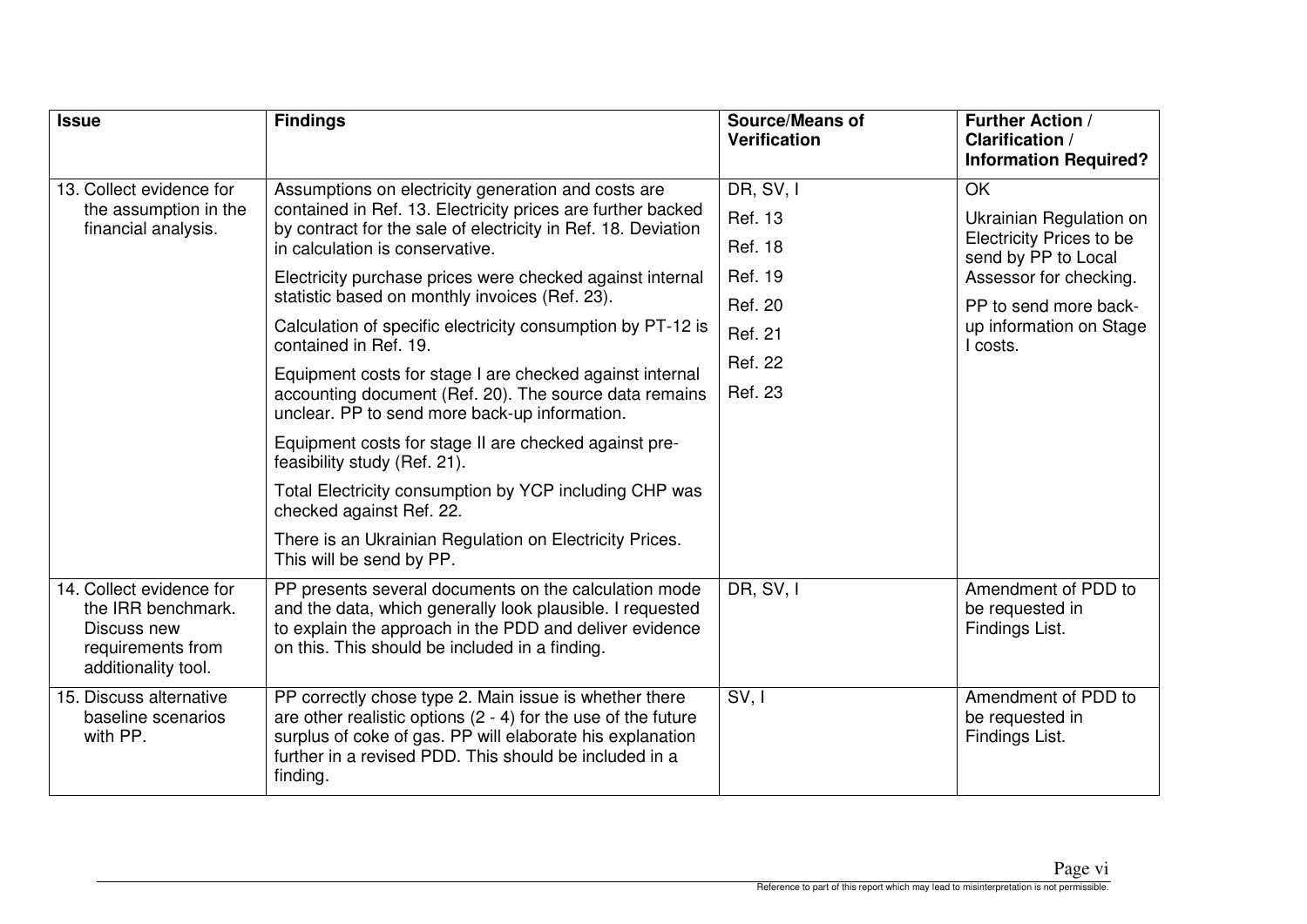## **ANNEX 2 Determination Protocol**

#### **REQUIREMENT MoV Ref Comment Draft finding Concl**  1. The project shall have the approval of The project shall have the approval of  $\vert$  DR  $\vert$  Kyoto Protocol  $\vert$  The letter of approval of both Parties involved is the Parties involved. Ukrainian DFP is included, which provisionally approves the project. The final letter of approval will only be provided after the project has been validated and a draft determination report is send tothe DFP. Therefore CAR 1 was raised. CAR 1 2. Emission reductions, or an enhancement of removal by sinks, shall be additional to any that would otherwise occur. 3. The sponsor Party shall not aquire DR, I Kyoto Protocol Article 6.1 (b) OPEN see T3 below emission reduction units if it is not in compliance with its obligations under Articles 5 & 7. DR | Kyoto Protocol Article 6.1 (c) Sponsor Party is Switzerland. According to http://maindb.unfccc.int/public/country.pl?country=**CH** regularly provides its National Communications to the UNFCCC. These are reviewed by the UNFCCC. They are therefore in compliance with their obligations under Articles 5 & 7. Section A.3 implies that Switzerland is a member of the project. It is unclear whether this is intended. Therefore CL 2 was raised. Data on project participants in Table A.3 and Annex 1 of PDD v.3 dd 27.10.2009 were revised accordingly and it is pointed that Switzerland would not like to be a member of the project. Hence, CL 2 was closed.  $GL2$

#### **Table 1 Participation Requirements for Joint Implementation (JI) Project Activities**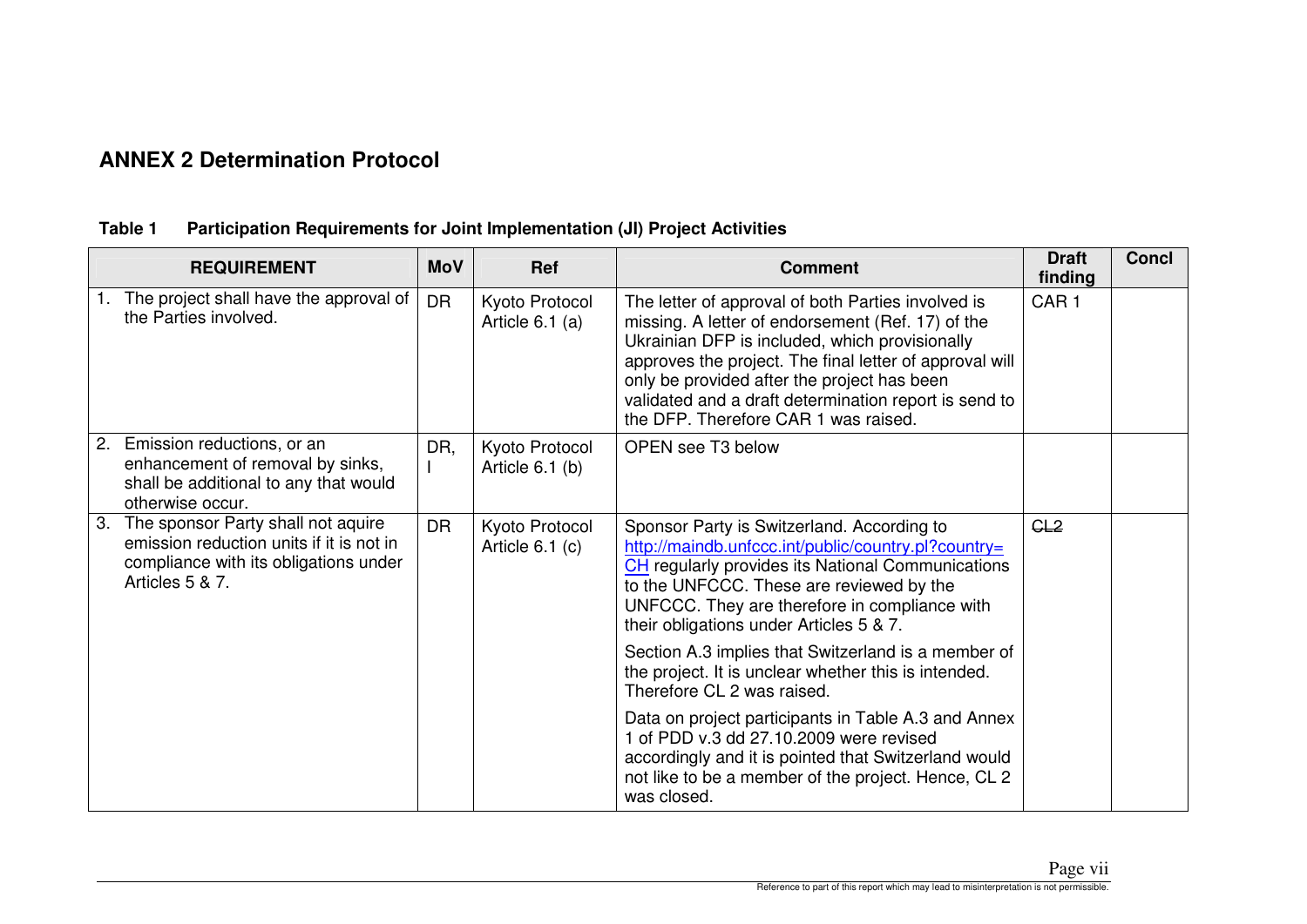|    | <b>REQUIREMENT</b>                                                                                                                                                                               | <b>MoV</b> | <b>Ref</b>                                            | <b>Comment</b>                                                                                                                                                                                                                                                     | <b>Draft</b><br>finding | <b>Concl</b> |
|----|--------------------------------------------------------------------------------------------------------------------------------------------------------------------------------------------------|------------|-------------------------------------------------------|--------------------------------------------------------------------------------------------------------------------------------------------------------------------------------------------------------------------------------------------------------------------|-------------------------|--------------|
| 4. | The acquisition of emission reduction<br>units shall be supplemental to<br>domestic actions for the purpose of<br>meeting commitments under Article<br>3.                                        | <b>DR</b>  | Kyoto Protocol<br>Article 6.1 (d)                     | According to<br>http://maindb.unfccc.int/public/country.pl?country=<br>CH regularly provides its National Communications<br>to the UNFCCC. These detail the domestic actions<br>of Switzerland to meet its commitments under<br>Article 3.                         | OK                      | <b>OK</b>    |
| 5. | Parties participating in JI shall<br>designate national focal points for<br>approving JI projects and have in<br>place national guidelines and<br>procedures for the approval of JI<br>projects. | <b>DR</b>  | Marrakech<br>Accords.<br>JI Modalities,<br>\$20       | According to<br>http://ji.unfccc.int/Jl Parties/PartiesList.html both<br>Ukraine and Switzerland have NFP with the<br>relevant guidelines in place.                                                                                                                | OK                      | OK           |
| 6. | The host Party shall be a Party to the<br>Kyoto Protocol.                                                                                                                                        |            | Marrakech<br>Accords,<br>JI Modalities,<br>\$21(a)/24 | According to<br>http://maindb.unfccc.int/public/country.pl?country=<br><b>UA</b> Ukraine ratified the Kyoto Protocol on<br>12.04.2004.                                                                                                                             | OK                      | OK           |
|    | 7. The host Party's assigned amount<br>shall have been calculated and<br>recorded in accordance with the<br>modalities for the accounting of<br>assigned amounts.                                |            | Marrakech<br>Accords,<br>JI Modalities,<br>\$21(b)/24 | According to<br>http://ji.unfccc.int/JI Projects/ProjectInfo.html there<br>are seven Track 1 Jl Projects in Ukraine registered<br>in the ITL. The possibility to use Track 1 depends<br>among others on the correct calculation of the<br>parties assigned amount. | OK                      | <b>OK</b>    |
| 8. | The host Party shall have in place a<br>national registry in accordance with<br>Article 7, paragraph 4.                                                                                          |            | Marrakech<br>Accords,<br>JI Modalities,<br>\$21(d)/24 | According to<br>http://ji.unfccc.int/Jl_Projects/ProjectInfo.html there<br>are seven Track 1 Jl Projects in Ukraine registered<br>in the ITL. The possibility to use Track 1 depends<br>among others on having in place a national<br>registry.                    | OK                      | OK           |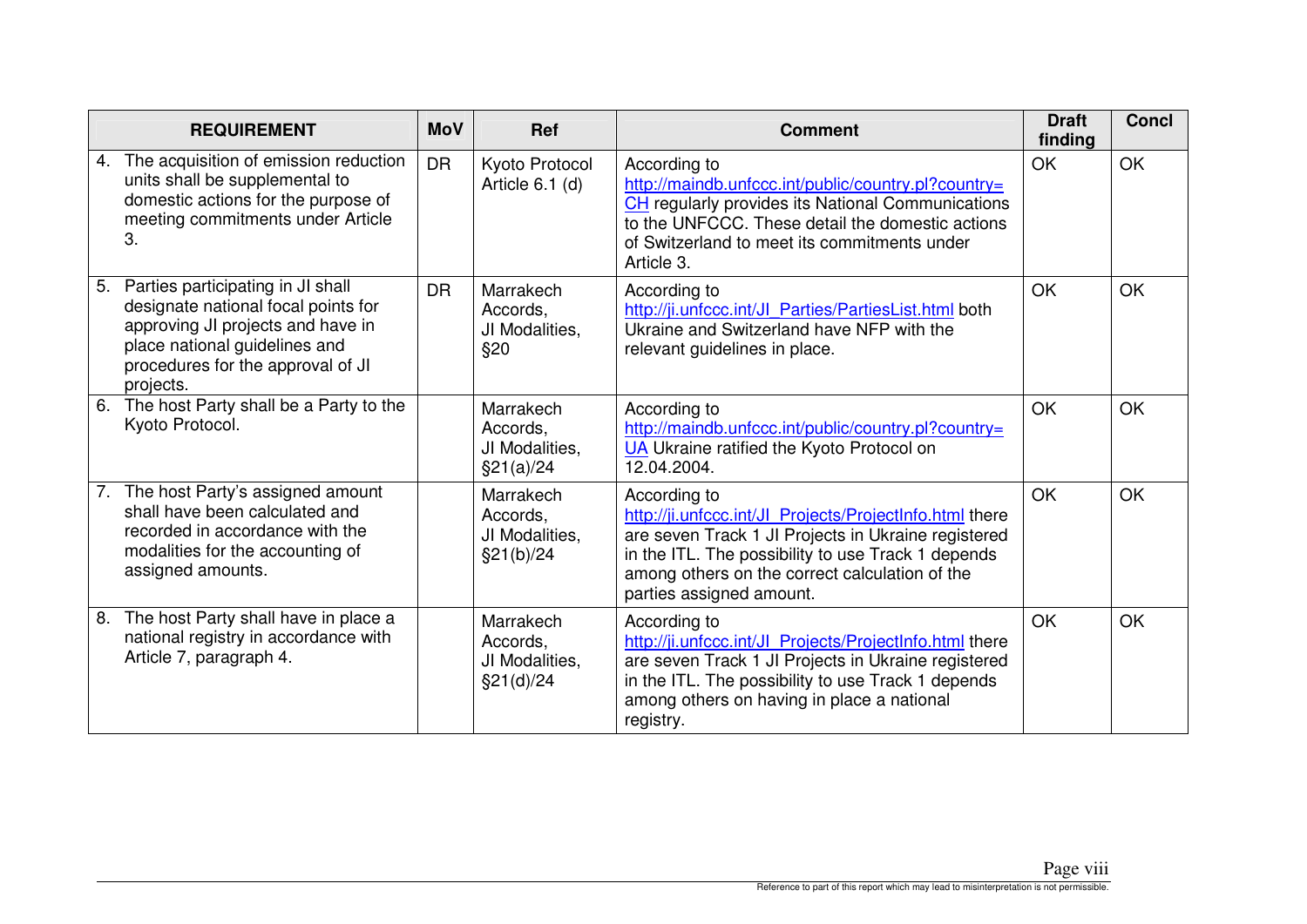| <b>REQUIREMENT</b>                                                                                                                                                                                                                                                                                                                                                                                                                                               | <b>MoV</b>   | <b>Ref</b>                                            | <b>Comment</b>                                                                                                                                                                                                                                                                                                                                                                                                                                                                                                                                                                                                               | <b>Draft</b><br>finding | <b>Concl</b> |
|------------------------------------------------------------------------------------------------------------------------------------------------------------------------------------------------------------------------------------------------------------------------------------------------------------------------------------------------------------------------------------------------------------------------------------------------------------------|--------------|-------------------------------------------------------|------------------------------------------------------------------------------------------------------------------------------------------------------------------------------------------------------------------------------------------------------------------------------------------------------------------------------------------------------------------------------------------------------------------------------------------------------------------------------------------------------------------------------------------------------------------------------------------------------------------------------|-------------------------|--------------|
| The project desing document shall be<br>9.<br>made publicly available and Parties,<br>stakeholders and UNFCCC<br>accredited observers shall be invited<br>to, within 30 days, provide<br>comments.                                                                                                                                                                                                                                                               | <b>DR</b>    | Marrakech<br>Accords,<br>JI Modalities,<br>§32        | It is unclear from the PDD, whether the PDD has<br>been made publicly available according to this<br>requirements. Therefore CL 3 was raised.<br>The PDD was published from 21.08.2009 to<br>19.09.2009 under<br>http://ji.unfccc.int/Jl Projects/DB/ZX22548P1E3XC<br>OWDYNJ0LWP9LUBWOY/PublicPDD/RDB793WU<br>BLW5YNMSOOX6ISFFSU9LFE/view.html<br>According to Ref. 27 no comments were received.<br>Therefore CL 3 was closed out.                                                                                                                                                                                          | GL3                     | OK           |
| 10. Documentation on the analysis of the<br>environmental impacts of the project<br>activity, including transboundary<br>impacts, in accordance with<br>procedures as determined by the<br>host Party shall be submitted, and, if<br>those impacts are considered<br>significant by the project participants<br>or the Host Party, an environmental<br>impact assessment in accordance<br>with procedures as required by the<br>Host Party shall be carried out. | DR,<br>I, SV | Marrakech<br>Accords,<br>JI Modalities,<br>\$33(d)    | The EIA, its approval as well as relevant<br>construction and operation permits by the relevant<br>government authorities are missing. Therefore CL 4<br>was raised.<br>During the site visit the approval of the EIA by the<br>relevant government authority (Ref. 12a/b), the<br>construction permit by the City Council (Ref. 14)<br>and the operation permit by the Donetsk Regional<br>Supervision Agency (Ref. 16) was provided by the<br>PP. These permits/approvals are as taken an<br>evidence, that local/national regulation on<br>stakeholder consultation have been followed.<br>Therefore CL 4 was closed out. | GL4                     | <b>OK</b>    |
| 11. The baseline for a JI project shall be<br>the scenario that reasonably<br>represents the GHG emissions or<br>removal by sources that would occur<br>in absence of the proposed project                                                                                                                                                                                                                                                                       | DR,          | Marrakech<br>Accords,<br>JI Modalities,<br>Appendix B | OPEN see T2A below                                                                                                                                                                                                                                                                                                                                                                                                                                                                                                                                                                                                           |                         |              |
| 12. A baseline shall be established on a<br>project-specific basis, in a<br>transparent manner and taking into<br>account relevant national and/or<br>sectoral policies and circumstances                                                                                                                                                                                                                                                                        | DR,          | Marrakech<br>Accords,<br>JI Modalities,<br>Appendix B | OPEN see T2A below                                                                                                                                                                                                                                                                                                                                                                                                                                                                                                                                                                                                           |                         |              |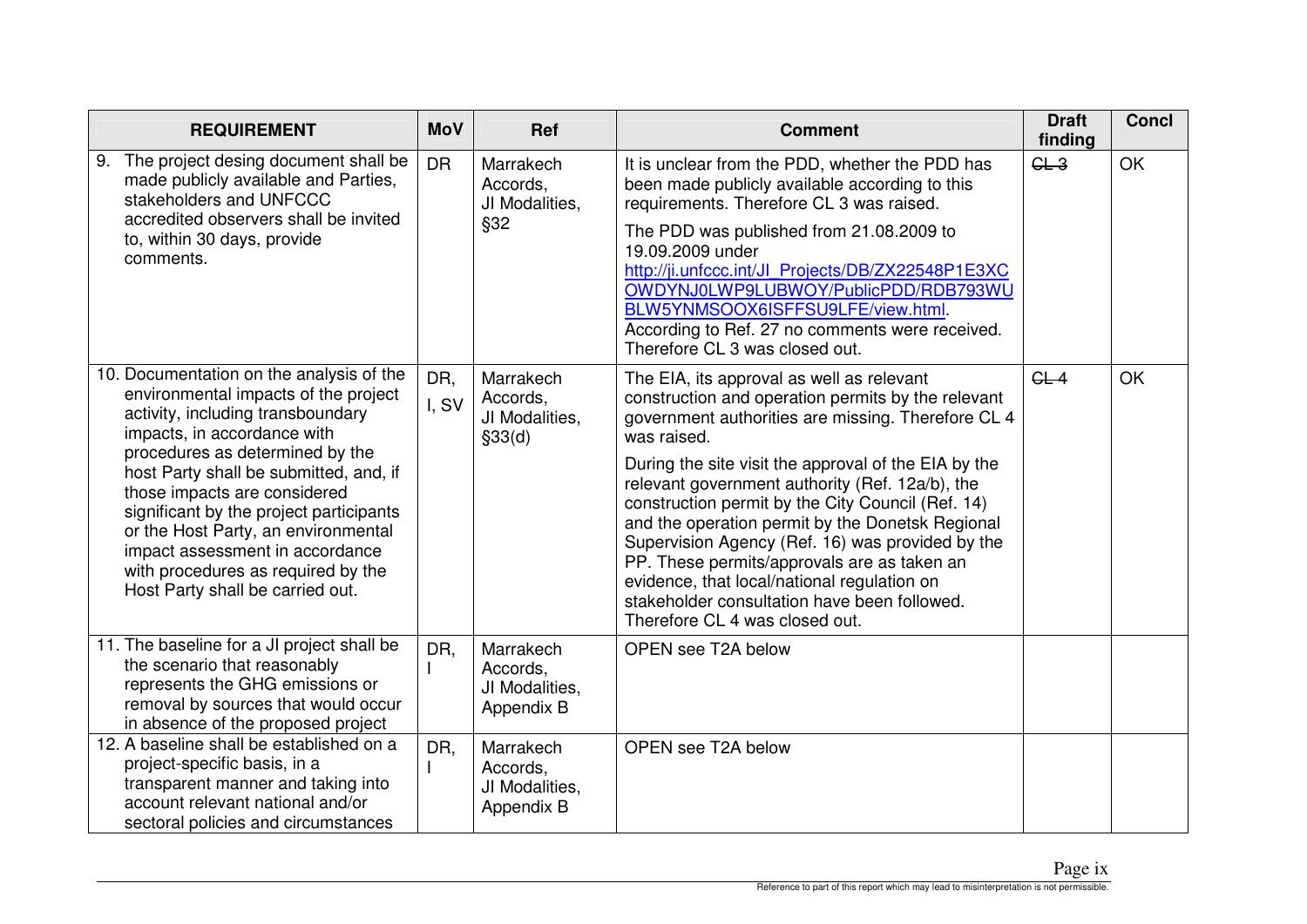| <b>REQUIREMENT</b>                                                                                                                                     | <b>MoV</b> | <b>Ref</b>                                           | <b>Comment</b>                                                                                                                                                                                                                                                   | <b>Draft</b><br>finding | <b>Concl</b> |
|--------------------------------------------------------------------------------------------------------------------------------------------------------|------------|------------------------------------------------------|------------------------------------------------------------------------------------------------------------------------------------------------------------------------------------------------------------------------------------------------------------------|-------------------------|--------------|
| 13. The baseline methodology shall<br>exclude to earn ERUs for decreases<br>in activity levels outside the project<br>activity or due to force majeure | DR,        | Marrakech<br>Accords,<br>JI Modalities<br>Appendix B | The chosen methodology guarantees, that no<br>ERUs are earned for decreased activity levels.<br>Emission reduction will be calculated from the<br>measured amount of electricity fed to the grid. This<br>does not depend on outside activity levels.            | OK                      | <b>OK</b>    |
| 14. The project shall have an appropriate<br>monitoring plan                                                                                           | DR,        | Marrakech<br>Accords,<br>JI Modalities,<br>§33(c)    | OPEN see T4A and T5 below                                                                                                                                                                                                                                        |                         |              |
| 15. Does the PDD use accurate and<br>reliable information that can be<br>verified in an objective manner?                                              | DR,        |                                                      | After all corrections according to the findings<br>overview were implemented in the revised PDD<br>and evidence was checked during and after the site<br>visit, it I can be summarised that information in the<br>PDD now was verified as accurate and reliable. | OK                      | OK           |
| 16. Will the project result in fewer GHG<br>emissions than the baseline<br>scenario?                                                                   | <b>DR</b>  |                                                      | Yes, due to the use of otherwise unutilised waste<br>energy streams the project does lead to a reduction<br>of the GHG emissions compared to the baseline<br>scenario represented by flaring of the surplus coke<br>oven gas.                                    | <b>OK</b>               | OK           |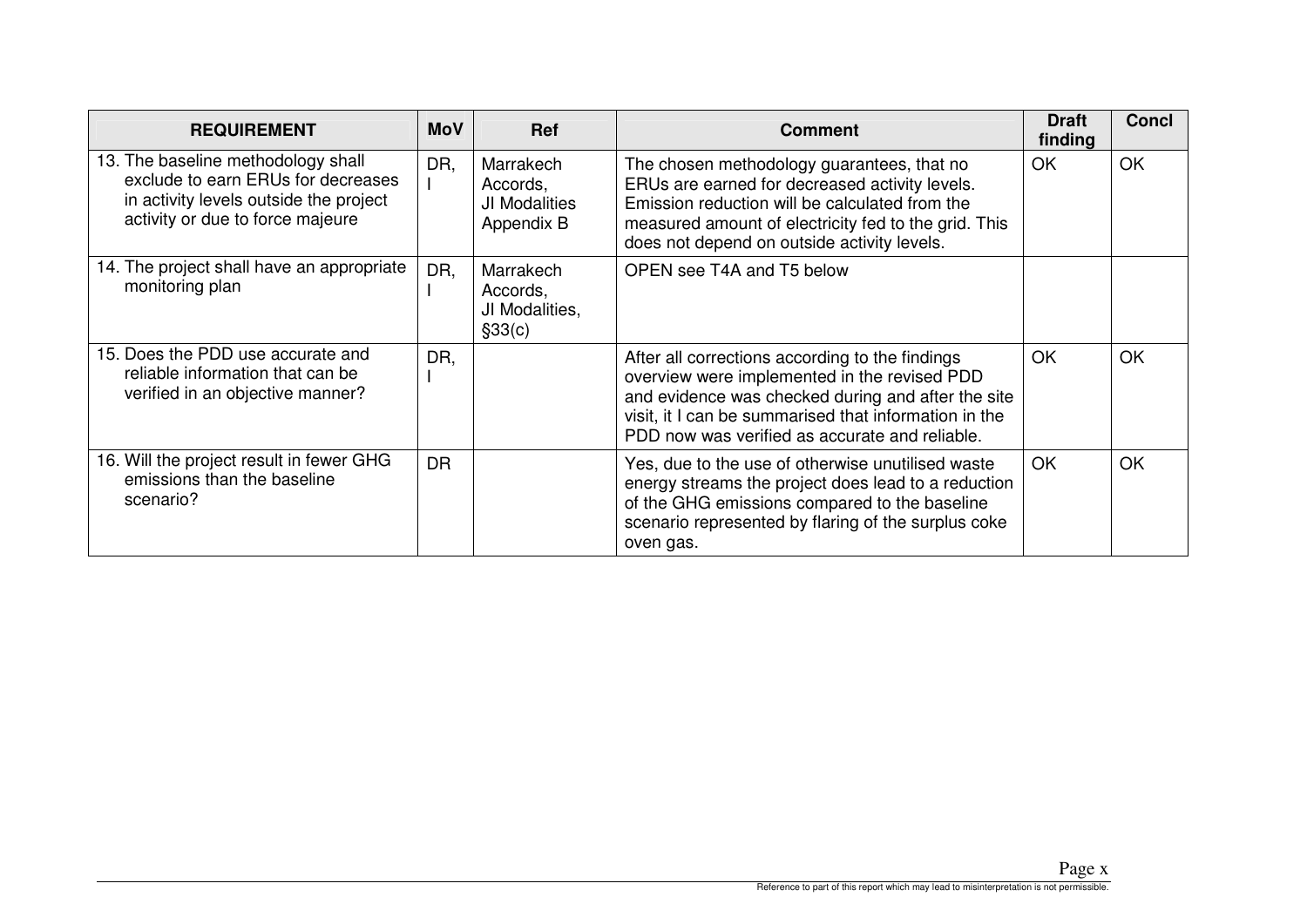# **2 BASELINE METHODOLOGY(IES)**

| <b>Flow chart</b>                                                  | <b>Answer</b> | <b>Next step</b>  |
|--------------------------------------------------------------------|---------------|-------------------|
| Does the project use an CDM<br>approved<br>baseline<br>methodology | Yes           | Complete table 2A |
|                                                                    | No            | Complete table 2B |

# **Table 2A Application of approved methodology**

| <b>CHECKLIST QUESTION</b>                                                                                                                                                                                                                                                                                                                                                                                                                           | Ref. | $M o V^*$ | <b>COMMENTS</b> | <b>Draft</b><br>Concl | <b>Final</b><br><b>Concl</b> |  |  |
|-----------------------------------------------------------------------------------------------------------------------------------------------------------------------------------------------------------------------------------------------------------------------------------------------------------------------------------------------------------------------------------------------------------------------------------------------------|------|-----------|-----------------|-----------------------|------------------------------|--|--|
| As part of the determination, check if the selected approved methodology(ies) have been correctly applied. The determination of the additionality of the<br>project is part of the methodology but is covered in table 4                                                                                                                                                                                                                            |      |           |                 |                       |                              |  |  |
| Using the WORD version of the PDD and a copy of the approved methodology(ies) undertake a section by section / line by line check of the PDD against the<br>methodology. Answer all questions in this table to ensure that all parts of the methodology have been addressed. Highlight any deviations in the PDD and<br>save using track changes mode. Compile the findings into UK. Findings. JI. Submit the PDD as part of the validation report. |      |           |                 |                       |                              |  |  |
| The methodology must be applied exactly as defined. Every parameter must be checked including formulas and the application of the formulas to calculate<br>emissions and emission reductions (check spreadsheets if applicable). Check data sources - references to documents must be publicly available and cited<br>fully in the PDD - a general web address is not sufficient                                                                    |      |           |                 |                       |                              |  |  |
| More than one methodology can be applied if the project consists of several activities. If this is the case, answer the questions below for each activity and<br>methodology.                                                                                                                                                                                                                                                                       |      |           |                 |                       |                              |  |  |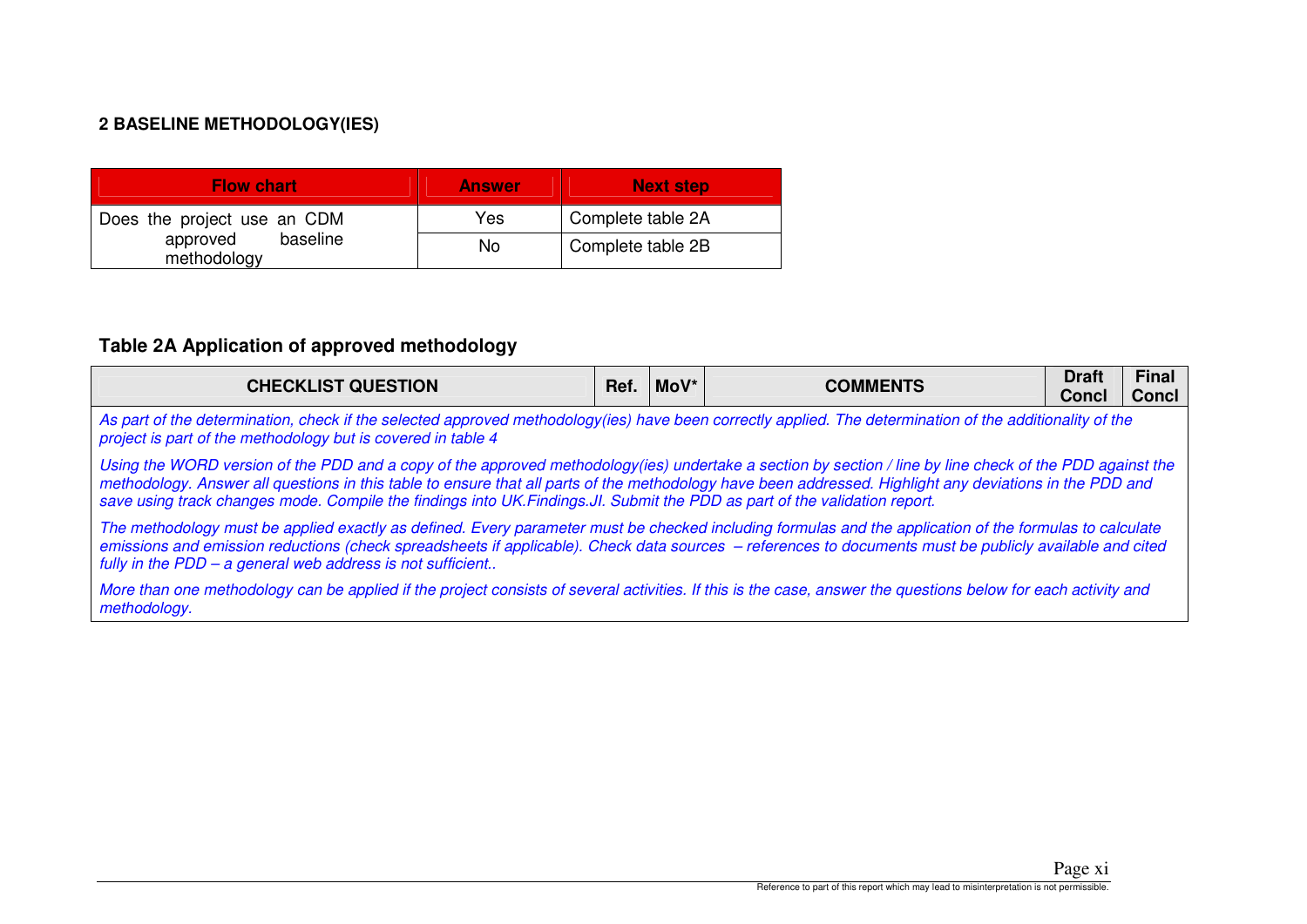| <b>CHECKLIST QUESTION</b>                                                                             | Ref.           | MoV*      | <b>COMMENTS</b>                                                                                                                                                                                                                                                                                                      | <b>Draft</b><br><b>Concl</b>         | Final<br><b>Concl</b> |
|-------------------------------------------------------------------------------------------------------|----------------|-----------|----------------------------------------------------------------------------------------------------------------------------------------------------------------------------------------------------------------------------------------------------------------------------------------------------------------------|--------------------------------------|-----------------------|
| 2.1 Does the project meet all the applicability criteria<br>listed in the methodology                 | 1, 2,<br>3, 4, | <b>DR</b> | The PP uses approved CDM methodology<br>ACM0012, V 03.1.                                                                                                                                                                                                                                                             | CAR <sub>9</sub><br>GL <sub>21</sub> |                       |
|                                                                                                       | 33,<br>34      |           | Because the PDD does not discuss all<br>options and variants it is not transparent<br>whether the methodology is followed<br>correctly. Therefore CAR 9, CL 21, CAR<br>22 and CAR 23 are raised.                                                                                                                     | <b>CAR 22</b><br><b>CAR 23</b>       |                       |
|                                                                                                       |                |           | The PPs have described the project as a<br>type 1 and amended the PDD with<br>relevant options discussion. Thus these<br>CARs (9, 22, 23) and CL 21 can be closed<br>out.                                                                                                                                            |                                      |                       |
| 2.2<br>Is the project boundary consistent with the<br>approved methodology                            |                | <b>DR</b> | Project boundary is defined correctly<br>according to ACM0012, V 03.1. It includes<br>the coke ovens, where the surplus coke<br>oven gas is generated and the turbines,<br>where it is used and converted to<br>electricity and the national grid, where the<br>generated electricity displaces grid<br>electricity. | <b>OK</b>                            | <b>OK</b>             |
| 2.3<br>Are the baseline emissions determined in<br>accordance with the methodology described          |                |           | See Q 2.1 above                                                                                                                                                                                                                                                                                                      |                                      |                       |
| Are the project emissions<br>2.4<br>determined<br>in<br>accordance with the methodology described     |                |           | See Q 2.1 above                                                                                                                                                                                                                                                                                                      |                                      |                       |
| 2.5 Is the leakage op the project activity determined in<br>accordance with the methodology described | 1, 2           | <b>DR</b> | ACM0012, V03.1 does not require the<br>consideration of leakage.                                                                                                                                                                                                                                                     | OK                                   | <b>OK</b>             |
| Are the emission reductions determined in<br>2.6<br>accordance with the methodology described         |                |           | See Q 2.1 above                                                                                                                                                                                                                                                                                                      |                                      |                       |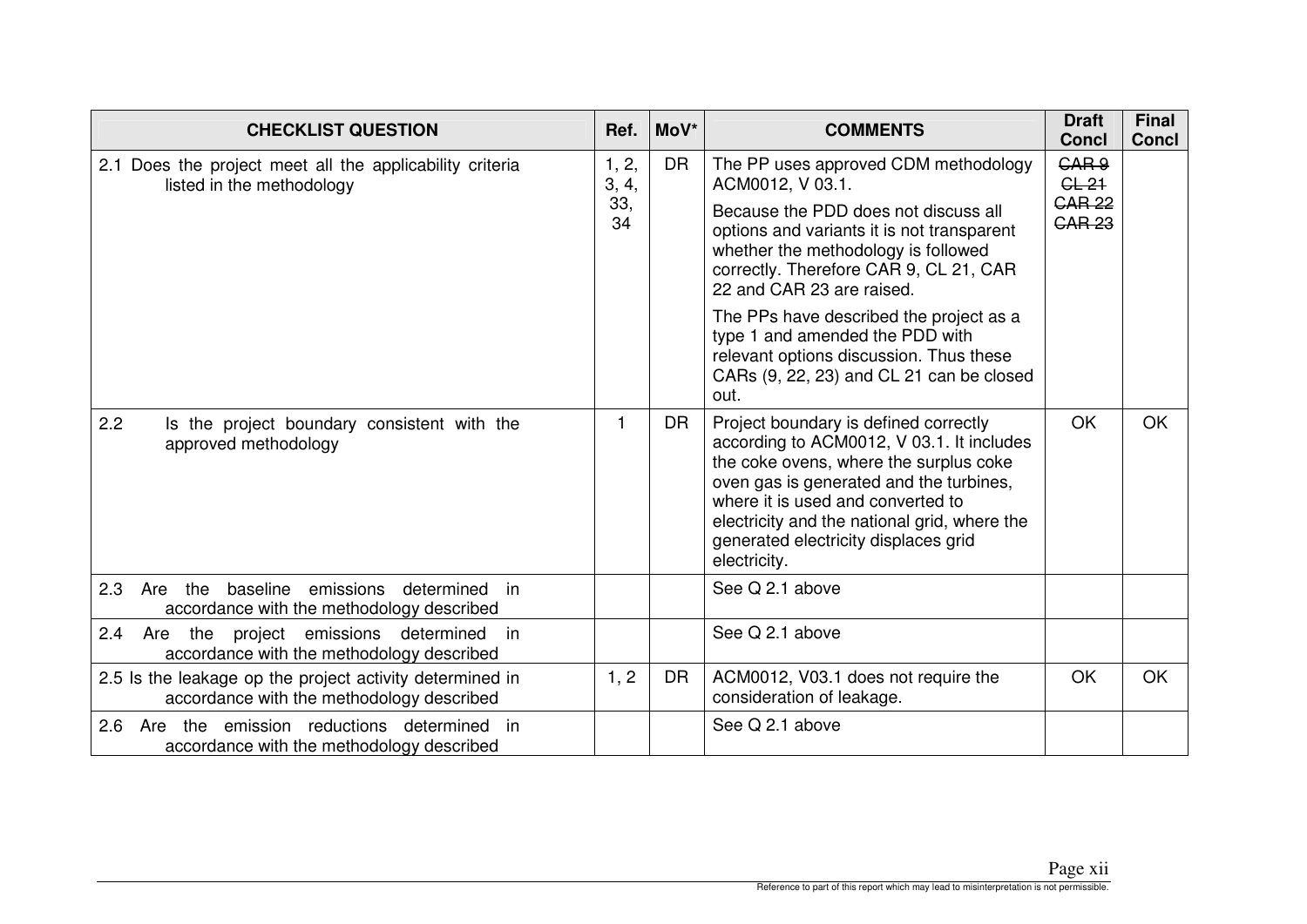| <b>CHECKLIST QUESTION</b>                                                                                                                                                                                    | Ref.          | MoV*      | <b>COMMENTS</b>                                                                                                                                                                                                                                                                                                                                                                                                                                                                                                                                                                                                                                                                                                                                                                                                                                                                                                                                                            | <b>Draft</b><br><b>Concl</b> | <b>Final</b><br><b>Concl</b> |
|--------------------------------------------------------------------------------------------------------------------------------------------------------------------------------------------------------------|---------------|-----------|----------------------------------------------------------------------------------------------------------------------------------------------------------------------------------------------------------------------------------------------------------------------------------------------------------------------------------------------------------------------------------------------------------------------------------------------------------------------------------------------------------------------------------------------------------------------------------------------------------------------------------------------------------------------------------------------------------------------------------------------------------------------------------------------------------------------------------------------------------------------------------------------------------------------------------------------------------------------------|------------------------------|------------------------------|
| 2.7 Has the methodology been applied exactly as<br>defined including formulas and the application<br>of the formulas to calculate emissions and<br>emission reductions? Check spreadsheets if<br>applicable. | 1, 2,<br>4, 5 | <b>DR</b> | See Q 2.1 above<br>The methodology ACM0012 requires the<br>use of the Tool to calculate the emission<br>factor for an electricity system", Version<br>01.1. The PP does not use this tool, but<br>applies a grid emission factor from a Study<br>by Global Carbon B.V., that determines an<br>EF for the Ukrainian grid of 0.807 t<br>CO <sub>2</sub> /MWh valid for the years 2006 to<br>2012. According to the PDD this value was<br>accepted by the JISC for the Project<br>"Utilization of Coal Mine Methane at the<br>Coal Mine named after A.F. Zasyadko"<br>(UNFCCC project 0035). This was<br>checked against the PDD of the project<br>under<br>http://ji.unfccc.int/UserManagement/FileSt<br>orage/Q5R65QBGA2B44Q2FUW5199HN<br>D2X0T1 and found to be correct.<br>At the same time this means, that for the<br>calculation of emission reductions post<br>2012 the grid emissions factor for Ukraine<br>needs to be re-evaluated. Therefore CAR<br>8 was raised. | CAR <sub>8</sub>             |                              |
| 2.8 Are all the data sources clear and are references to<br>documents publicly available and cited fully in<br>the PDD                                                                                       |               |           | See Q 2.1 above                                                                                                                                                                                                                                                                                                                                                                                                                                                                                                                                                                                                                                                                                                                                                                                                                                                                                                                                                            |                              |                              |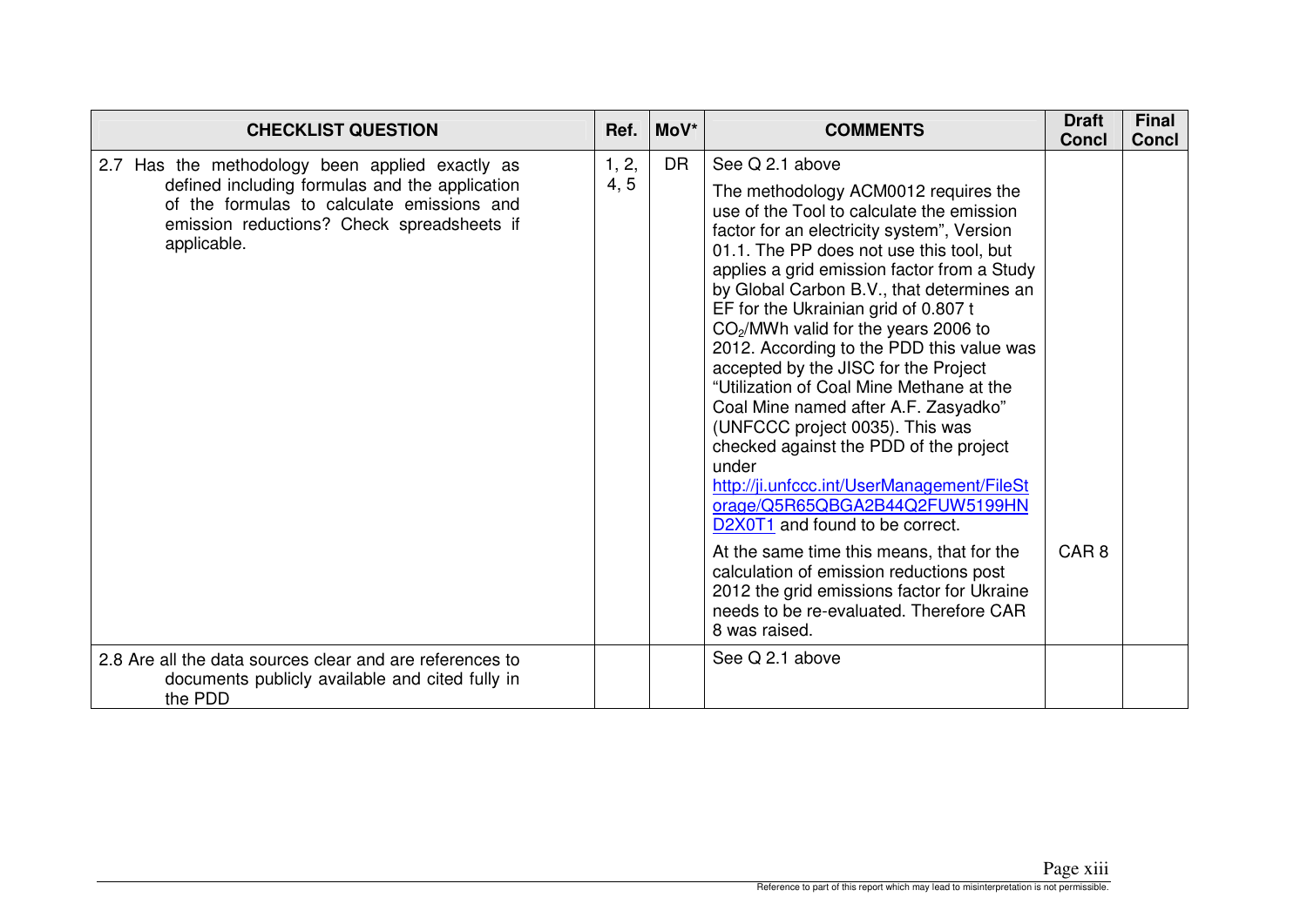| <b>CHECKLIST QUESTION</b>                                                                                                                                                                                                                                                                                                                                                                                       | Ref.               | MoV*         | <b>COMMENTS</b>                                                                                                                                                                                                                                                                                                                                                                                                                                                                                                                                                                                                                                                                                                                                                                      | <b>Draft</b><br><b>Concl</b>                                                   | <b>Final</b><br><b>Concl</b> |
|-----------------------------------------------------------------------------------------------------------------------------------------------------------------------------------------------------------------------------------------------------------------------------------------------------------------------------------------------------------------------------------------------------------------|--------------------|--------------|--------------------------------------------------------------------------------------------------------------------------------------------------------------------------------------------------------------------------------------------------------------------------------------------------------------------------------------------------------------------------------------------------------------------------------------------------------------------------------------------------------------------------------------------------------------------------------------------------------------------------------------------------------------------------------------------------------------------------------------------------------------------------------------|--------------------------------------------------------------------------------|------------------------------|
| The project is results in reductions of GHG emissions or increases in sequestration when compared to the baseline; and the project can be reasonably shown<br>to be different from the baseline scenario. Additionality will need to be determined in accordance with the relevant section of the approved methodology.<br>Information provided to support the claims of additionality will need to be verified |                    |              |                                                                                                                                                                                                                                                                                                                                                                                                                                                                                                                                                                                                                                                                                                                                                                                      |                                                                                |                              |
| 3.1 Is the discussion and selection of the baseline<br>transparent?                                                                                                                                                                                                                                                                                                                                             | 1, 6,<br>33,<br>34 | DR,<br>SV, I | Because the PDD does not discuss all<br>options and variants given by the<br>methodology and the additionality tool it is<br>not transparent whether the methodology<br>is followed correctly. Therefore CAR 9, CL<br>21, CAR 22 and CAR 23 are raised. The<br>PPs have described the project as a type<br>1 and amended the PDD with relevant<br>options discussion. Thus these CARs (9,<br>22, 23) and CL 21 can be closed out.<br>The sensitivity analysis in Annex 1 should<br>also contain a reduction in costs and<br>prices. Scenarios should also be provided<br>with only on variable (either costs or<br>prices) changing. Therefore CAR 17 was<br>raised. The sensitivity analysis was<br>amended with relevant reductions and<br>CAR 17 can be closed out. Estimated IRR | GAR <sub>9</sub><br>$CL-21$<br><b>CAR 22</b><br><b>CAR 23</b><br><b>CAR 17</b> |                              |
|                                                                                                                                                                                                                                                                                                                                                                                                                 |                    |              | does not cross the determined<br>benchmark.<br>Barrier analysis should focus on barriers<br>to the planned project and show that<br>these barriers do not apply to any of the<br>alternatives. Therefore CAR 18 was<br>raised.<br>PP does not use most recent version of<br>"Tool for the demonstration and<br>assessment of additionality", Version                                                                                                                                                                                                                                                                                                                                                                                                                                 | <b>CAR 18</b><br><b>CAR 19</b>                                                 |                              |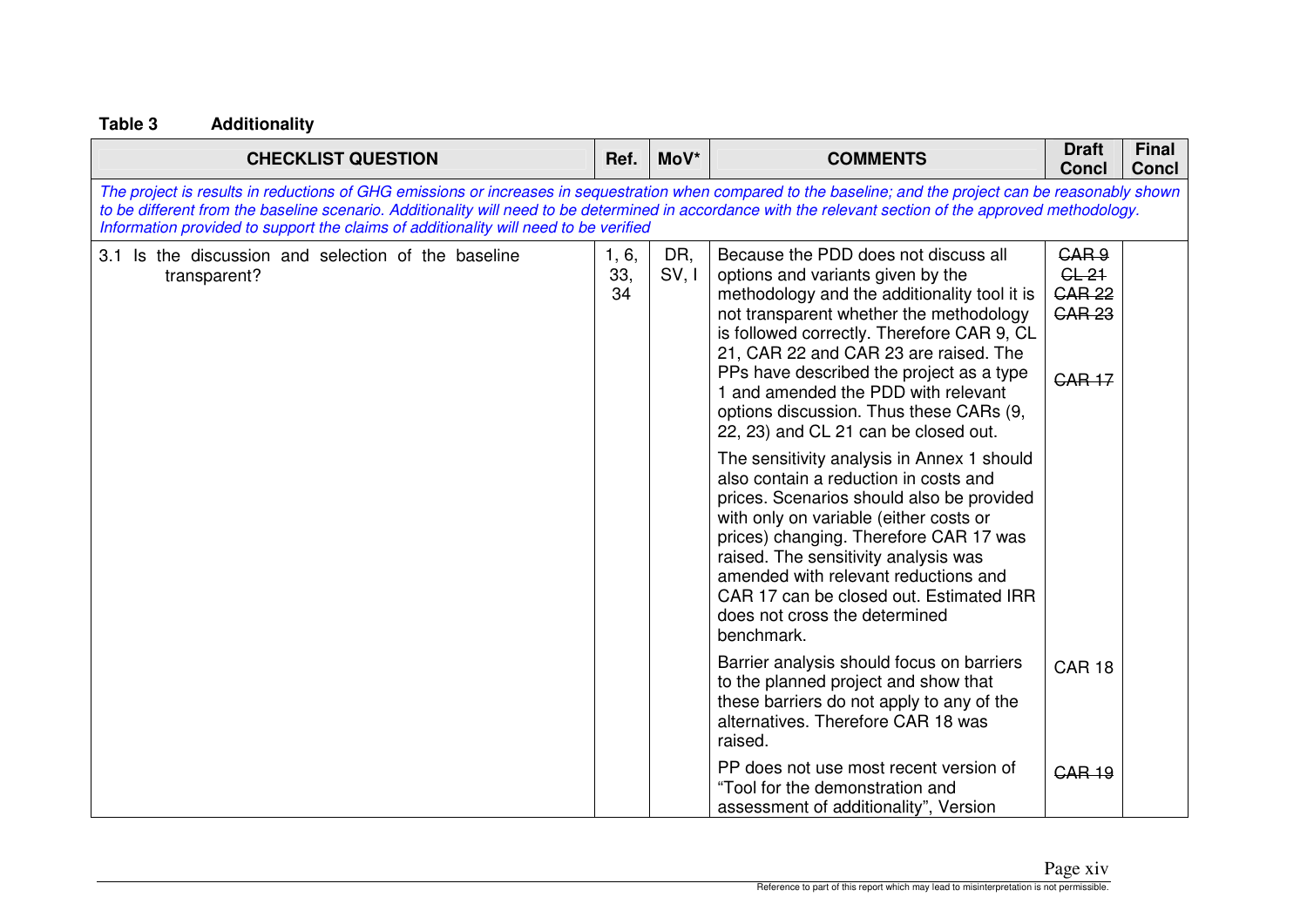| <b>CHECKLIST QUESTION</b>                                                                                                                          | Ref.                                                                                                            | MoV*      | <b>COMMENTS</b>                                                                                                                                                                                                                                                                                                                                                                                                                                                                                                                                                                                                                                                                                                                         | <b>Draft</b><br><b>Concl</b> | Final<br><b>Concl</b> |
|----------------------------------------------------------------------------------------------------------------------------------------------------|-----------------------------------------------------------------------------------------------------------------|-----------|-----------------------------------------------------------------------------------------------------------------------------------------------------------------------------------------------------------------------------------------------------------------------------------------------------------------------------------------------------------------------------------------------------------------------------------------------------------------------------------------------------------------------------------------------------------------------------------------------------------------------------------------------------------------------------------------------------------------------------------------|------------------------------|-----------------------|
|                                                                                                                                                    |                                                                                                                 |           | 05.2, dated 26.08.2008. This has also<br>implication for the investment analysis.<br>Therefore CAR 19 was raised.                                                                                                                                                                                                                                                                                                                                                                                                                                                                                                                                                                                                                       |                              |                       |
|                                                                                                                                                    |                                                                                                                 |           | The Project developer implemented the<br>necessary changes in the PDD v.3 by the<br>project developer the formal changes<br>were checked and considered<br>appropriate. Hence CAR 19 was closed<br>out.                                                                                                                                                                                                                                                                                                                                                                                                                                                                                                                                 |                              |                       |
| 3.2 Is the discussion on the additionality clear and have<br>assumptions<br>been<br>supported<br>all<br>by<br>transparent and documented evidence? | 1, 6,<br>13,<br>18,<br>19,<br>20,<br>21,<br>22,<br>23,<br>25,<br>26a,<br>26b,<br>28,<br>29,<br>30,<br>31,<br>32 | <b>DR</b> | Financial analysis should differentiate<br>between stage I and II, because from the<br>data presented in the financial analysis<br>(Ref. 6) it seems that stage I is<br>economically viable and therefore not<br>additional. It remains unclear why stage I<br>and II are summarized in on project.<br>There seems to be no technical or other<br>reason for it. The fact that it was decided<br>by the board in one decision (Ref. 25,<br>26a, 26b) is not sufficient. Some evidence<br>for data in the financial analysis could not<br>be provided during the site visit. In<br>addition the IRR benchmark is including<br>inflation, but the calculation doesn't. This<br>must be consistent. For these issues CAR<br>20 was raised. | <b>CAR 20</b>                |                       |
| 3.3 Does the selected baseline represent the most<br>likely scenario among other possible and/or<br>discussed scenarios?                           |                                                                                                                 |           | See Q 3.1 above                                                                                                                                                                                                                                                                                                                                                                                                                                                                                                                                                                                                                                                                                                                         |                              |                       |
| 3.4 Is it demonstrated/justified that the project activity<br>itself is not a likely baseline scenario?                                            |                                                                                                                 |           | See Q 3.1 above                                                                                                                                                                                                                                                                                                                                                                                                                                                                                                                                                                                                                                                                                                                         |                              |                       |
| 3.5 Are all the data sources clear and are references to<br>documents publicly available and cited fully in                                        |                                                                                                                 |           | See Q 3.1 above                                                                                                                                                                                                                                                                                                                                                                                                                                                                                                                                                                                                                                                                                                                         |                              |                       |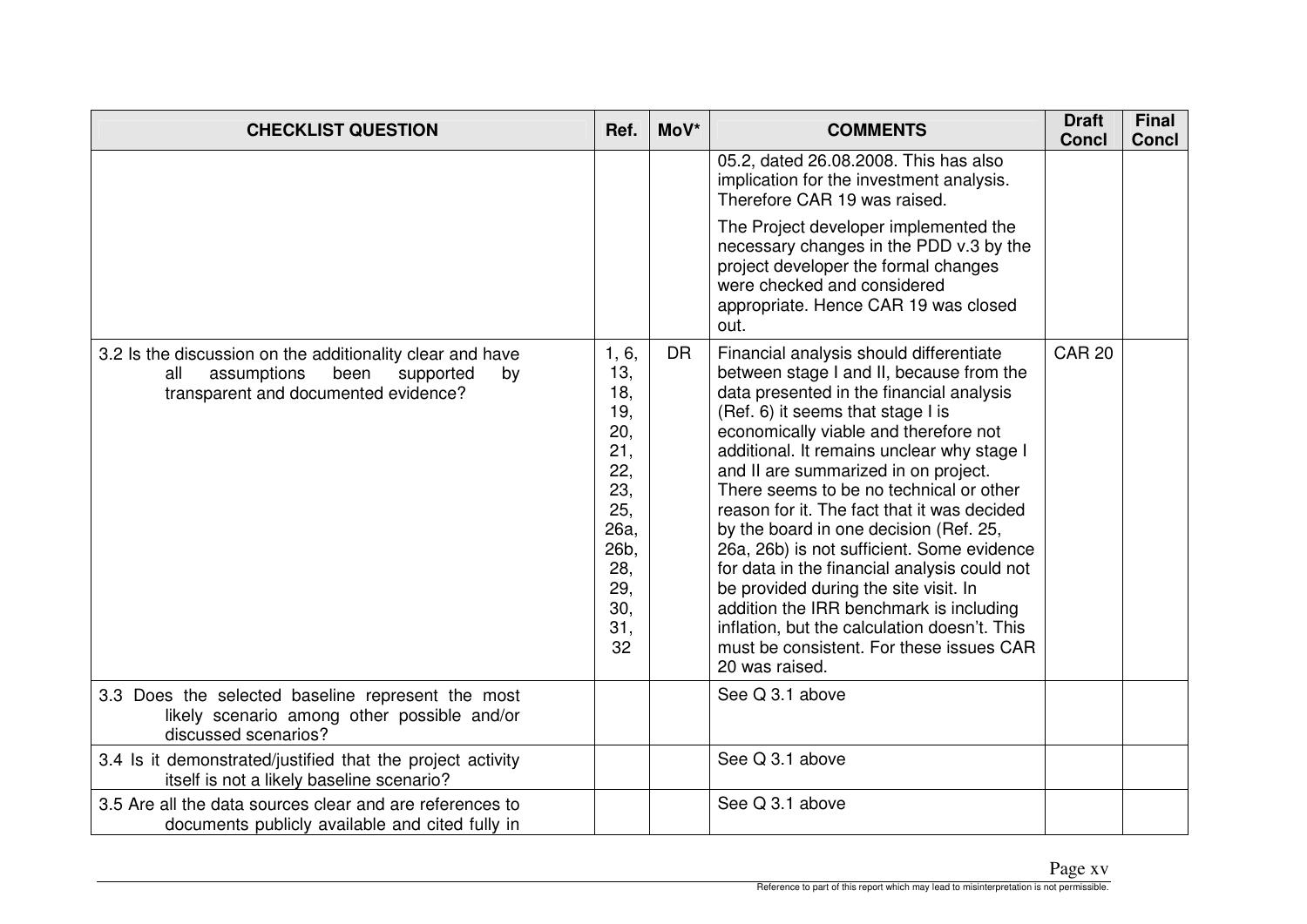| <b>CHECKLIST QUESTION</b> | Ref. | MoV* | <b>COMMENTS</b> | Draft<br>Concl | Fina.<br>Concl |
|---------------------------|------|------|-----------------|----------------|----------------|
| the PDD?                  |      |      |                 |                |                |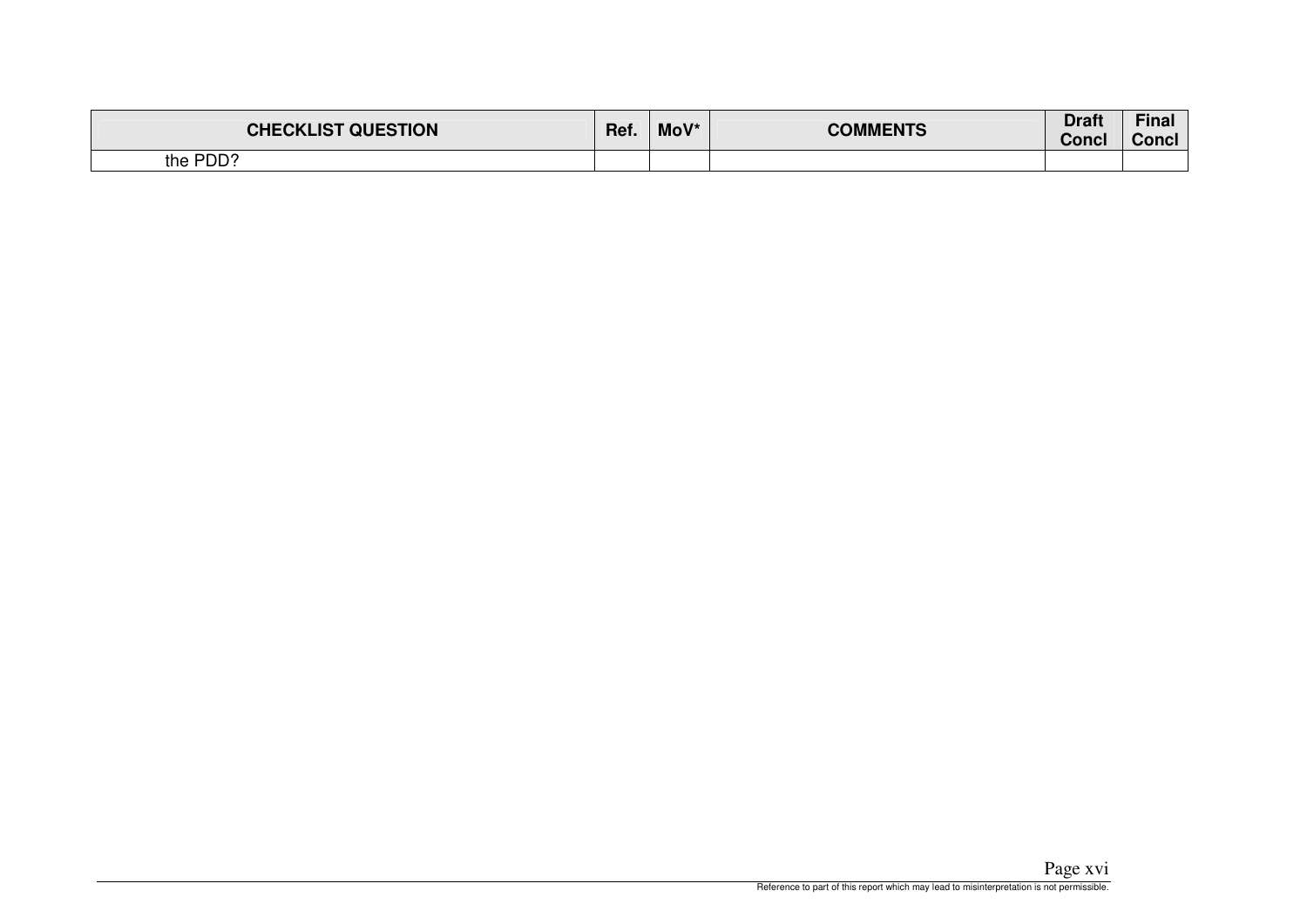# **4 MONITORING METHODOLOGY(IES)**

| <b>Flow chart</b>                                                 | <b>Answer</b> | <b>Next step</b>               |
|-------------------------------------------------------------------|---------------|--------------------------------|
| Does the project use an CDM<br>approved monitoring<br>methodology | Yes           | Complete table 4A              |
|                                                                   | No.           | Complete table 4B and<br>table |

## **Table 4A Application of an approved Monitoring methodology**

| <b>CHECKLIST QUESTION</b>                                                                                                                                                                                                                                                                                                                                                                                                                         | Ref.                                                                                                       | $Mov^*$   | <b>COMMENTS</b>                                                                                                                                                                                                                                                                                                                                                            | <b>Draft</b><br><b>Concl</b>                                           | <b>Final</b><br><b>Concl</b> |  |  |  |  |  |
|---------------------------------------------------------------------------------------------------------------------------------------------------------------------------------------------------------------------------------------------------------------------------------------------------------------------------------------------------------------------------------------------------------------------------------------------------|------------------------------------------------------------------------------------------------------------|-----------|----------------------------------------------------------------------------------------------------------------------------------------------------------------------------------------------------------------------------------------------------------------------------------------------------------------------------------------------------------------------------|------------------------------------------------------------------------|------------------------------|--|--|--|--|--|
|                                                                                                                                                                                                                                                                                                                                                                                                                                                   | As part of the determination, check if the selected approved methodology(ies) have been correctly applied. |           |                                                                                                                                                                                                                                                                                                                                                                            |                                                                        |                              |  |  |  |  |  |
| Using the WORD version of the PDD and a copy of the approved methodology(ies) undertake a section by section / line by line check of the PDD against the<br>methodology. Answer all questions in this table to ensure that all parts of the methodology have been addressed. Highlight any deviations in the PDD and<br>save using track changes mode. Compile the findings into UK.Findings.JI. Submit the PDD as part of the validation report. |                                                                                                            |           |                                                                                                                                                                                                                                                                                                                                                                            |                                                                        |                              |  |  |  |  |  |
| The methodology must be applied exactly as defined. Every parameter must be checked including formulas and the application of the formulas to calculate<br>emissions and emission reductions (check spreadsheets if applicable). Check data sources - references to documents must be publicly available and cited<br>fully in the PDD - a general web address is not sufficient                                                                  |                                                                                                            |           |                                                                                                                                                                                                                                                                                                                                                                            |                                                                        |                              |  |  |  |  |  |
| More than one methodology can be applied if the project consists of several activities. If this is the case, answer the questions below for each activity and<br>methodology.                                                                                                                                                                                                                                                                     |                                                                                                            |           |                                                                                                                                                                                                                                                                                                                                                                            |                                                                        |                              |  |  |  |  |  |
| 4.1 Does the project meet all the applicability criteria<br>listed in the monitoring methodology                                                                                                                                                                                                                                                                                                                                                  | ι.<br>33,<br>34                                                                                            | <b>DR</b> | Because the PDD does not discuss all<br>options and variants it is not transparent<br>whether the methodology is followed<br>correctly. Therefore CAR 9, CL 21, CAR<br>22 and CAR 23 are raised. The PPs<br>have described the project as a type 1<br>and amended the PDD with relevant<br>options discussion. Thus these CARs (9,<br>22, 23) and CL 21 can be closed out. | CAR <sub>9</sub><br>GL <sub>21</sub><br><b>CAR 22</b><br><b>CAR 23</b> |                              |  |  |  |  |  |
| 4.2 Does the PDD provide for the monitoring of the<br>baseline emissions as<br>required<br>in<br>the<br>monitoring methodology                                                                                                                                                                                                                                                                                                                    |                                                                                                            |           | See Q 4.1 above                                                                                                                                                                                                                                                                                                                                                            |                                                                        |                              |  |  |  |  |  |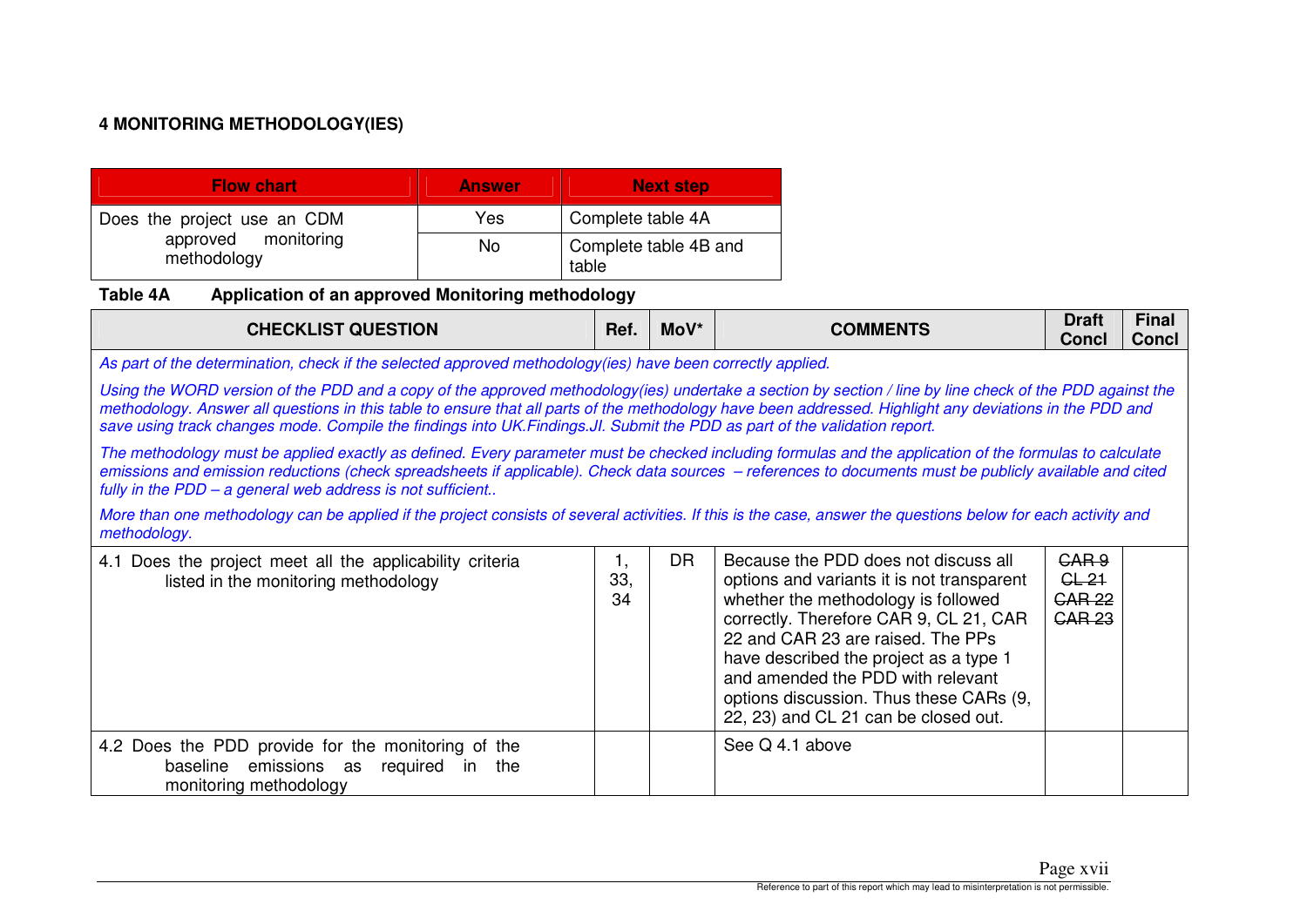| <b>CHECKLIST QUESTION</b>                                                                                                                                                                                    | Ref. | $Mov^*$ | <b>COMMENTS</b>                                                  | <b>Draft</b><br>Concl | <b>Final</b><br><b>Concl</b> |
|--------------------------------------------------------------------------------------------------------------------------------------------------------------------------------------------------------------|------|---------|------------------------------------------------------------------|-----------------------|------------------------------|
| 4.3 Does the PDD provide for the monitoring of the<br>project emissions as required in the monitoring<br>methodology                                                                                         |      |         | See Q 4.1 above                                                  |                       |                              |
| 4.4 Does the PDD provide for the monitoring of the<br>leakage as required in the monitoring<br>methodology                                                                                                   | 1, 2 | DR      | ACM0012, V03.1 does not require the<br>consideration of leakage. | OK                    | OK                           |
| 4.5 Has the methodology been applied exactly as<br>defined including formulas and the application<br>of the formulas to calculate emissions and<br>emission reductions? Check spreadsheets if<br>applicable. |      |         | See Q 4.1 above                                                  |                       |                              |
| 4.6 Does the PDD provide for Quality Control (QC) and<br>Quality Assurance (QA) Procedures as<br>required in the monitoring methodology                                                                      |      |         | See Q 4.1 above                                                  |                       |                              |

### **Table 5 Monitoring plan**

| <b>CHECKLIST QUESTION</b>                                                                                                                                                                      |  | <b>MoV</b> | <b>COMMENTS</b> | <b>Draft</b><br><b>Concl</b> | <b>Final</b><br><b>Concl</b> |  |
|------------------------------------------------------------------------------------------------------------------------------------------------------------------------------------------------|--|------------|-----------------|------------------------------|------------------------------|--|
| In addition to the application of the monitoring methodology, the PDD should contain a monitoring plan. The content of the monitoring plan should be<br>validated based on the questions below |  |            |                 |                              |                              |  |
| Sustainable<br>5.1<br>Monitoring<br>Development<br>ot<br>Indicators/ Environmental Impacts                                                                                                     |  |            |                 |                              |                              |  |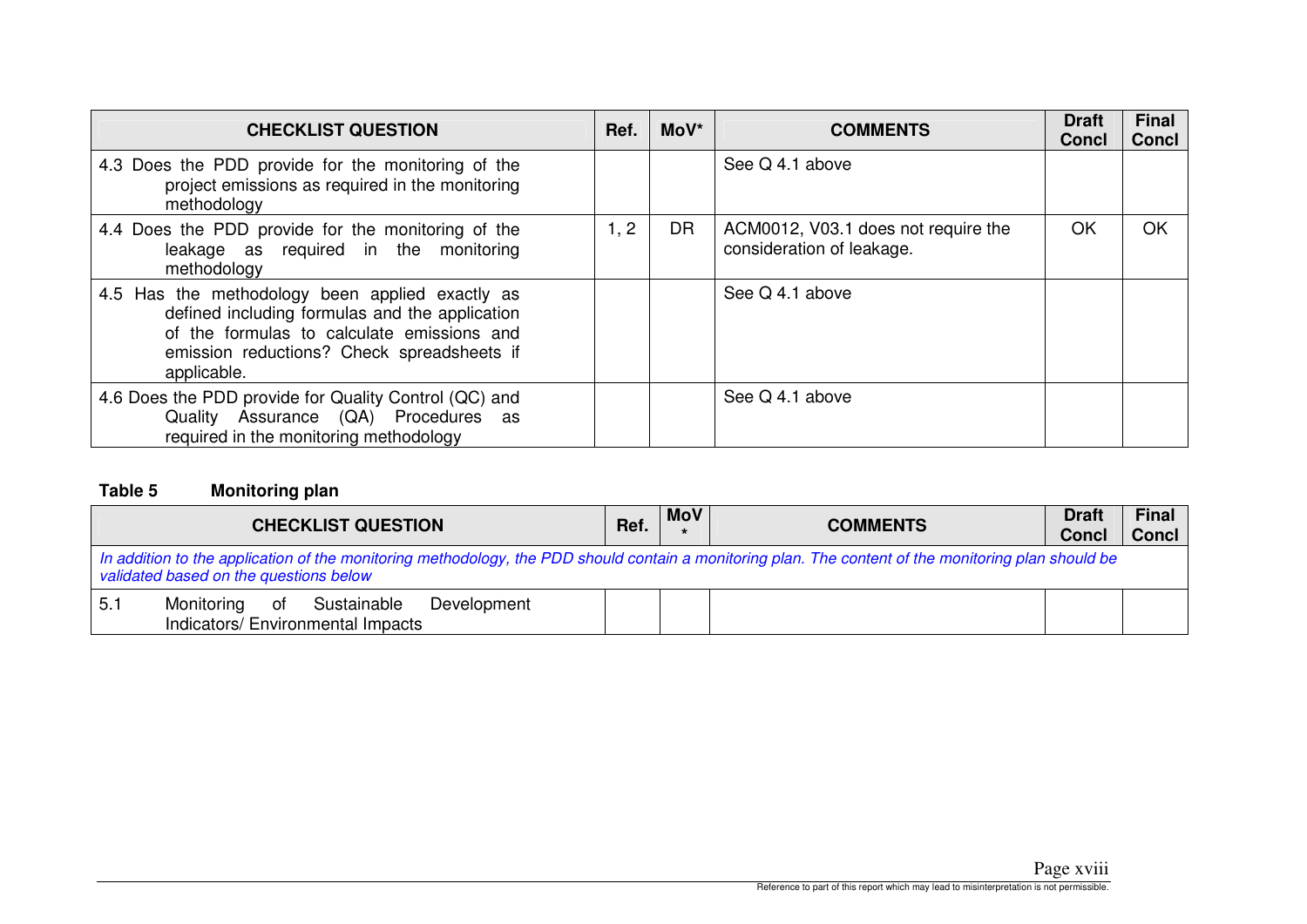|     |       | <b>CHECKLIST QUESTION</b>                                                                                                                                    | Ref. | <b>MoV</b> | <b>COMMENTS</b>                                                                                                                                                                                                                                                                                                                                                                                                                                                                                                                   | <b>Draft</b><br><b>Concl</b> | <b>Final</b><br><b>Concl</b> |
|-----|-------|--------------------------------------------------------------------------------------------------------------------------------------------------------------|------|------------|-----------------------------------------------------------------------------------------------------------------------------------------------------------------------------------------------------------------------------------------------------------------------------------------------------------------------------------------------------------------------------------------------------------------------------------------------------------------------------------------------------------------------------------|------------------------------|------------------------------|
|     | 5.1.1 | Does the monitoring plan provide the collection<br>and archiving of relevant data concerning<br>environmental, social and economic impacts?                  | 1    | <b>DR</b>  | No negative impacts on sustainable<br>development are expected. The positive<br>(indirect) effect of reduced air pollution<br>occurs in the grid connected power plant<br>and cannot be measured by the PP. The<br>positive economic impact all relate to the<br>electricity generation and are measured<br>anyway. JI-Guidelines do not require<br>Sustainable Development Indicators/<br>Environmental Impacts to be monitored.<br>Hence no indicators are defined. This<br>seems reasonable in the context of this<br>project. | OK                           | <b>OK</b>                    |
|     | 5.1.2 | Is the choice of indicators for sustainability<br>development (social, environmental, economic)<br>reasonable?                                               | 1.   | <b>DR</b>  | See Q 5.1.1 above                                                                                                                                                                                                                                                                                                                                                                                                                                                                                                                 | OK                           | <b>OK</b>                    |
|     | 5.1.3 | Will it be possible to monitor the specified<br>sustainable development indicators?                                                                          |      | <b>DR</b>  | See Q 5.1.1 above                                                                                                                                                                                                                                                                                                                                                                                                                                                                                                                 | OK                           | OK                           |
|     | 5.1.4 | Are the sustainable development indicators in line<br>with stated national priorities in the Host Country?                                                   | 1.   | <b>DR</b>  | See Q 5.1.1 above                                                                                                                                                                                                                                                                                                                                                                                                                                                                                                                 | OK                           | OK                           |
| 5.2 |       | <b>Project Management Planning</b><br>It is checked that project implementation is properly<br>prepared for and that critical arrangements are<br>addressed. |      |            |                                                                                                                                                                                                                                                                                                                                                                                                                                                                                                                                   |                              |                              |
|     |       | 5.2.1 Is the authority and responsibility of project<br>management clearly described?                                                                        | 1    | <b>DR</b>  | Information on project management is<br>missing in section D.3 of the PDD.<br>Therefore CL 10 was raised. The<br>information on project management<br>during implementation and operation was<br>incorporated in the PDD and thus the CL<br>10 was closed out.                                                                                                                                                                                                                                                                    | $GL-10$                      |                              |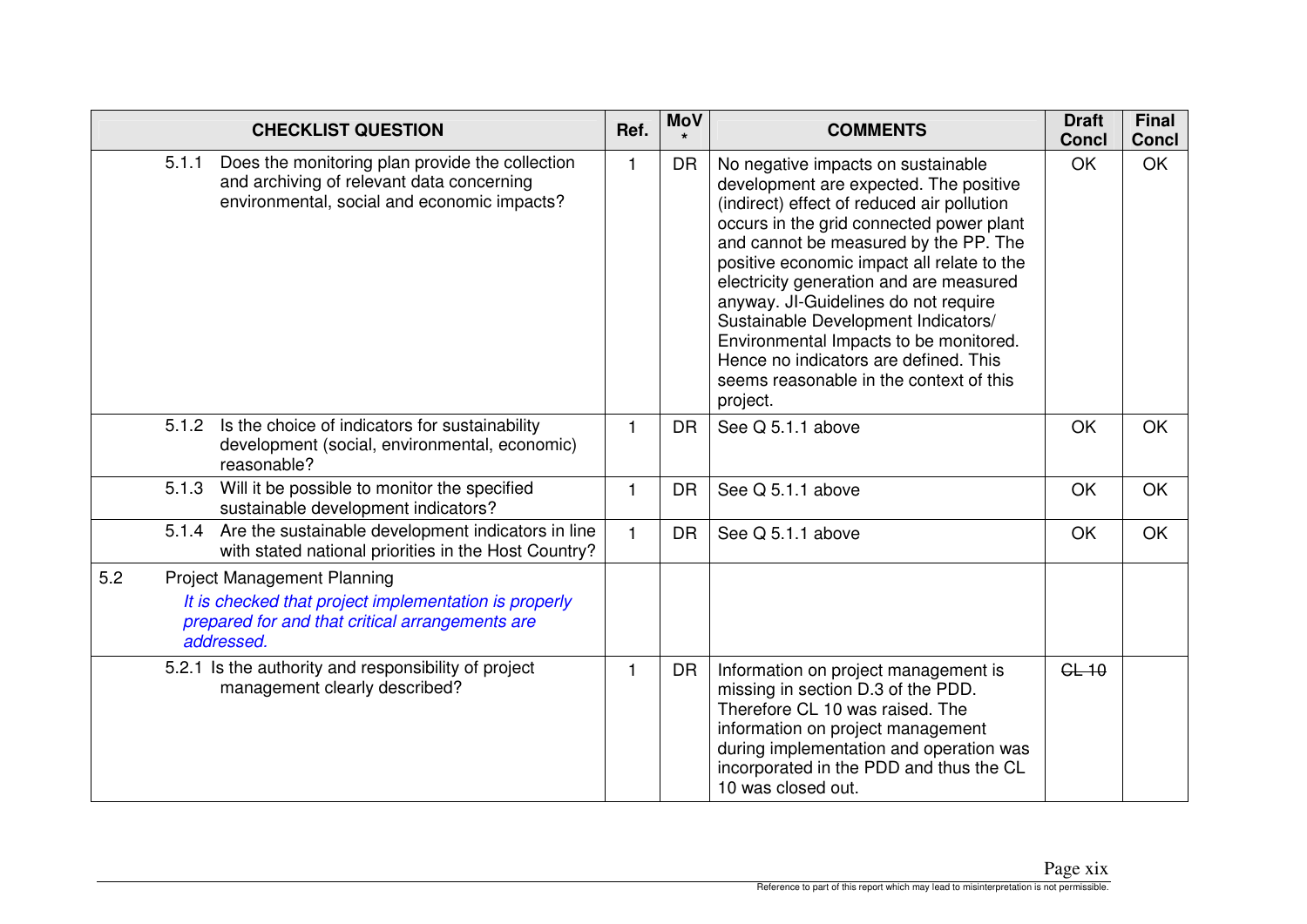| <b>CHECKLIST QUESTION</b>                                                                                                    | Ref. | <b>MoV</b> | <b>COMMENTS</b>                                                                                                                                                                                                                                                                            | <b>Draft</b><br><b>Concl</b> | <b>Final</b><br><b>Concl</b> |
|------------------------------------------------------------------------------------------------------------------------------|------|------------|--------------------------------------------------------------------------------------------------------------------------------------------------------------------------------------------------------------------------------------------------------------------------------------------|------------------------------|------------------------------|
| 5.2.2 Is the authority and responsibility for registration,<br>monitoring, measurement and reporting clearly<br>described?   |      | <b>DR</b>  | Yes, this is described sufficiently.<br>Nevertheless an organisational chart is<br>missing, which would ease the<br>understanding significantly. Therefore CL<br>11 was raised.                                                                                                            | GL <sub>11</sub>             |                              |
|                                                                                                                              |      |            | The Project developer included the<br>requested organisational chart in Section<br>D.3 of the PDD v.3 which was found to be<br>sufficient. Hence the CL was closed out.                                                                                                                    |                              |                              |
| 5.2.3 Are procedures identified for training of monitoring<br>personnel?                                                     |      | DR.        | Procedures and evidence for training<br>monitoring personnel is missing in the<br>PDD. Therefore CL 12 was raised.                                                                                                                                                                         | GL <sub>12</sub>             |                              |
|                                                                                                                              |      |            | Evidence for training of appropriate staff<br>including public sources (web-site of the<br>JSC YCP) was made available for<br>assessment and considered reliable.                                                                                                                          |                              |                              |
| 5.2.4 Are procedures identified for emergency<br>preparedness for cases where emergencies can<br>cause unintended emissions? |      | <b>DR</b>  | No procedures are required for this, since<br>in an emergency waste gas would be<br>flared as before project implementation.<br>Since the emission reduction is calculated<br>from electricity generation, this does not<br>cause any problems for the emission<br>reduction calculations. | <b>OK</b>                    | <b>OK</b>                    |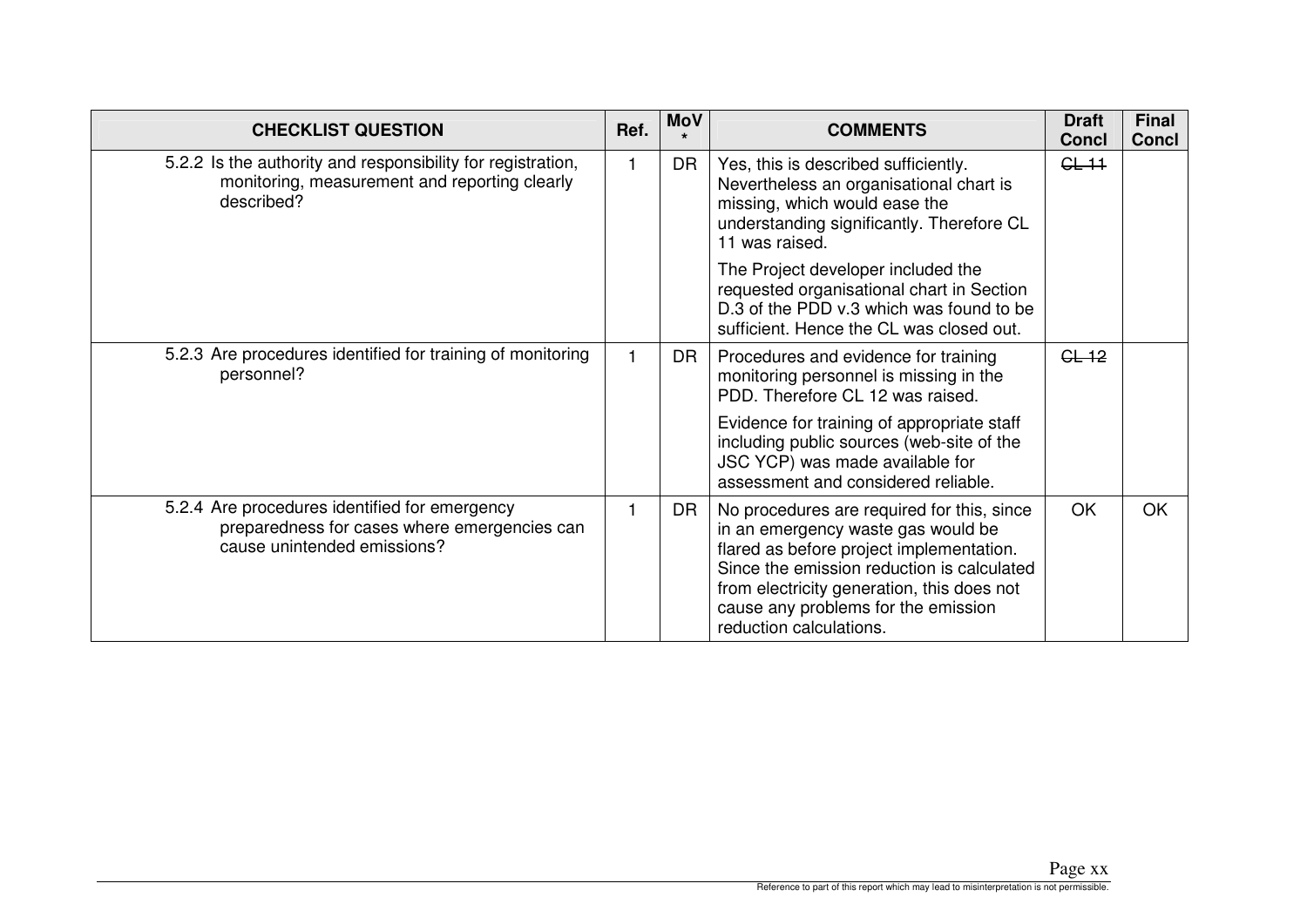| <b>CHECKLIST QUESTION</b>                                                                                                                                                       | Ref.            | <b>MoV</b> | <b>COMMENTS</b>                                                                                                                                                                                                                                                                                                                               | <b>Draft</b><br><b>Concl</b> | <b>Final</b><br><b>Concl</b> |
|---------------------------------------------------------------------------------------------------------------------------------------------------------------------------------|-----------------|------------|-----------------------------------------------------------------------------------------------------------------------------------------------------------------------------------------------------------------------------------------------------------------------------------------------------------------------------------------------|------------------------------|------------------------------|
| 5.2.5 Are procedures identified for calibration of<br>monitoring equipment?                                                                                                     | 1,<br>10,<br>11 | <b>DR</b>  | According to information in PDD electricity<br>meters are calibrated according to<br>national standards. The procedure for<br>calibration is not described in detail in the<br>PDD. Therefore CL 13 was raised.                                                                                                                               | GL <sub>13</sub>             |                              |
|                                                                                                                                                                                 |                 |            | During the site visit calibration protocols<br>for the existing meters (Ref. 10, 11) were<br>provided. Later other calibration evidence<br>were made available for SGS (Ref. 46,<br>47, 48). Hence CL 13 was closed out.                                                                                                                      |                              |                              |
| 5.2.6 Are procedures identified for maintenance of<br>monitoring equipment and installations?                                                                                   |                 | <b>DR</b>  | Procedures for operating and<br>maintenance are mentioned in the PDD.<br>The procedure for maintenance is not<br>described in detail in the PDD. Therefore<br>CL 13 was raised.                                                                                                                                                               | GL <sub>13</sub>             |                              |
|                                                                                                                                                                                 |                 |            | Appropriate calibration protocols for the<br>existing meters (Ref. 10, 11, 46, 47, 48)<br>were provided for SGS validation. The<br>project developer amended the PDD v.3<br>with requested description of the<br>procedure for maintenance and<br>calibration of the meters that was<br>considered sufficient. Hence CL 13 was<br>closed out. |                              |                              |
| 5.2.7 Are procedures identified for monitoring,<br>measurements and reporting?                                                                                                  |                 | <b>DR</b>  | Yes, the procedure for monitoring and<br>reporting is described sufficiently in the<br>PDD.                                                                                                                                                                                                                                                   | OK                           | OK                           |
| 5.2.8 Are procedures identified for day-to-day records<br>handling (including what records to keep, storage<br>area of records and how to process performance<br>documentation) | $\mathbf{1}$    | <b>DR</b>  | Yes, the procedure for day to day data<br>handling is described sufficiently in the<br>PDD.                                                                                                                                                                                                                                                   | OK                           | <b>OK</b>                    |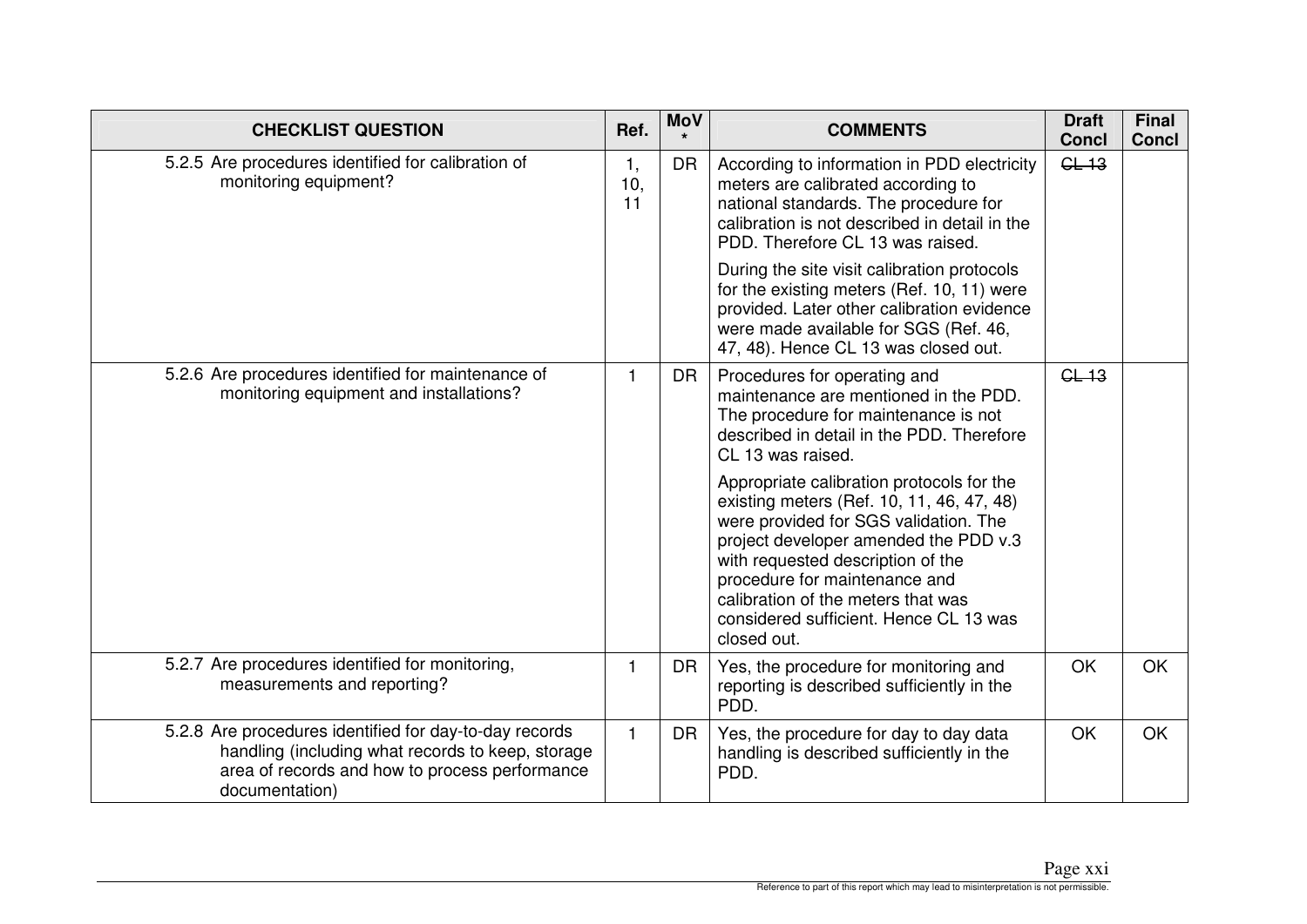| <b>CHECKLIST QUESTION</b>                                                                                                                   | Ref. | <b>MoV</b> | <b>COMMENTS</b>                                                                                                                                                                                                                                                                                                                                                                                                                                                                                           | <b>Draft</b><br><b>Concl</b> | <b>Final</b><br><b>Concl</b> |
|---------------------------------------------------------------------------------------------------------------------------------------------|------|------------|-----------------------------------------------------------------------------------------------------------------------------------------------------------------------------------------------------------------------------------------------------------------------------------------------------------------------------------------------------------------------------------------------------------------------------------------------------------------------------------------------------------|------------------------------|------------------------------|
| 5.2.9 Are procedures identified for dealing with possible<br>monitoring data adjustments and uncertainties?                                 |      | <b>DR</b>  | Procedures for dealing with data gaps are<br>missing in the PDD. Therefore CL 14 was<br>raised. The PDD was amended with<br>possible actions on data gaps and<br>uncertainties dealing with what can be<br>considered sufficient. Hence CL 14 can<br>be closed out.                                                                                                                                                                                                                                       | $GL-14$                      |                              |
| 5.2.10 Are procedures identified for review of reported<br>results/data?                                                                    |      | <b>DR</b>  | Procedures for review of data are missing<br>in the PDD. Therefore CL 15 was raised.                                                                                                                                                                                                                                                                                                                                                                                                                      | CL15                         |                              |
|                                                                                                                                             |      |            | It was confirmed with the relevant<br>certificate (Ref.24) that JSC YCP<br>implemented quality management system<br>according to ISO 9001. Brief description<br>of quality assurance of collected data was<br>included in the PDD v.3 (Section D.3) by<br>the Project developer. Besides, the QMS<br>envisages data review, internal audits,<br>performance review and corrective<br>actions and CHP included into scope of<br>QMS that can be considered sufficient.<br>Therefore, CL 15 was closed out. |                              |                              |
| 5.2.11 Are procedures identified for internal audits of<br>GHG project compliance with operational<br>requirements where applicable?        |      | <b>DR</b>  | Procedures for internal audits are missing<br>in the PDD. Therefore CL 15 was raised.                                                                                                                                                                                                                                                                                                                                                                                                                     | GL <sub>15</sub>             |                              |
|                                                                                                                                             |      |            | Please see 5.2.10                                                                                                                                                                                                                                                                                                                                                                                                                                                                                         |                              |                              |
| 5.2.12 Are procedures identified for project performance<br>reviews before data is submitted for verification,<br>internally or externally? |      | <b>DR</b>  | Procedures for performance reviews are<br>missing in the PDD. Therefore CL 15 was<br>raised.                                                                                                                                                                                                                                                                                                                                                                                                              | GL <sub>15</sub>             |                              |
|                                                                                                                                             |      |            | Please see 5.2.10                                                                                                                                                                                                                                                                                                                                                                                                                                                                                         |                              |                              |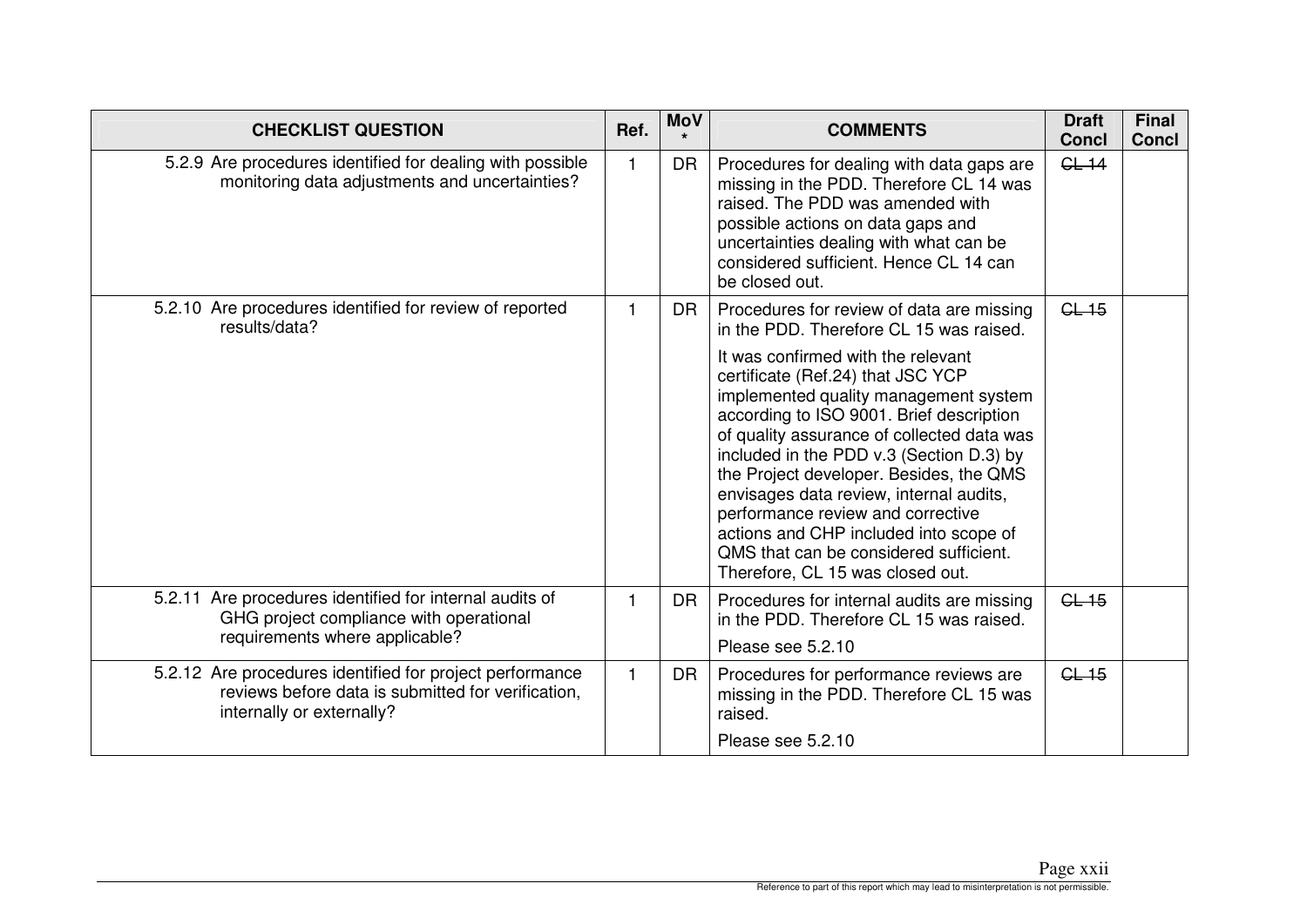| <b>CHECKLIST QUESTION</b>                                                                                                            | Ref. | <b>MoV</b> | <b>COMMENTS</b>                                                                                                  | <b>Draft</b><br><b>Concl</b> | <b>Final</b><br><b>Concl</b> |
|--------------------------------------------------------------------------------------------------------------------------------------|------|------------|------------------------------------------------------------------------------------------------------------------|------------------------------|------------------------------|
| 5.2.13 Are procedures identified for corrective actions in<br>order to provide for more accurate future<br>monitoring and reporting? |      | DR         | Procedures for corrective actions are<br>missing in the PDD. Therefore CL 15 was<br>raised.<br>Please see 5.2.10 | GL <sub>15</sub>             |                              |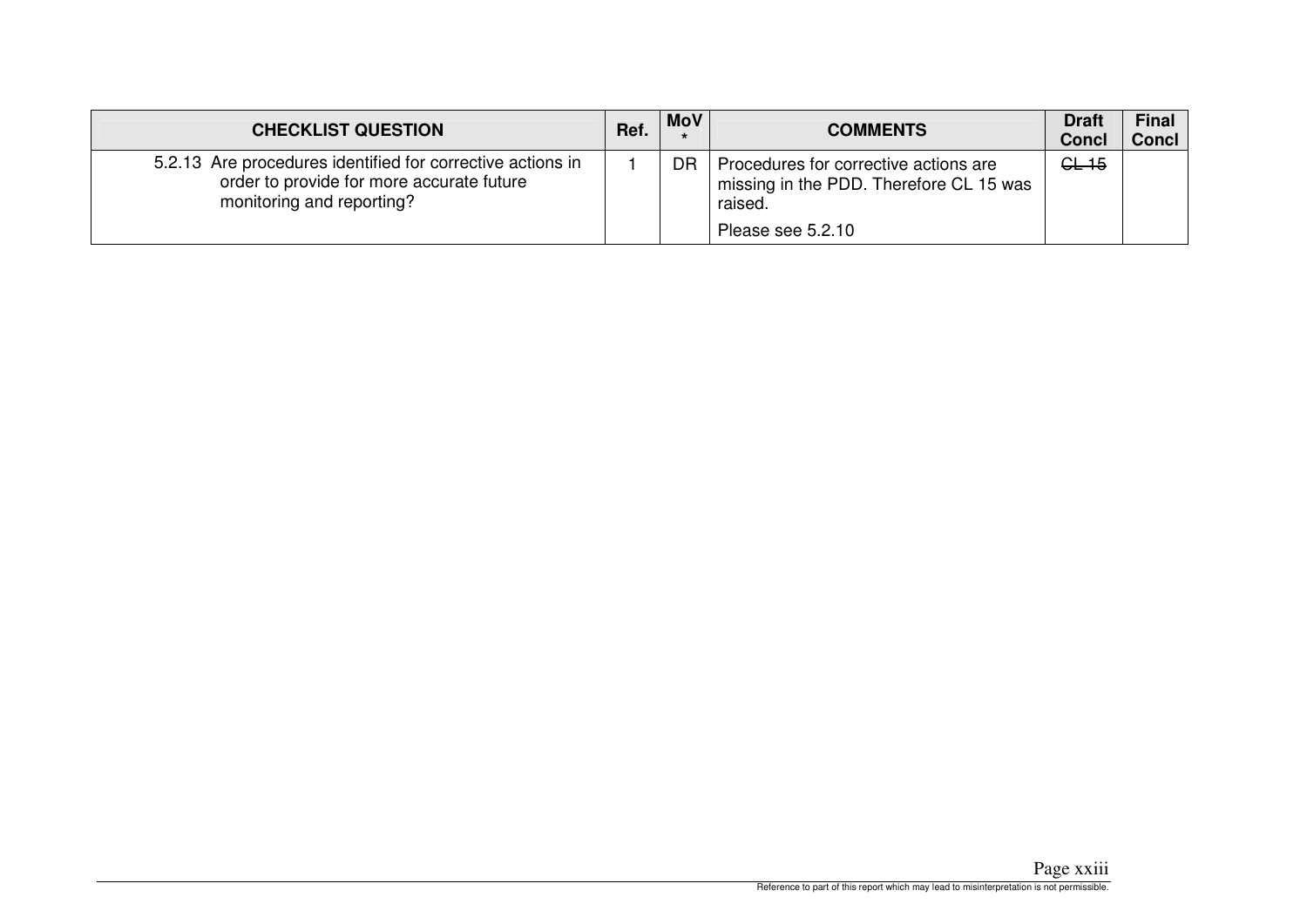| <b>CHECKLIST QUESTION</b>                                                                                                                                                                                                                                                                                                                                                                                         | Ref.            | MoV*         | <b>COMMENTS</b>                                                                                                                                                                                                                                       | <b>Draft</b><br><b>Concl</b> | <b>Final</b><br><b>Concl</b> |
|-------------------------------------------------------------------------------------------------------------------------------------------------------------------------------------------------------------------------------------------------------------------------------------------------------------------------------------------------------------------------------------------------------------------|-----------------|--------------|-------------------------------------------------------------------------------------------------------------------------------------------------------------------------------------------------------------------------------------------------------|------------------------------|------------------------------|
| Project participants have submitted to the designated operational entity documentation on the analysis of the environmental impacts of the project activity,<br>including transboundary impacts and, if those impacts are considered significant by the project participants or the host Party, have undertaken an<br>environmental impact assessment in accordance with procedures as required by the host Party |                 |              |                                                                                                                                                                                                                                                       |                              |                              |
| 1.6.1<br>Has an analysis of the environmental impacts of<br>the project activity been sufficiently described?                                                                                                                                                                                                                                                                                                     | 1.              | <b>DR</b>    | The description of environmental impacts<br>itself is sufficient.<br>The project represents a relatively small<br>activity located in the middle of a huge<br>area with heavy industrial activities. Since<br>only (existing) waste energy from other | OK                           | <b>OK</b>                    |
|                                                                                                                                                                                                                                                                                                                                                                                                                   |                 |              | activities are utilised, the project activity<br>itself does not cause relevant additional<br>environmental impacts.                                                                                                                                  |                              |                              |
|                                                                                                                                                                                                                                                                                                                                                                                                                   |                 |              | For noise emissions national standards<br>will be fulfilled according to the PDD. This<br>seems to be appropriate under the<br>consideration that the project is located in<br>an industrial area.                                                    |                              |                              |
| 6.2 Are there any Host Party requirements for an Environmental<br>Impact Assessment (EIA), and if yes, is an EIA approved?                                                                                                                                                                                                                                                                                        | 1,<br>12a,      | DR,<br>I, SV | According to the PDD an EIA was carried<br>out.                                                                                                                                                                                                       | GL4                          | <b>OK</b>                    |
|                                                                                                                                                                                                                                                                                                                                                                                                                   | 12 <sub>b</sub> |              | The EIA and its approval by the relevant<br>government authorities are missing.<br>Therefore CL 4 was raised.                                                                                                                                         |                              |                              |
|                                                                                                                                                                                                                                                                                                                                                                                                                   |                 |              | During the site visit the approval of the<br>EIA by the relevant government authority<br>(Ref. 12a/b) was provided by the PP. It is<br>therefore assumed that the Host Party<br>requirements on EIA are fulfilled.<br>Therefore CL 4 was closed out.  |                              |                              |
| 6.3 Will the project create any adverse environmental effects?                                                                                                                                                                                                                                                                                                                                                    | 1               | <b>DR</b>    | See $Q$ 6.1                                                                                                                                                                                                                                           | OK                           | OK                           |

# **Table 6 Environmental Impacts (Ref PDD Section F and relevant local legislation)**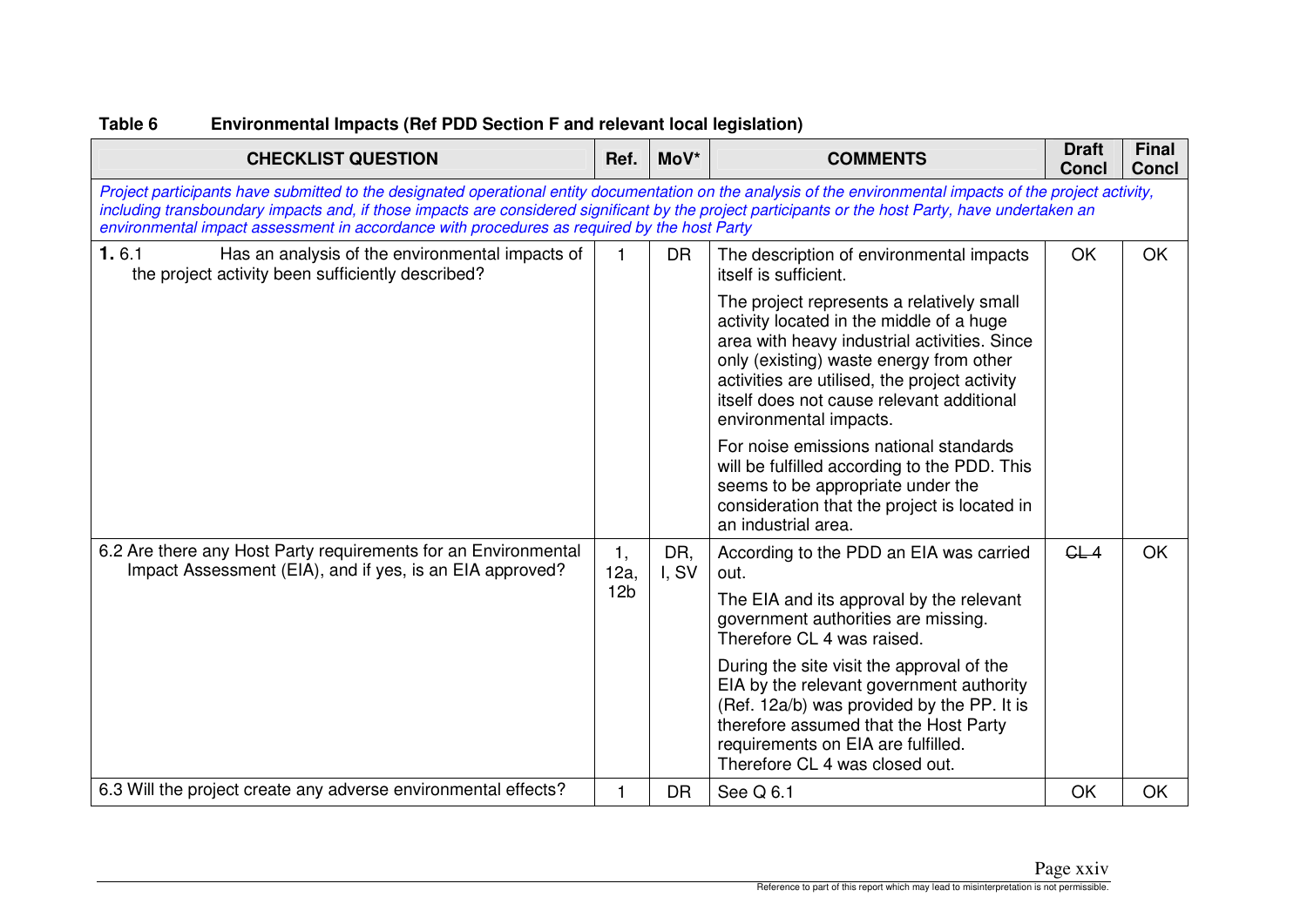| <b>CHECKLIST QUESTION</b>                                                          | Ref.                                  | MoV*         | <b>COMMENTS</b>                                                                                                                                                                                                                                                                                                                                                                                                                              | <b>Draft</b><br><b>Concl</b> | <b>Final</b><br><b>Concl</b> |
|------------------------------------------------------------------------------------|---------------------------------------|--------------|----------------------------------------------------------------------------------------------------------------------------------------------------------------------------------------------------------------------------------------------------------------------------------------------------------------------------------------------------------------------------------------------------------------------------------------------|------------------------------|------------------------------|
| 6.4 Are transboundary environmental impacts considered in the<br>analysis?         |                                       | DR           | The project is located a minimum of 60<br>km away from any borders and does not<br>cause additional emissions.<br>Transboundary environmental impacts<br>are therefore not expected.                                                                                                                                                                                                                                                         | OK                           | OK                           |
| 6.5 Have identified environmental impacts been addressed in<br>the project design? | 1                                     | DR,<br>I, SV | Since no significant environmental impact<br>is expected (see Q 6.1) no impacts need<br>to be addressed. Noise emissions will<br>comply with the national standards.                                                                                                                                                                                                                                                                         | <b>OK</b>                    | <b>OK</b>                    |
| 6.6 Does the project comply with environmental legislation in the<br>host country? | 1,<br>$12^\circ$<br>12b,<br>14,<br>16 | DR,<br>I, SV | This remains unclear, because the EIA,<br>its approval as well as construction and<br>operation permits by the relevant<br>government authorities are missing.<br>Therefore CL 4 was raised.                                                                                                                                                                                                                                                 | GL4                          | OK                           |
|                                                                                    |                                       |              | During the site visit the approval of the<br>EIA by the relevant government authority<br>(Ref. 12a/b), the construction permit by<br>the City Council (Ref. 14) and the<br>operation permit by the Donetsk Regional<br>Supervision Agency (Ref. 16) was<br>provided by the PP. These<br>permits/approvals are as taken an<br>evidence, that local/national<br>environmental legislation has been<br>followed. Therefore CL 4 was closed out. |                              |                              |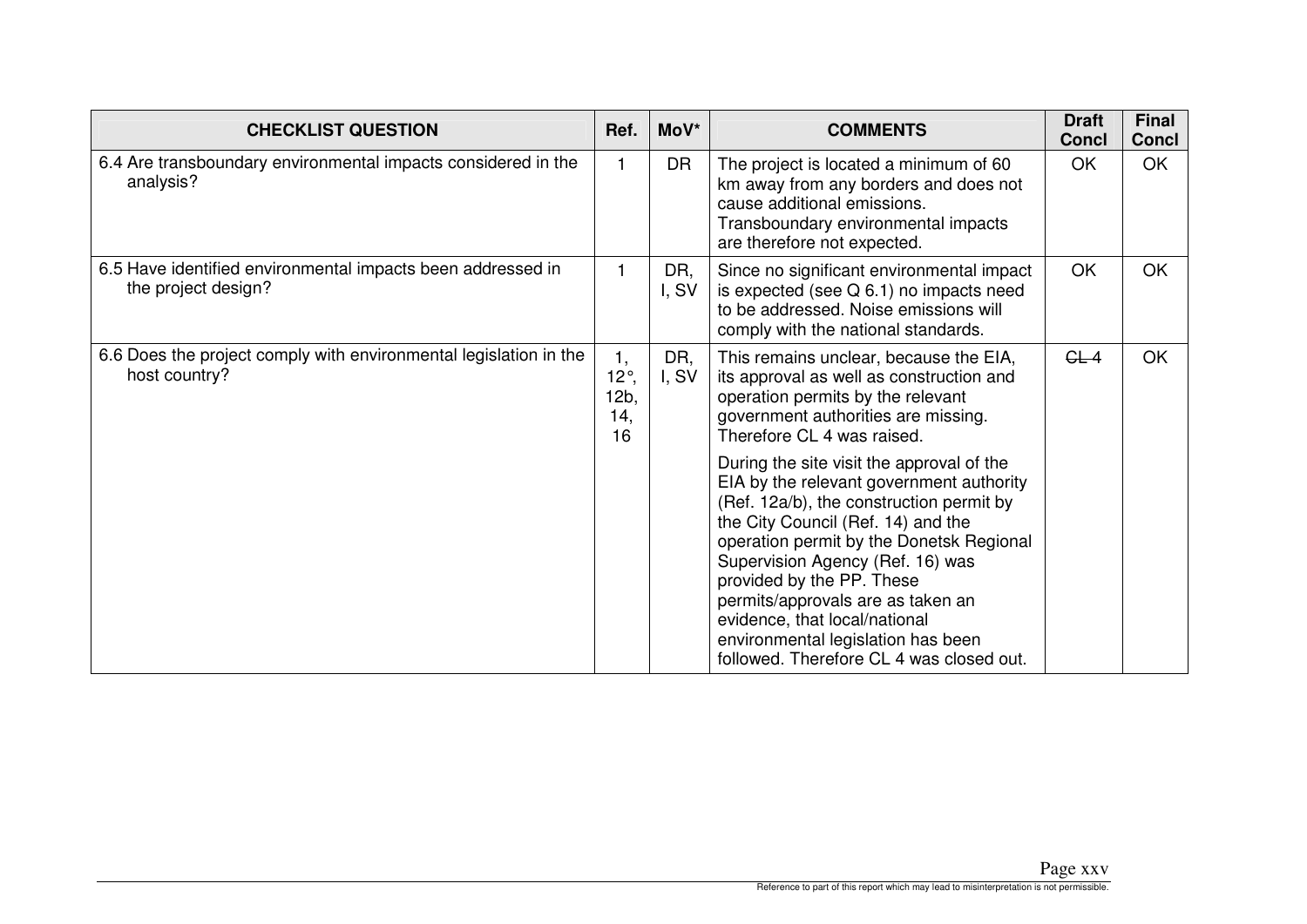| <b>CHECKLIST QUESTION</b>                                                                                                                                                                                                                 | Ref.                                   | MoV*      | <b>COMMENTS</b>                                                                                                                                                                                                                                                                                                                                                                                                                                                                                                                                                                                                                                                                                                                                                                                                                                                                                                                                                         | <b>Draft</b><br><b>Concl</b> | <b>Final</b><br><b>Concl</b> |
|-------------------------------------------------------------------------------------------------------------------------------------------------------------------------------------------------------------------------------------------|----------------------------------------|-----------|-------------------------------------------------------------------------------------------------------------------------------------------------------------------------------------------------------------------------------------------------------------------------------------------------------------------------------------------------------------------------------------------------------------------------------------------------------------------------------------------------------------------------------------------------------------------------------------------------------------------------------------------------------------------------------------------------------------------------------------------------------------------------------------------------------------------------------------------------------------------------------------------------------------------------------------------------------------------------|------------------------------|------------------------------|
| Project developers need to invite comments by local stakeholders and a summary of the comments received should be provided. The project developer will<br>need to show that due account was taken of any comments that have been received |                                        |           |                                                                                                                                                                                                                                                                                                                                                                                                                                                                                                                                                                                                                                                                                                                                                                                                                                                                                                                                                                         |                              |                              |
| 2.7.1 Have relevant stakeholders been consulted?                                                                                                                                                                                          | 1,<br>12a,<br>12b,<br>14,<br>16,<br>27 | <b>DR</b> | Information on stakeholder consultation is<br>not sufficient and intransparent. Evidence<br>for the described activities are missing.<br>National requirements are unclear. Only<br>phase one seems to be covered.<br>Therefore CL 3 was raised.<br>The PDD was published from 21.08.2009<br>to 19.09.2009 under<br>http://ji.unfccc.int/Jl_Projects/DB/ZX22548<br>P1E3XCOWDYNJ0LWP9LUBWOY/Public<br>PDD/RDB793WUBLW5YNMSOOX6ISFF<br>SU9LFE/view.html. According to Ref. 27<br>no comments were received.<br>During the site visit the approval of the<br>EIA by the relevant government authority<br>(Ref. 12a/b), the construction permit by<br>the City Council (Ref. 14) and the<br>operation permit by the Donetsk Regional<br>Supervision Agency (Ref. 16) was<br>provided by the PP. These<br>permits/approvals are as taken an<br>evidence, that local/national regulation on<br>stakeholder consultation have been<br>followed. Therefore CL 3 was closed out. | GL <sub>3</sub>              | <b>OK</b>                    |

# **Table 7 Comments by local stakeholders (Ref PDD Section G)**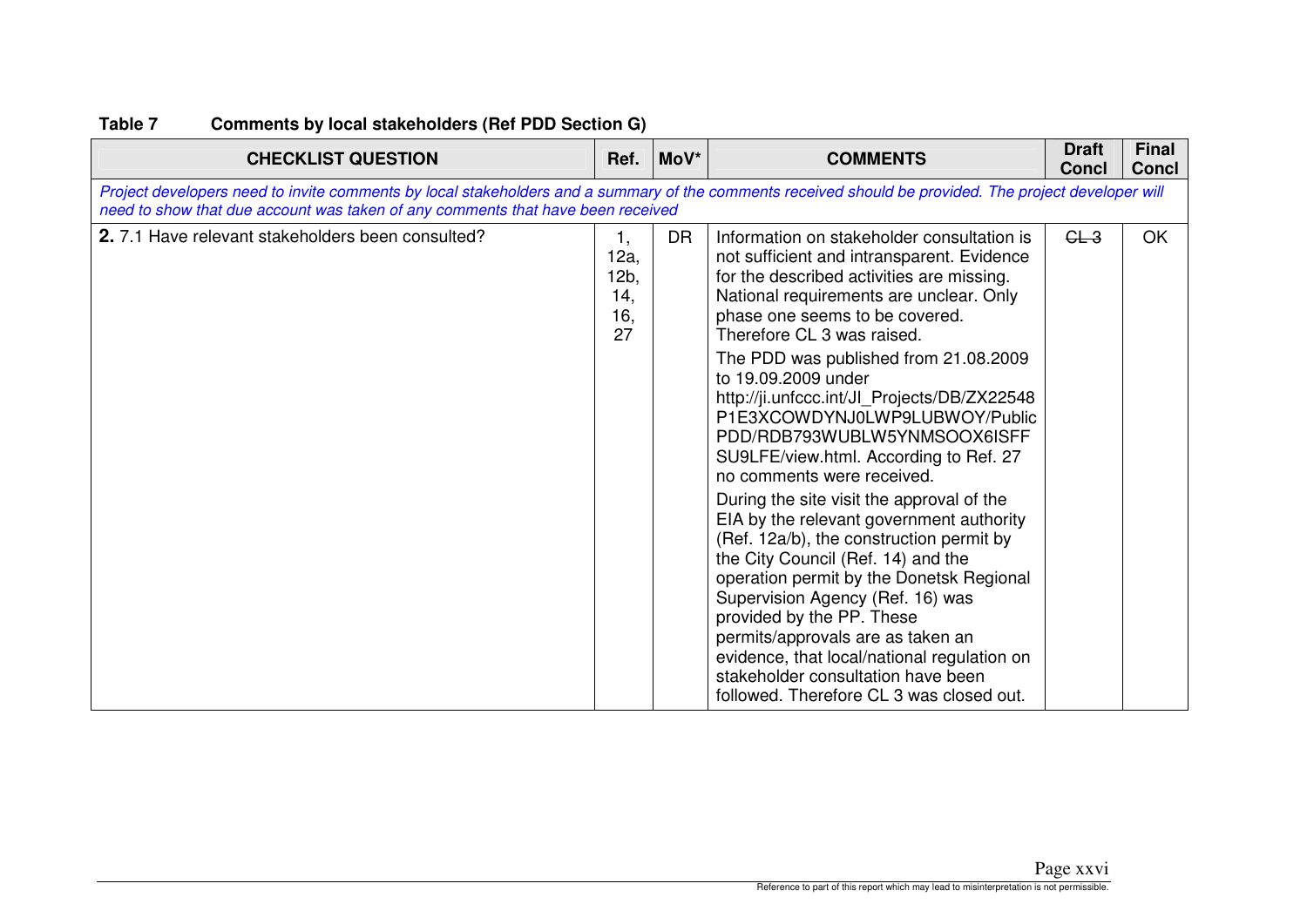| <b>CHECKLIST QUESTION</b>                                                                                                                                                                                   | Ref.                                   | $MoV^*$   | <b>COMMENTS</b>                                                                                                                                             | <b>Draft</b><br><b>Concl</b> | <b>Final</b><br><b>Concl</b> |
|-------------------------------------------------------------------------------------------------------------------------------------------------------------------------------------------------------------|----------------------------------------|-----------|-------------------------------------------------------------------------------------------------------------------------------------------------------------|------------------------------|------------------------------|
| 7.2 Have appropriate media been used to invite comments by<br>local stakeholders?                                                                                                                           | 1,<br>12a,<br>12b,<br>14,<br>16,<br>27 | <b>DR</b> | See Q 7.1                                                                                                                                                   | OK                           | <b>OK</b>                    |
| 7.3 If a stakeholder consultation process is required by<br>regulations/laws in the host country, has the stakeholder<br>consultation process been carried out in accordance with<br>such regulations/laws? | 1,<br>12a,<br>12b,<br>14,<br>16,<br>27 | <b>DR</b> | See Q 7.1                                                                                                                                                   | OK                           | <b>OK</b>                    |
| 7.4 Is a summary of the stakeholder comments received<br>provided?                                                                                                                                          | 27                                     | DR        | According to Ref. 27 no comments were<br>received during the publication on the<br>UNFCCC homepage. Therefore no<br>summary needs to be provided.           | OK                           | <b>OK</b>                    |
| 7.5 Has due account been taken of any stakeholder comments<br>received?                                                                                                                                     | 27                                     | <b>DR</b> | According to Ref. 27 no comments were<br>received during the publication on the<br>UNFCCC homepage. Therefore no<br>comments need to be taken into account. | OK                           | <b>OK</b>                    |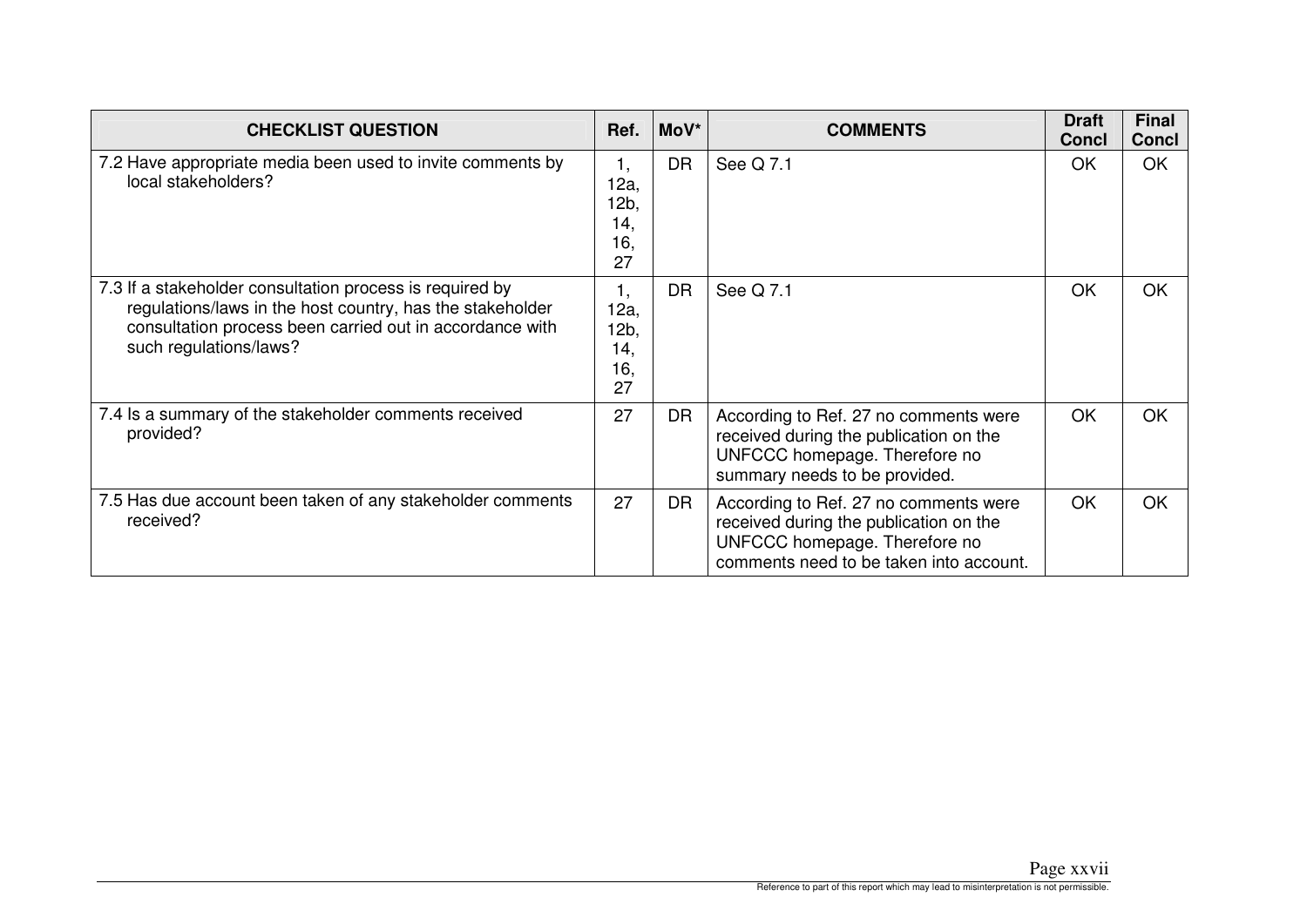# **Table 8 Other requirements**

| <b>CHECKLIST QUESTION</b>                                                                                                                                                                                                                                                                                                                                                                                                                                                                     | Ref. | $Mov^*$   | <b>COMMENTS</b>                                                                                                                                                                                                                                                          | <b>Draft</b><br><b>Concl</b> | <b>Final</b><br><b>Concl</b> |  |
|-----------------------------------------------------------------------------------------------------------------------------------------------------------------------------------------------------------------------------------------------------------------------------------------------------------------------------------------------------------------------------------------------------------------------------------------------------------------------------------------------|------|-----------|--------------------------------------------------------------------------------------------------------------------------------------------------------------------------------------------------------------------------------------------------------------------------|------------------------------|------------------------------|--|
| 3.8.1 Project Design Document<br>In a WORD version of the PDD, use track changes mode to note any deviations (however minor) from the PDD. Save this document with tracked changes<br>showing and append it to the Validation report as evidence of the auditing process. Compile a list of the differences in UK. Findings. Jl. Split these into<br>Editorial and Substantive comments. Editorial issues can be listed on one CAR; substantive findings can be listed as individual findings |      |           |                                                                                                                                                                                                                                                                          |                              |                              |  |
| 8.1.1 Editorial issues: does the project correctly apply<br>the PDD template and has the document been<br>completed without modifying/adding headings<br>or logo, format or font.                                                                                                                                                                                                                                                                                                             |      | <b>DR</b> | Yes, the document was checked against<br>the most recent PDD form available on the<br>UNFCCC homepage and found to be OK.<br>Nothing was modified.                                                                                                                       | OK                           | <b>OK</b>                    |  |
| 8.1.2 Substantive issues: does the PDD address all the<br>specific requirements under each header. If<br>requirements are not applicable / not relevant,<br>this must be stated and justified                                                                                                                                                                                                                                                                                                 |      | <b>DR</b> | All dates need to be stated in the format<br>DD/MM/YYYY. This is not the case. Also<br>the PDD contains some typos and minor<br>errors. Therefore CAR 5 was raised.<br>Having amended the PDD according to<br>the 5 bullet points of the CAR, it has been<br>closed out. | CAR <sub>5</sub>             |                              |  |
|                                                                                                                                                                                                                                                                                                                                                                                                                                                                                               |      |           | For issues on the methodology, baseline,<br>additionality, emission reductions and<br>monitoring see tables 2 - 5 above.                                                                                                                                                 |                              |                              |  |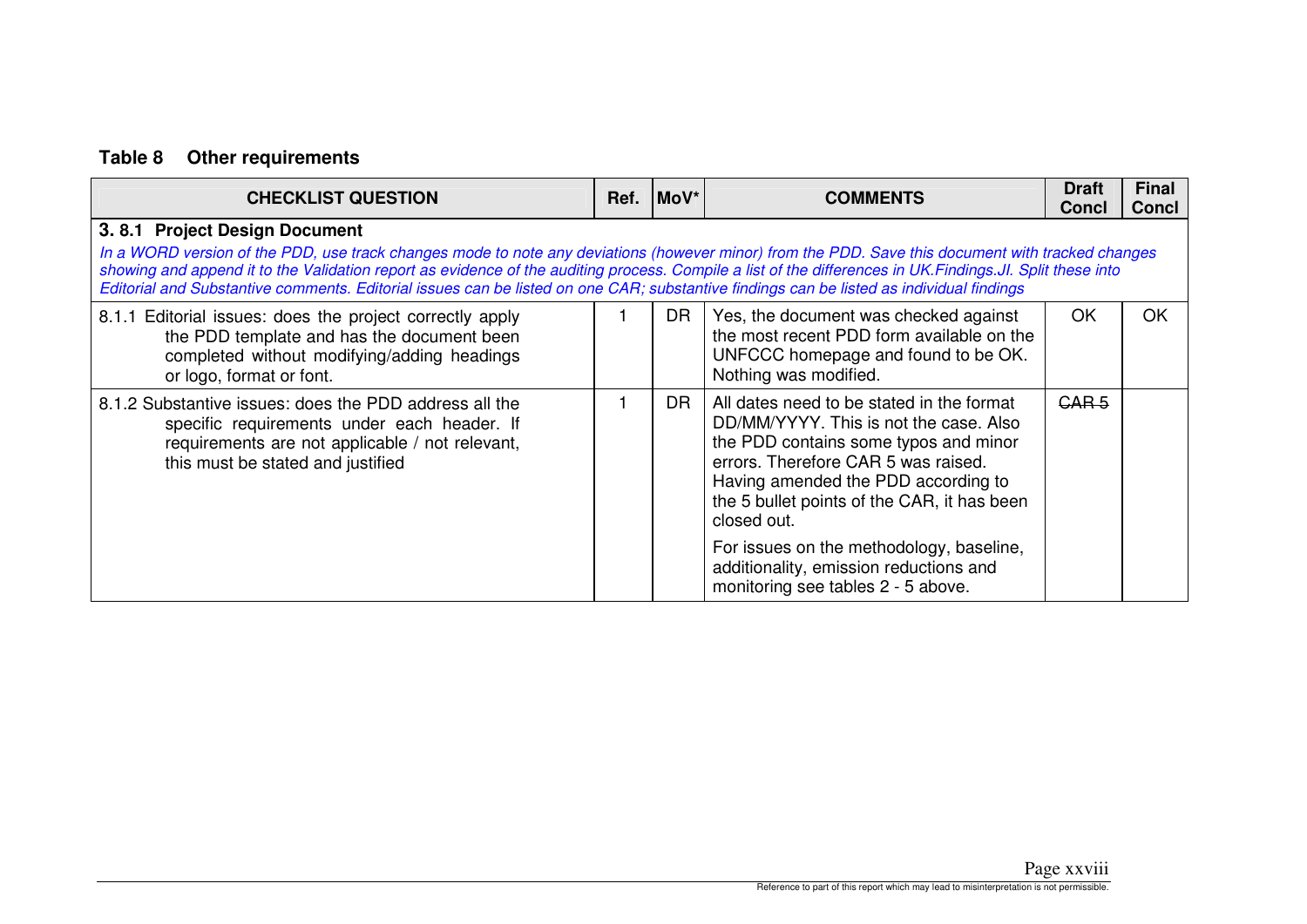|       | <b>CHECKLIST QUESTION</b>                                                                                                                                                                                                                          | Ref.         | MoV*      | <b>COMMENTS</b>                                                                                                                                                                                                                                                                                                       | <b>Draft</b><br><b>Concl</b> | <b>Final</b><br><b>Concl</b> |
|-------|----------------------------------------------------------------------------------------------------------------------------------------------------------------------------------------------------------------------------------------------------|--------------|-----------|-----------------------------------------------------------------------------------------------------------------------------------------------------------------------------------------------------------------------------------------------------------------------------------------------------------------------|------------------------------|------------------------------|
|       | 4.8.2 Technology to be employed<br>Project activities should lead to the transfer of environmentally safe and sound technologies and know-how. The validator should ensure that environmentally<br>safe and sound technology and know-how is used. |              |           |                                                                                                                                                                                                                                                                                                                       |                              |                              |
| 8.2.1 | Does the project design engineering reflect current good<br>practices?                                                                                                                                                                             |              | <b>DR</b> | Using waste energy streams does reflect<br>good practice.                                                                                                                                                                                                                                                             | GL6                          |                              |
|       |                                                                                                                                                                                                                                                    |              |           | According to Figure 8 of the PDD turbine<br>PT-12 uses CHP technology although the<br>description mentions condensation type<br>turbine. This is contradictious and needs<br>to be clarified. In addition it is unclear<br>whether PT-12 represents a state of the<br>art turbine type. Therefore CL 6 was<br>raised. |                              |                              |
|       |                                                                                                                                                                                                                                                    |              |           | The (partly) use of CHP type turbines<br>reflects current good practice.                                                                                                                                                                                                                                              |                              |                              |
|       |                                                                                                                                                                                                                                                    |              |           | It was commented by the Project<br>developer that the type of installed turbine<br>PT-12 allows to operate with steam output<br>or to operate in condensing mode. Quality<br>of PT-12 turbines is substantiated with<br>certification the manufacture. Therefore<br>CL 2 was closed out.                              |                              |                              |
| 8.2.2 | Does the project use state of the art technology or would<br>the technology result in a significantly better                                                                                                                                       | $\mathbf{1}$ | <b>DR</b> | The use of the waste energy stream<br>improves the performance significantly.                                                                                                                                                                                                                                         | OK                           | <b>OK</b>                    |
|       | performance than any commonly used technologies in<br>the host country?                                                                                                                                                                            |              |           | For an analysis of the turbine technology<br>used see $Q$ 8.2.1.                                                                                                                                                                                                                                                      |                              |                              |
| 8.2.3 | Is the project technology likely to be substituted by other<br>or more efficient technologies within the project period?                                                                                                                           | $\mathbf{1}$ | <b>DR</b> | No, this is not very likely, since it<br>represents good current practice. For an<br>analysis of the turbine technology used<br>see Q 8.2.1.                                                                                                                                                                          | <b>OK</b>                    | <b>OK</b>                    |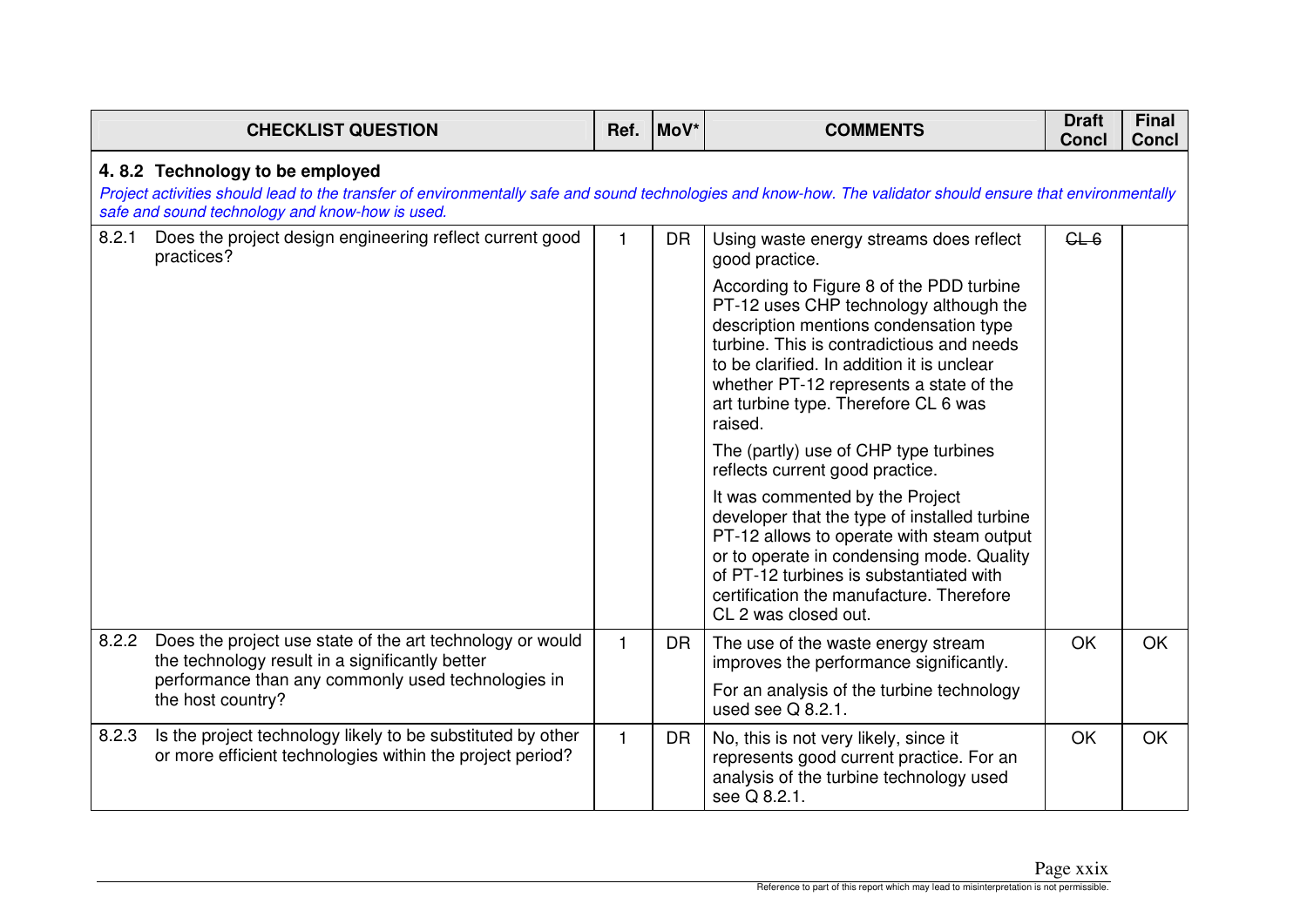|       | <b>CHECKLIST QUESTION</b>                                                                                                                 | Ref.         | MoV*                   | <b>COMMENTS</b>                                                                                                                                                                                                                                                                                                  | <b>Draft</b><br><b>Concl</b> | <b>Final</b><br><b>Concl</b> |
|-------|-------------------------------------------------------------------------------------------------------------------------------------------|--------------|------------------------|------------------------------------------------------------------------------------------------------------------------------------------------------------------------------------------------------------------------------------------------------------------------------------------------------------------|------------------------------|------------------------------|
| 8.2.4 | Does the project require extensive initial training and<br>maintenance efforts in order to work as presumed during<br>the project period? | $\mathbf{1}$ | <b>DR</b>              | In general the technology does not require<br>additional know-how, since other turbines<br>are already in use. It is not expected that<br>extensive maintenance beyond that need<br>in the other (existing) parts of the<br>operation will be needed.                                                            | OK                           | OK                           |
|       | 5.8.3 Duration of the Project/ Crediting Period                                                                                           |              |                        |                                                                                                                                                                                                                                                                                                                  |                              |                              |
|       | It is assessed whether the temporary boundaries of the project are clearly defined.                                                       |              |                        |                                                                                                                                                                                                                                                                                                                  |                              |                              |
| 8.3.1 | Are the project's starting date and operational lifetime<br>clearly defined and reasonable?                                               | 1            | <b>DR</b>              | Starting date should distinguish between<br>stage I and II. Operational lifetime needs<br>to be backed with evidence. Therefore CL<br>7 was raised.                                                                                                                                                              | $GL-7$                       |                              |
|       |                                                                                                                                           |              |                        | The project developer provided<br>explanation on the operation<br>commencement of Stage I and II,<br>operational lifetime duration and relevant<br>amendments were performed in the PDD<br>v.3. Lifetime duration of 25 years for each<br>turbine can be considered conservative.<br>Hence, CL 7 was closed out. |                              |                              |
| 8.3.2 | Is the assumed crediting time clearly defined and<br>reasonable?                                                                          | 1, 3,<br>5   | DR,<br>Ι,<br><b>SV</b> | Yes, it is clearly defined. The PDD<br>distinguishes early credits for the years<br>2006 and 2007, credits for the first Kyoto<br>commitment period 2008 to 2012 and late<br>credits up to the year 2036.                                                                                                        | CAR <sub>8</sub>             |                              |
|       |                                                                                                                                           |              |                        | Late crediting should not be included in<br>the relevant tables in the PDD, because<br>the grid emission factor used in its<br>calculation is not valid for the period post<br>2012. Therefore CAR 8 was raised.                                                                                                 |                              |                              |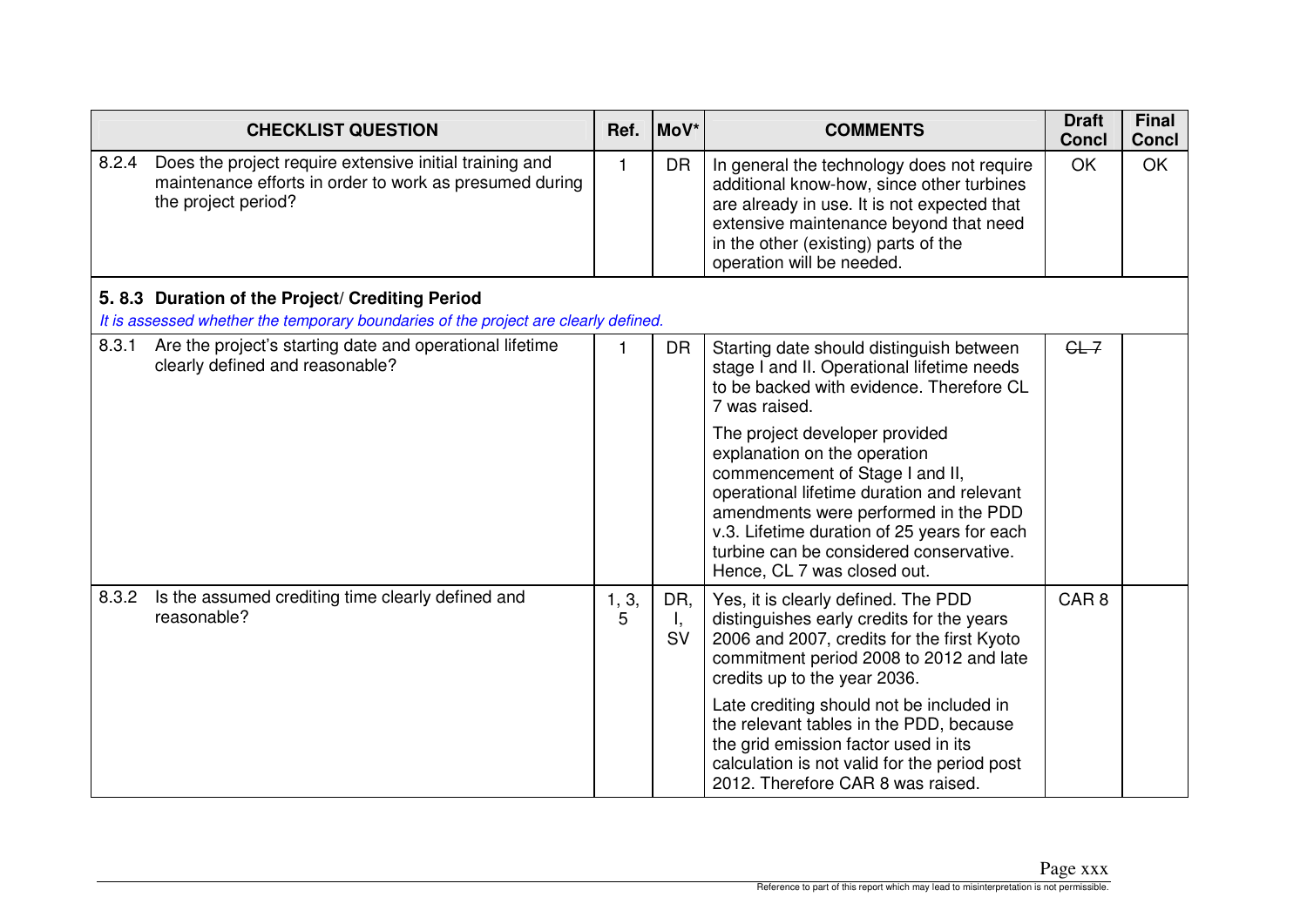|       | <b>CHECKLIST QUESTION</b>                                              | Ref. | $ $ MoV $* $ | <b>COMMENTS</b>                                                                                                                                                                                                                 | <b>Draft</b><br><b>Concl</b> | <b>Final</b><br><b>Concl</b> |
|-------|------------------------------------------------------------------------|------|--------------|---------------------------------------------------------------------------------------------------------------------------------------------------------------------------------------------------------------------------------|------------------------------|------------------------------|
| 8.3.3 | Does the project's operational lifetime exceed the<br>crediting period |      | <b>DR</b>    | In the current version of the PDD (Ref. 1)<br>the operational lifetime equals the<br>crediting period. After the correction of the<br>crediting time in a revised PDD operational<br>lifetime will exceed the crediting period. | OK                           | OK                           |

- o0o -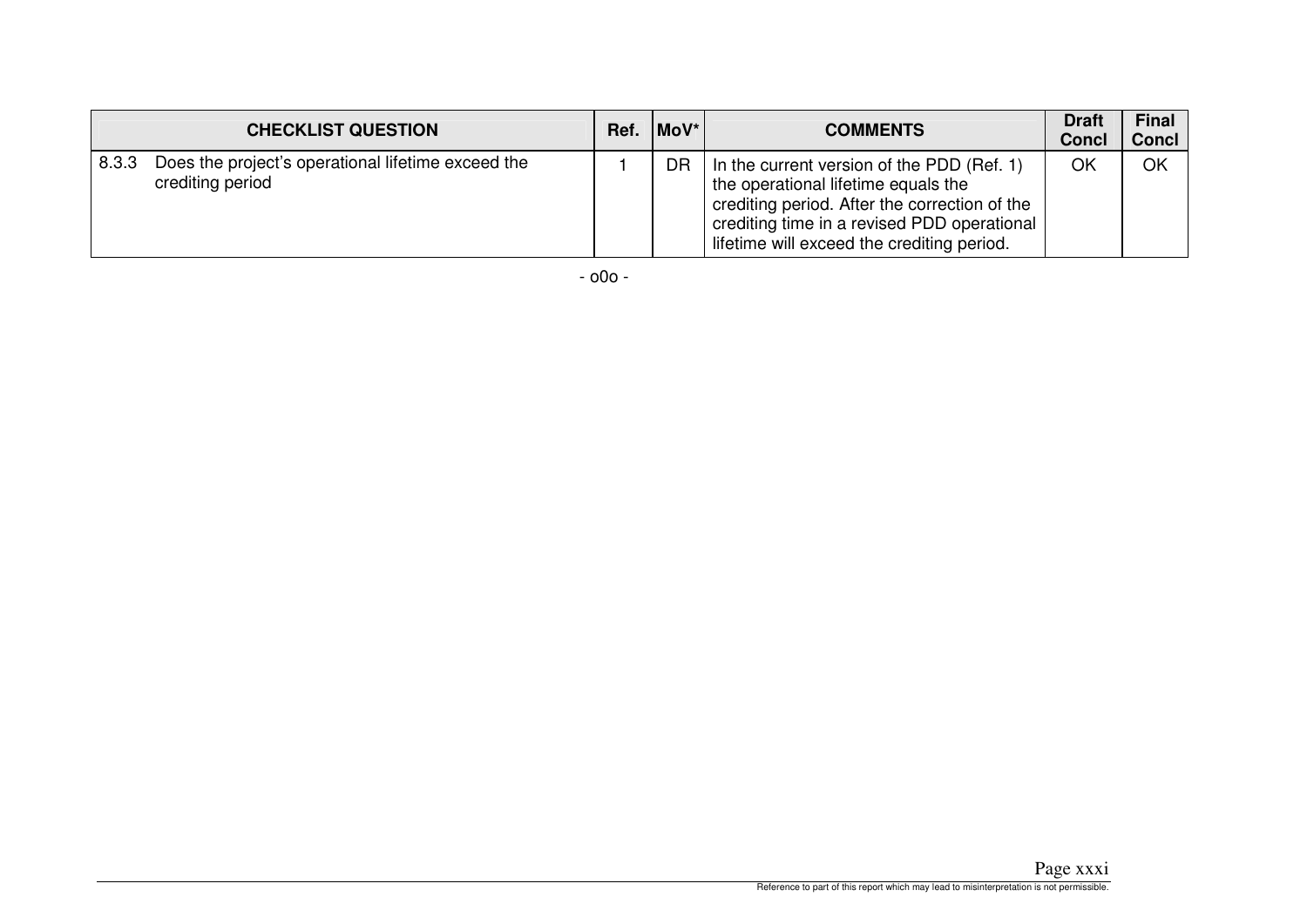# **Annex 3 Findings Overview**

#### **FINDINGS FROM VALIDATION OF UTILIZATION OF SURPLUS COKE OVEN GAS WITH THE ELECTRICITY GENERATION AT JSC «YASYNIVSKYI COKE PLANT» - JI.VAL0243**

Each Table below represents a finding from the validation assessment. The findings are numbered consecutively, approximately in the order that they have been identified.

Description of table:

| <b>Type</b>  | Findings are either Clarification Requests (CL) or Corrective Action Requests<br>(CAR). CARs are items that must be addressed before a project can receive a<br>recommendation for registration. CLs may lead to the raising of CARs.<br>Observations are included at the end and may or may not be addressed. They are<br>primarily to act as signposts for the verifying DOE. |
|--------------|---------------------------------------------------------------------------------------------------------------------------------------------------------------------------------------------------------------------------------------------------------------------------------------------------------------------------------------------------------------------------------|
| <b>Issue</b> | Details the content of the finding                                                                                                                                                                                                                                                                                                                                              |
| Ref          | refers to the item number in the Validation Protocol                                                                                                                                                                                                                                                                                                                            |
| Response     | Please insert response to finding, starting with the date of entry.                                                                                                                                                                                                                                                                                                             |

Rows for comments and further response will be appended to the table until the Findings has been addressed to the satisfaction of the Lead Assessor.

|                                                             | Date: 13.09.2009                                | Raised by: Arthur Pelchen                                                                          |             |  |  |
|-------------------------------------------------------------|-------------------------------------------------|----------------------------------------------------------------------------------------------------|-------------|--|--|
| No.                                                         | Type                                            | <b>Issue</b>                                                                                       | Ref         |  |  |
| 1                                                           | <b>CAR</b>                                      | The letter of approval of both Parties involved are missing. A letter of                           | <b>T1Q1</b> |  |  |
|                                                             |                                                 | endorsement (Ref. 17) of the Ukrainian DFP is included, which                                      |             |  |  |
|                                                             |                                                 | provisionally approves the project. The final letter of approval by the                            |             |  |  |
|                                                             |                                                 | Ukrainian DFP will only be provided after the project has been validated                           |             |  |  |
|                                                             |                                                 | and a draft determination report by SGS is send to the DFP.                                        |             |  |  |
|                                                             |                                                 | Please provide the approval of Switzerland and – after SGS provides the                            |             |  |  |
|                                                             |                                                 | draft determination report – the approval of Ukraine.                                              |             |  |  |
|                                                             | Date: 4.11.2009                                 | <b>Author: Sergiy Skybyk</b>                                                                       |             |  |  |
|                                                             |                                                 | The letter of approval from Switzerland is in a process of legalization.                           |             |  |  |
|                                                             |                                                 | Date: APE, 16.11.2009                                                                              |             |  |  |
|                                                             |                                                 | The CAR cannot be closed, because both LoA are still missing. For the (final) determination report |             |  |  |
|                                                             |                                                 | both LoA need to be provided.                                                                      |             |  |  |
|                                                             |                                                 | Date: 30.11.2009<br>Author: Sergiy Skybyk                                                          |             |  |  |
|                                                             |                                                 | The letter of approval from Switzerland will only be provided after the project has been validated |             |  |  |
| and a draft determination report by SGS is send to the DFP. |                                                 |                                                                                                    |             |  |  |
|                                                             | Date: 14.12.09 Yulia Marskova                   |                                                                                                    |             |  |  |
|                                                             |                                                 |                                                                                                    |             |  |  |
|                                                             | This CAR cannot be closed prior LoA submission. |                                                                                                    |             |  |  |

#### Date: 13.09.2009 Raised by: Arthur Pelchen

| No. | vpe                                    | Issue                                                                                                                                                        | Ref                           |  |
|-----|----------------------------------------|--------------------------------------------------------------------------------------------------------------------------------------------------------------|-------------------------------|--|
|     | <b>CL</b>                              | Section A.3 implies that Switzerland is a member of the project. It is<br>unclear whether this is intended. Please confirm this with sufficient<br>evidence. | T <sub>1</sub> Q <sub>3</sub> |  |
|     | Date: 21.10.2009 Author: Sergiy Skybyk |                                                                                                                                                              |                               |  |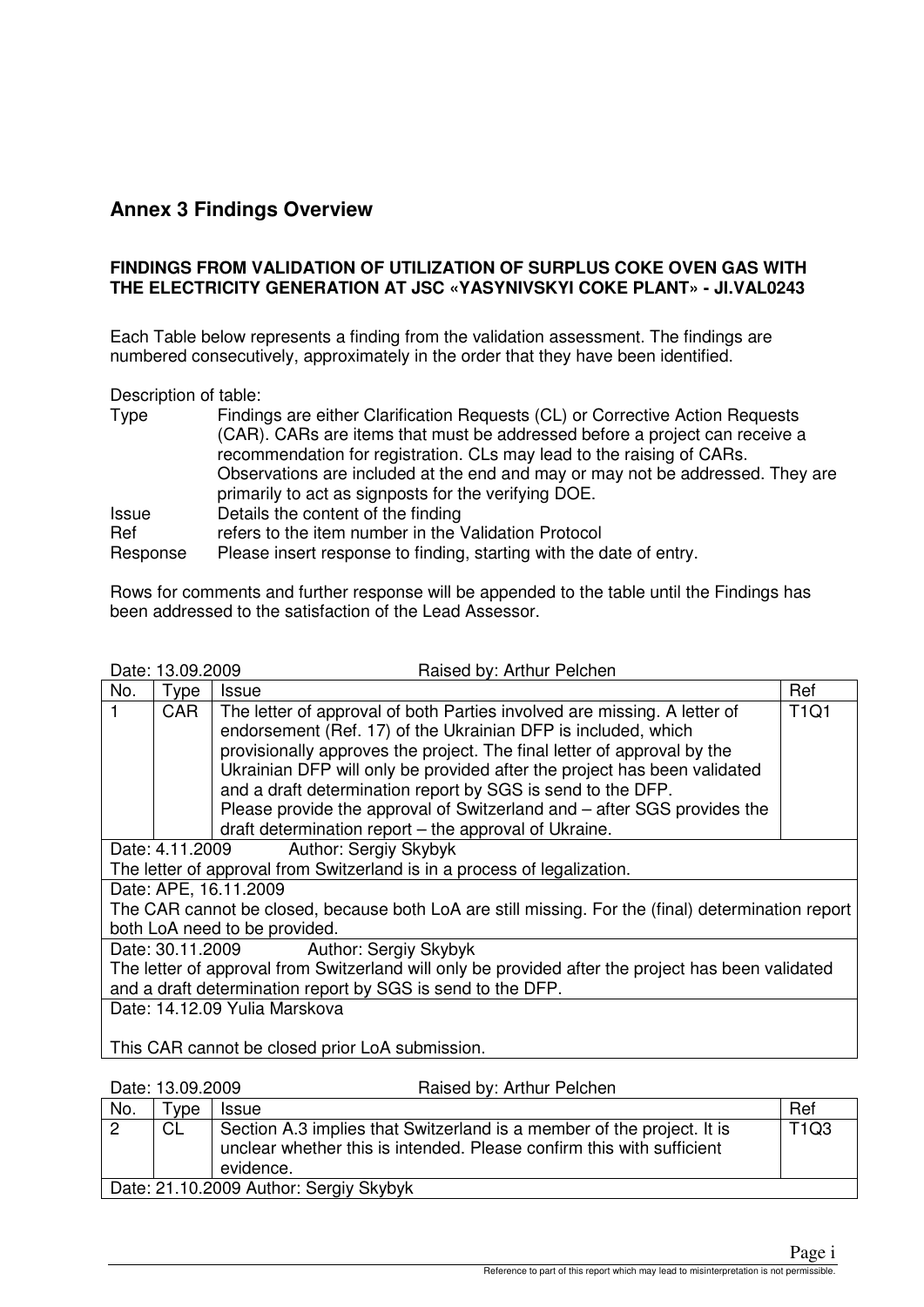Data about project participants were revised. At the moment Environmental Green Investments Fund (Ukraine) and Rutek Trading AG (Switzerland) are considered as project participants.

Consistent data about project participants in Table A.3 and Annex 1 will be used in latest version of PDD.

Switzerland is not a member of the project. Section A.3 was corrected. See data below:

| Parties-participants | Legal entities – project<br>participants (when<br>necessary) | Please state whether Parties-<br>participants would like to be<br>members of the project |
|----------------------|--------------------------------------------------------------|------------------------------------------------------------------------------------------|
| Ukraine (hosting)    | <b>JSC «YCP»</b>                                             | <b>No</b>                                                                                |
| Ukraine (hosting)    | Environmental (Green)<br><b>Investments Fund Itd</b>         | N <sub>o</sub>                                                                           |
| Switzerland          | <b>Rutek Trading AG</b>                                      | No.                                                                                      |

## Date: APE, 16.11.2009

Relevant corrections have been implemented in the revised PDD, V3, dated 27.10.2009 (Ref. 35). Information in A.3 and Annex 1 is now correct and consistent. CL 2 is therefore closed out.

Date: 13.09.2009 Raised by: Arthur Pelchen

| No.       | Type                                                                                              | Issue                                                                                                | Ref    |  |  |
|-----------|---------------------------------------------------------------------------------------------------|------------------------------------------------------------------------------------------------------|--------|--|--|
| 3         | <b>CL</b>                                                                                         | It is unclear from the PDD, whether the PDD has been made publicly                                   | T1Q9,  |  |  |
|           |                                                                                                   | available according to UNFCCC rules. Information on stakeholder                                      | T7Q7.1 |  |  |
|           |                                                                                                   | consultation is not sufficient and intransparent. Evidence for the                                   |        |  |  |
|           |                                                                                                   | described activities are missing. National requirements are unclear. Only                            |        |  |  |
|           |                                                                                                   | phase I seems to be covered.                                                                         |        |  |  |
|           |                                                                                                   | Please elaborate section G in the PDD further and provide sufficient                                 |        |  |  |
|           |                                                                                                   | evidence.                                                                                            |        |  |  |
|           |                                                                                                   | Date: 22.09.2009 Lead Assessor (APE)                                                                 |        |  |  |
|           |                                                                                                   | The PDD was published from 21.08.2009 to 19.09.2009 under                                            |        |  |  |
|           | http://ji.unfccc.int/Jl Projects/DB/ZX22548P1E3XCOWDYNJ0LWP9LUBWOY/PublicPDD/RDB79                |                                                                                                      |        |  |  |
|           |                                                                                                   | 3WUBLW5YNMSOOX6ISFFSU9LFE/view.html. According to Ref. 27 no comments were                           |        |  |  |
| received. |                                                                                                   |                                                                                                      |        |  |  |
|           |                                                                                                   | During the site visit the approval of the EIA by the relevant government authority (Ref. 12a/b), the |        |  |  |
|           |                                                                                                   | construction permit by the City Council (Ref. 14) and the operation permit by the Donetsk            |        |  |  |
|           | Regional Supervision Agency (Ref. 16) was provided by the PP. These permits/approvals are as      |                                                                                                      |        |  |  |
|           | taken an evidence, that local/national regulation on stakeholder consultation have been followed. |                                                                                                      |        |  |  |
|           |                                                                                                   | Date: 22.09.2009 (APE)                                                                               |        |  |  |
|           | CL 3 is closed out.                                                                               |                                                                                                      |        |  |  |

#### Date: 13.09.2009 Raised by: Arthur Pelchen

| No. | $^{\mathsf{T}}$ ype | <b>Issue</b>                                                         | Ref    |
|-----|---------------------|----------------------------------------------------------------------|--------|
|     | <b>CL</b>           | The EIA, its approval as well as relevant construction and operation | T1Q10. |
|     |                     | permits by the relevant government authorities are missing.          | T6Q6.2 |
|     |                     | Please provide the relevant documents.                               |        |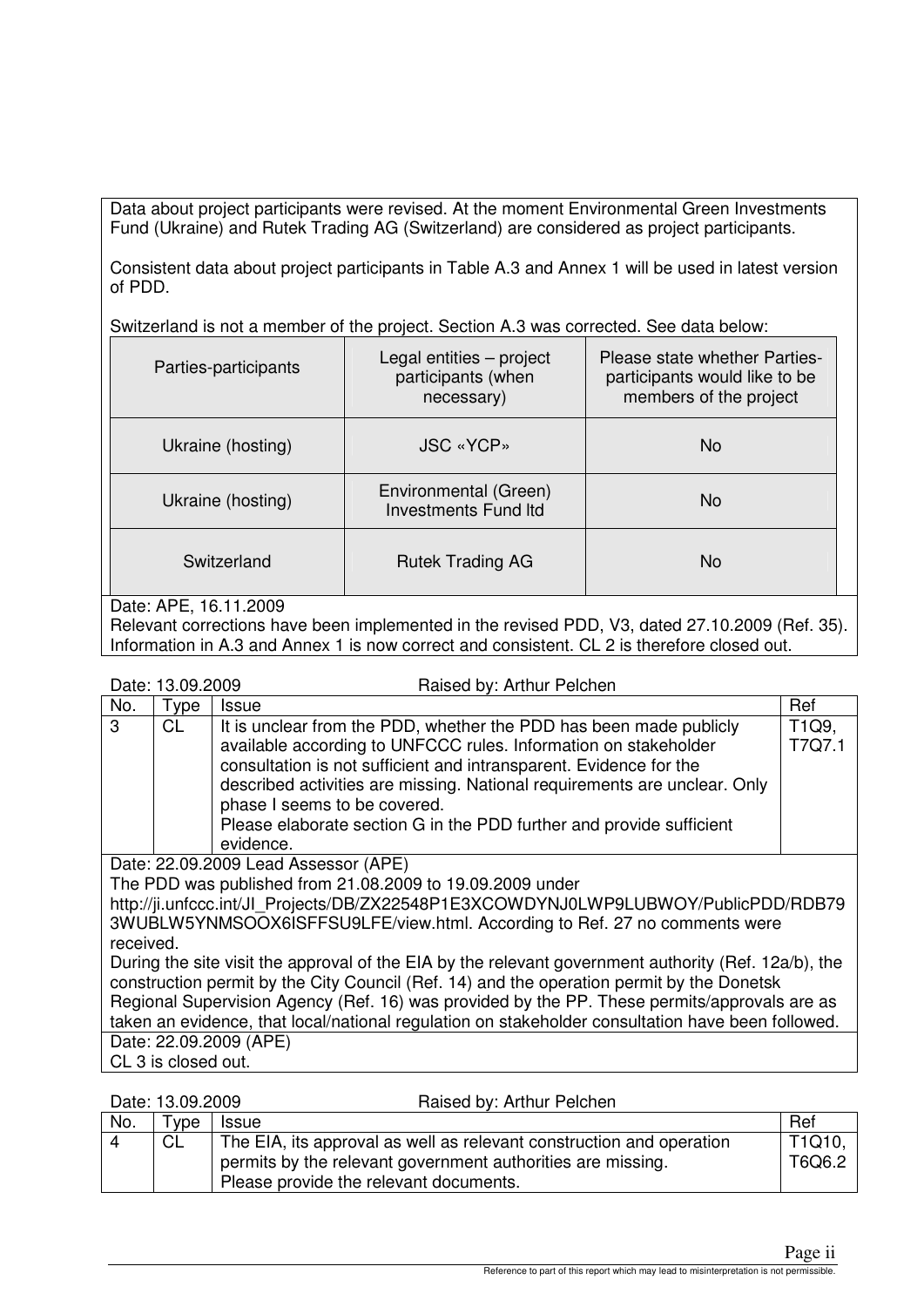Date: 22.09.2009 Lead Assessor (APE) During the site visit the approval of the EIA by the relevant government authority (Ref. 12a/b), the construction permit by the City Council (Ref. 14) and the operation permit by the Donetsk Regional Supervision Agency (Ref. 16) was provided by the PP. These permits/approvals are as taken an evidence, that local/national regulation on stakeholder consultation have been followed. Date: 22.09.2009 (APE) CL 4 is closed out.

|     | Date: 15.09.2009 |                       | Raised by: Arthur Pelchen                                                                       |          |
|-----|------------------|-----------------------|-------------------------------------------------------------------------------------------------|----------|
| No. | Type             | <b>Issue</b>          |                                                                                                 | Ref      |
| 5   | <b>CAR</b>       |                       | The following minor errors and typos should be corrected in the PDD:                            | T8Q8.1.2 |
|     |                  |                       | 1. All dates need to be stated in the format DD/MM/YYYY.                                        |          |
|     |                  |                       | 2. Environmental Investment Funds is not mentioned in section A.3                               |          |
|     |                  |                       | of the PDD, but in Annex 1. Rutek Trading is not mentioned in                                   |          |
|     |                  |                       | Annex 1, but in section A3. Please make sure section A.3 and                                    |          |
|     |                  |                       | Annex 1 are fully consistent.                                                                   |          |
|     |                  |                       | 3. Section A.4.3 mentiones the date of ACM0012 as 06.07.2007.                                   |          |
|     |                  |                       | This is incorrect. The correct date is 28.11.2008.                                              |          |
|     |                  |                       | 4. Table 3 and table 6 mention early crediting for the years 2008 to                            |          |
|     |                  |                       | 2012. This should be "Kyoto Commitment Period".                                                 |          |
|     |                  |                       | 5. The Headline "Annex 5" is on page 46 instead 47 of the PDD.                                  |          |
|     |                  |                       | Please correct the PDD accordingly.                                                             |          |
|     |                  |                       | Date: 21.10.2009 Author: Sergiy Skybyk                                                          |          |
|     |                  |                       | 1. All dates in latest version of PDD were stated in correct format.                            |          |
|     |                  |                       | 2. Section A.3 and Annex 1 were corrected and are fully consistent.                             |          |
|     |                  |                       | 3. The date of ACM0012 in section A.4.3 was corrected to 28.11.2008.                            |          |
| 4.  |                  |                       | The mentioned typos were corrected in latest version of PDD.                                    |          |
|     |                  |                       | 5. The Headline was changed.                                                                    |          |
|     |                  | Date: APE, 16.11.2009 |                                                                                                 |          |
|     |                  |                       | Relevant corrections were made in the revised PDD (Ref. 35, see also CL 2). This was checked in |          |
|     |                  |                       | the PDD and found to be alright. CAR 5 was therefore closed out.                                |          |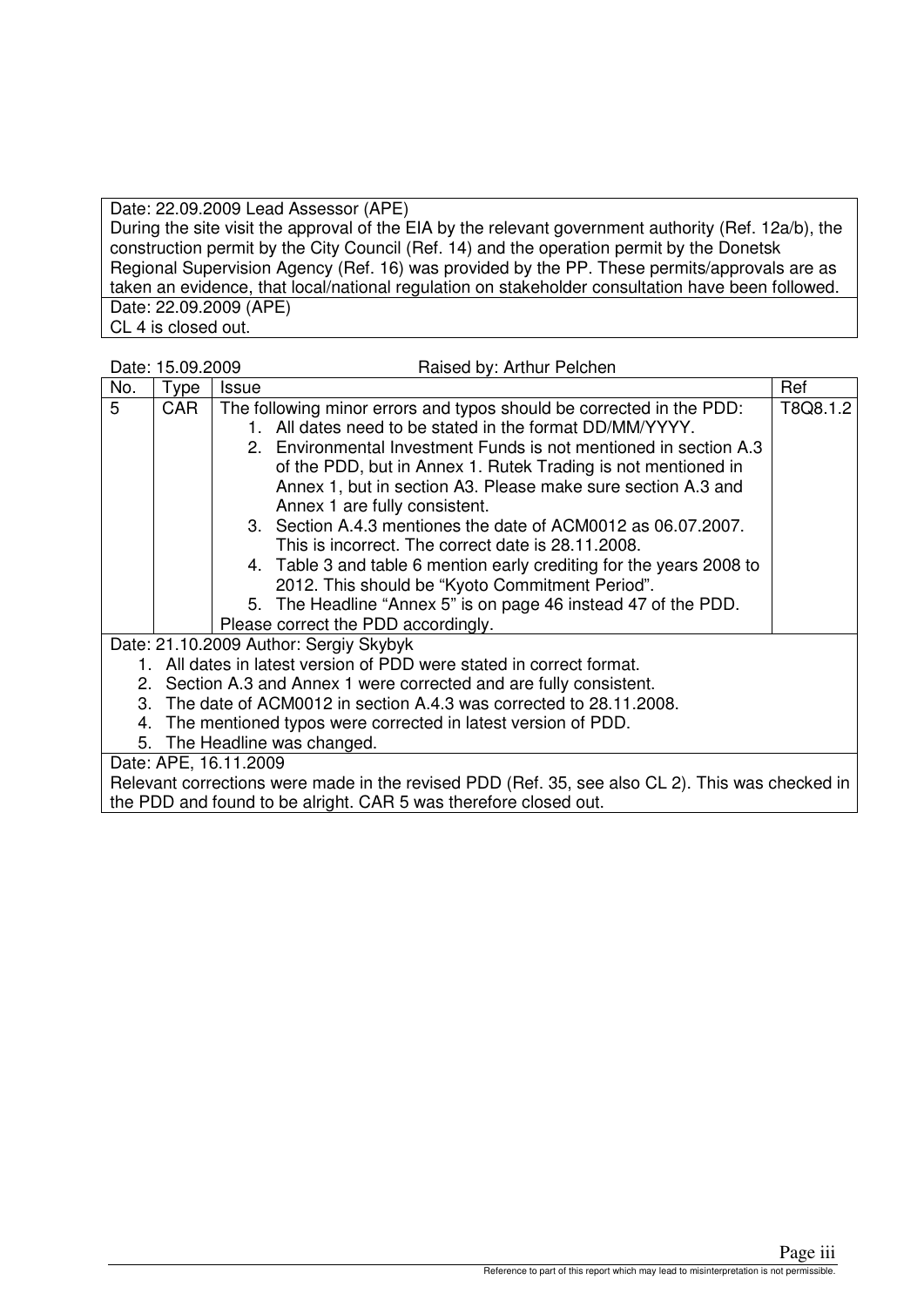|     | Date: 15.09.2009                                                                                | Raised by: Arthur Pelchen                                                                            |          |  |  |
|-----|-------------------------------------------------------------------------------------------------|------------------------------------------------------------------------------------------------------|----------|--|--|
| No. | Type                                                                                            | Issue                                                                                                | Ref      |  |  |
| 6   | <b>CL</b>                                                                                       | According to Figure 8 of the PDD turbine PT-12 uses CHP technology                                   | T8Q8.2.1 |  |  |
|     |                                                                                                 | (off-take of steam for production purposes) although the description                                 |          |  |  |
|     |                                                                                                 | mentions condensation type turbine. This is contradictious and needs to                              |          |  |  |
|     |                                                                                                 | be clarified. Please explain in more detail in the PDD. In addition it is                            |          |  |  |
|     |                                                                                                 | unclear whether PT-12 represents a state of the art turbine type. Please                             |          |  |  |
|     |                                                                                                 | provide more detailed information on the efficiency of the turbine.                                  |          |  |  |
|     | Date: 21.10.2009                                                                                | Author: Sergiy Skybyk                                                                                |          |  |  |
|     |                                                                                                 | More detailed information is provided in section A.4.2. PDD:                                         |          |  |  |
|     |                                                                                                 | "The type of installed turbines allows to operate with steam extraction (for process needs the       |          |  |  |
|     |                                                                                                 | portion of steam in the relevant parameters is extracted) or to work in condensing mode (the         |          |  |  |
|     |                                                                                                 | entire volume of steam after the turbine enters the condenser) (see Table 2 of PDD). Quality of      |          |  |  |
|     |                                                                                                 | PT-12 turbines is confirmed by the fact that the plant manufacturer of these turbines (JSC "Kaluga   |          |  |  |
|     |                                                                                                 | Turbine Works") was certified in 2003 by the international quality standard EN ISO 9001:2000 by      |          |  |  |
|     |                                                                                                 | TŰV CERT5 company (registration number №041005007)".                                                 |          |  |  |
|     |                                                                                                 | Date: APE, 16.11.2009                                                                                |          |  |  |
|     |                                                                                                 | The additional information provided above is plausible and sufficient. The situation is clarified by |          |  |  |
|     | the explanation given. Information on the state of the turbine is weak, but acceptable. CL 6 is |                                                                                                      |          |  |  |
|     | therefore closed out.                                                                           |                                                                                                      |          |  |  |
|     |                                                                                                 |                                                                                                      |          |  |  |
|     | D <sub>ata:</sub> 15 00 2000                                                                    | Dojeod but Arthur Dolohon                                                                            |          |  |  |

| Date: 15.09.2009 |  |
|------------------|--|
|                  |  |

Raised by: Arthur Pelchen

|                |                     | <b>Halbod by:</b> A littleff to brioth                                                                                                                                                              |          |
|----------------|---------------------|-----------------------------------------------------------------------------------------------------------------------------------------------------------------------------------------------------|----------|
| No.            | Type                | <b>Issue</b>                                                                                                                                                                                        | Ref      |
| $\overline{7}$ | CL                  | Starting date should distinguish between stage I and II. Please amend                                                                                                                               | T8Q8.3.1 |
|                |                     | PDD accordingly. Please explain briefly how the overlapping operational                                                                                                                             |          |
|                |                     | lifetimes of the individual PT-12 turbines lead to the project lifetime of 31                                                                                                                       |          |
|                |                     | vears.                                                                                                                                                                                              |          |
|                | Date: 21.10.2009    | Author: Sergiy Skybyk                                                                                                                                                                               |          |
|                |                     | Changes are made in PDD sections C.1. and C.2.:                                                                                                                                                     |          |
|                |                     |                                                                                                                                                                                                     |          |
|                |                     | Beginning of the project investment stage – year 2004.                                                                                                                                              |          |
|                |                     | Exploitation stage $1 -$ year 2006.                                                                                                                                                                 |          |
|                |                     | Exploitation stage $2 -$ year 2012.                                                                                                                                                                 |          |
|                |                     |                                                                                                                                                                                                     |          |
|                |                     | The operational lifetime of the main project equipment is 25 years. Since the first PT-12 begin<br>operation in 2006, and the second - in 2012, the project operational lifetime includes the years |          |
|                |                     | from 2006 to 2036, i.e. 31 years.                                                                                                                                                                   |          |
|                |                     | Date: Yulia Marskova, Local Assessor                                                                                                                                                                |          |
|                |                     | Beginning of the project investment stage – year 2004 is confirmed with ref. 53 Actual costs for                                                                                                    |          |
|                |                     | stage 1 ex post, undated.                                                                                                                                                                           |          |
|                |                     |                                                                                                                                                                                                     |          |
|                |                     | Exploitation stage 1 – year 2006 is confirmed with ref. 16 Operation permit for PT-12 by Donetsk                                                                                                    |          |
|                |                     | Regional Supervision Agency for Power Generation from Makiyivka, dated 15.05.2006.                                                                                                                  |          |
|                |                     |                                                                                                                                                                                                     |          |
|                |                     | Exploitation stage 2 – year 2012 is confirmed with ref. 25 Board decision concerning the JI                                                                                                         |          |
|                |                     | project, dated 18.04.2003 and 20.03.2009.                                                                                                                                                           |          |
|                |                     |                                                                                                                                                                                                     |          |
|                | APE, 16.11.2009     |                                                                                                                                                                                                     |          |
|                |                     | Explanation of the lifetime of the project is plausible. Lifetime of 25 years for the individual turbine                                                                                            |          |
|                | seems conservative. |                                                                                                                                                                                                     |          |
|                |                     | CL 7 is therefore closed out.                                                                                                                                                                       |          |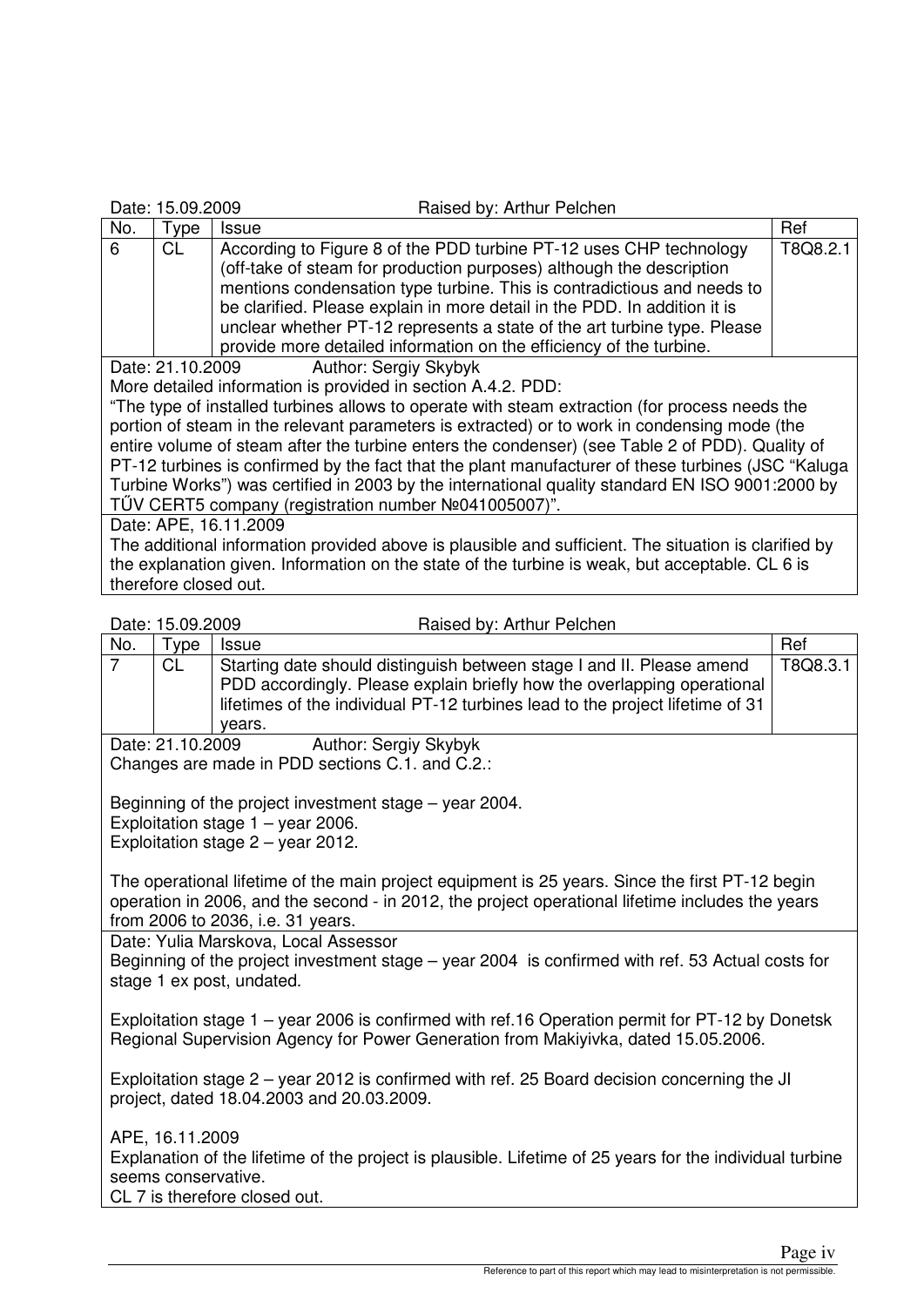#### Date: 15.09.2009 Raised by: Arthur Pelchen

| No.                                                                                                | Type                                                                                          | <b>Issue</b>                                                                                   | Ref      |  |  |
|----------------------------------------------------------------------------------------------------|-----------------------------------------------------------------------------------------------|------------------------------------------------------------------------------------------------|----------|--|--|
| 8                                                                                                  | CAR                                                                                           | Late crediting should not be included in the relevant tables in the PDD,                       | T2Q2.8,  |  |  |
|                                                                                                    |                                                                                               | because the grid emission factor used in its calculation is not valid for                      | T8Q8.3.2 |  |  |
|                                                                                                    |                                                                                               | the period post 2012. Please amend the PDD accordingly.                                        |          |  |  |
|                                                                                                    |                                                                                               | <b>Author: Sergiy Skybyk</b><br>Date: 21.10.2009                                               |          |  |  |
|                                                                                                    |                                                                                               | The PDD was amended with the implementation of these requirements. Please see the latest       |          |  |  |
|                                                                                                    | version of PDD.                                                                               |                                                                                                |          |  |  |
|                                                                                                    |                                                                                               | Date: APE, 16.11.2009                                                                          |          |  |  |
|                                                                                                    |                                                                                               | The changes in table 4 and 6 of the revised PDD (Ref. 35) are not sufficient. According to JI- |          |  |  |
| Guidelines crediting is only possible until the year 2012. Hence as long as there is no post Kyoto |                                                                                               |                                                                                                |          |  |  |
|                                                                                                    | agreement or host country order/decree post 2012 crediting should not be included in the PDD. |                                                                                                |          |  |  |
|                                                                                                    | Author: Sergiy Skybyk<br>Date: 30.11.2009                                                     |                                                                                                |          |  |  |
|                                                                                                    |                                                                                               | Please find attached Cabinet of Ministers of Ukraine Decree №206 on 22/02/2006 with changes    |          |  |  |
|                                                                                                    | on 20/08/2008 (Ref. 67).                                                                      |                                                                                                |          |  |  |
|                                                                                                    |                                                                                               |                                                                                                |          |  |  |
|                                                                                                    |                                                                                               | Date: 14.12.09 Yulia Marskova                                                                  |          |  |  |

Decree no.206 dd. 22.02.2006 of the Cabinet of Ministers of Ukraine states the following: 'Project operator can apply for deposit of AAUs not exceeding of planned emission reductions for its transfer into post-Kyoto period. NEIA approves requirements for duration of such projects. Deposit of AAUs should be envisaged by LoA.'

Since the LoA can be issued after determination process according to the established procedures /Ref.67/ this CAR should be kept open upon LoA issuing.

| Date: 15.09.2009<br>Raised by: Arthur Pelchen |                                                                                |                                                                                           |         |
|-----------------------------------------------|--------------------------------------------------------------------------------|-------------------------------------------------------------------------------------------|---------|
| No.                                           | Type                                                                           | Issue                                                                                     | Ref     |
| 9                                             | CAR                                                                            | Because the PDD does not discuss all options and variants it is not                       | T2Q2.1, |
|                                               |                                                                                | transparent whether the methodology is followed correctly. Please                         | T3Q3.1, |
|                                               |                                                                                | amend the PDD so that all relevant options and alternatives given in the                  | T4Q4.1, |
|                                               |                                                                                | methodology are discussed. Arguments need to backed with sufficient                       | T5Q5.1  |
|                                               |                                                                                | evidence. At the same time integrate Annex 5 (additionality discussion)                   |         |
|                                               |                                                                                | into section B.2 for consistency.                                                         |         |
|                                               |                                                                                | In this context please observe the following specific comments:                           |         |
|                                               |                                                                                | Please discuss whether the project is a Type 1 or Type 2 project.<br>1.                   |         |
|                                               |                                                                                | For all applicability criteria it should be discussed, whether and why<br>2.              |         |
|                                               |                                                                                | the are fulfilled. It is not sufficient to just mention the criteria itself.              |         |
|                                               |                                                                                | Please note that there are two sets of criteria for Type 2 projects.                      |         |
|                                               |                                                                                | Please discuss, how you quantify the waste gas captured and<br>3.                         |         |
|                                               |                                                                                | utilised prior to project implementation.                                                 |         |
|                                               |                                                                                | Please discuss the options given in table 2 of the methodology.<br>4.                     |         |
|                                               |                                                                                | Please discuss which philosophy according to section a.ii of the<br>5.                    |         |
|                                               |                                                                                | methodology is applied.                                                                   |         |
|                                               |                                                                                | Which "study" is referred to in the explanation of $BE_{\text{flat}}$ on page 18 of<br>6. |         |
|                                               |                                                                                | the PDD. Please provide this "study".                                                     |         |
|                                               |                                                                                | Please also see Findings No. 21 to 23 below on this issues.<br>7.                         |         |
|                                               | Date: 02.11.2009                                                               | Author: Sergiy Skybyk                                                                     |         |
|                                               |                                                                                | Waiting for response on clarification request (letter to Arthur Pelchen from 02.11.2009). |         |
|                                               | 2. Discussion for applicability criteria was improved into section B.2 of PDD. |                                                                                           |         |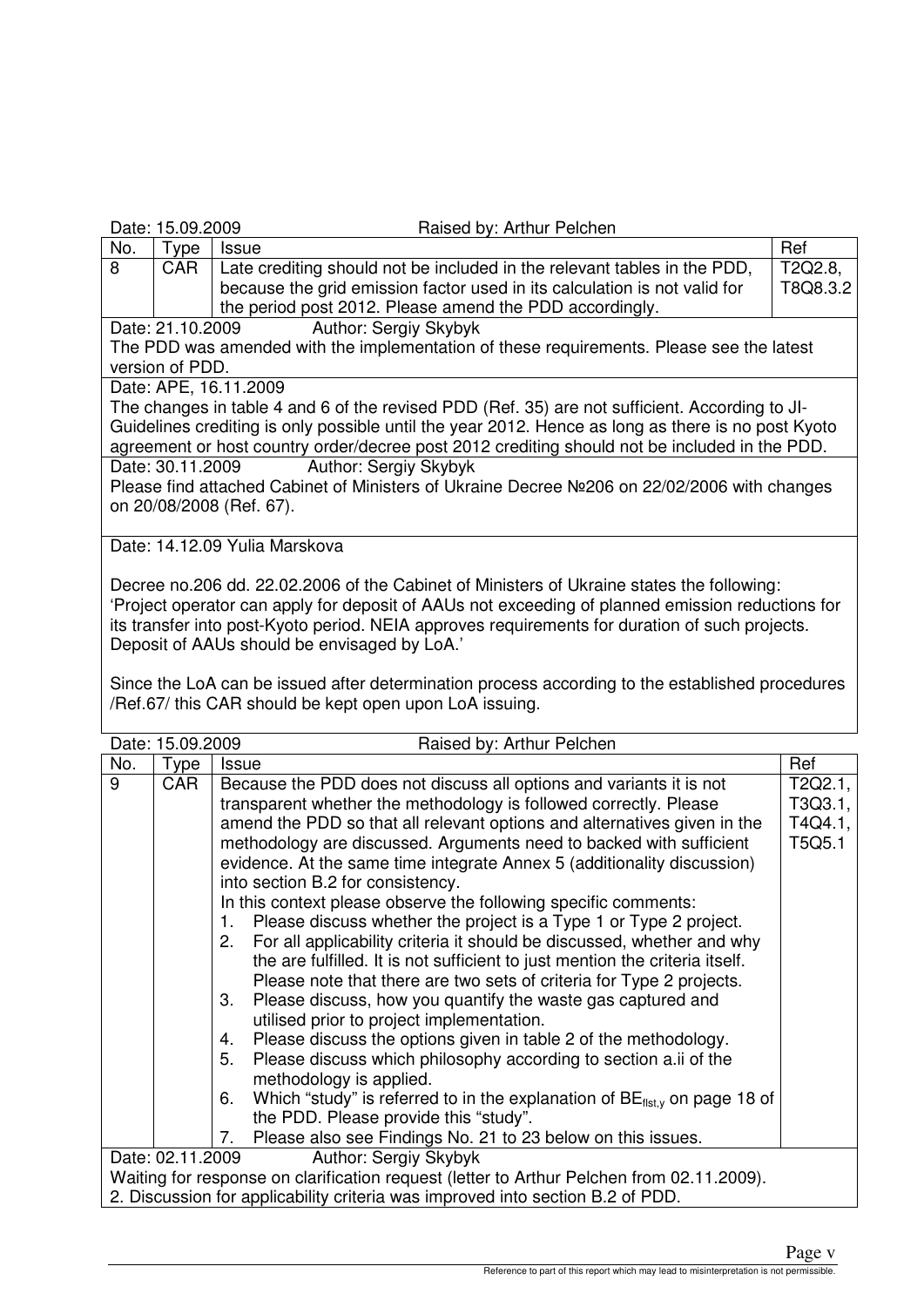6. As it was noted during site visit, coke oven gas goes through the same purification units irrespective of the fact that this gas going to be flared or going to be combusted in boiler. Hence, no additional energy resources are used for flaring of coke oven gas.

Date: APE, 16.11.2009

Ad 1) In general and with regard to your question, dated 02.11.2009 (Ref. 40) I do not see any reason not to describe the projects as Type 1 project. From my point of view all applicability criteria for Type 1 projects are met. Nevertheless this requires the right wording and explanation to be included in the PDD and the consistent discussion of all options and alternatives in the later parts of the PDD. Please amend the PDD accordingly and answer the remaining question, if still relevant for type 1 projects.

Ad 3, 4, 6, 7) These are not yet sufficiently answered and remain open.

Ad 2) The expanded discussion in the revised PDD (Ref. 35) is plausible and sufficient. No. 2 is therefore closed out.

Ad 5) This is not applicable for type 2 projects and No. 5 therefore closed out.

Because of unanswered parts of this finding CAR 9 remains open.

Date: 30.11.2009 Author: Sergiy Skybyk

1. Since all the criteria for applicability are met, then consider the project as a Type-1 project in accordance with the methodology ACM0012.

3. The PDD was amended with a brief discussion about how it is demonstrated use of waste energy in absence of JI project activity (please find in section B.1 of the latest version of PDD): "The surplus of coke oven gas, which is utilized after the project implementation, came as a result of launch of coke oven battery №1 (for the first stage) and coke oven battery №4 (for the second) after the reconstruction. Prior to the project implementation this surplus was absent. Energy recovery activities were already implemented in other streams of coke oven gas.

For demonstration of waste energy use in the absence of JI project activity direct measurements of the energy content and amount of the coke oven gas produced for three years prior to the start of the project activity is applied (please find in coke oven gas balance - Ref. 8).

There is no decrease in energy generated from the waste energy recovered previous to the implementation of the JI project activity. This is confirmed by monitoring of electricity that generated at the existing AR-6 turbines and considered in baseline emissions estimation (see section D.1.1.4 of PDD)".

In accordance with ACM0012 in the PDD amount of electricity that generated or can be theoretically generated at the existing AR-6 turbines is determined after the comparison of the historical maximum of energy production for the last 3 years before the launch of the project on the existing AR-6 with the energy production on AR-6 after the realization of the project. The greater value is subtracted from the amount produced at CHP. Thus even if AR-6 are removed from service, the amount of energy generated by the project will not include the energy that could have been produced by this turbine.

4. The PDD was amended with a brief discussion about baseline options and scenarios applicable to ACM0012 methodology (please find in section B.1 of the latest version of PDD):

"This baseline scenario corresponds to Scenario 2 in ACM0012 methodology for electricity generation only:

- prior the project implementation a portion of the waste coke oven gas produced at the facility is captured and used for captive electricity generation, while the rest of the waste coke oven gas produced at the facility is flared;
- existing power generating equipment (AR-6 turbines) is maintained and additional electricity generated by grid connected power plants."

6. The enterprise doesn't use additional energy resources for flaring of coke oven gas. There is no specific "study" in your interpretation. It seems it is the translation inaccuracy. "Study" means that there is the fact which was ascertained during site visit before PDD preparation (please see answer from 2.11.2009 above). Coke oven gas goes through the same purification units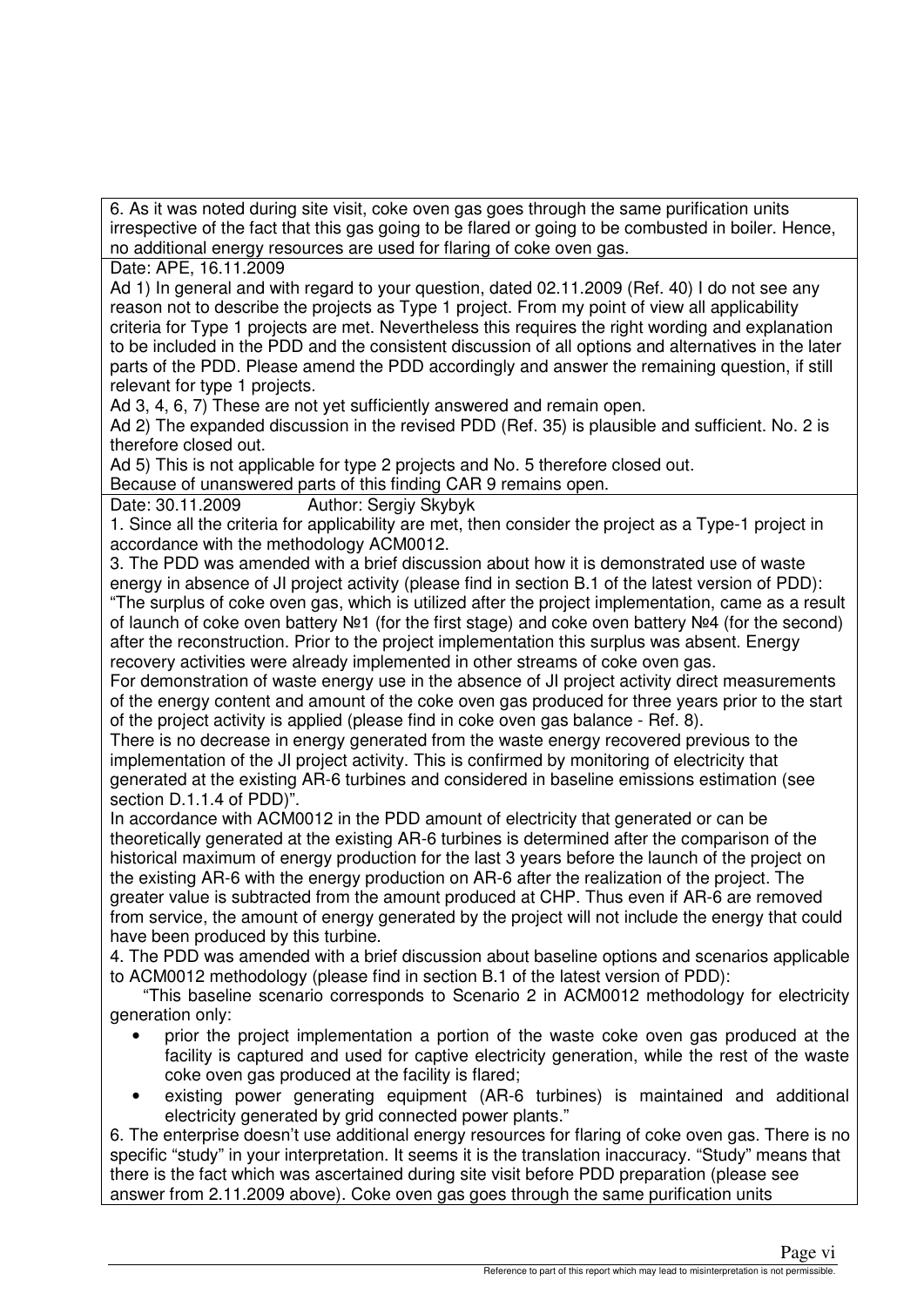irrespective of the fact that this gas going to be flared or going to be combusted in boiler. Also there is no any energy resources are used to support flaring. Hence, no additional energy resources are used for flaring of coke oven gas. Lead Assessor had ascertained these facts during the site visit.

The latest version of PDD was corrected to exclude ambiguity

7. Please find answers on Findings No. 21 to 23 below.

Date: 14.12.09 Yulia Marskova

Section B.2 of the PDD ver. 4 dd. 11.12.09 contains formulas, calculation discussion and was amended with reference to Annex 5 with additionality issues discussions what is plausible.

1. PDD ver. 4 dd. 11.12.09 was amended accordingly with Type-1 applicability and proper description. Ok

3. PDD ver. 4 dd. 11.12.09 was amended with relevant information on utilization of waste gas prior to the project implementation. Ok

4. PDD ver. 4 dd. 11.12.09 was amended with proper discussion of chosen baseline options according to Table 2 of ACM0012. Ok

6. Misleading data presented in the PDD ver. 3 was deleted in the PDD ver. 4 so there is no study was performed for additional energy resources assessment. Ok

7. To be discussed under Findings Nos. 21 and 23.

CAR 9 can be closed out.

Date: 15.09.2009 Raised by: Arthur Pelchen

|     |         | PDD. Please amend the PDD accordingly.                             |          |
|-----|---------|--------------------------------------------------------------------|----------|
| 10  |         | Information on project management is missing in section D.3 of the | T5Q5.2.1 |
| No. | $T$ ype | l Issue                                                            | Ret      |

Date: Author: 02.11.2009 Sergiy Skybyk The PDD was amended with the implementation of these requirements. Please see section D.3 of the latest version of PDD:

# **Accounting of energy production**

Reading of meters for the produced energy is conducted on unit-to-unit basis every 12 hours and is entered into the log book. The data is aggregated into the monthly and annual reports and is stored in paper and electronic formats.

Data collection is carried out by a *shift caretaker of the Main control board*. The responsible person for the collection and archiving of the data is the head of the electricity area. Meters check is conducted according to the verification methodology certified by the Ukrainian state scientific-production center for standardization, metrology and certification (UkrCSM). The Electrotechnical laboratory of the enterprise (Ref. 42) is responsible for meeting the meters checks deadlines.

The amount of electricity consumed for the PT-12 own needs is determined by monthly calculations in consideration of the working auxiliary equipment load factor, as well as its capacity. The data is archived and stored in paper and electronic formats. The responsible person for the collection and archiving of the data is the head of the electricity area.

# **Accounting of coal consumption of CHP boilers**

The amount of coal, consumed by the boilers, is determined when coal is supplied to the CHP by using the electro-mechanical scales. Data on the amount of coal is entered into the logbook. The responsible person is the head of the production department.

The NCV of coal supplied to the CHP and combusted in the boilers is determined according to the technical specifications У 10.1-23472138-161:2005 (Ref. 43) developed by state enterprise "Luganskstandardmetrology".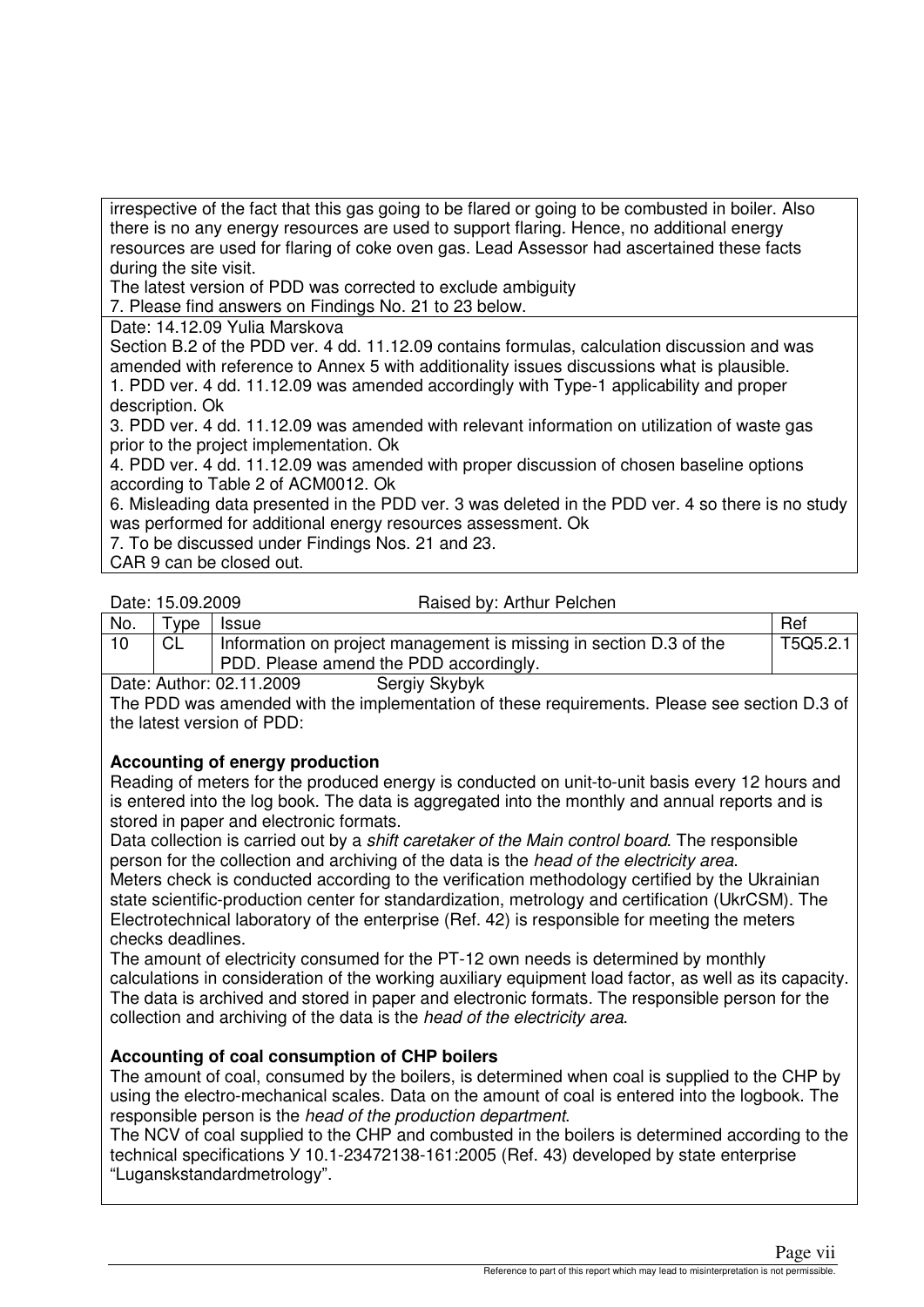# **Accounting of the coke oven gas consumption in CHP boilers**

Accounting of the coke oven gas consumption in CHP is determined by the meter on gas-flow inlet to the boiler house (pie chart). The pie chart readings is conducted manually every 24 hours by shift caretaker of Control, Measurement and Automation department and entered into logbooks and electronic data base.

The responsible person for the collection and archiving of the data is the *head of Control*, Measurement and Automation department.

Coke oven gas NCV is determined monthly by the Central plant laboratory (Ref. 44). The results are entered into the logbook.

# **Employees responsible for the carrying out of the monitoring plan**

The vice-chief of heat and power sector of the plant is responsible for the carrying out of the monitoring plan. The chief metrologist of the plant is responsible for the timely conduction of the scheduled meters calibration.

Date: 16.11.2009 Yulia Marskova, Local Assessor

### Accounting of energy production

The project developer has made available Accreditation of JCP electric and technical laboratory with Certificate no.06544-2-4-152-VL dd.02.11.2006 valid till 02.11.2009 issued by the Ukrainian Ministry of Industrial Policy (Ref. 42). New certificate is to be received shortly that could be an issue for future verification.

#### Accounting of coal consumption of CHP boilers

Technical specifications U 10.1-23472138-161:2005 (Ref. 43) contain quality figures of the Donetsk coal (including NCV equal to 4,842 kcal/kg) but not methodology for NCV identification. PDD states that NCV will be obtained by the plant's laboratory calorimeter (see section D.1.1.1 row P2). It is unclear if this NCV from Ref. 43 will be taken as a default value or measured. Please ensure to describe the approach for NCV identification consistently in the PDD.

#### Accounting of the coke oven gas consumption in CHP boilers

The Central plant laboratory is accredited by the Ukrainian Ministry of Industrial Policy that is confirmed with certificate no.06544-5-1-125-VL valid till 07.10.2012 (Ref. 44). Discussion of NCV identification is in compliance with section D.1.1.1 row P3.

Employees responsible for the carrying out of the monitoring plan No documented evidence has been submitted.

APE, 17.11.2009

In general all the information given above is not relevant to the finding. It is nevertheless useful to increase the understanding of the project and should stay in the PDD.

The finding relates to the project management, not to operational issues once the project is implemented and running. Please include a brief overview on the authority and responsibility of project management during the implementation phase and correct the above mentioned inconsistency on the NCV from coal. Therefore CL 10 remains open.

Date: 30.11.2009 Author: Sergiy Skybyk

Accounting of coal consumption of CHP boilers paragraph was corrected:

«The NCV of coal supplied to the CHP and combusted in the boilers is determined according to the technical specifications У 10.1-23472138-161:2005 for coal sort G, belonging to which was established by state enterprise "Luganskstandardmetrology"».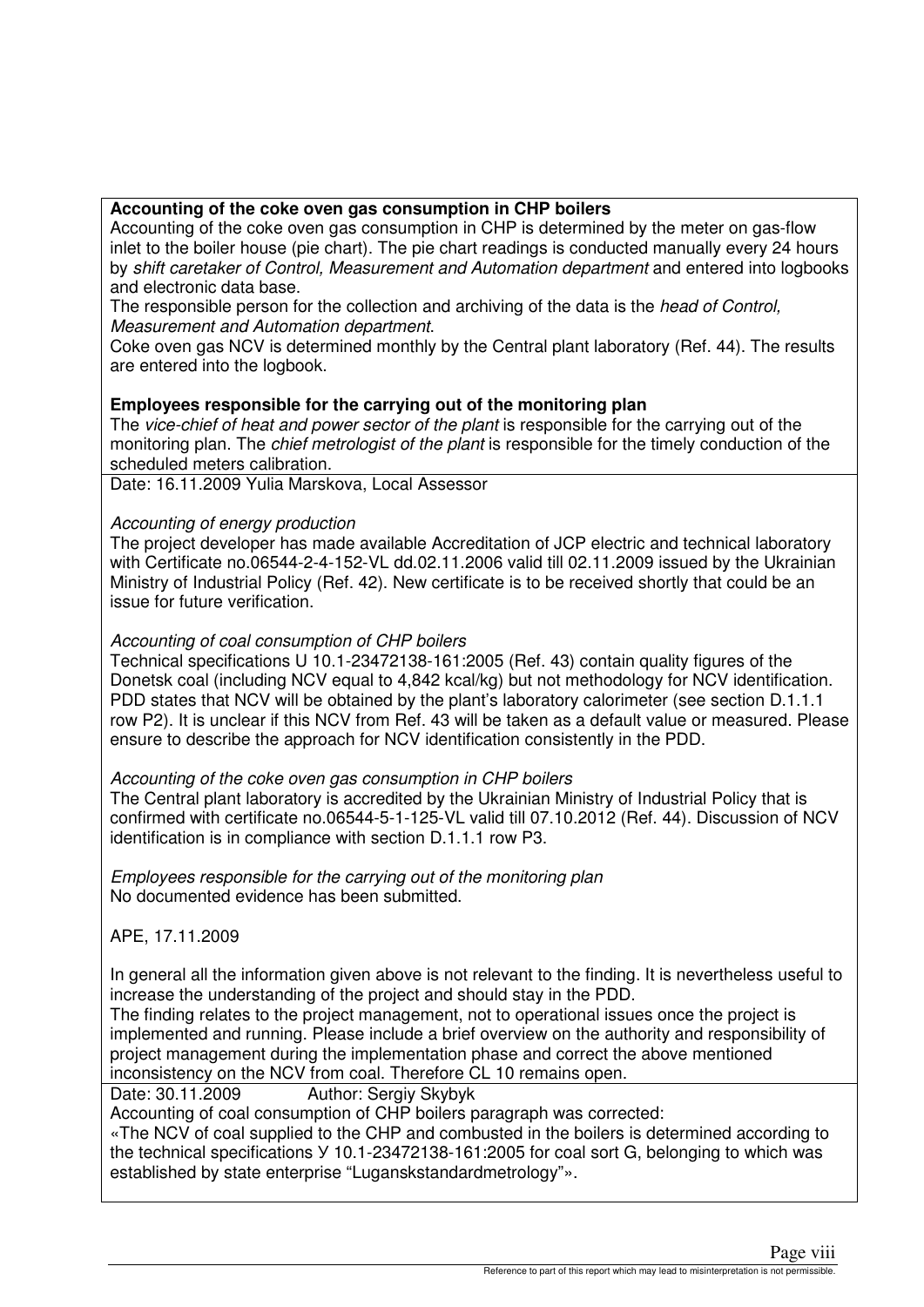For future verification QA/QC procedures for coal NCV by state enterprise "Ukrniiugleobogaschenie" is anticipated.

Also notation at the section D.1.1.1 row P2 was corrected.

Responsibility of project management is presented in section D.3 of PDD.

For monitoring report and corresponding calculations the specialists of "Environmental (Green) Investments Fund" are responsible. The data on monitoring is received from the central office of JSC «YCP». The vice-chief of heat and power sector of the plant is responsible for monitoring data getting and generalizing.

Date: 14.12.09 Yulia Marskova

## 1. NCV of coal:

Ref. 43 p. 5 of technical specification U 10.1-23472138-161:2005 that was provided to SGS contain a default value for NCV of coal that was used for ex-ante calculations. For the purpose of ex-post emission reduction estimation the NCV of coal will be determined by an authorized laboratory measurements that will be identified further.

2. Project management is described in D.3 where organizational chart is presented. As seen from Figure 10 JSC YCP is an owner of the project and responsible for the project implementation and operations. EGIF is responsible for ER monitoring report development. Ok CL 10 can be closed out.

| Date: 15.09.2009 |  |
|------------------|--|
|                  |  |

**Baised by: Arthur Pelchen** 

| No.                                                                                     | Type                                                                                         | <b>Issue</b>                                                                                                                                        | Ref |  |  |
|-----------------------------------------------------------------------------------------|----------------------------------------------------------------------------------------------|-----------------------------------------------------------------------------------------------------------------------------------------------------|-----|--|--|
| 11                                                                                      | <b>CL</b>                                                                                    | An organisational chart is missing in section D.3 of the PDD, which<br>T5Q5.2.2<br>would ease the understanding significantly. Please amend the PDD |     |  |  |
|                                                                                         |                                                                                              | accordingly.                                                                                                                                        |     |  |  |
|                                                                                         | Date: Author: 05.11.2009<br>Sergiy Skybyk                                                    |                                                                                                                                                     |     |  |  |
|                                                                                         | The PDD was amended accordingly to this request. Please find organisational chart of project |                                                                                                                                                     |     |  |  |
|                                                                                         | monitoring at the Fig. 10 in the latest version of PDD.                                      |                                                                                                                                                     |     |  |  |
| Date: 16.11.2009, Yulia Marskova, Local Assessor and APE, 17.11.2009                    |                                                                                              |                                                                                                                                                     |     |  |  |
| The organisational chart presented at Figure 10 of Section D.3 in PDD can be considered |                                                                                              |                                                                                                                                                     |     |  |  |
| sufficient. CL 11 is therefore closed out.                                              |                                                                                              |                                                                                                                                                     |     |  |  |

Date: 15.09.2009 Raised by: Arthur Pelchen

| No.                                                                                               | Type | <b>Issue</b>                                                                                 | Ref      |  |
|---------------------------------------------------------------------------------------------------|------|----------------------------------------------------------------------------------------------|----------|--|
| 12 <sup>2</sup>                                                                                   | CL.  | Procedures for training of monitoring personnel are missing in section                       | T5Q5.2.3 |  |
|                                                                                                   |      | D.3 of the PDD. Please amend the PDD accordingly and provide                                 |          |  |
|                                                                                                   |      | evidence for the training measures.                                                          |          |  |
|                                                                                                   |      | <b>Author: Sergiy Skybyk</b><br>Date: 02.11.2009                                             |          |  |
|                                                                                                   |      | The PDD was amended with the implementation of these requirements. Please see section D.3 of |          |  |
|                                                                                                   |      | the latest version of PDD:                                                                   |          |  |
|                                                                                                   |      | "Employees of the metrological service of JSC «Yasynivskyi Coke Plant» were passed through   |          |  |
|                                                                                                   |      | Refresher trainings. Education was held in Kievan Research and Training Centre of            |          |  |
| Standardization, Certification and Quality of Gospotrebstandart of Ukraine".                      |      |                                                                                              |          |  |
|                                                                                                   |      |                                                                                              |          |  |
| Information about passing of these courses by employees of the plant is indicated on the official |      |                                                                                              |          |  |
| website of the company:                                                                           |      |                                                                                              |          |  |
| http://yakhz.com/index.php?id=3507&show=news&newsid=14948                                         |      |                                                                                              |          |  |
|                                                                                                   |      | Data: 16 11 2009 Vulia Marskova, Local Assossor and ADE, 17 11 2009                          |          |  |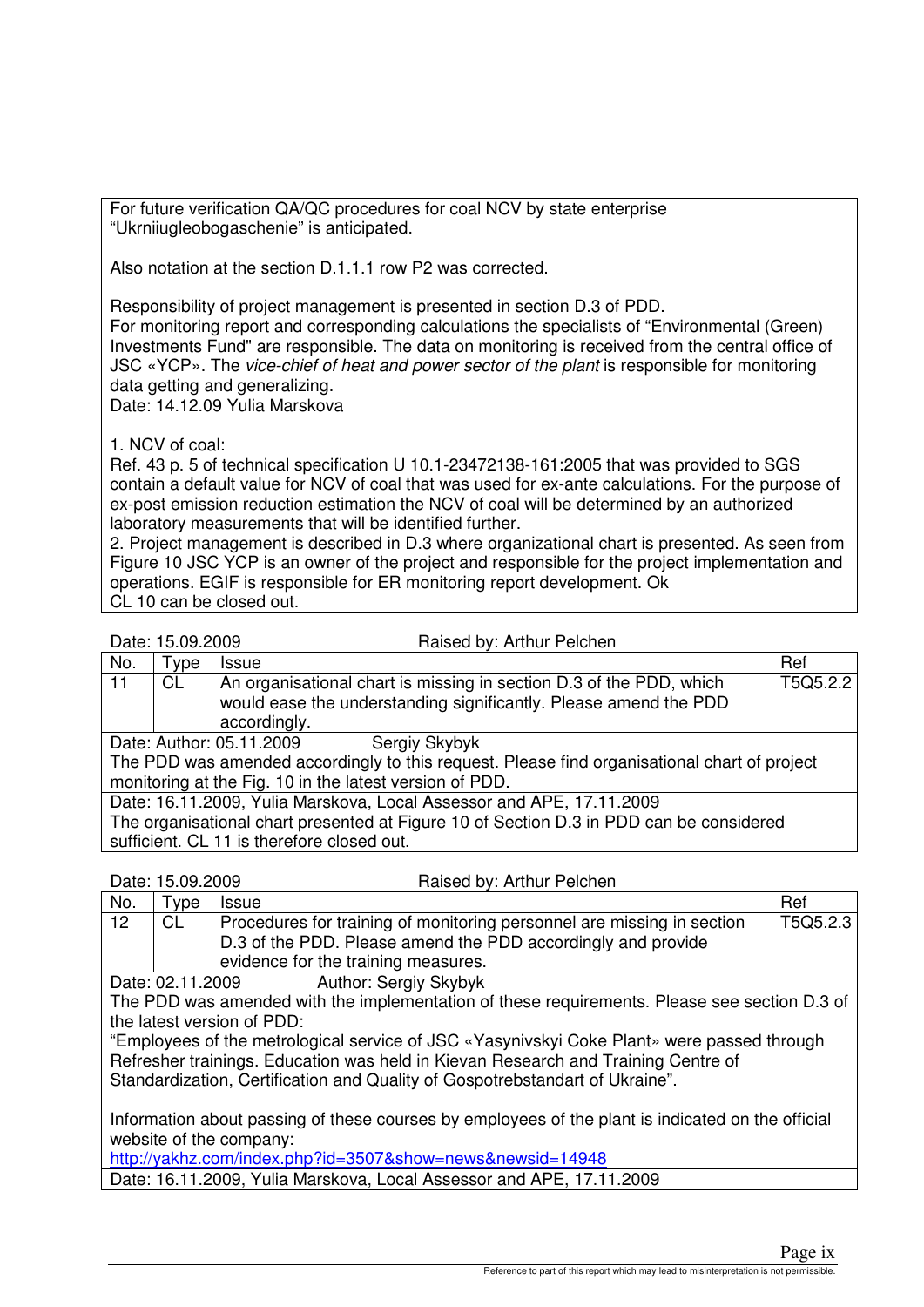Training of personnel of turbine units has been substantiated with Protocol of examination on safety issues no. 2 dd. 22.04.2009 (Ref. 45). Training of personnel of metrological service has been conducted in the Kievan Research and Training Centre of Standardization, Certification and Quality of Gospotrebstandart of Ukraine that is announced at the YCP web-site dd. 17.04.2008. CL 12 is therefore closed out.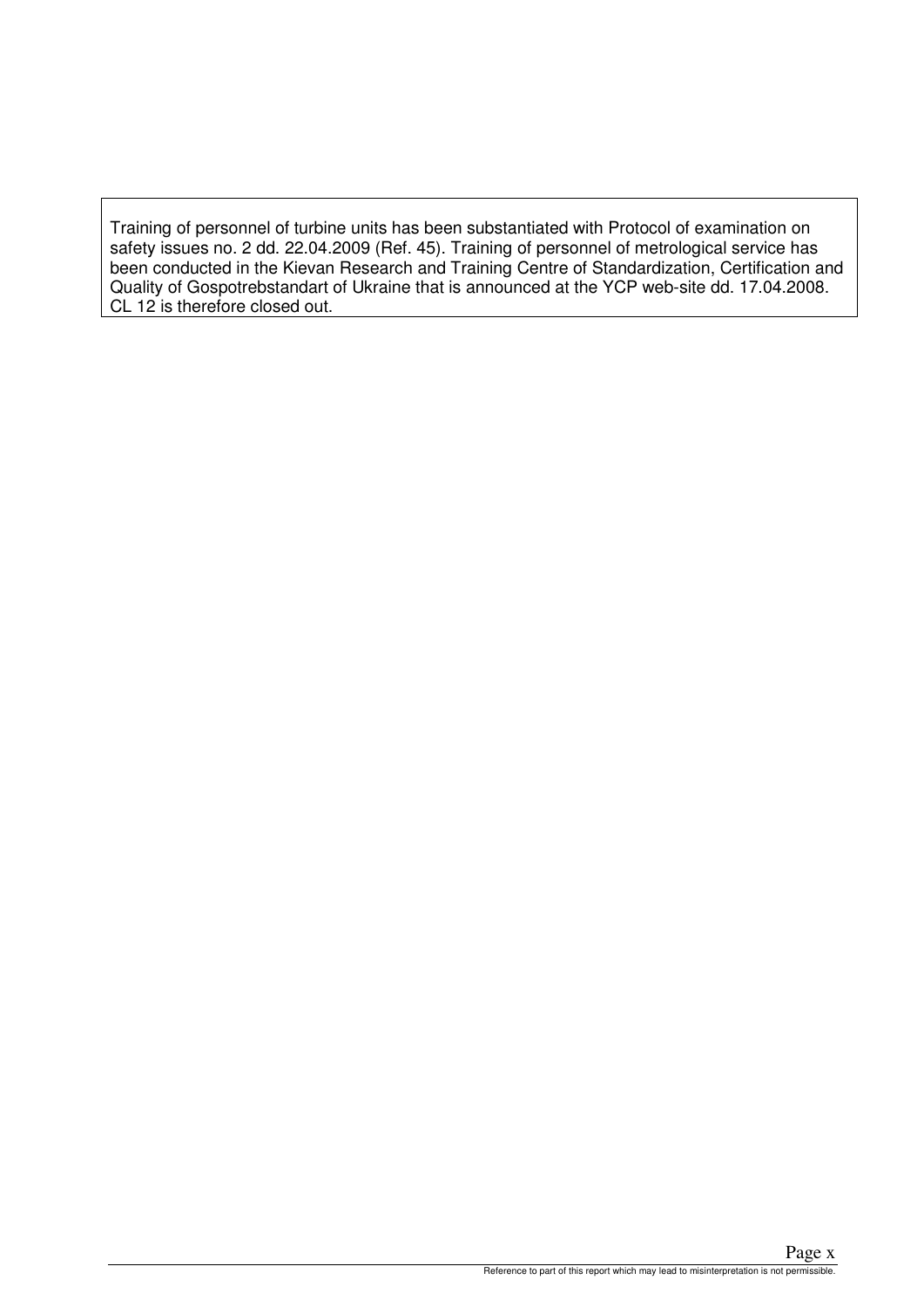|  |  | Date: 15.09.2009 |
|--|--|------------------|
|--|--|------------------|

Raised by: Arthur Pelchen

| No. | ™vpe                                                                 | <b>Issue</b>                                                                                                                                                                         | Ref      |  |  |
|-----|----------------------------------------------------------------------|--------------------------------------------------------------------------------------------------------------------------------------------------------------------------------------|----------|--|--|
| 13  |                                                                      | Procedures for the maintenance and calibration of meters and for the<br>maintenance of the installations are missing in section D.3 of the PDD.<br>Please amend the PDD accordingly. | T5Q5.2.5 |  |  |
|     | المناسبة والمناف والمستحال وسيد والمرداة<br><b>DALA</b> , 00.44,0000 |                                                                                                                                                                                      |          |  |  |

Date: 02.11.2009 Author: Sergiy Skybyk

The PDD was amended with the implementation of these requirements. Please see section D.3 of the latest version of PDD.

Please find copies of calibration passports, where conducted meter checks are indicated. Calibration passport of meters for electricity generated by AR-6 turbines (Ref. 46), electromechanical railway scales calibration passport (Ref. 47) and calibration passport of meter for coke oven gas consumption (Ref. 48) was attached.

Since intercalibration interval of PT-12 turbine (installed in 2006) is 6 years, hence there is no additional calibration was conducted yet.

Date: 16.11.2009, Yulia Marskova, Local Assessor and APE, 17.11.2009

The calibration list with equipment specification and dates of last calibration is in place (Ref. 46); listed equipment for Generator nos. 1 and 2 are properly checked in 2009 (recalibration period is 4 years). Electromechanical railway scales are calibrated on 22.09.2009 with recalibration period of 0.5 year /Certificate AT-022 PS – (Ref. 47). Calibration passport for coke oven gas meter indicated date of last annual calibration on 11.06.2009 (Ref. 48).

No documented evidence has been submitted to confirm 6 years calibration period of PT-12 turbine (installed in 2006), but this is considered plausible.

Discussion of maintenance and calibration of meters can be considered sufficient. CL 13 is therefore closed out.

Date: 15.09.2009 Raised by: Arthur Pelchen No. Type Issue Ref and the Second Second Second Second Second Second Second Second Second Second Second Second S

| IVU.                                                                                         | <b>YDE</b>                                                                                  | issue                                                                                        | nei      |  |  |
|----------------------------------------------------------------------------------------------|---------------------------------------------------------------------------------------------|----------------------------------------------------------------------------------------------|----------|--|--|
| 14                                                                                           | CL                                                                                          | Procedures for dealing with data gaps and uncertainty are missing in                         | T5Q5.2.9 |  |  |
|                                                                                              |                                                                                             | the PDD. Please amend the PDD accordingly.                                                   |          |  |  |
|                                                                                              |                                                                                             | <b>Author: Sergiy Skybyk</b><br>Date: 02.11.2009                                             |          |  |  |
|                                                                                              |                                                                                             | The PDD was amended with the implementation of these requirements. Please see section D.3 of |          |  |  |
|                                                                                              |                                                                                             | the latest version of PDD:                                                                   |          |  |  |
| "At JSC "Yasynivskyi Coke Plant" was introduced and applied a quality management system ISO  |                                                                                             |                                                                                              |          |  |  |
| 9001:2000. This fact is evidenced by a certificate issued by TÜV CERT GmbH. The registration |                                                                                             |                                                                                              |          |  |  |
|                                                                                              | number is №78100061035. Procedures for dealing with data gaps and uncertainty conducts with |                                                                                              |          |  |  |
| accordance to this standard".                                                                |                                                                                             |                                                                                              |          |  |  |

http://yakhz.com/index.php?id=3507&show=15626

Date: 16.11.2009, Yulia Marskova, Local Assessor and APE, 17.11.2009

Quality Management System developed and implemented according to ISO 9001 does not necessarily envisage specific procedures to deal with data gaps and uncertainty. Please provide a brief description of these procedures in the PDD. Therefore CL 14 remains open.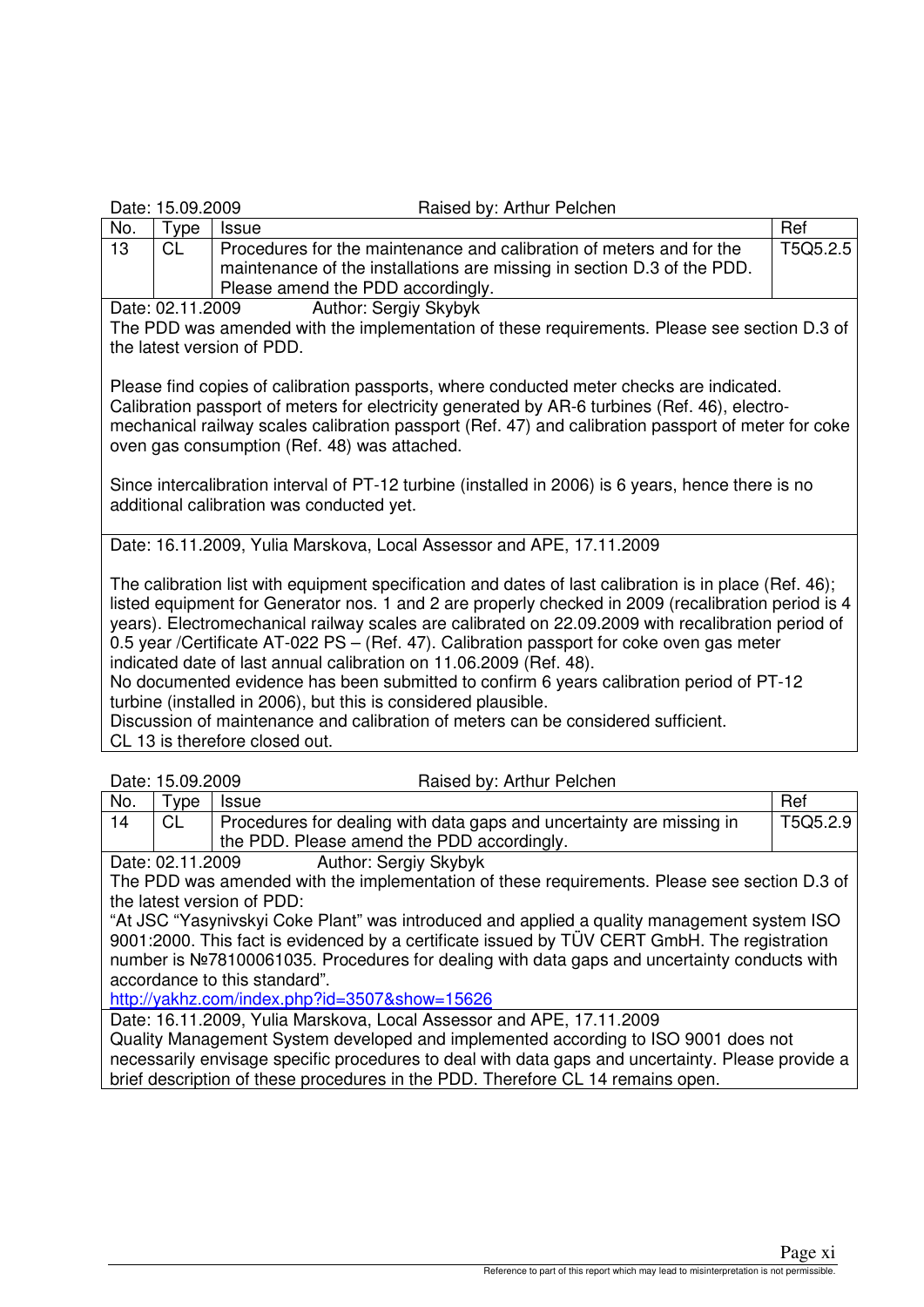Date: 9.11.2009 Author: Sergiy Skybyk

Mentioned above paragraph was amended with the sentence follows:

"In case any inconsistencies among the data are identified, the source of them will be investigated in collaboration with the specialists of "Environmental (Green) Investments Fund". If any inappropriateness of monitored data is revealed, corrective measures will be conducted either on the monitoring system for the item specified above. In such case, monitored data will be corrected in a conservative manner. All the information of corrective measures taken on the monitoring system and monitored data itself will be archived along with original monitored data for future verification of emission reductions. Responsibility and scheme of the monitoring is presented in section D.3 of PDD".

Date: 14.12.09 Yulia Marskova

Mentioned possible actions on data gaps and uncertainties dealing with can be considered sufficient.

CL 14 can be closed out.

Date: 15.09.2009 Raised by: Arthur Pelchen

| No.                                       | vpe       | <b>Issue</b>                                                                                                                                               | Ref       |
|-------------------------------------------|-----------|------------------------------------------------------------------------------------------------------------------------------------------------------------|-----------|
| 15                                        | <b>CL</b> | Procedures for review of data, internal audits, performance reviews<br>and corrective actions are missing in the PDD. Please amend the PDD<br>accordingly. | T5Q5.2.10 |
| Author: Sergiy Skybyk<br>Date: 02.11.2009 |           |                                                                                                                                                            |           |

The PDD was amended with the implementation of these requirements. Please see section D.3 of the latest version of PDD:

"Quality assurance of collected data that directs to the vice-chief of heat and power sector of the plant is conducted by chief engineer of the CHP.

Also, audit of the processes of CHP quality management system conducts at the JSC

«Yasynivskyi Coke Plant» with accordance to ISO 9001:2000".

Please find internal audit reports, attached to this file (Ref. 49).

Date: 16.11.2009, Yulia Marskova, Local Assessor and APE, 17.11.2009

The YCP has implemented Quality Management System based on ISO 9001 and perform internal audits of QMS in the CHP (proved by Reports on internal audit (Ref. 49). As the QMS envisages data review, internal audits, performance review and corrective actions and CHP included into scope of QMS that can be considered sufficient. CL 15 is therefore closed out.

| Date: 16.09.2009                                                                              |                                                           | Raised by: Arthur Pelchen                                                                      |          |  |  |
|-----------------------------------------------------------------------------------------------|-----------------------------------------------------------|------------------------------------------------------------------------------------------------|----------|--|--|
| No.                                                                                           | Type                                                      | <b>Issue</b>                                                                                   | Ref      |  |  |
| 16                                                                                            | <b>CL</b>                                                 | Evidence for the relevant training measure for the plant operators is                          | T5Q5.2.6 |  |  |
|                                                                                               |                                                           | missing.                                                                                       |          |  |  |
|                                                                                               | Date: 02.11.2009                                          | Author: Sergiy Skybyk                                                                          |          |  |  |
|                                                                                               |                                                           | Trainings for mechanic and electrician operators of the plant were conducted. Latest trainings |          |  |  |
|                                                                                               |                                                           | were over in may 2009. Information about passing of these courses by employees of the plant is |          |  |  |
|                                                                                               | indicated on the official website of the company:         |                                                                                                |          |  |  |
|                                                                                               |                                                           | http://yakhz.com/index.php?id=3507&show=news&newsid=25972                                      |          |  |  |
|                                                                                               | http://yakhz.com/index.php?id=3507&show=news&newsid=29587 |                                                                                                |          |  |  |
|                                                                                               |                                                           |                                                                                                |          |  |  |
| Also, CHP operators familiar with the Terms of design and safe operation of pressure vessels. |                                                           |                                                                                                |          |  |  |

Please find the protocol of this action, attached to this file (Ref. 45).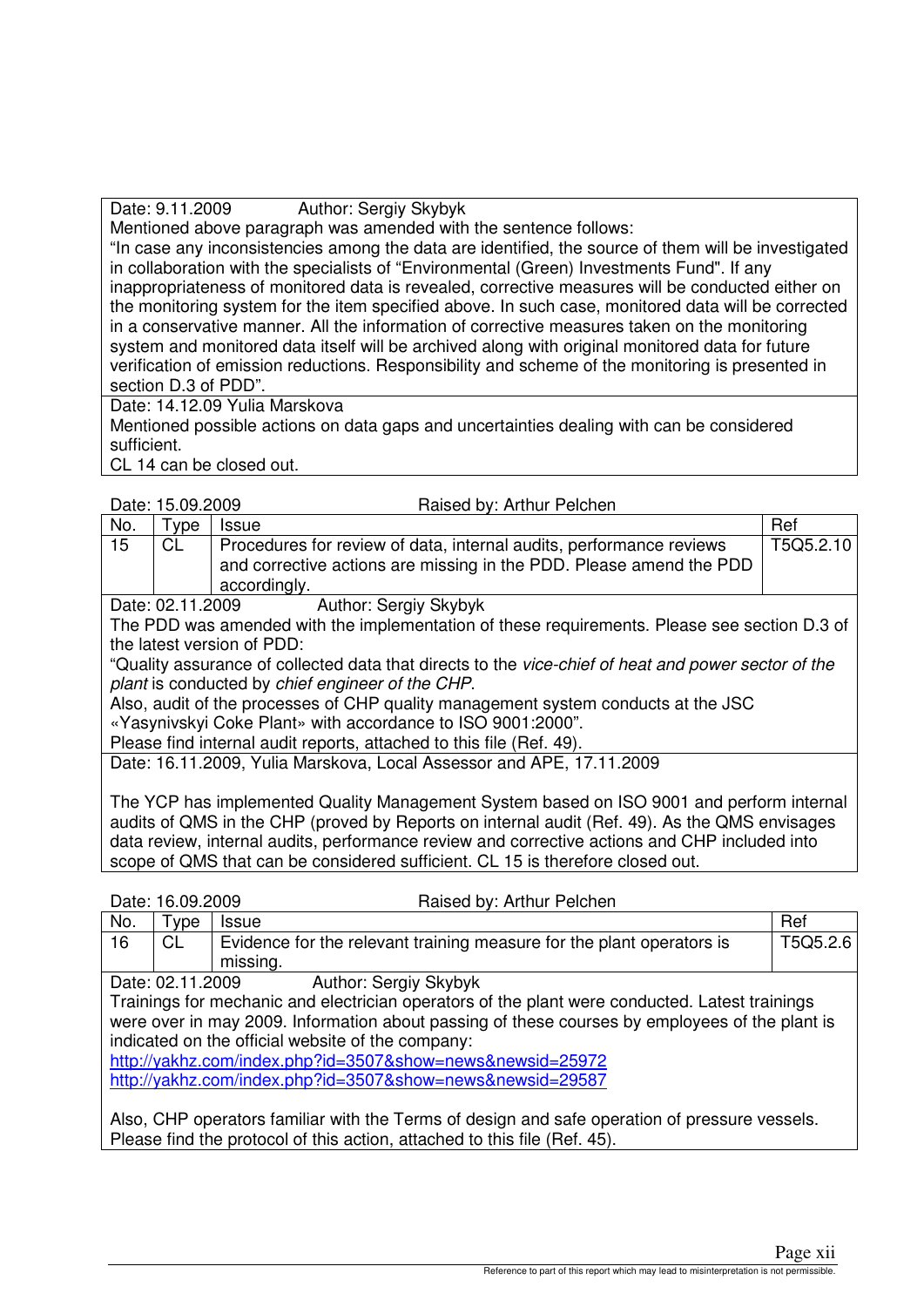Date: 16.11.2009, Yulia Marskova, Local Assessor and APE, 17.11.2009

Training of personnel of turbine units has been substantiated with Protocol of examination on safety issues no. 2 dd. 26.02.2009 and 22.04.2009 (Ref. 45). The company web-site announce on completion of YCP personnel training dd. 17.05.2009 (mechanics, electricians for maintenance of electrical equipment). CL 16 is therefore closed out.

| Date: 16.09.2009                             |     | Raised by: Arthur Pelchen                                                                                                                                                                                                                       |        |
|----------------------------------------------|-----|-------------------------------------------------------------------------------------------------------------------------------------------------------------------------------------------------------------------------------------------------|--------|
| No.                                          | vpe | <b>Issue</b>                                                                                                                                                                                                                                    | Ref    |
| 17                                           | CAR | The sensitivity analysis in Annex 1 should also contain a reduction in<br>costs and prices. Scenarios should also be provided with only on variable<br>(either costs or prices) changing. Please amend the sensitivity analysis<br>accordingly. | T3Q3.1 |
| Author: Georgiy Panchenko<br>Date: 4.11.2009 |     |                                                                                                                                                                                                                                                 |        |

Sensitivity analysis (Ref. 36) was carried out in accordance with the Annex to the Methodological Tool "Tool for the demonstration and assessment of additionality" 5.2. We determined the changes in NPV and IRR separately for capex, opex and electricity production deviations within + 10% - 10%. The calculation results (Ref. 36) show that the values of IRR do not exceed the benchmark equal to 12,4%. (See answ. CAR 20).

A sensitivity analysis of the proposed project has been carried out, showing the impact of the three main factors of influence: investment (capex), operating costs (opex) and electricity production on the IRR. The factors have been varied in a range of "+ 10 %" and "– 10 %".

| Name of Value                                   | IRR, $%$ | NPV, ths UAH |
|-------------------------------------------------|----------|--------------|
| Base case without ERU                           | 9,462    | $-5295,71$   |
| capex $+10$ % (without ERU)                     | 0        | $-22361,44$  |
| opex $+10$ % (without ERU)                      | 10,60    | $-3161,41$   |
| electricity production $+10%$<br>(without ERU)  | 10,06    | $-4159,95$   |
| capex $-10$ % (without ERU)                     | 10,73    | $-2631,84$   |
| opex $-10$ % (without ERU)                      | 8,38     | $-7430,02$   |
| electricity production $-10$ %<br>(without ERU) | 1,70     | -28870,67    |
| with ERU selling, 4,60 euro per<br>ton          | 12,43    | 43,39        |

The project is not financially attractive without additional income from emissions trading, the IRR does not exceed benchmark and NPV is negative. The project becomes financially attractive with additional revenues from ERUs starting with price of 4,60 Euro.

Date: APE, 17.11.2009

Due to errors in the calculation (see CAR 20) a meaningful check of this figures is not possible. Please correct the financial calculation according to CAR 20 and consequently correct the sensitivity figures here and in the PDD.

CAR 17 therefore remains open.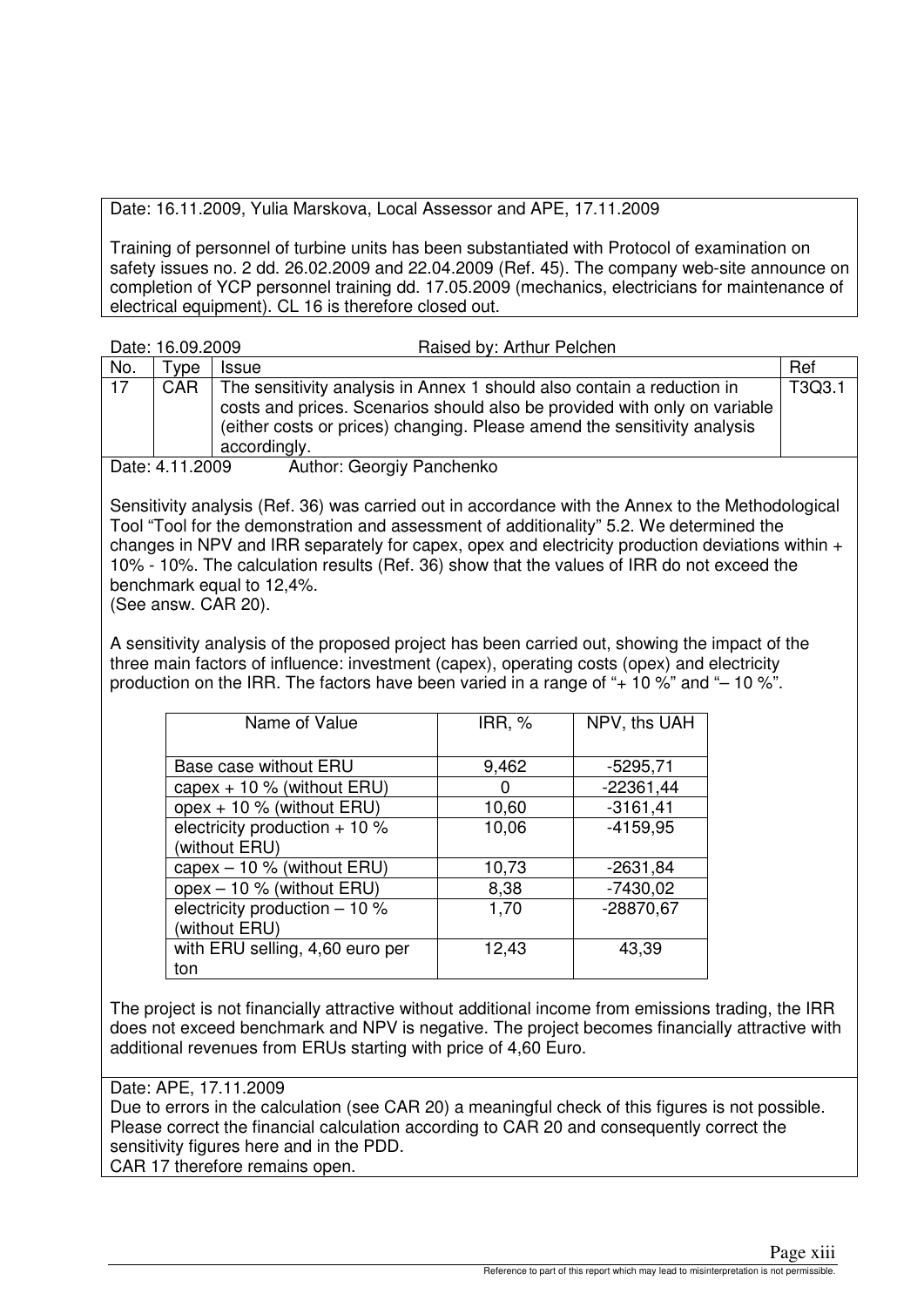#### Date: 10.12.2009 Author: Georgiy Panchenko

Corrections in the calculations (Ref 68) included in the section of the latest version of the PDD.

| Name of Value                                | IRR, $%$ | NPV, ths<br><b>UAH</b> |
|----------------------------------------------|----------|------------------------|
| Base case without ERU                        | 9,69     | $-5999.8$              |
| capex $+10$ % (without ERU)                  | 8,42     | $-9904,3$              |
| opex + 10 % (without ERU)                    | 8,82     | $-8010,1$              |
| electricity production $+10$ % (without ERU) | 11,59    | $-1750,9$              |
| capex - 10 % (without ERU)                   | 10,04    | $-4924,5$              |
| opex - 10 % (without ERU)                    | 7,62     | $-15678,5$             |
| electricity production - 10 % (without ERU)  | 6,97     | $-13006,9$             |
| with ERU selling, 4,60 euro per ton          | 12,41    | 25,5                   |

Date: 14.12.09 Yulia Marskova

The calculation mistakes were addressed in the financial analysis dd.10.12.2009 /Ref.68/. The present sensitivity analysis seems to be correct and shows that the IRR does not cross the benchmark in the range of +/-10% variable parameters. CAR 17 can be closed out.

Date: 16.09.2009 Raised by: Arthur Pelchen

| No.                                                                               | vpe '      | <b>Issue</b>                                                                                                                                        | Ref    |
|-----------------------------------------------------------------------------------|------------|-----------------------------------------------------------------------------------------------------------------------------------------------------|--------|
| 18                                                                                | <b>CAR</b> | Barrier analysis should focus on barriers to the planned project and show<br>that these barriers do not apply to any of the alternatives. Arguments | T3Q3.1 |
|                                                                                   |            | need to be backed with sufficient evidence. Please amend the PDD                                                                                    |        |
|                                                                                   |            | accordingly.                                                                                                                                        |        |
| Author: Oksana Butrim<br>Date: 4.11.2009                                          |            |                                                                                                                                                     |        |
| Some barriers are typical for the proposed project activity only:                 |            |                                                                                                                                                     |        |
| 1) necessity of CHP extension (to install new electricity production facilities); |            |                                                                                                                                                     |        |
| 2) necessity of electricity scheme changing.                                      |            |                                                                                                                                                     |        |

The CHP extension requires a number of additional inputs of finance, time and resources (Ref. 54). Inputs caused by the need to find areas within the territory of existing enterprise, as well as study and development of architectural design decisions on the location of additional facilities reflecting the recruitment of additional equipment. The addition area is not necessary for other alternatives of the projects activity for coke own gas that were considered above (see. chapter В.1, р. 18).

The same situation arises with necessity of electricity scheme changing. The additional voltage transformers for the conditions of the proposed project activity only are needed. It takes the additional financial and human resources for the purchase of equipment and documentation updating (Ref. 54).

Overcoming of these barriers becomes possible with getting of additional finance received from sale of GHG emissions reduction units, which are the result of the proposed project activity.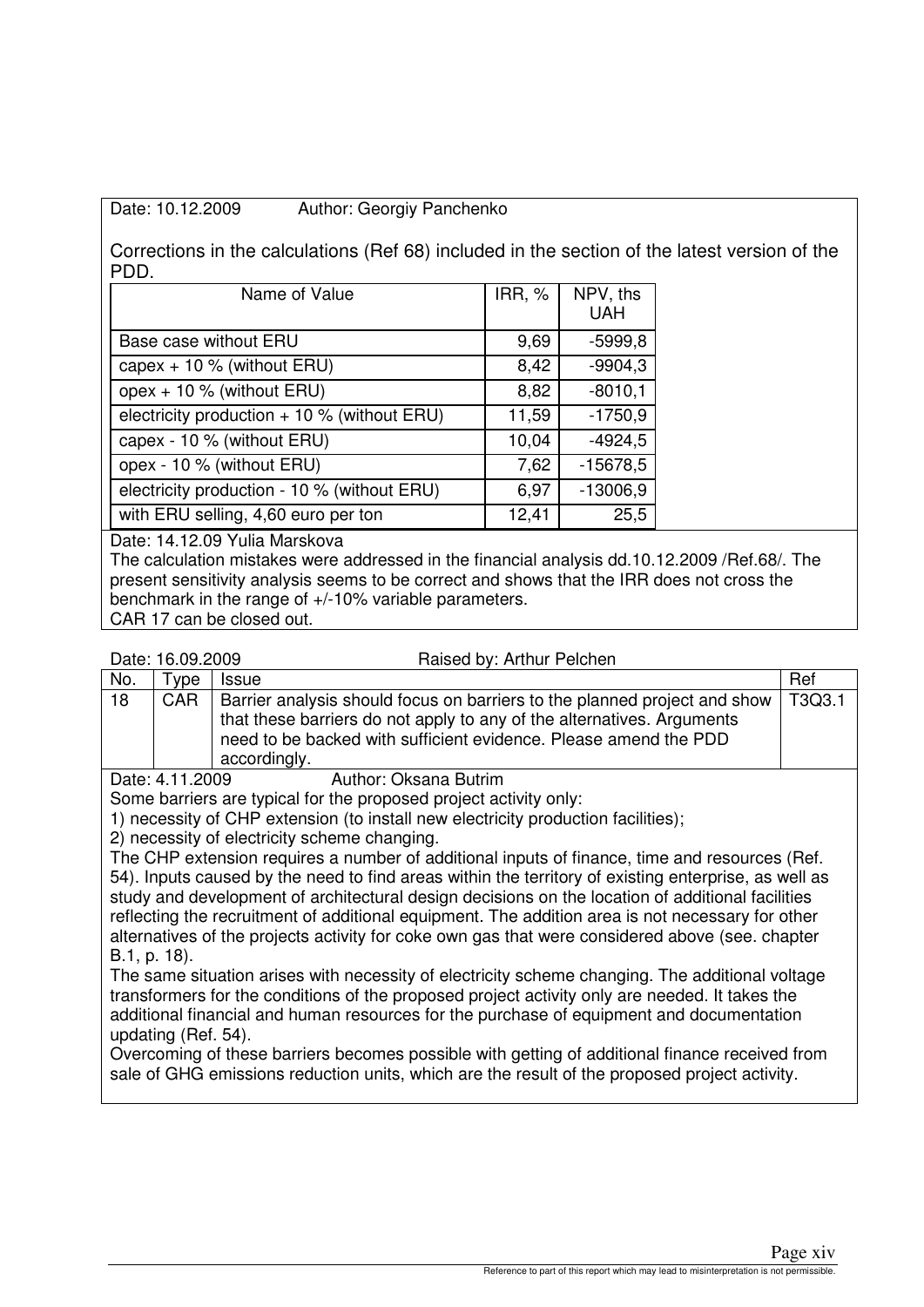Date: APE, 20.11.2009

I am not convinced that any of these barrier hold for stage 1. The fact that new equipment needs to be installed and existing installations need to be changed is a regular part of the project and not a barrier. For stage 1 these barriers obviously did not stop the implementation in the year 2006. In general the arguments are of a financial nature, but stage 1 delivers an IRR of more than 20 %. Consequently financial arguments cannot be considered.

Date: 11.12.2009 Author: Marina Bereznytska

Investment barrier. Other than economic/financial barrier in Step 2 above.

No private capital was available from domestic or international capital markets due to real risks associated with investment in Ukraine on the moment of investment decision 2003, April. Analysis of the investment climate in Ukraine at the time of the project given below demonstrates this fact.

The project was carried out against the background of the general negative situation in the country at the time of preelection contesting (2004 president elections), time of intention to carry out constitutional reform. According to many international institutions of the country was on the verge of enormous change. Political instability associated with the upcoming 2004 presidential elections, as well as serious weaknesses in the Ukrainian legislation created a very negative investment climate. The share of direct investment in Ukraine's GDP in 2003 totalled 2,6% in 2004 2,4% and in absolute terms, respectively, amounted to 1,3 and 1,6 billion dollars High inflation rate (8% in 2003, 15% in 2004 and 25% in 2005). And as a consequence of expensive domestic borrowing significantly influenced the decision on investment projects. Ukraine's sovereign ratings assigned by the rating agency Standard & Poor's prior to May 2003 were in the "negative", and from May to October 2003 "stable" (Ref.71, 72, 73).

In addition to macroeconomic instability, innovation active enterprises have to overcome many administrative barriers related to permitting, licensing and other documentation prior to launching the project. According to numerous international studies major obstacles to innovation activities in Ukraine are:

- Instability and complexity of public administration
- Uncertainty of economic environment
- Uncertainty in the law
- High level of corruption
- Tax burden
- Problems with VAT refunds

Current conditions for banking operations were formed against the background of the introduction, in December 2002, FATF to strengthen monitoring and limiting transactions with Ukraine. Canada, Germany and the United Kingdom in accordance with the recommendations of the FATF imposed sanctions against Ukraine (Ref.74).

### Investment barrier overcoming.

The project at the time of decision making was not investment attractive for the financial institutions, thought taking into account Kyoto protocol mechanisms it became possible to arouse some interest in those investors, who mind ecological factor (Ref. 75). This had initiated search of alternative ways of financing, including opportunities of Kyoto Protocol flexible mechanisms, particularly joint implementation mechanism in order to increase investment attraction of the project and reduction implementation risks.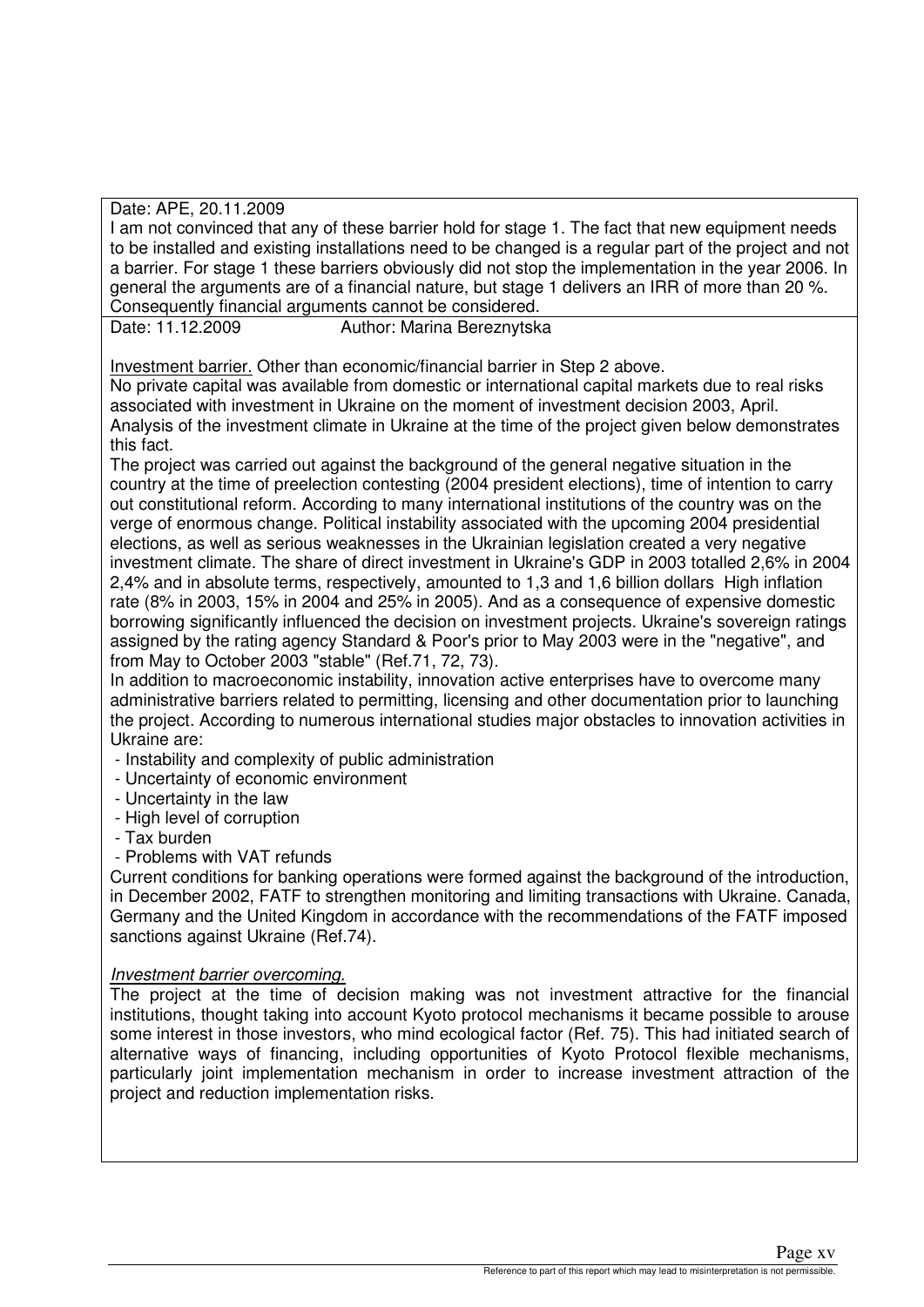Date: 14.12.09 Yulia Marskova Please see SGS comments dd. 14.12.2009. Closure of this CAR is related with CAR 20 discussion.

|  | Date: 16.09.2009 |
|--|------------------|
|--|------------------|

Raised by: Arthur Pelchen

| No.                                                                    | Type       | <b>Issue</b>                                                                                                                                                                                                                                                                                                                                                                                                                      | Ref    |
|------------------------------------------------------------------------|------------|-----------------------------------------------------------------------------------------------------------------------------------------------------------------------------------------------------------------------------------------------------------------------------------------------------------------------------------------------------------------------------------------------------------------------------------|--------|
| 19                                                                     | <b>CAR</b> | PP does not use most recent version of "Tool for the demonstration and<br>assessment of additionality", Version 05.2, dated 26.08.2008. Please<br>amend the discussion on additonality in the PDD and strictly follow the<br>steps and use the correct headline from the new version of the tool.<br>Please also check, that the discussion on the investment analysis in the<br>PDD follows the quidelines attached to the tool. | T3Q3.1 |
| Author: Georgiy Panchenko<br>Date: 4.11.2009                           |            |                                                                                                                                                                                                                                                                                                                                                                                                                                   |        |
| Indeed, we checked PDD and adjusted the headlines (see Chapters resp.) |            |                                                                                                                                                                                                                                                                                                                                                                                                                                   |        |
|                                                                        |            | Date: APE, 20.11.2009                                                                                                                                                                                                                                                                                                                                                                                                             |        |

The relevant changes have been implemented in the revised PDD (Ref. 35) and the financial calculation (Ref. 36). Changes were checked and found to be OK. CAR 19 is therefore closed out.

|     | Raised by: Arthur Pelchen, David Diaz<br>Date: 16.09.2009 |                                                                                                                                                                                                                                                                                                                                                                                                                                                                                                                                                                                                                                                                                                                                                                                                                                                                                                                                                                                                                                                                                                                                                                                                                                                                                                                                                                                                                                                                                                                                                                                                                                                                                                              |        |
|-----|-----------------------------------------------------------|--------------------------------------------------------------------------------------------------------------------------------------------------------------------------------------------------------------------------------------------------------------------------------------------------------------------------------------------------------------------------------------------------------------------------------------------------------------------------------------------------------------------------------------------------------------------------------------------------------------------------------------------------------------------------------------------------------------------------------------------------------------------------------------------------------------------------------------------------------------------------------------------------------------------------------------------------------------------------------------------------------------------------------------------------------------------------------------------------------------------------------------------------------------------------------------------------------------------------------------------------------------------------------------------------------------------------------------------------------------------------------------------------------------------------------------------------------------------------------------------------------------------------------------------------------------------------------------------------------------------------------------------------------------------------------------------------------------|--------|
| No. | Type                                                      | <b>Issue</b>                                                                                                                                                                                                                                                                                                                                                                                                                                                                                                                                                                                                                                                                                                                                                                                                                                                                                                                                                                                                                                                                                                                                                                                                                                                                                                                                                                                                                                                                                                                                                                                                                                                                                                 | Ref    |
| 20  | <b>CAR</b>                                                | Financial analysis should differentiate between stage I and II, because<br>from the data presented in the financial analysis it seems that stage one<br>is economically viable without ERUs and therefore not additional. It<br>remains unclear why stage I and II are summarized in one project. There<br>seems to be no technical or other reason for it. The fact that it was<br>decided by the board in one board decision is not sufficient. If<br>additionality of stage I cannot be proven by other means than the<br>financial analysis, stage I should be taken out of the project.<br>Please also make sure that depreciation and its effect on taxes is<br>included in the financial calculation and include a residual value for the<br>installation (or a sufficient explanation why the residual value is zero).<br>In addition the IRR benchmark is including a factor for inflation, but the<br>calculation doesn't include effects of inflation (constant electricity prices<br>in the future and constant maintenance costs). To be comparable the<br>IRR benchmark must be consistent with the calculation. Please exclude<br>the factor on inflation from the calculation of the IRR benchmark.<br>Please amend calculation and PDD accordingly and include the<br>information the IRR benchmark in the PDD.<br>Also please provide the following documents:<br>Information on regulation of electricity prices in Ukraine beyond<br>1.<br>October 2009<br>Evidence for stage I costs (only if it remains in the PDD)<br>2.<br>3.<br>Evidence for maintenance costs<br>Evidence for tax-rates<br>4.<br>Evidence/explanation for ERU prices<br>5.<br>Evidence for the exchange rate<br>6. | T3Q3.2 |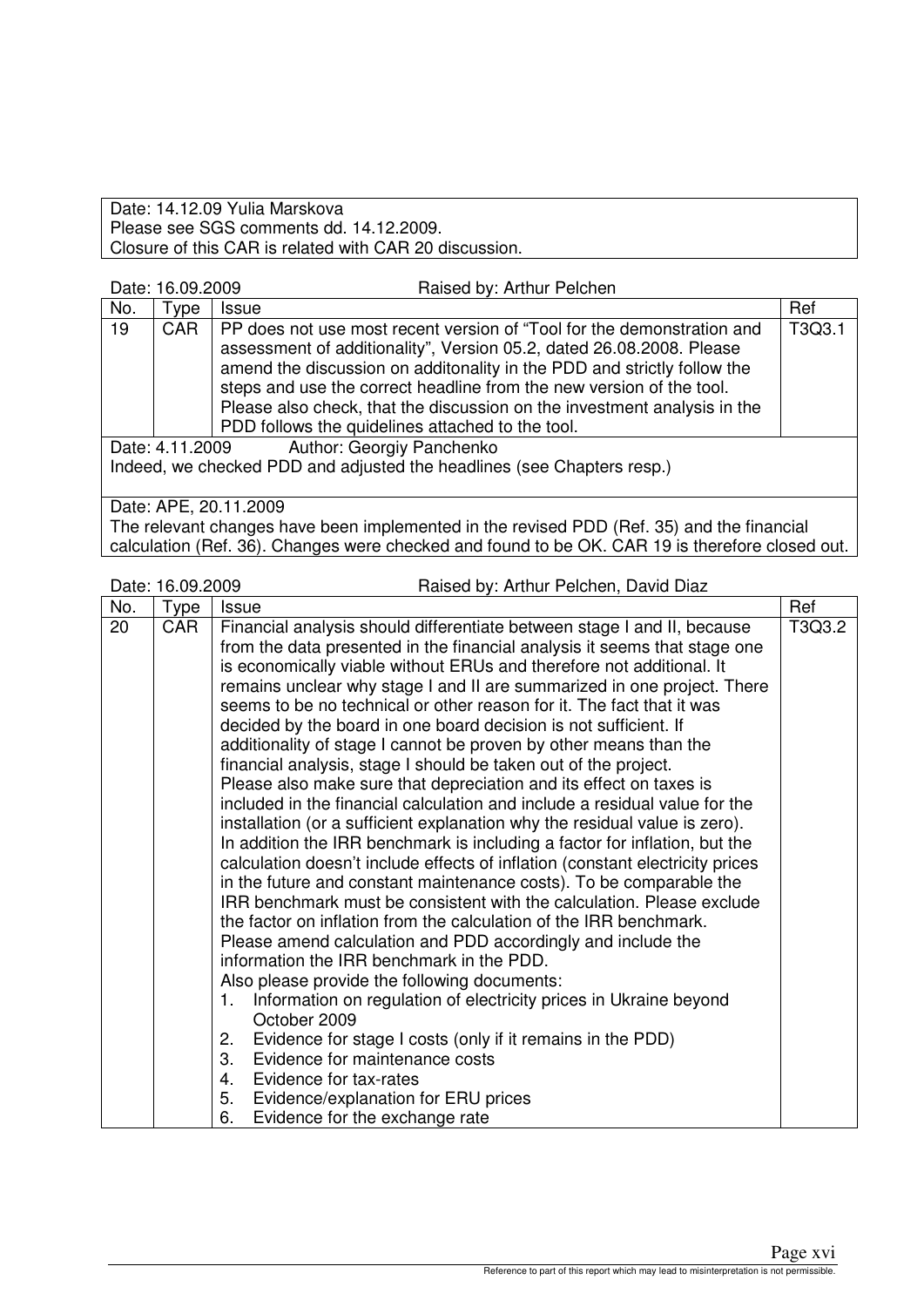Date: 4.11.2009 Author: Georgiy Panchenko

JSK "YCP" as a project owner continues to consider that the project is integral from the financial and technical point of view and division into stages is associated only with the time of objects putting into operation.

The National Environmental Investment Agency of Ukraine (NEIA) as the Kyoto protocol national designated focal point is interested in the most expedient implementation of this project, that could set a valuable example for other metallurgical enterprises and stimulate generation of new JI projects and GHG emission reductions in Ukraine (see NEIA letter (Ref. 50)). The project will be realized by using Track 1 mechanisms.

In accordance with the Annex to the Methodological Tool "Tool for the demonstration and assessment of additionality" 5.2. (p.6) please find attached Excel file with Financial analysis (Ref. 36) based on values valid at the time of the investment decision taken by the PP. Data for that time were presented by JSK "YCP" (Ref. 51, 52, 53, 54 – 59).

Residual value of the project equal to zero (Ref. 36), since the turbine will be depreciated within the life period of project.

Benchmark for IRR was taken as a discount rate I, which was determined by the formula:  $i = (1 + R/100)^* (1 + lnf/100)^* (1 + G/100) - 1$ 

where:

 $I$  – the discount rate, %;

R – risk free profitability rate, %;

Inf – inflation rate, %;

G – risk premium, %.

For this case the minimum guaranteed real rate of return was taken as the bank rate on deposits at the time of decision, the 18.04.2003, which amounted to  $R = 8,4%$  (Ref. 62). Percentage of inflation assumed to be equal to zero. Prize for the risk taken to be  $G = 4\%$ .

Only in the case proposed project with ERU the IRR exceeds benchmark and NPV is positive. The project is not financially attractive without additional income, and becomes financially attractive with additional revenues from emissions trading.

Required evidences are presented in the materials:

1. Energy tariffs in accordance The Cabinet of Ministers of Ukraine Resolution on October 14, 2008 N 925 "On immediate measures to stabilize the situation in the mining, metallurgical and chemical sector" (Ref. 61). /http://search.ligazakon.ua/l\_doc2.nsf/link1/KP080925.html/

2. Commercial proposal cost for the first stage, claimed by the manufacturer was 15980 thousand UAH (Ref. 52). The value of the actual cost for the first stage amounted to 31647 thousand UAH (Ref. 53).

3. Major repairs cost assumed to be equal to zero, which corresponds to a conservative estimate of costs.

4. Taxation rate is 25%. Law of Ukraine "On enterprises profit taxation" #335/94 of 28.12.94, article 10 (Ref. 60).

/http://zakon.rada.gov.ua/cgi-bin/laws/main.cgi?page=1&nreg=334%2F94-%E2%F0/

5. Project IRR sensitivity analysis taking into account the JI mechanism and ERU prices shows that the control point for IRR achieved at the price of ERUs 4,60 euro per tonne CO2-equivalent.

6. The exchange rate according to the National Bank of Ukraine on 18.04.2003 was 5,33 UAH/EUR. /http://www.bank.gov.ua/KURS/last\_kurs1.htm/ (Ref. 63).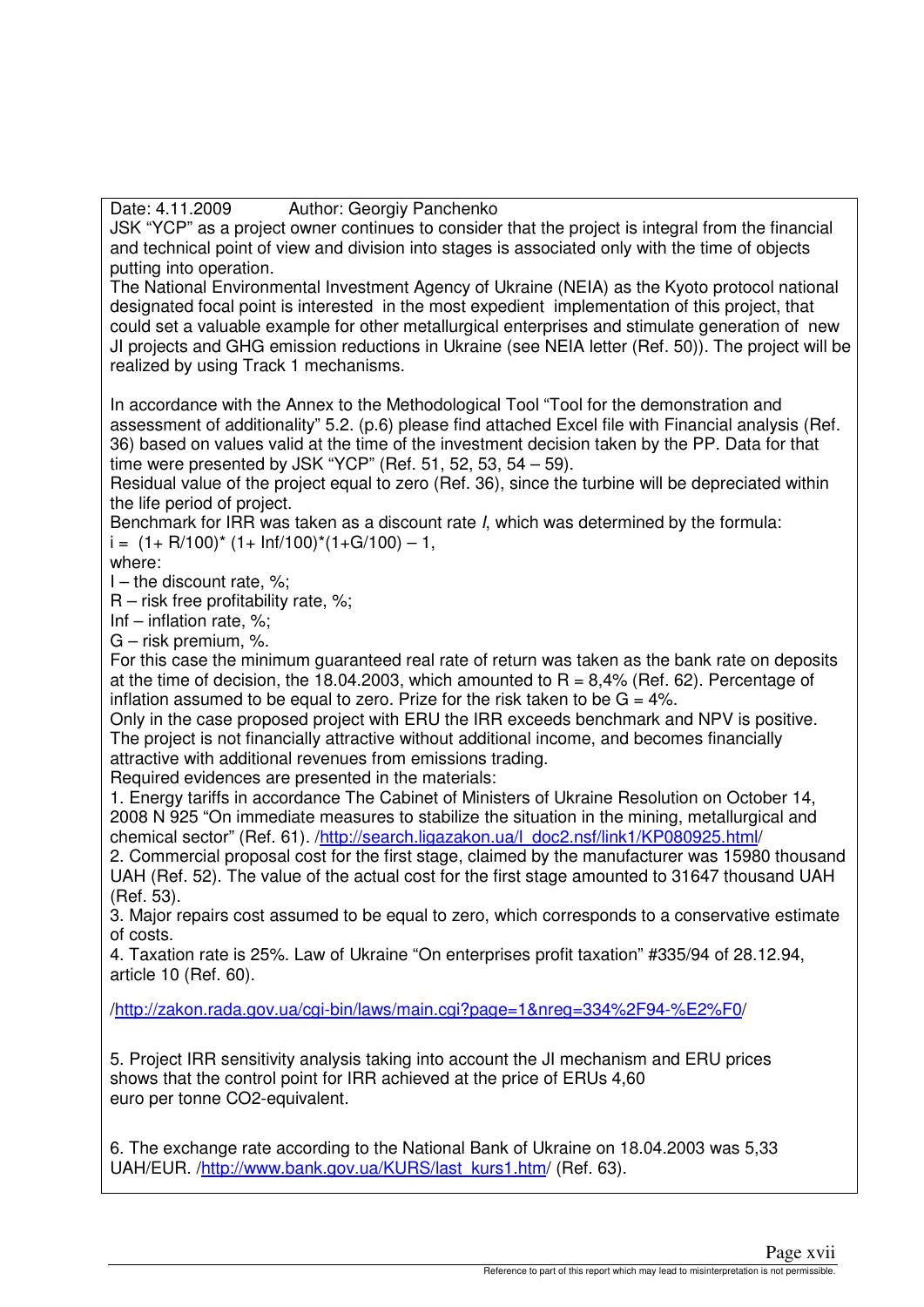Date: 17.11.2009 Yulia Marskova Local Assessor comment The following evidence was reviewed:

- 1. The client has sent the Ukrainian regulations on Electricity Price that issued by the National Committee for Electricity Power every month for 2009. These Regulations substantiate that for January-September 2009 the price was established at the same level (43.59 0.01UAH/kWh). Energy tariffs were fixed by the Resolution of the Cabinet of Ministers of Ukraine no.925 dd. 14.10.2008 and corresponding amendments dd. 24.06.2009 that prolong period till 01.01.2010. Since values from the time of decision making are to be taken into account, this reference is irrelevant.
- 2. Commercial proposal of Power Machines no. 02-06-03/02-1518 dd. 04.07.2003 contains 15 980 thousand UAH (Ref. 52). In contradiction true costs of 31,969,786.93 UAH are indicated in the Note on PT-12 investments (Ref. 53) signed by the Chief Accountant. Since costs at the time of decision making have to be used this is acceptable.
- 3. Acceptable.
- 4. Taxation rate (25%) is confirmed with the reference to the Law of Ukraine (Ref. 60).
- 5. The explanation can be accepted.
- 6. The exchange rate UAH/EUR on 18.04.2003 was 5.825 that is not in consistency with new calculation assumption made in Ref. 36. Please correct in the financial calculation accordingly.

## APE, 17.11.2009

Neither the fact that the PP considers stage 1 and stage 2 together nor the letter by the Ukrainian DNA (Ref. 50) changes the fact, that stage 1 has an IRR beyond the relevant benchmark on its own. There might be other than financial barriers to proof the additionality of stage I. This issue remains open until SGS receives a clear answer on the treatment of additionality by the Ukrainian DNA either by letter or during a meeting envisaged for December 2009. CAR 20 therefore has to remain open.

The other issues are treated below in the following paragraphs:

Evidence (Ref. 51, 52, 53, 54 – 59) for the data in the revised financial analysis (Ref. 36) – checked by APE in Ref. 37 – is generally sufficient and plausible. Correctly the data are taken from the time of decision making in 2003. The following question/remarks arose while checking the calculation:

- Cells AI7:AN7 contain a copying error. (Since content of the cell is not used further, this does not influence the calculation result.) Please correct!
- In cell G22 the price for 2003 is wrong. It should be 0,1307. Please correct!
- Assuming a residual value of 0 doesn't seem to be appropriate. The fact that is is fully depreciated in not enough. The fact, that your AP-6 is still running after around 50 years is a strong hint for the existence of a residual value. Please reconsider using a residual value.
- Could you please explain what you mean with prime price (cells G12 and G15) and provide some evidence for the figures?
- Why is production from PT-12-1 exactly equivalent to the electricity consumption from Service Invest?
- Line 27 does not contain the gross profit, but the revenue. For gross profit depreciation and opex need to be taken into account. Please correct!
- Why is Opex equal to net profit? Meaning of opex (operational expenditure) seems to be misunderstood. Please state correct opex figures, provide evidence and correct the calculation of gross profit! This also extends to the sensitivity analysis.

Because of these issues CAR 20 remains open.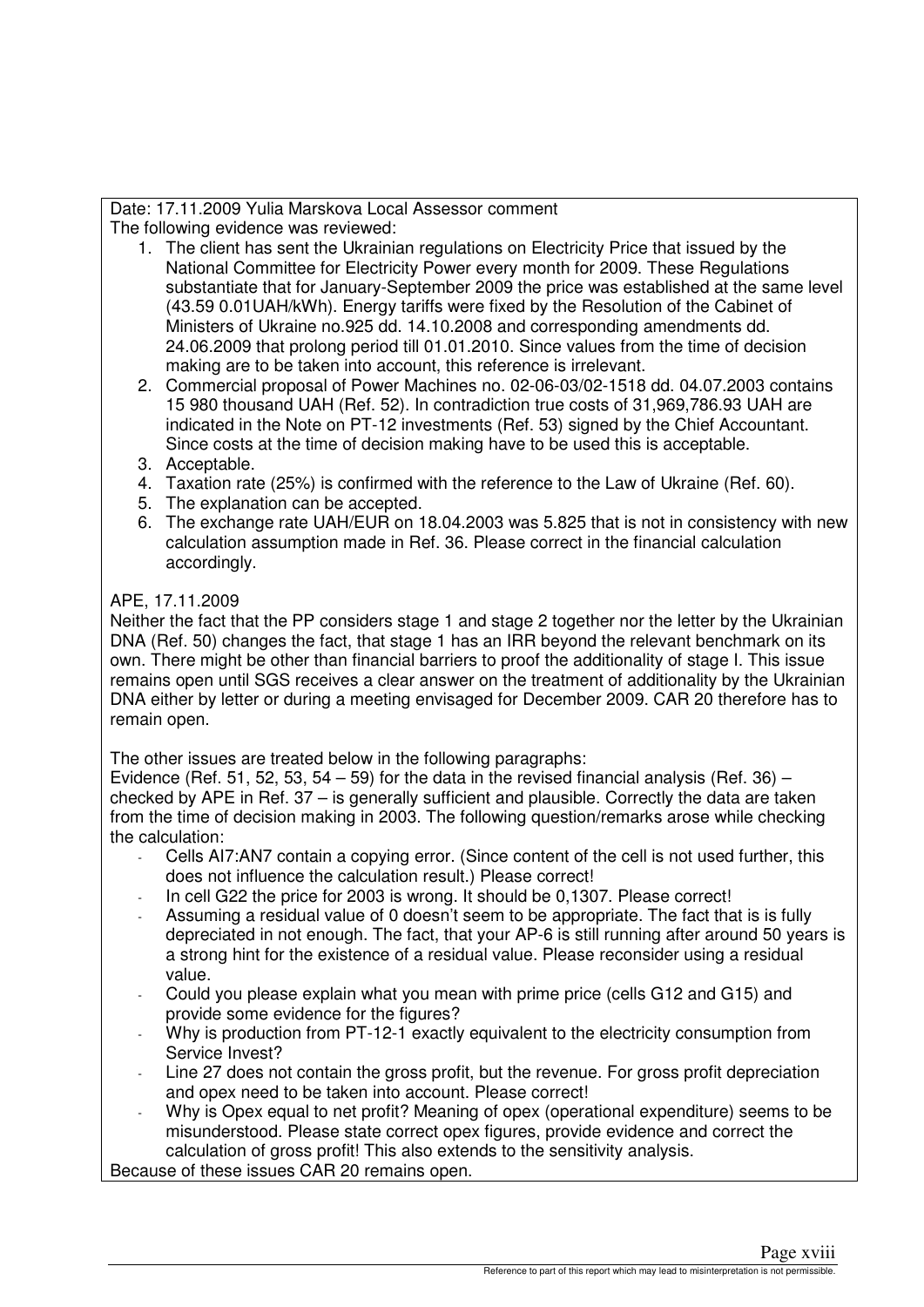## Date: 11.12.2009 Author: Georgiy Panchenko

Replies to APE comments:

1. It is included in the calculation (Ref. 68; Ref. 69).

2. In the previous calculations, the average tariff for 2002, equal to 0.1221 UAH / kWh was used. Since the calculation is performed for the time of the decision making, the 18/04/2003, the value of 0.1307 UAH / kWh can not be used in the calculation, since this is - the average tariff for the entire 2003. The new calculation uses the value of the tariff 0.1242 UAH / kWh which is equal to the average value of tariff for the first three months of 2003 (Ref.23).

3. Turbine life time for PT-12/13-3,4 / 1,0 on the project is 25 years. In the case of lifetime extension of the turbine PT-12, the parameters of its work will be lower than the initial and maintenance costs - higher. Therefore, the residual value of the turbines in the calculation adopted at the level of 25% of the original cost. This estimate corresponds to a conservative approach to financial analysis.

4. In the cells G12 and G15 values are set the value of production of 1 kWh of electricity in the first and second turbine generator PT-12, including amortization (Ref.55 (19) and 56 (20)). The new calculation uses the cost of electricity, from which the component, due to depreciation charges is deducted (Ref. 68; Ref. 69).

5. The assumption that production from PT-12-1 exactly equivalent to the electricity consumption from Service Invest, corresponds to the original plan of its operation. In the information about the project "Construction of turbines PT-12/13-3,4 / 1,0 with generators T-12-2U3 in CHP JSC "YCP" from 14.03.2003 g. (Ref. 70) it is stated: "With the putting into operation of the first coke oven battery and PT-12 turbo-generator the plant will be able to provide a 100% of its own electricity (with a sufficient excess coke oven gas), i.e. produce approximately 61.3 mln.kWh electricity per year. At this stage the project does not foresee the transfer of electricity to the external network. 6. It is taken into account in calculation (Ref. 68; Ref. 69).

7. This discrepancy is corrected (Ref. 68; Ref. 69).

Date: 11.12.2009 Author: Marina Bereznytska The separate demonstration of additionality for stage 1 and stage 2 is provided. There is

investment barrier analysis for stage 1 (please find Annex 5 in the latest version of PDD) and financial analysis for stage 2 (please find attached Excel file with financial analysis for stage 2, see Ref.69).

Also please find attached evidences for arguments, provided in PDD:

- Ukraine's sovereign ratings assigned by the rating agency Standard & Poor's prior to May 2003 were in the "negative", and from May to October 2003 "stable" (Ref.71, 72, 73).

- Canada, Germany and the United Kingdom in accordance with the recommendations of the FATF imposed sanctions against Ukraine (Ref.74).

- The project at the time of decision making was not investment attractive for the financial institutions, thought taking into account Kyoto protocol mechanisms it became possible to arouse some interest in those investors, who mind ecological factor (Ref. 75).- which financial institutions were contacted for funding? Was the funding refused and later how did the PP arrange their own funds?

- Risk of technological failure: the technology failure risk in the local circumstances is significantly greater than for other technologies; the particular technology used in the proposed project activity is not available in the relevant region. Scenarios 2-4 and the project scenario are characterized with this barrier. Scenario 5 is recognized as first of its kind for Ukraine for 2003. (Ref. 76).

- The implementation of similar projects after the invest decision making and implementation of YCP project has started since 2005: JSC "Avdeyevskiy KHZ" and JSC "Bagliykos" (City of Dniprodzerzhynsk) (Ref. 77).

- New barriers have arisen, promotional policies have ended, leading to a situation in which the proposed project activity can not be implemented without the incentive provided by the JI (Ref.76).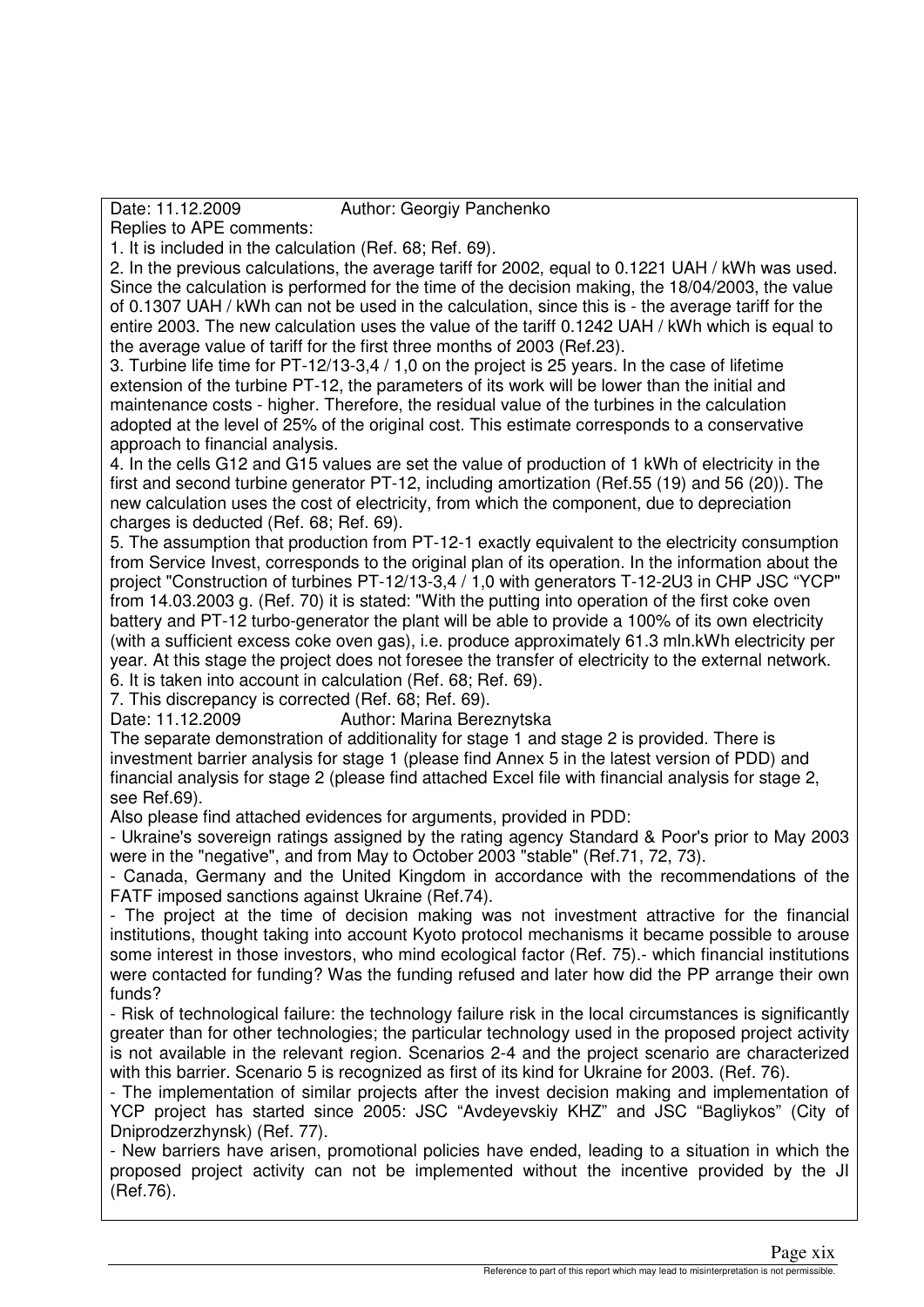Date: 14.12.09 Yulia Marskova

Exchange rate of UAH/EUR on 18.04.2003 was 5.825 is corrected in the calculations dd.10.12.2009 /Ref.68/.

- 1. ok
- 2. ok
- 3. Residual value for TP-12 turbine considering as 25% of the original cost is not transparent. Please provide clear explanation of this figure with relevant evidence and how it was calculated. Please refer to Methodological tool "Tool for determining the remaining lifetime of equipment" if necessary. Taking into account the current practise of AR-6 turbine operation for already 50 years and development of technology the residual value of TP-12 turbine can be more than 25%.
- 4. ok
- 5. The explanation is sufficient. Ok
- 6. ok
- 7. ok

Listed above Investment barriers /Ref.71-74/ for Stage I of the project (comment of Marina Bereznytska dd. 11.12.2009) refers to the project in case of considering the external financing while the decision on financing the first TP-12 construction with own plant funds thus there is no connection with the Stage I financing barriers /Ref.25/. In this case it is necessary to justify if the YCP provided upfront financing as a pre-payment for expected ERU sells. Available Board decision concerning the JI project, dated 18.04.2003 and 20.03.2009 is not sufficient for demonstration of this issue /Ref.25/.

The project developer is kindly requested to right wording regarding 'first-of-its-kind' explanation for the project in the PDD (Annex 5, technological barriers) as the envisaged technology has been already used at YCP (there are AR-6 2 turbines/generators to use the coke oven gas to produce steam and electricity). Only statement that the project is the first of its kind is not sufficient. The Article /Ref.76/ provides the current situation regarding coke gas utilization and states '... lack of the required number of condensing turbines... Recently, the solution of this problem was found only at JSC YCP where PT-12 was installed in 2006…'. Lack of turbines does not justify 'first of its kind' as there were such turbines and technologies. In view of above please revise wording in Annex 5 of the PDD.

Taking into account the following:

- 4. Stage II is not viable even with ERU selling (IRR is less than benchmark about **3 times**) /Ref.69/
- 5. Identical reasons for construction of both of TP-12 turbines are the coke production increase and surplus coke oven gas utilization
- 6. Preliminary financial assessments by JSC YCP were performed in 2003 for both turbines

It can be concluded that Stage II would not be implemented without Stage I consideration and JI incentives for Stage I as well. Internal assessment in Excel spreadsheet /Ref.68/ shows that the IRR of the Project activity does not cross IRR in case ERU selling from Stage II and only net profit from Stage I (without ERU selling). Thus it can be pointed out that if there is no ERU revenue Stage II cannot be implemented which is 'investment barrier'. Only in case of joint consideration of two stages the project reaches the benchmark and becomes viable.

National Environmental Investment Agency of Ukraine provided SGS with their opinion on the project that it is considered as **first of its kind** and **additional** and confirmed that there was a negative investment environment. The letter (reference ID 77) states, "during the last 20 years a very negative investment climate for the implementation of complex energy efficiency projects has been dominating the Ukraine. It is mostly caused by gaps in legislation, high inflation rate, unstable market trends, incompleteness of industry privatization, absence of positive experience in implementation of innovative decisions, low energy supply price (especially before year 2003 when the decision of project implementation was taken) and others. The phase one of the potential JI project "Utilization of surplus coke oven gas with the electricity generation at JSC "Yasinivskyi Coke Plant" was considered first of its kind project activity in Ukraine under the given economic conditions."

Hence the project is considered additional.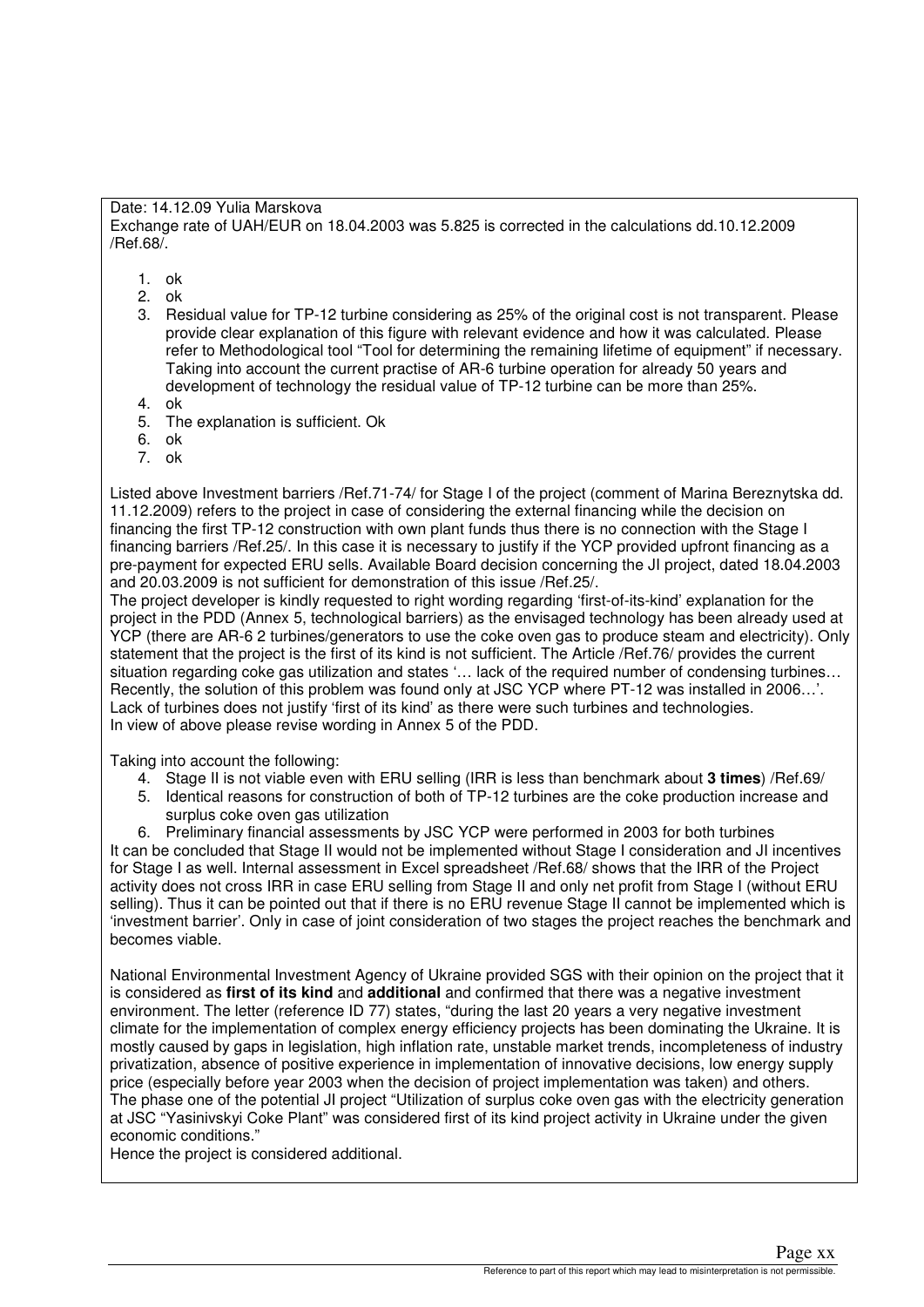| Raised by: Edgar Salinas, Arthur Pelchen<br>Date: 14.10.2009                                                                                                                                                                                                                                                                                                                                                                                                                                                        |                               |                                                                                                                                                                                                                                                                                                                                                                                                                                                                                                                                                                                                                              |                                        |
|---------------------------------------------------------------------------------------------------------------------------------------------------------------------------------------------------------------------------------------------------------------------------------------------------------------------------------------------------------------------------------------------------------------------------------------------------------------------------------------------------------------------|-------------------------------|------------------------------------------------------------------------------------------------------------------------------------------------------------------------------------------------------------------------------------------------------------------------------------------------------------------------------------------------------------------------------------------------------------------------------------------------------------------------------------------------------------------------------------------------------------------------------------------------------------------------------|----------------------------------------|
| No.                                                                                                                                                                                                                                                                                                                                                                                                                                                                                                                 | Type                          | <b>Issue</b>                                                                                                                                                                                                                                                                                                                                                                                                                                                                                                                                                                                                                 | Ref                                    |
| 21                                                                                                                                                                                                                                                                                                                                                                                                                                                                                                                  | <b>CL</b>                     | The PDD states "Thus, during the three years before the project activity<br>implementation, the average annual amount of coal used by the plant<br>was about 1419 tons, while during the three years after the project's<br>launch - 1332 tons of coal per year". A clarification request has been<br>raised in order to ask project participants to clarify how the project activity<br>meets the applicability condition that reads: "No auxiliary fossil fuel<br>(except start-up fuel) is used in the waste gas boiler for the generation of<br>captive electricity in the absence of the project". Project participants | T2Q2.1<br>T3Q3.1,<br>T4Q4.1,<br>T5Q5.1 |
|                                                                                                                                                                                                                                                                                                                                                                                                                                                                                                                     |                               | should bear in mind that although the use of coal as a back up fuel may<br>be minimum, the methodology only refers to start-up fuels and does not<br>contemplate exceptions for negligible amounts of back up fuel.                                                                                                                                                                                                                                                                                                                                                                                                          |                                        |
| Date: 2.11.2009<br>Author: Sergiy Skybyk<br>Waiting on response for clarification request raised to Arthur Pelchen on 2.11.2009.                                                                                                                                                                                                                                                                                                                                                                                    |                               |                                                                                                                                                                                                                                                                                                                                                                                                                                                                                                                                                                                                                              |                                        |
| Date: APE, 16.11.2009                                                                                                                                                                                                                                                                                                                                                                                                                                                                                               |                               |                                                                                                                                                                                                                                                                                                                                                                                                                                                                                                                                                                                                                              |                                        |
| I do not see any reason not to describe the projects as Type 1 project. From my point of view all<br>applicability criteria for Type 1 projects are met. That spares you the problem with applicability<br>criteria in Type 2 projects on the auxiliary fuel. In this case $f_{\text{wcm}}$ can be calculated a you propose in<br>your answer on CAR 22. Nevertheless this requires the right wording and explanation to be<br>included in the PDD. Please amend the PDD accordingly. CL 21 therefore remains open. |                               |                                                                                                                                                                                                                                                                                                                                                                                                                                                                                                                                                                                                                              |                                        |
|                                                                                                                                                                                                                                                                                                                                                                                                                                                                                                                     |                               | Date: 30.11.2009<br>Author: Sergiy Skybyk                                                                                                                                                                                                                                                                                                                                                                                                                                                                                                                                                                                    |                                        |
| As proposed project is described as Type 1 project, thus there is no the problem with applicability<br>criteria mentioned above.                                                                                                                                                                                                                                                                                                                                                                                    |                               |                                                                                                                                                                                                                                                                                                                                                                                                                                                                                                                                                                                                                              |                                        |
|                                                                                                                                                                                                                                                                                                                                                                                                                                                                                                                     | Date: 14.12.09 Yulia Marskova |                                                                                                                                                                                                                                                                                                                                                                                                                                                                                                                                                                                                                              |                                        |
| Taking into account project as Type-1 the applicability criteria for Type-2 is not applicable.<br>Hence, CL 21 can be closed out.                                                                                                                                                                                                                                                                                                                                                                                   |                               |                                                                                                                                                                                                                                                                                                                                                                                                                                                                                                                                                                                                                              |                                        |

| Date: 14.10.2009                                                   |            | Raised by: Edgar Salinas, Arthur Pelchen                                                                                                                                                                                                                                                                                                                                                                  |                                         |
|--------------------------------------------------------------------|------------|-----------------------------------------------------------------------------------------------------------------------------------------------------------------------------------------------------------------------------------------------------------------------------------------------------------------------------------------------------------------------------------------------------------|-----------------------------------------|
| No.                                                                | vpe        | <b>Issue</b>                                                                                                                                                                                                                                                                                                                                                                                              | Ref                                     |
| 22                                                                 | <b>CAR</b> | With regard to the f <sub>wcm</sub> fraction, the methodology states: "If the steam<br>used for generation of the electricity is produced in dedicated boilers but<br>supplied through common header, this factor is estimated using equation<br>(1d/1e). A corrective action request has been raised in order to ask<br>project participants to make use of the appropriate equation for these<br>cases. | T2Q2.1.<br>T3Q3.1,<br>T4Q4.1,<br>T5Q5.1 |
| Author: Coroni Chubulz<br>$D_{0}$ <sub>10</sub> $D_{1}$ 11 $D_{0}$ |            |                                                                                                                                                                                                                                                                                                                                                                                                           |                                         |

Date: 2.11.2009 Author: Sergiy Skybyk The recommendation has been taken into account. Please find our correcting presented in section B.2. PDD (page 21):

$$
=\frac{\sum_{h=1}^{8760} Q_{WCM,h} \cdot (C p_{wcm} \cdot (t_{wcm,h} - t_{ref}) + NCV_{WCM,y})}{H_{r}}
$$
  
= 
$$
\frac{H_{r}}{EG_{tot,y}},
$$

Where:

 $f_{_{\rm WCM}}$ 

 $Q_{WCM,h}$  - Quantity of coke oven gas recovered in hour h,  $(m^3/h)$ ; NCV<sub>WCM,y</sub> - Net Calorific Value of coke oven gas in year y,  $(TJ/m^3)$ ;  $EG<sub>tot,y</sub>$  - Total annual electric energy produced at the CHP, (TJ/year).  $Cp_{\text{wcm}}$  - Specific Heat of coke oven gas (TJ/  $m^3$ -deg C);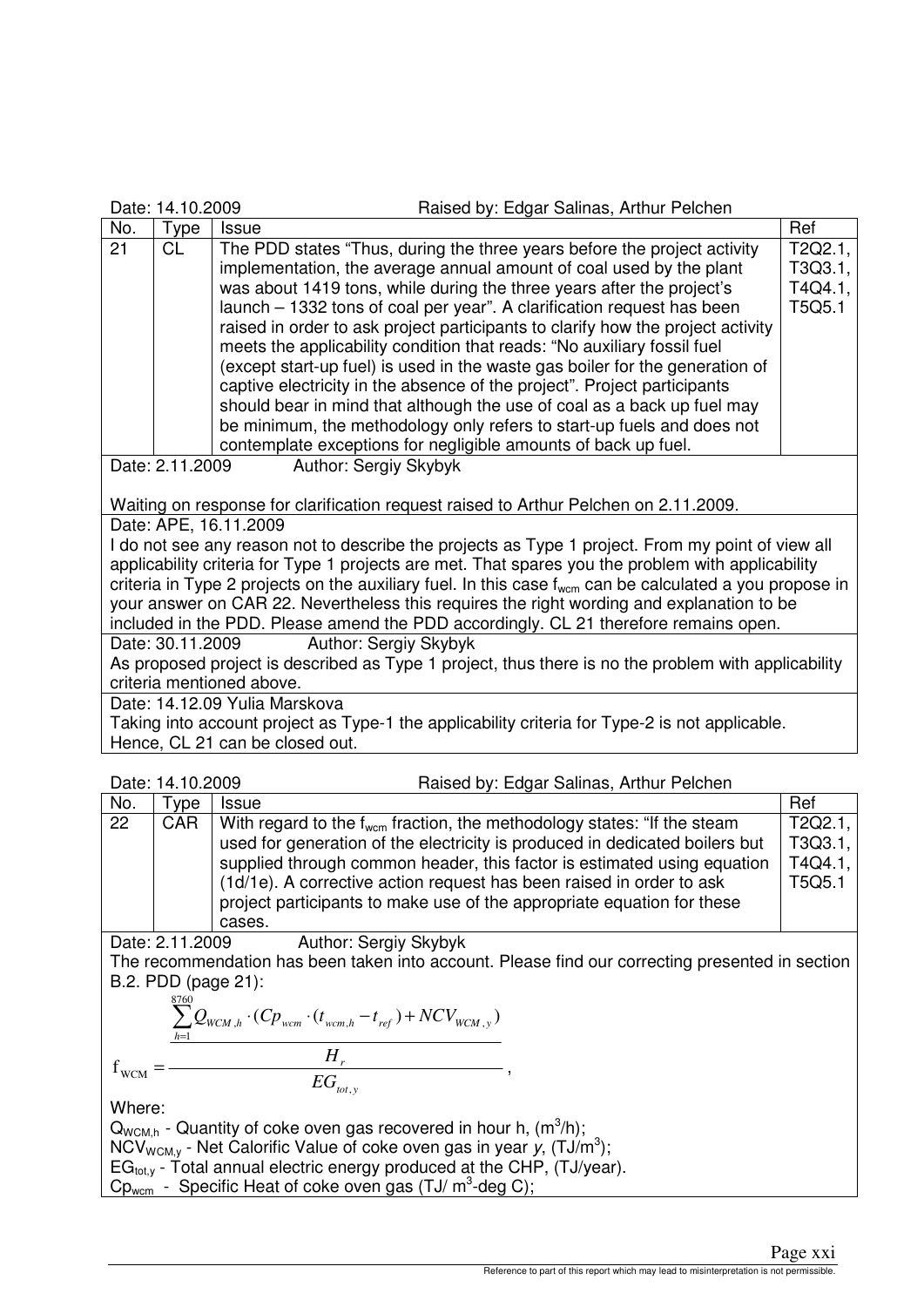$t_{\text{wcm h}}$  = The temperature of WECM in hour h (deg C);

 $t_{ref}$  = Reference temperature (0 deg C or any other suitable reference temperature with proper iustification).

 $H<sub>r</sub>$  = Average heat rate of the power plant where electricity is produced (1/efficiency) as calculated in equation 5 below;

The average heat rate of the power plant is given as:

$$
H_r = \frac{\sum_{h=1}^{8760} \sum_{i=1}^{I} Q_{i,h} \cdot (C p_i \cdot (t_{i,h} - t_{ref}) + N C V_{i,y})}{EG_{tot,y}},
$$

Where:

 $Q<sub>ih</sub>$  - Amount of individual fuel (coke oven gas and coal) i consumed at the energy generation unit during hour h, (kg or  $m^3$ );

 $\overline{C}p_i$  - Specific Heat of individual fuel i (TJ/kg -deg C or TJ/  $m^3$ -deg C);

NCV<sub>i</sub> - Net Calorific Value annual average for each individual consumed fuel and the WECM (TJ/kg);

 $t_{ih}$  - The temperature of individual fuel (coke oven gas and coal) i consumed at the CHP boilers during hour h (deg C).

Coke oven gas, obtained in coke batteries, is cooled for further purification and distribution to consumers of the plant. Thus, to the CHP boilers this gas goes cooled. Coal that is delivered to the boilers has the ambient temperature. Therefore, the temperature drop, as shown in formulas above, is neglected in view of smallness in comparison with the NCV of these fuels.

The results of the calculation of the  $f_{_{\rm wcm}}$  fraction are given in Table Ann.2.1. (Annex 2) PDD.

Date: APE, 20.11.2009

The factor  $f_{\text{wcm}}$  of the methodology is now correctly applied. Nevertheless the calculation itself cannot be checked as it is only provided intransparently in the PDD. Please provide a transparent calculation in Excel as well as the relevant evidence for the input data. Please also delete the "y" in equation (5) behind the NCV<sub>i</sub>. CAR 22 therefore remains open.

Date: 30.11.2009 Author: Sergiy Skybyk

The calculation of  $f_{\text{wcm}}$  factor is attached (please find Ref. 65).

Date: 14.12.09 Yulia Marskova

The calculation was checked and to be considered as plausible. Input data were verified against Ref. 8, 66.

CAR 22 can be closed out.

| Date: 14.10.2009 | Raised by: Edgar Salinas, Arthur Pelchen |
|------------------|------------------------------------------|
|------------------|------------------------------------------|

| No. | Type       | <i><b>Issue</b></i>                                                                      | Ref     |
|-----|------------|------------------------------------------------------------------------------------------|---------|
| 23  | <b>CAR</b> | Concerning $f_{\text{can}}$ , the methodology states: "The ratio is 1 if the waste       | T2Q2.1. |
|     |            | energy generated in project year y is same or less than that generated in                | T3Q3.1, |
|     |            | base year". From what can be observed in the project boundary (p. 20,                    | T4Q4.1, |
|     |            | PDD), the waste energy that is going to be available in the project year y               | T5Q5.1  |
|     |            | is going to be greater than the energy generated in base year since the                  |         |
|     |            | boiler house is going to be receiving gas from coke oven batteries 5&6                   |         |
|     |            | and new ovens 1&4. To this extent, a corrective action request has been                  |         |
|     |            | raised in order to ask project participants to calculate f <sub>cap</sub> using equation |         |
|     |            | 1f-2 or Method 3, Case 1 (pages 25 and 26 of ACM0012).                                   |         |